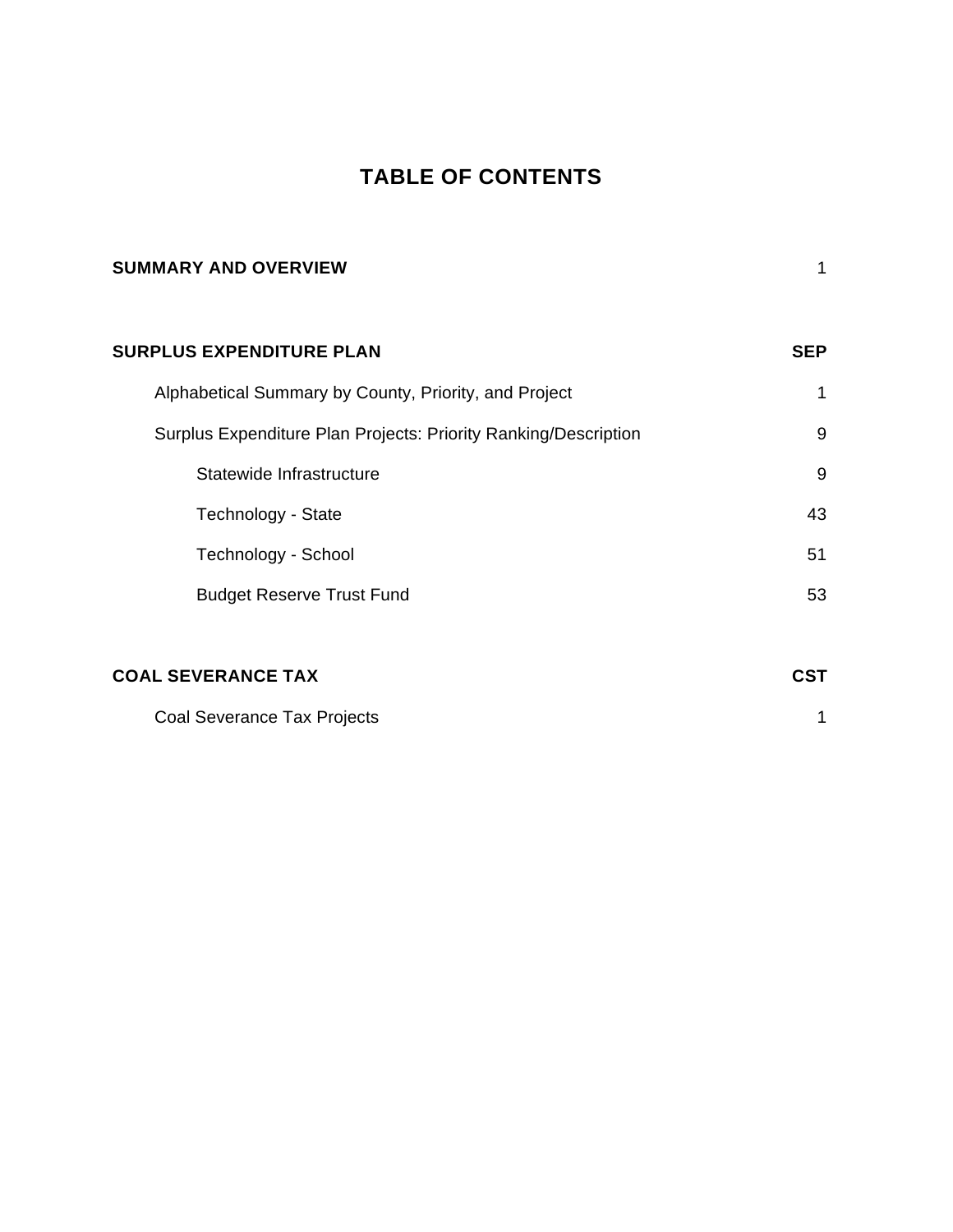#### **1998-2000 EXECUTIVE BUDGET SURPLUS EXPENDITURE PLAN SUMMARY**

#### *Surplus Expenditure Plan Overview*

This document provides project identifications, narrative descriptions, a priority ranking order, and recommended amount of appropriations for the General Fund Surplus Expenditure Plan included as part of the 1998-2000 Executive Budget. (In addition to the detailed priority ranking, there is a complete alphabetical listing by county for ease of reference.) As provided in KRS 48.140, this Surplus Expenditure Plan is also included in the Appropriations Bill for the Executive Branch (House Bill 321 and Senate Bill 185 as introduced) as Part X of those bills. The projects described herein span the breadth of the Commonwealth and reflect statewide public purpose priorities divided into four major funds. These are: the Statewide Infrastructure Fund; the State Technology Projects Fund; the School Technology Projects Fund; and the Budget Reserve Trust Fund. Projects are rank ordered by priority within each of these four funds. The Surplus Expenditure Plan is dependent upon actual General Fund revenues exceeding estimated General Fund revenues and authorizes up to a biennial total of \$500 million for projects. It is a two-year program. All projects are supported with cash and are viewed as non-recurring capital expenditures. (This plan parallels the successful Surplus Expenditure Plan approach established by the 1996 General Assembly for contingent capital projects and the EMPOWER Kentucky/Technology Trust Fund initiative.) Individual projects listed in the Statewide Infrastructure Fund will be organized and administered in the Appropriations Bill under the auspices of a state agency or department. Most projects will flow through either the Finance and Administration Cabinet, the Department for Local Government, or the Department of Parks as designated.

#### *Coal Severance Tax-Supported Projects*

In a separate section of this same document, a smaller listing of specific coal county community projects is provided. These projects will receive their funding support from the Coal Severance Tax (Local Government Economic Development Fund) single county program. Specific new language in the Executive Branch Appropriations Bill (Part I) allows certain County Fiscal Courts to allocate Coal Severance Tax resources from their portion of the Local Government Economic Development Fund for projects that would otherwise be unattainable during the duration of the 1998-2000 biennium. These projects are recommended, as are the Surplus Expenditure Plan projects, to meet public purposes including economic development, community improvement, and infrastructure needs.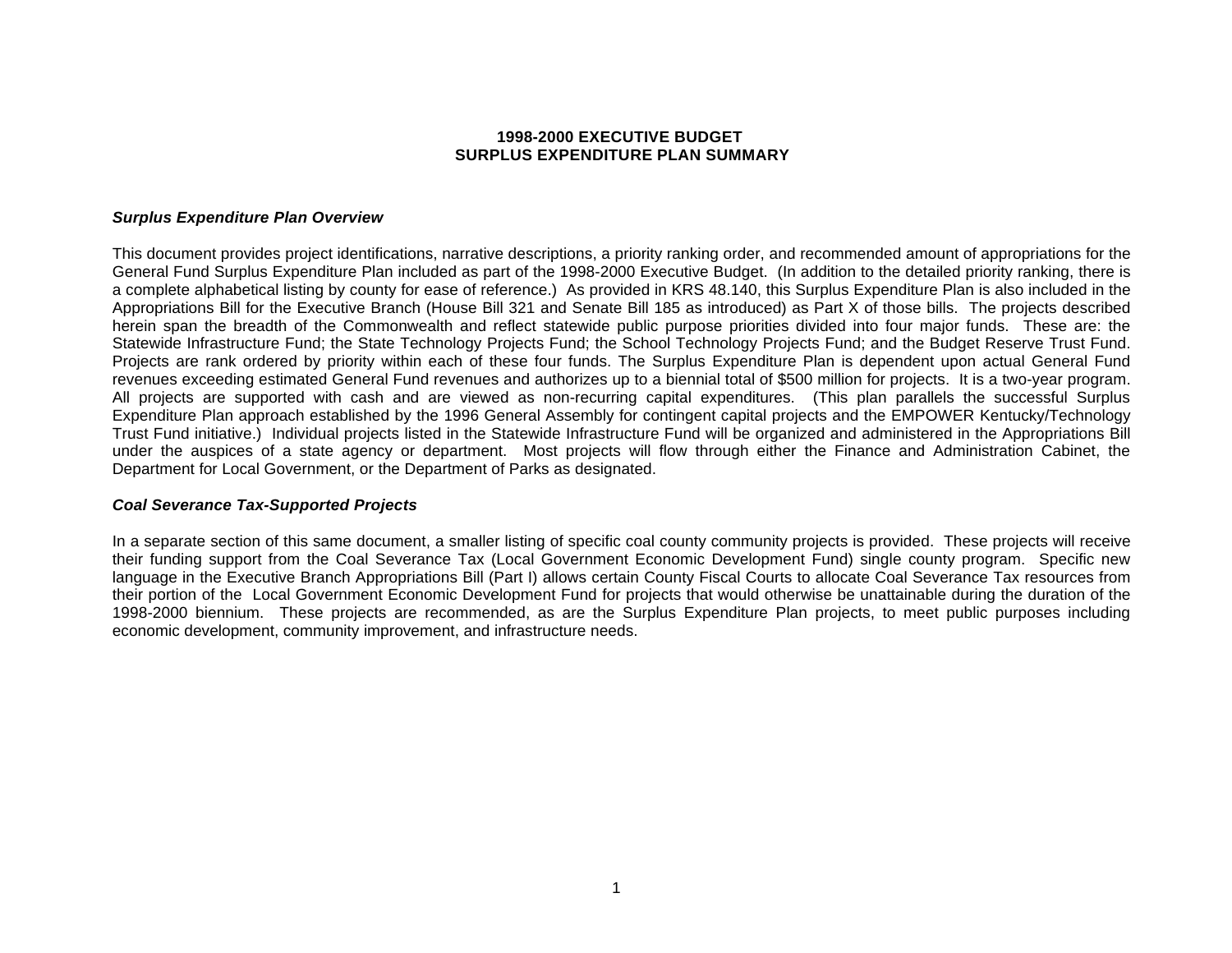# *Executive Budget*

# *Surplus Expenditure Plan*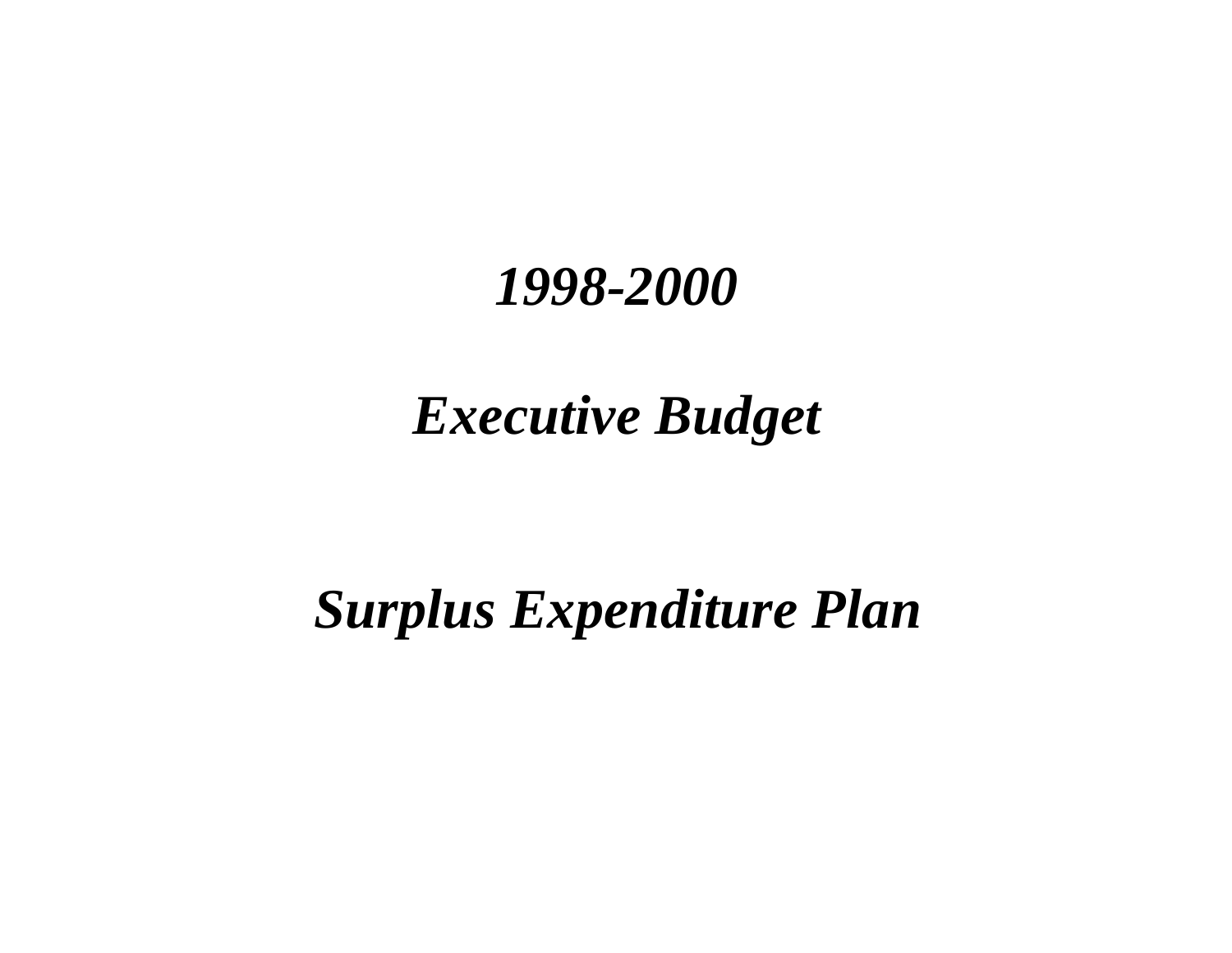## *SURPLUS EXPENDITURE PLAN*

### *ALPHABETICAL LISTING BY COUNTY, PRIORITY, AND PROJECT*

| <b>Adair County</b>  |                                                                                                           |                                    |
|----------------------|-----------------------------------------------------------------------------------------------------------|------------------------------------|
|                      | 0006 Columbia Sewer Lines<br>0007 Adair County Industrial Park Development Fund                           | \$2,000,000<br>\$500,000           |
| <b>Allen County</b>  |                                                                                                           |                                    |
|                      | 0132 Scottsville Water Flow                                                                               | \$250,000                          |
|                      | <b>Anderson County</b>                                                                                    |                                    |
|                      | 0131 Anderson County Park (City Park)                                                                     | \$150,000                          |
| <b>Barren County</b> |                                                                                                           |                                    |
| 0058                 | 0013 Barren River - Dock Replacement<br>Park City Park Improvement<br>0059 Cave City Downtown Improvement | \$450,000<br>\$50,000<br>\$100,000 |
| <b>Bath County</b>   |                                                                                                           |                                    |
|                      | 0067 Bath County Courthouse Renovation                                                                    | \$700,000                          |
| <b>Bell County</b>   |                                                                                                           |                                    |
|                      | 0021 Pineville Golf Course                                                                                | \$3,000,000                        |
| <b>Boone County</b>  |                                                                                                           |                                    |
|                      | 0003 Northern Kentucky Airport                                                                            | \$17,000,000                       |
| <b>Boyd County</b>   |                                                                                                           |                                    |
|                      | 0080 Paramount Theater - Ashland                                                                          | \$2,150,000                        |
| <b>Boyle County</b>  |                                                                                                           |                                    |
|                      | 0084 Perryville Battlefield Development Project<br>0101 Wilderness Trace Child Development Center         | \$800,000<br>\$450,000             |
|                      | <b>Breckinridge County</b>                                                                                |                                    |
|                      | 0068 Custer Water Line<br>0137 Irvington Community Development                                            | \$550,000<br>\$50,000              |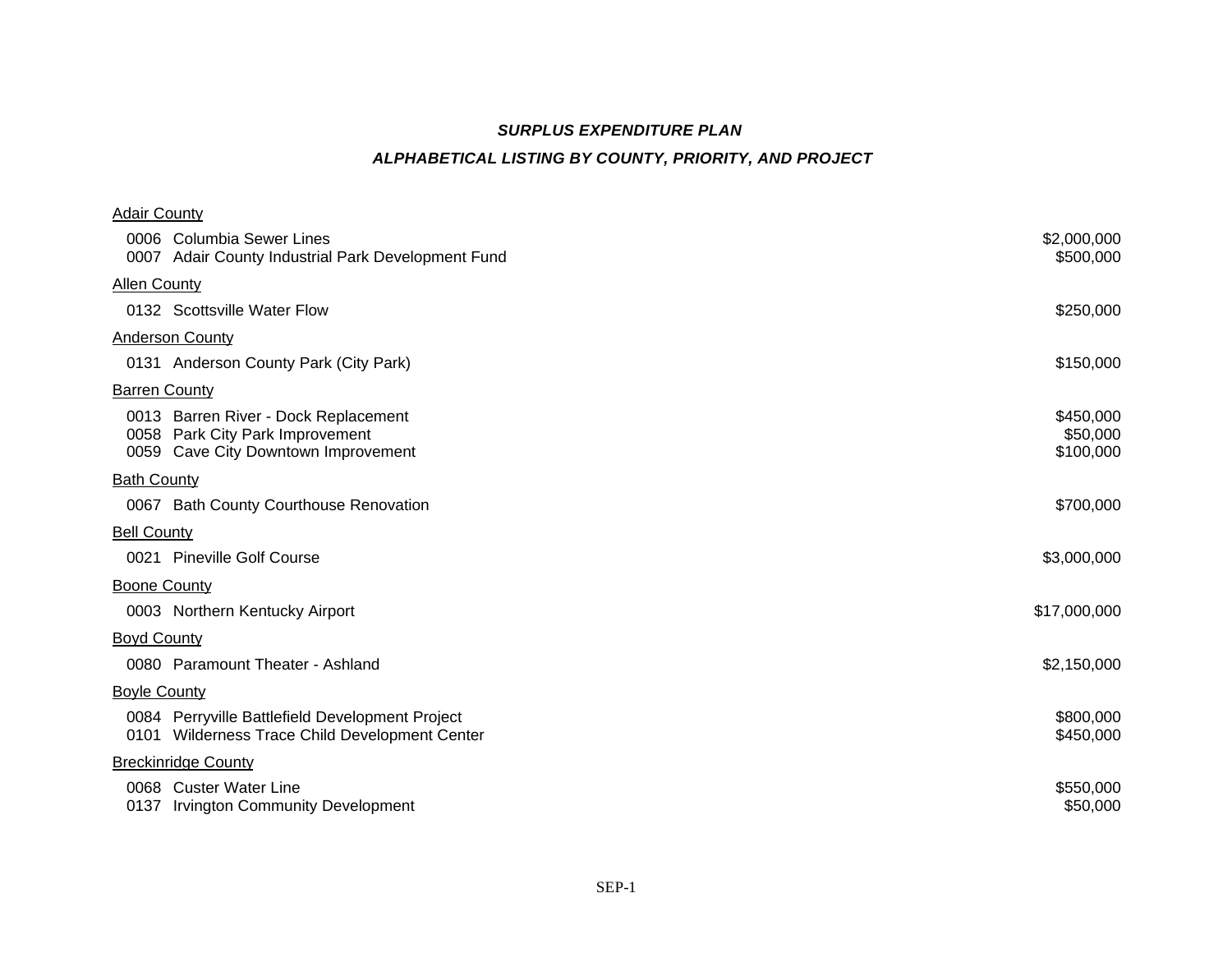| <b>Calloway County</b>                                                                                                                                                                         |                                                               |
|------------------------------------------------------------------------------------------------------------------------------------------------------------------------------------------------|---------------------------------------------------------------|
| 0035 MuSU, Renovate Animal, Health Technology Center                                                                                                                                           | \$700,000                                                     |
| <b>Carlisle County</b>                                                                                                                                                                         |                                                               |
| 0139 Carlisle County Sewage Treatment Plant                                                                                                                                                    | \$900,000                                                     |
| <b>Carter County</b>                                                                                                                                                                           |                                                               |
| 0060 Carter County Water Lines<br>0085 Grayson Lake Golf Course                                                                                                                                | \$600,000<br>\$500,000                                        |
| <b>Christian County</b>                                                                                                                                                                        |                                                               |
| 0074 Pennyrile Golf Course Renovation                                                                                                                                                          | \$3,000,000                                                   |
| <b>Clark County</b>                                                                                                                                                                            |                                                               |
| 0094 East Clark County Water Lines                                                                                                                                                             | \$400,000                                                     |
| <b>Clay County</b>                                                                                                                                                                             |                                                               |
| 0051 Clay County Sewer Lines<br>0102 Clay County Education Center<br>0117 Manchester Emergency Services<br>0123 Hacker Volunteer Fire Department<br>0124 Horse Creek Volunteer Fire Department | \$1,900,000<br>\$235,000<br>\$125,000<br>\$20,000<br>\$20,000 |
| <b>Cumberland County</b>                                                                                                                                                                       |                                                               |
| 0020 Dale Hollow Lodge<br>0130 Dale Hollow Golf Course                                                                                                                                         | \$1,500,000<br>\$500,000                                      |
| Daviess County                                                                                                                                                                                 |                                                               |
| 0034 Bluegrass Museum<br>0089 RiverPark Center - Owensboro                                                                                                                                     | \$3,000,000<br>\$3,000,000                                    |
| <b>Edmonson County</b>                                                                                                                                                                         |                                                               |
| 0037 Edmonson County School                                                                                                                                                                    | \$950,000                                                     |
| <b>Estill County</b>                                                                                                                                                                           |                                                               |
| 0120 Knob Lick Water Lines                                                                                                                                                                     | \$300,000                                                     |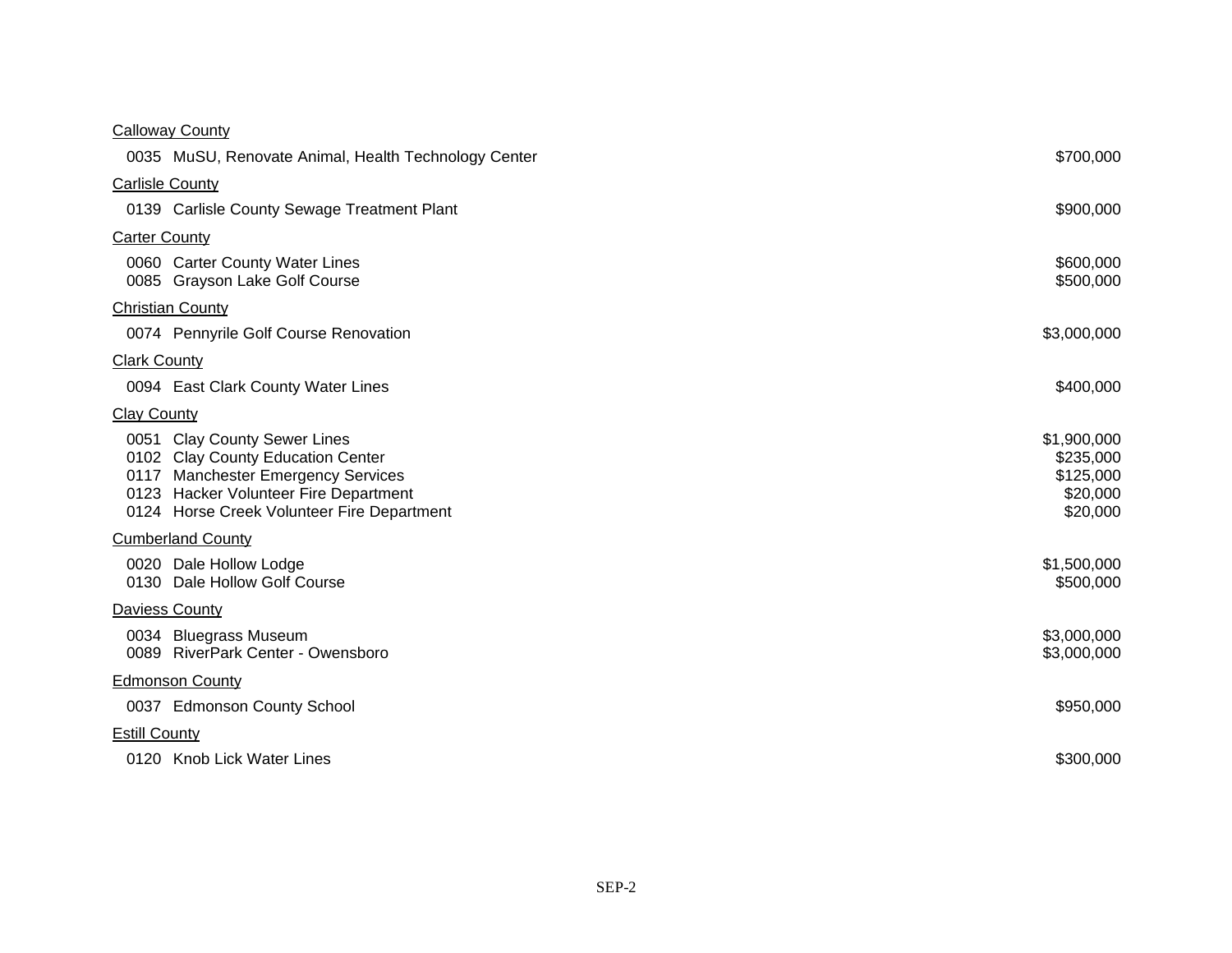#### Fayette County

|                      | 0005 Coldstream Research Campus Infrastructure<br>0048 Coldstream Research Building<br>0075 Business Development Job Training Center<br>0092 Business Development Job Training Incubator<br>0099 Group Homes (3)<br>0112 Park Improvements/Development - Lexington/Fayette County<br>0136 Purchase of Development Rights | \$5,500,000<br>\$1,200,000<br>\$2,000,000<br>\$1,050,000<br>\$1,000,000<br>\$4,000,000<br>\$750,000 |
|----------------------|--------------------------------------------------------------------------------------------------------------------------------------------------------------------------------------------------------------------------------------------------------------------------------------------------------------------------|-----------------------------------------------------------------------------------------------------|
|                      | <b>Fleming County</b>                                                                                                                                                                                                                                                                                                    |                                                                                                     |
|                      | 0111 Fleming County Industrial Land Purchase                                                                                                                                                                                                                                                                             | \$300,000                                                                                           |
| <b>Floyd County</b>  |                                                                                                                                                                                                                                                                                                                          |                                                                                                     |
|                      | 0029 East Kentucky Center for Science, Math, and Technology                                                                                                                                                                                                                                                              | \$2,640,000                                                                                         |
| <b>Graves County</b> |                                                                                                                                                                                                                                                                                                                          |                                                                                                     |
|                      | 0053 Mayfield/Graves County Senior Citizens Center                                                                                                                                                                                                                                                                       | \$700,000                                                                                           |
|                      | <b>Grayson County</b>                                                                                                                                                                                                                                                                                                    |                                                                                                     |
|                      | 0012 Rough River Marina Improvements<br>0042 Grayson County Courthouse<br>0057 Grayson County Airport<br>0108 Western Kentucky Information/Tourism Center<br>0119 Farm Youth Center Grant                                                                                                                                | \$800,000<br>\$150,000<br>\$200,000<br>\$200,000<br>\$50,000                                        |
| <b>Green County</b>  |                                                                                                                                                                                                                                                                                                                          |                                                                                                     |
|                      | 0008 Green County Industrial Park Development Fund                                                                                                                                                                                                                                                                       | \$460,000                                                                                           |
|                      | <b>Greenup County</b>                                                                                                                                                                                                                                                                                                    |                                                                                                     |
|                      | 0011 Greenbo State Park Wastewater Plant<br>0044 Greenup County Water Project<br>0079 Flatwoods Infrastructure<br>0104 Greenup County Athletic Complex<br>0138 Greenup County 911 System                                                                                                                                 | \$1,000,000<br>\$525,000<br>\$75,000<br>\$250,000<br>\$35,000                                       |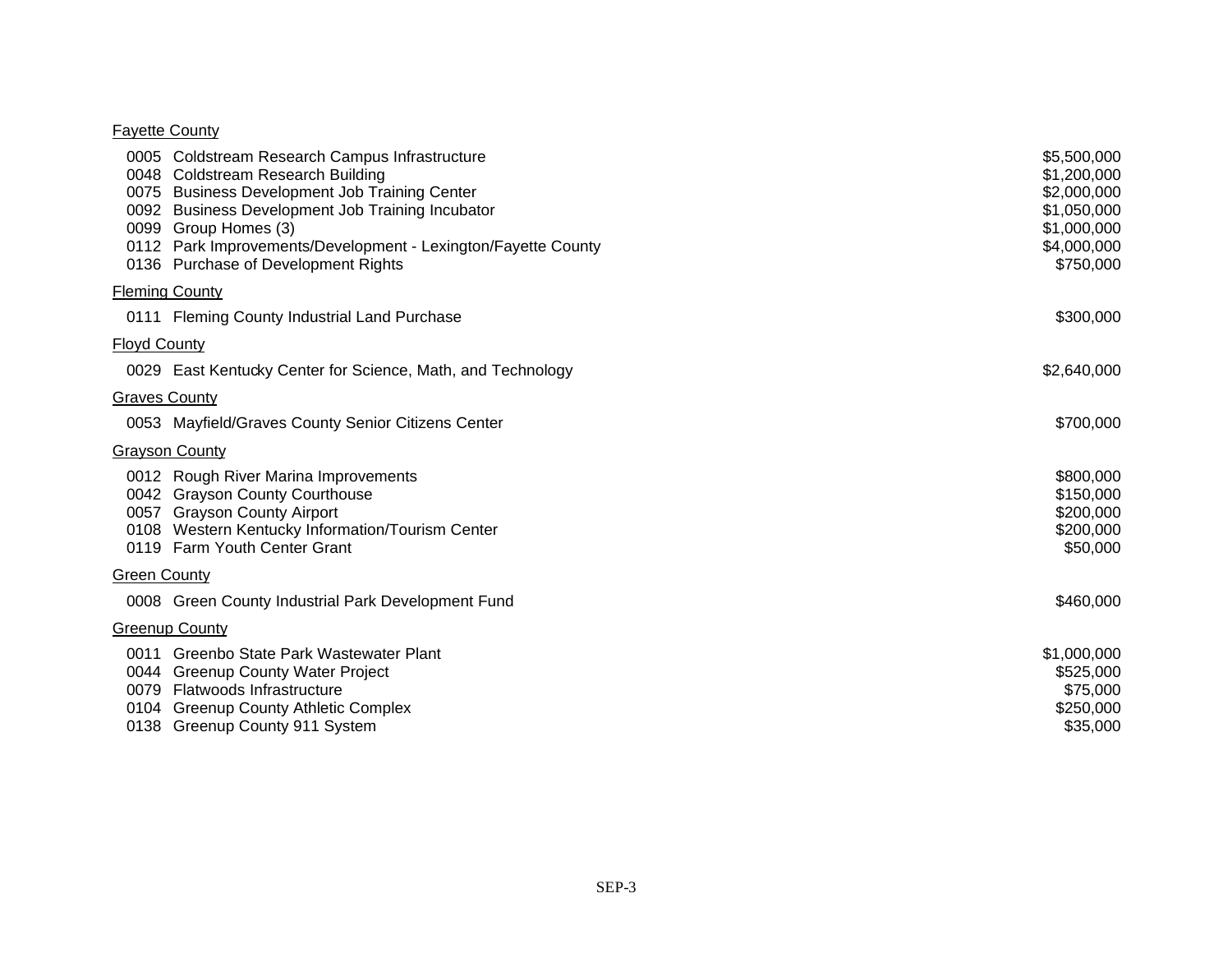#### **Hardin County**

|                      | 0032 Coca Cola Museum<br>0033 Radcliff/Vine Grove Industrial Park<br>0126 Hardin County Public Library                                                                    | \$2,000,000<br>\$960,000<br>\$40,000                      |
|----------------------|---------------------------------------------------------------------------------------------------------------------------------------------------------------------------|-----------------------------------------------------------|
| <b>Harlan County</b> |                                                                                                                                                                           |                                                           |
|                      | 0038 Cumberland Golf Course - Purchase<br>0096 Cumberland Golf Course - Improvements                                                                                      | \$1,000,000<br>\$2,000,000                                |
|                      | <b>Harrison County</b>                                                                                                                                                    |                                                           |
|                      | 0036 Maysville CC Extension Campus at Cynthiana                                                                                                                           | \$2,500,000                                               |
| <b>Hart County</b>   |                                                                                                                                                                           |                                                           |
|                      | 0081 Hart County Jail                                                                                                                                                     | \$600,000                                                 |
|                      | <b>Henderson County</b>                                                                                                                                                   |                                                           |
|                      | 0014 Audubon Golf Course Erosion<br>0134 Henderson Riverfront Improvement                                                                                                 | \$300,000<br>\$1,500,000                                  |
|                      | <b>Hickman County</b>                                                                                                                                                     |                                                           |
|                      | 0107 Hickman - Fulton County Riverport                                                                                                                                    | \$700,000                                                 |
|                      | <b>Hopkins County</b>                                                                                                                                                     |                                                           |
|                      | 0002 Veterans' Nursing Home - W KY                                                                                                                                        | \$4,725,000                                               |
|                      | <b>Jackson County</b>                                                                                                                                                     |                                                           |
|                      | 0135 Jackson County Area Vocational School                                                                                                                                | \$2,000,000                                               |
|                      | Jefferson County                                                                                                                                                          |                                                           |
|                      | 0004 Louisville/Jefferson County International Airport<br>0022 Louisville Riverfront<br>0047 KY Center for the Arts<br>0078 Louisville Zoo<br>0095 Dare to Care Warehouse | \$20,000,000<br>\$4,000,000<br>\$4,500,000<br>\$2,000,000 |
|                      | 0105 Louisville Science Center                                                                                                                                            | \$250,000<br>\$500,000                                    |
|                      | 0113 Beacon House                                                                                                                                                         | \$250,000                                                 |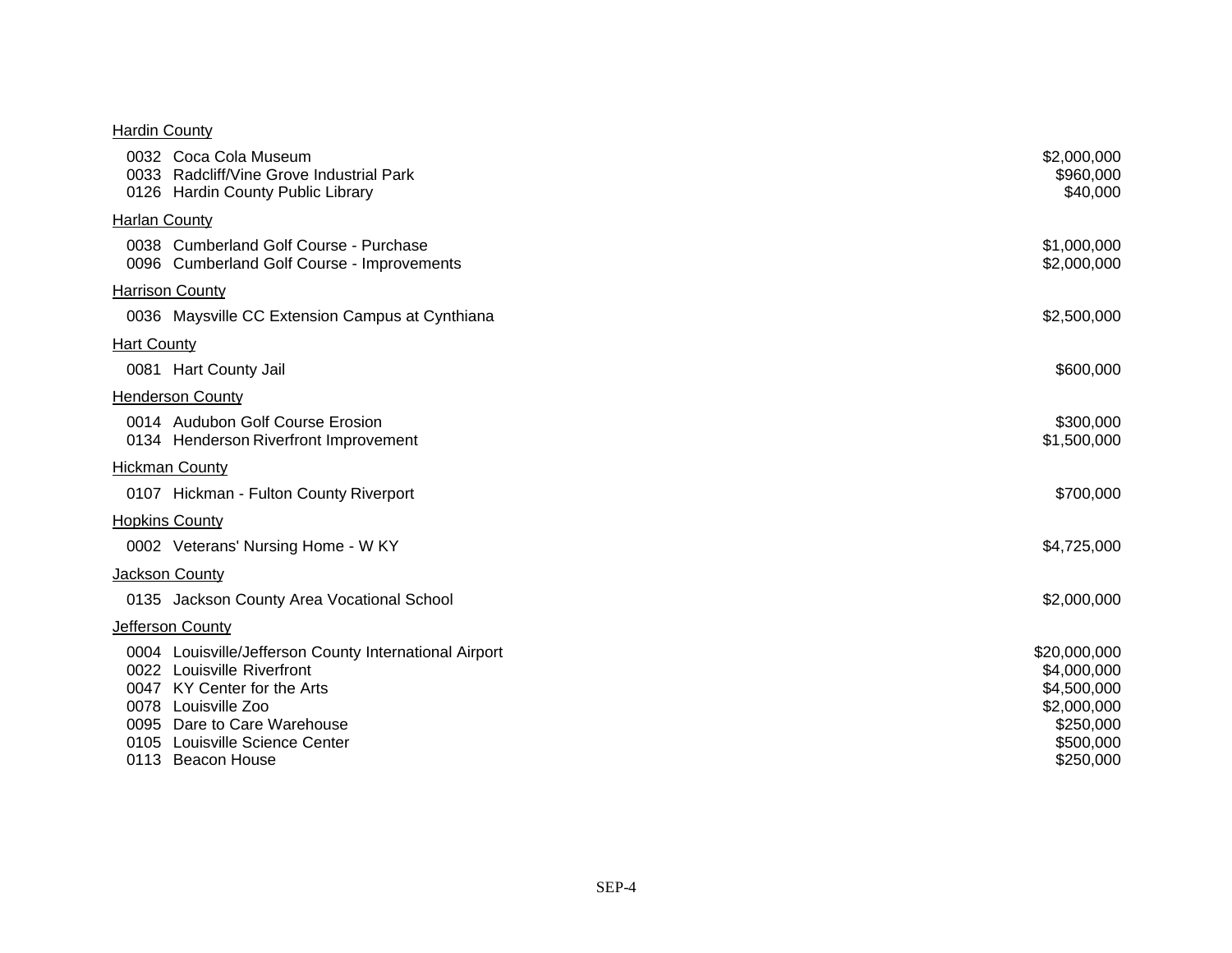| <b>Jessamine County</b>                                                                                                                           |                                                    |
|---------------------------------------------------------------------------------------------------------------------------------------------------|----------------------------------------------------|
| 0069 Camp Nelson - Civil War Battlefield Trust<br>0115 Nicholasville Swimming Pool                                                                | \$1,000,000<br>\$600,000                           |
| Johnson County                                                                                                                                    |                                                    |
| 0041 Paintsville Lake Campground<br>0122 Johnson County Rescue Squad Building                                                                     | \$2,850,000<br>\$125,000                           |
| <b>Knott County</b>                                                                                                                               |                                                    |
| 0026 Hindman Educational Complex<br>0077 Red Fox Golf Course                                                                                      | \$3,000,000<br>\$3,000,000                         |
| <b>Larue County</b>                                                                                                                               |                                                    |
| 0050 Larue and Nelson County Water Lines                                                                                                          | \$1,000,000                                        |
| <b>Lawrence County</b>                                                                                                                            |                                                    |
| 0028 Golf Course/Road - Yatesville Lake                                                                                                           | \$6,000,000                                        |
| <b>Leslie County</b>                                                                                                                              |                                                    |
| 0065 Cutshin Water Project                                                                                                                        | \$250,000                                          |
| Lewis County                                                                                                                                      |                                                    |
| 0049 Tollesboro Industrial Site<br>0091 Black Oak/Vanceburg Water Lines<br>0116 Black Oak Speculative Building<br>0127 Vanceburg Depot Renovation | \$250,000<br>\$200,000<br>\$100,000<br>\$50,000    |
| <b>Lincoln County</b>                                                                                                                             |                                                    |
| 0039 Lincoln County Senior Citizens Center                                                                                                        | \$360,000                                          |
| <b>Lyon County</b>                                                                                                                                |                                                    |
| 0063 Golf Course - Mineral Mound                                                                                                                  | \$5,000,000                                        |
| <b>Madison County</b>                                                                                                                             |                                                    |
| 0015 Boonesborough Electric Upgrade<br>0018 Whitehall HVAC<br>0025 Artisans Center - Berea<br>0061 Berea Sewer Request                            | \$885,000<br>\$175,000<br>\$6,000,000<br>\$300,000 |
| <b>Magoffin County</b>                                                                                                                            |                                                    |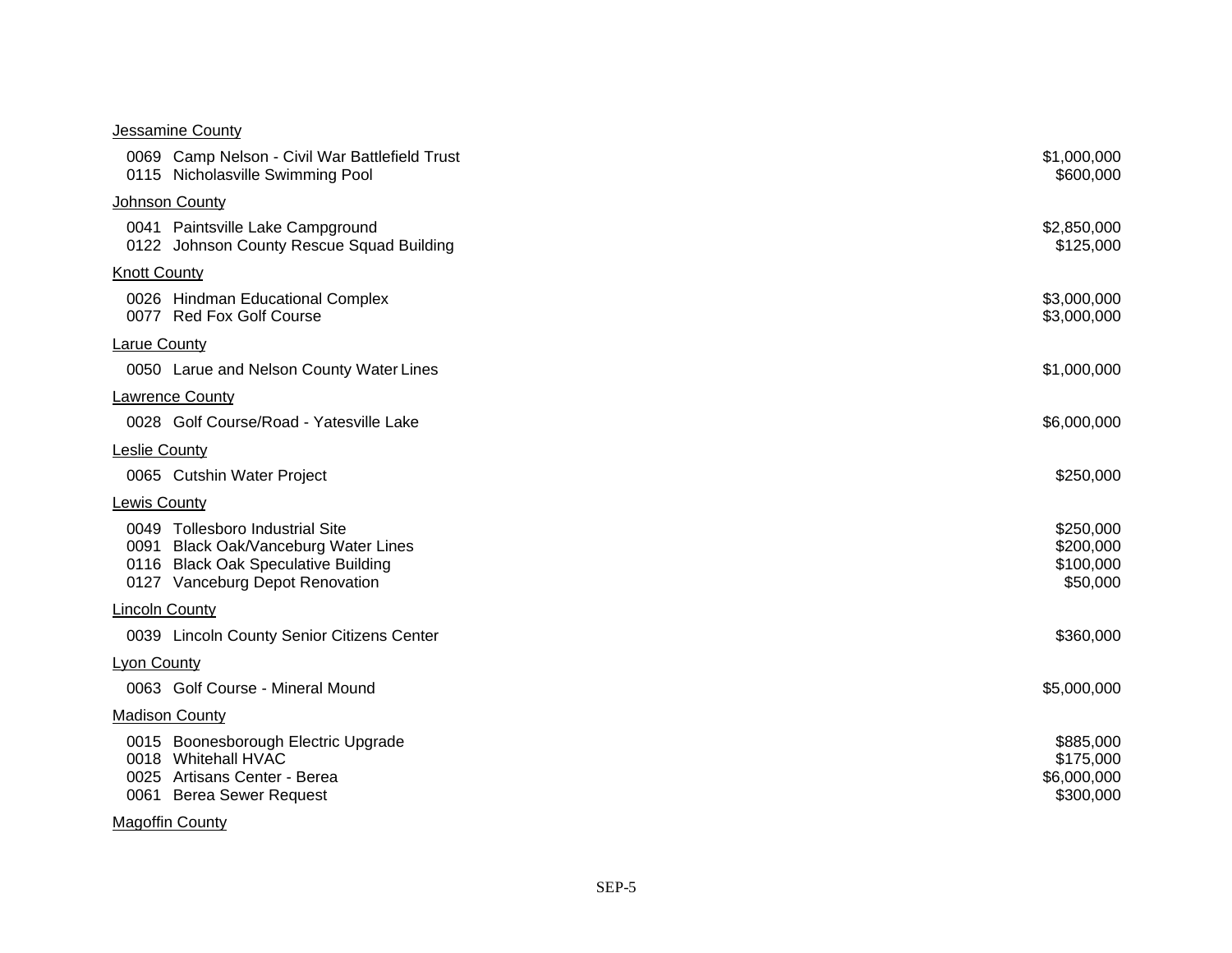|                       | 0076 Salyersville Wastewater Expansion                                                                                                                   | \$500,000                                       |
|-----------------------|----------------------------------------------------------------------------------------------------------------------------------------------------------|-------------------------------------------------|
| <b>Marion County</b>  |                                                                                                                                                          |                                                 |
|                       | 0052 Marion County Community Center                                                                                                                      | \$300,000                                       |
|                       | <b>Marshall County</b>                                                                                                                                   |                                                 |
|                       | 0056 Exceptional Center - Marshall County<br>0083 Marshall County/Draffenville Sewer Project<br>0121 Marshall County Rescue Squad                        | \$100,000<br>\$500,000<br>\$20,000              |
| <b>Mason County</b>   |                                                                                                                                                          |                                                 |
|                       | 0054 Underground Railroad Artifacts<br>0066 Mason County Water Lines<br>0097 Mason County Jail Remodeling<br>0128 Mason County Clerk's Office Remodeling | \$50,000<br>\$150,000<br>\$250,000<br>\$150,000 |
|                       | <b>McCracken County</b>                                                                                                                                  |                                                 |
|                       | 0023 Four Rivers Center - Paducah                                                                                                                        | \$12,000,000                                    |
| <b>Meade County</b>   |                                                                                                                                                          |                                                 |
|                       | 0090 Meade County Riverport Dock                                                                                                                         | \$600,000                                       |
| <b>Menifee County</b> |                                                                                                                                                          |                                                 |
|                       | 0088 Menifee County Wellness Center<br>0133 Menifee Community Education Center                                                                           | \$50,000<br>\$50,000                            |
|                       | <b>Metcalfe County</b>                                                                                                                                   |                                                 |
|                       | 0087 Metcalfe County Park                                                                                                                                | \$150,000                                       |
|                       | <b>Montgomery County</b>                                                                                                                                 |                                                 |
|                       | 0043 Mount Sterling/Montgomery County Community Center                                                                                                   | \$1,000,000                                     |
| <b>Morgan County</b>  |                                                                                                                                                          |                                                 |
|                       | 0118 West Liberty Water Plant                                                                                                                            | \$1,000,000                                     |
|                       | <b>Muhlenberg County</b>                                                                                                                                 |                                                 |
|                       | 0072 Lake Malone Road                                                                                                                                    | \$173,000                                       |
|                       | <b>Multi-County County</b>                                                                                                                               |                                                 |
|                       | 0055 Minor Park Improvements - Department of Parks<br>0070 Owsley/Lee/Wolfe Regional Jail                                                                | \$5,000,000<br>\$500,000                        |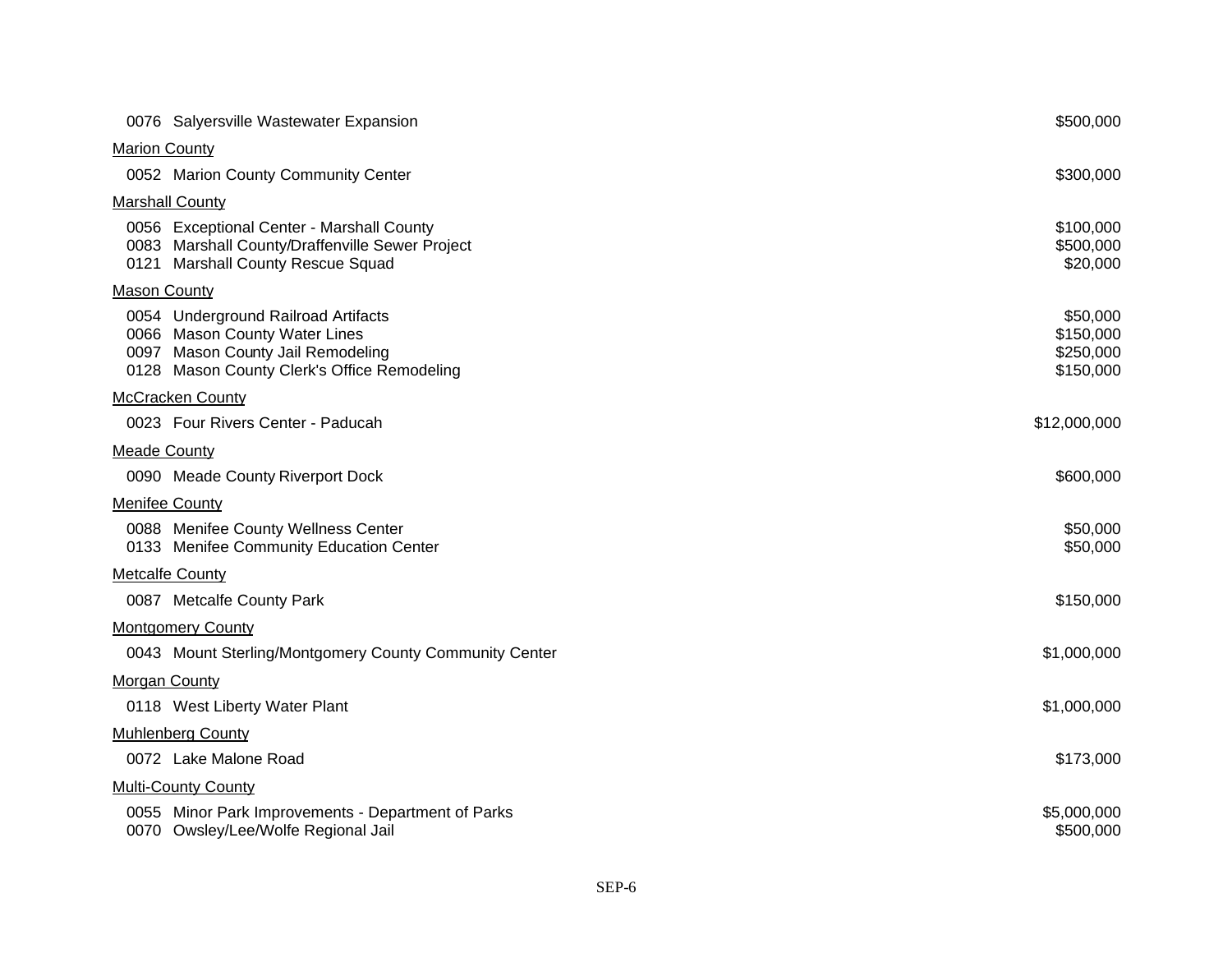|                        | 0086 Major Facility Infrastructure Pool-Department of Parks<br>0110 Parks - Major Maintenance Pool<br>0129 Logan/Todd Regional Water Project | \$4,000,000<br>\$4,000,000<br>\$2,000,000 |
|------------------------|----------------------------------------------------------------------------------------------------------------------------------------------|-------------------------------------------|
| <b>Nelson County</b>   |                                                                                                                                              |                                           |
|                        | 0046 KY Railway Museum, Inc.<br>0098 Old Kentucky Home Golf Course                                                                           | \$500,000<br>\$2,400,000                  |
| <b>Nicholas County</b> |                                                                                                                                              |                                           |
|                        | 0103 Nicholas County Public Health                                                                                                           | \$400,000                                 |
| <b>Ohio County</b>     |                                                                                                                                              |                                           |
|                        | 0100 KY Rural Water Act Fund<br>0125 Highview Hill Park                                                                                      | \$500,000<br>\$100,000                    |
| Oldham County          |                                                                                                                                              |                                           |
|                        | 0071 Oldham County Sewer                                                                                                                     | \$3,000,000                               |
|                        | <b>Pendleton County</b>                                                                                                                      |                                           |
|                        | 0114 Kincaid Lake Golf Course                                                                                                                | \$3,000,000                               |
| <b>Perry County</b>    |                                                                                                                                              |                                           |
|                        | 0001 Veterans' Nursing Home - E KY                                                                                                           | \$4,725,000                               |
| <b>Pike County</b>     |                                                                                                                                              |                                           |
|                        | 0040 Pike County Civic Center                                                                                                                | \$6,000,000                               |
| <b>Powell County</b>   |                                                                                                                                              |                                           |
|                        | 0082 Powell County Volunteer Fire Districts                                                                                                  | \$300,000                                 |
| <b>Pulaski County</b>  |                                                                                                                                              |                                           |
|                        | 0062 East Pulaski County Community Park                                                                                                      | \$40,000                                  |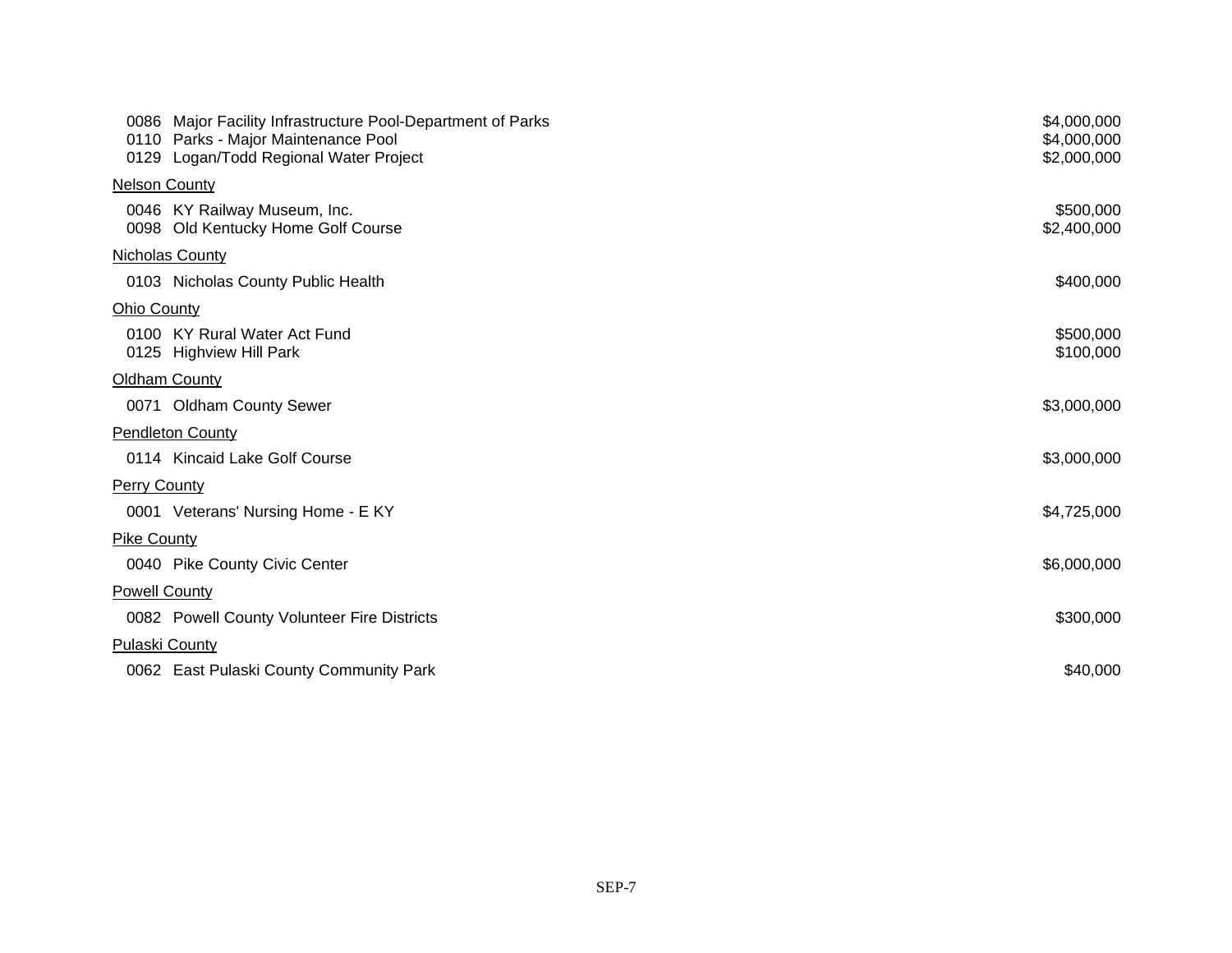#### Robertson County

|                       | 0019 Blue Licks Lodge<br>0073 Mount Olivet Sewer Project<br>0109 Robertson County Water Project | \$2,500,000<br>\$400,000<br>\$200,000 |
|-----------------------|-------------------------------------------------------------------------------------------------|---------------------------------------|
|                       | <b>Rockcastle County</b>                                                                        |                                       |
|                       | 0031 Country Music Hall of Fame                                                                 | \$2,168,000                           |
| <b>Rowan County</b>   |                                                                                                 |                                       |
|                       | 0093 Morehead State University Wellness Center                                                  | \$900,000                             |
| <b>Russell County</b> |                                                                                                 |                                       |
|                       | 0009 Russell County Industrial Park Development Fund<br>0010 Russell County Gas Line            | \$100,000<br>\$2,000,000              |
|                       | <b>Simpson County</b>                                                                           |                                       |
|                       | 0106 Franklin Downtown Development                                                              | \$200,000                             |
| <b>Todd County</b>    |                                                                                                 |                                       |
|                       | 0016 Jefferson Davis - Repair                                                                   | \$450,000                             |
| <b>Warren County</b>  |                                                                                                 |                                       |
|                       | 0024 Bowling Green - Warren County Airport<br>0045 Lost River Infrastructure                    | \$6,000,000<br>\$125,000              |
|                       | <b>Washington County</b>                                                                        |                                       |
|                       | 0027 Washington County Water Lines                                                              | \$2,000,000                           |
| <b>Whitley County</b> |                                                                                                 |                                       |
|                       | 0017 Cumberland Falls - Water Lines<br>0064 Williamsburg/Whitley County Airport                 | \$550,000<br>\$2,000,000              |
|                       | <b>Woodford County</b>                                                                          |                                       |
|                       | 0030 Versailles/Woodford County Community Center                                                | \$3,000,000                           |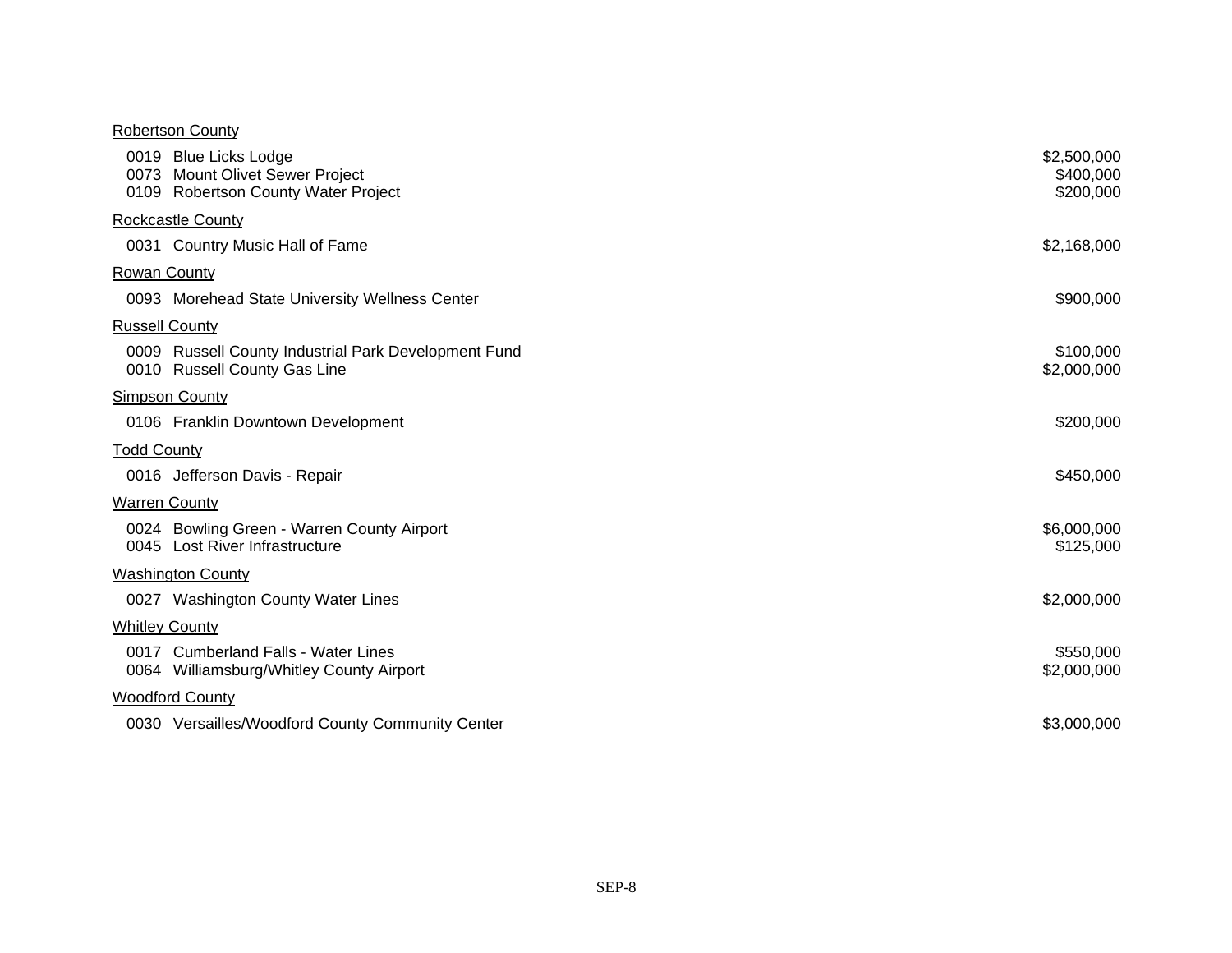# *Executive Budget*

# *Surplus Expenditure Plan Statewide Infrastructure*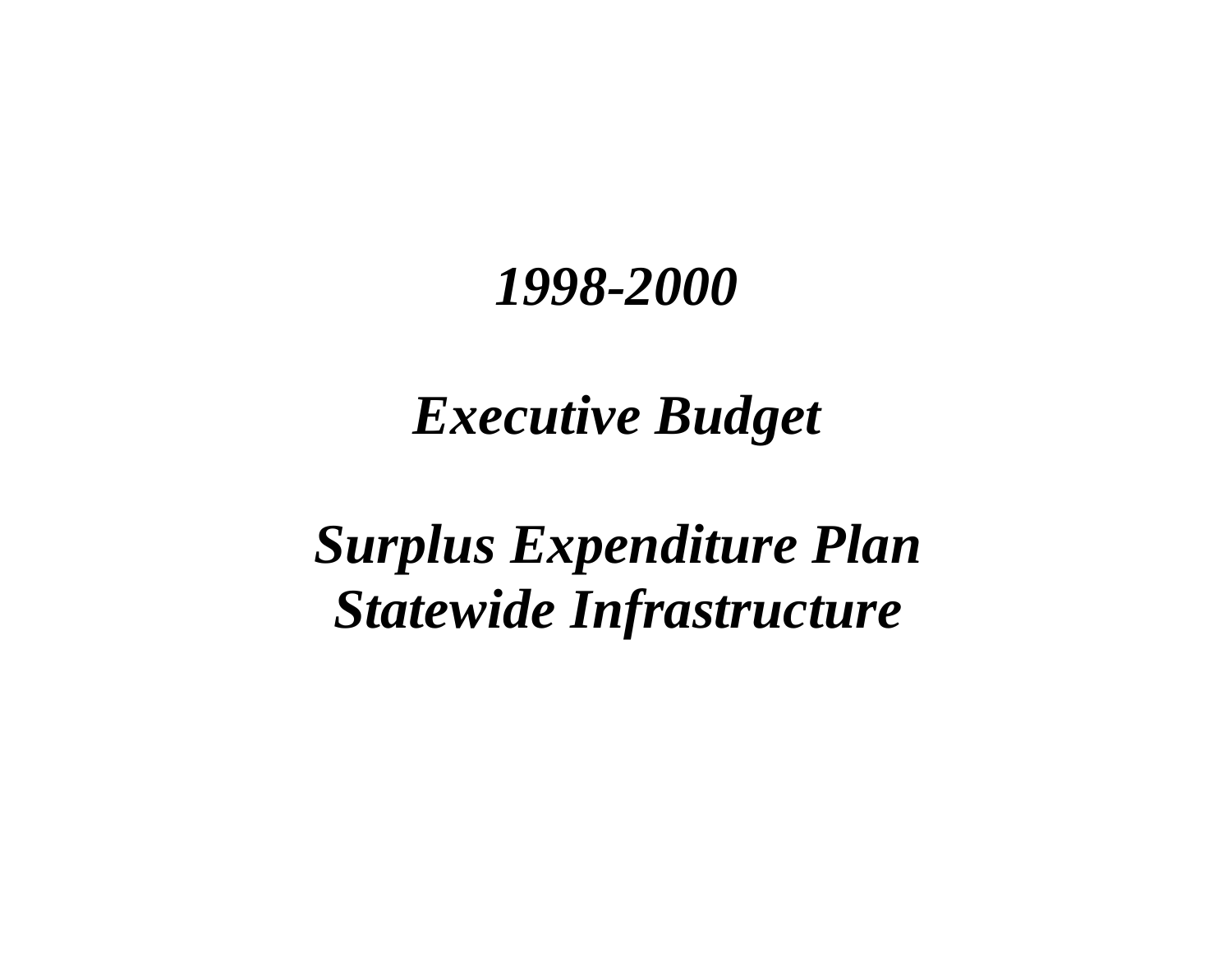| <b>Surplus Expenditure Plan</b>                                                                                                                                                                                                                                                                                                                                                                                                                                                                                                                                                    | <b>Fiscal Year</b> | <b>Fiscal Year</b> | <b>Fiscal Year</b> |
|------------------------------------------------------------------------------------------------------------------------------------------------------------------------------------------------------------------------------------------------------------------------------------------------------------------------------------------------------------------------------------------------------------------------------------------------------------------------------------------------------------------------------------------------------------------------------------|--------------------|--------------------|--------------------|
| <b>Statewide Infrastructure</b>                                                                                                                                                                                                                                                                                                                                                                                                                                                                                                                                                    | 1997-1998          | 1998-1999          | 1999-2000          |
| 0001 Veterans' Nursing Home - E KY                                                                                                                                                                                                                                                                                                                                                                                                                                                                                                                                                 |                    | \$4,725,000        |                    |
| This will allow construction of a 120-bed Veterans' Nursing Home in Perry County to serve East<br>Kentucky. Kentucky's current veteran population is 359,600, 35 percent of which are age 65 or<br>older. In October 1995, Kentucky Veterans' Center in Wilmore reached capacity. It has been at full<br>occupancy for two years with a waiting list of 30. The remainder of the construction cost will be<br>borne by the federal government with federal funds in the amount of \$8,775,800 for a total scope of<br>\$13,500,800.                                                |                    |                    |                    |
| <b>General Fund</b>                                                                                                                                                                                                                                                                                                                                                                                                                                                                                                                                                                |                    | \$4,725,000        |                    |
| 0002 Veterans' Nursing Home - W KY                                                                                                                                                                                                                                                                                                                                                                                                                                                                                                                                                 |                    | \$4,725,000        |                    |
| This will allow construction of a 120-bed Veterans' Nursing Home in Hopkins County to serve West<br>Kentucky. Kentucky's current veteran population is 359,600, 35 percent of which are age 65 or<br>older. In October 1995, the Kentucky Veterans' Center in Wilmore reached capacity. It has been at<br>full occupancy for two years with a waiting list of 30. The remainder of the construction cost will be<br>borne by the federal government with federal funds in the amount of \$8,775,800 for a total scope of<br>\$13,500,800.                                          |                    |                    |                    |
| <b>General Fund</b>                                                                                                                                                                                                                                                                                                                                                                                                                                                                                                                                                                |                    | \$4,725,000        |                    |
| 0003 Northern Kentucky Airport                                                                                                                                                                                                                                                                                                                                                                                                                                                                                                                                                     |                    | \$17,000,000       |                    |
| This \$17 million will help support a \$170 million project to accommodate cargo expansion needs.<br>DHL is a major cargo carrier operating out of the Northern Kentucky Airport. Items funded include<br>cargo apron base construction costs, as well as other cargo area site preparation.                                                                                                                                                                                                                                                                                       |                    |                    |                    |
| <b>General Fund</b>                                                                                                                                                                                                                                                                                                                                                                                                                                                                                                                                                                |                    | \$17,000,000       |                    |
| 0004 Louisville/Jefferson County International Airport                                                                                                                                                                                                                                                                                                                                                                                                                                                                                                                             |                    | \$20,000,000       |                    |
| The Louisville/Jefferson County Regional Airport Authority (RAA) would be provided \$20 million in<br>General Funds to acquire property under its Part 150 land acquisition/noise mitigation program. In<br>return, the RAA will transfer to the state property in an amount equal in cost to the RAA of \$20<br>million, develop a 750 acre industrial park for local and state economic development purposes, and<br>will work with UPS to sell it land at the airport (200 acres) and in the Edgewood area (up to 250<br>acres) to facilitate expansion of UPS's worldwide hub. |                    |                    |                    |
| <b>General Fund</b>                                                                                                                                                                                                                                                                                                                                                                                                                                                                                                                                                                |                    | \$20,000,000       |                    |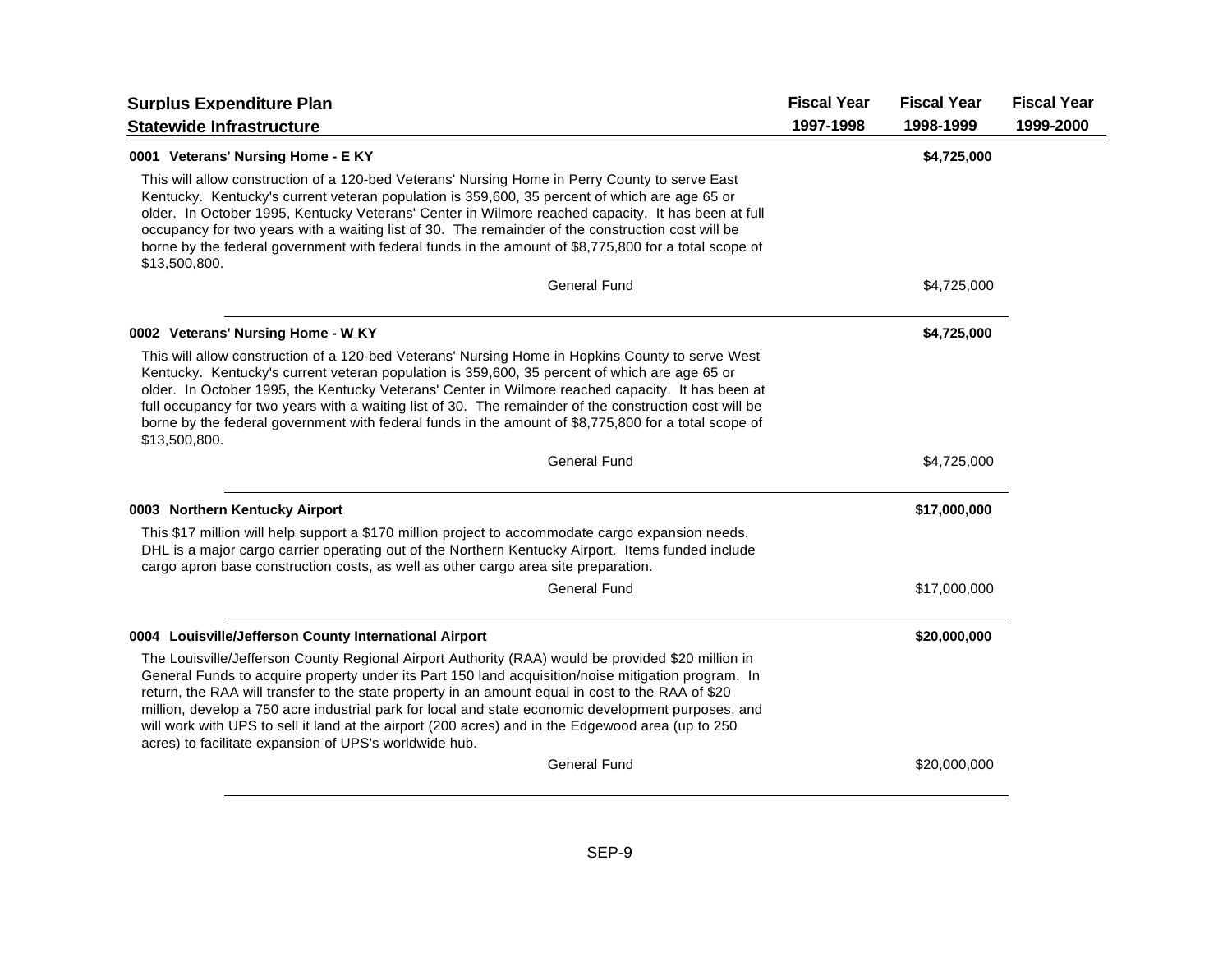| <b>Surplus Expenditure Plan</b>                                                                                                                                                                                                                                                                                                                                          | <b>Fiscal Year</b> | <b>Fiscal Year</b> | <b>Fiscal Year</b> |
|--------------------------------------------------------------------------------------------------------------------------------------------------------------------------------------------------------------------------------------------------------------------------------------------------------------------------------------------------------------------------|--------------------|--------------------|--------------------|
| <b>Statewide Infrastructure</b>                                                                                                                                                                                                                                                                                                                                          | 1997-1998          | 1998-1999          | 1999-2000          |
| 0005 Coldstream Research Campus Infrastructure                                                                                                                                                                                                                                                                                                                           |                    | \$5,500,000        |                    |
| This will continue development of Coldstream infrastructure, including roads, curbs, gutters,<br>sidewalks, storm sewers, sanitary sewers, and other utilities. Improvements will facilitate<br>recruitment of industrial tenants, with completion of infrastructure on 275 acres. Twenty-six lots will<br>be added to its inventory, available for immediate occupancy. |                    |                    |                    |
| <b>General Fund</b>                                                                                                                                                                                                                                                                                                                                                      |                    | \$5,500,000        |                    |
| 0006 Columbia Sewer Lines                                                                                                                                                                                                                                                                                                                                                |                    | \$2,000,000        |                    |
| This will allow an upgrade of the city sewer plant from 600,000 to 1.2 million gallons per day and the<br>repair of deteriorated sewer lines that are impeding economic development.                                                                                                                                                                                     |                    |                    |                    |
| <b>General Fund</b>                                                                                                                                                                                                                                                                                                                                                      |                    | \$2,000,000        |                    |
| 0007 Adair County Industrial Park Development Fund                                                                                                                                                                                                                                                                                                                       |                    | \$500,000          |                    |
| This project is among several that will support improvements to available industrial property in<br>counties affected by garment industry layoffs, including industrial site purchase in Adair County<br>through the Fiscal Court.                                                                                                                                       |                    |                    |                    |
| <b>General Fund</b>                                                                                                                                                                                                                                                                                                                                                      |                    | \$500,000          |                    |
| 0008 Green County Industrial Park Development Fund                                                                                                                                                                                                                                                                                                                       |                    | \$460,000          |                    |
| This project supports improvements to available industrial property in Green County which has been<br>adversely affected by garment industry layoffs. These funds will be expended for industrial site<br>renovation in Green County through the Fiscal Court.                                                                                                           |                    |                    |                    |
| <b>General Fund</b>                                                                                                                                                                                                                                                                                                                                                      |                    | \$460,000          |                    |
| 0009 Russell County Industrial Park Development Fund                                                                                                                                                                                                                                                                                                                     |                    | \$100,000          |                    |
| This project will make improvements to available industrial property in Russell County which was<br>severely affected by recent garment industry layoffs. There are matching funds for a federal grant.<br>These state funds will be available through the Fiscal Court.                                                                                                 |                    |                    |                    |
| <b>General Fund</b>                                                                                                                                                                                                                                                                                                                                                      |                    | \$100,000          |                    |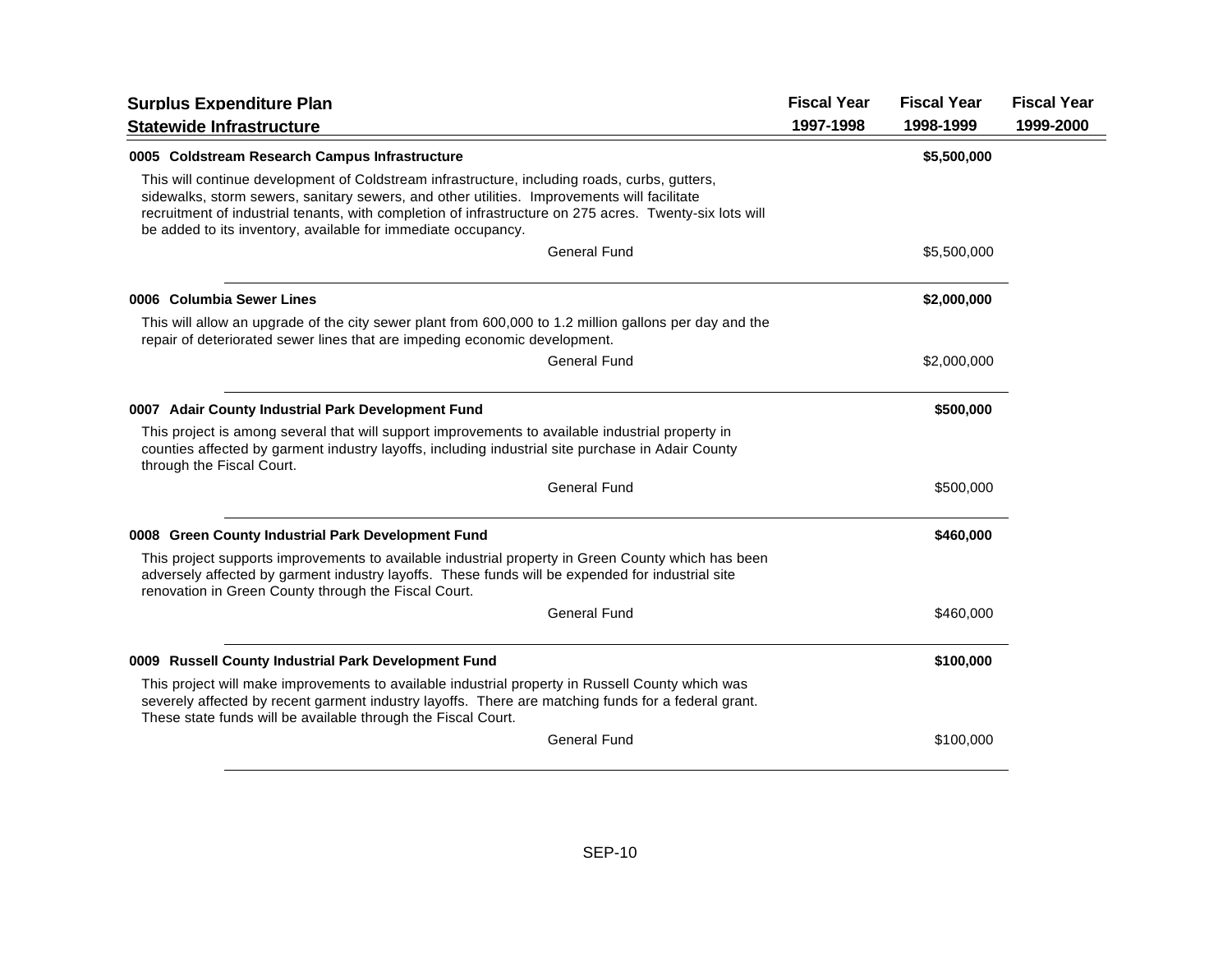| <b>Surplus Expenditure Plan</b>                                                                                                                                                                                                                                                                                                                                                                                                        | <b>Fiscal Year</b> | <b>Fiscal Year</b> | <b>Fiscal Year</b> |
|----------------------------------------------------------------------------------------------------------------------------------------------------------------------------------------------------------------------------------------------------------------------------------------------------------------------------------------------------------------------------------------------------------------------------------------|--------------------|--------------------|--------------------|
| <b>Statewide Infrastructure</b>                                                                                                                                                                                                                                                                                                                                                                                                        | 1997-1998          | 1998-1999          | 1999-2000          |
| 0010 Russell County Gas Line                                                                                                                                                                                                                                                                                                                                                                                                           |                    | \$2,000,000        |                    |
| This project will assist in construction, development, and installation of a natural gas system to serve<br>Russell Springs, Jamestown, Russell County, and parts of Adair County including existing residents,<br>businesses, and industry. As proposed, the system will be owned/operated by joint utility board<br>from Russell Springs, Jamestown, and Russell County. The main trunk line is located in northern<br>Adair County. |                    |                    |                    |
| <b>General Fund</b>                                                                                                                                                                                                                                                                                                                                                                                                                    |                    | \$2,000,000        |                    |
| 0011 Greenbo State Park Wastewater Plant                                                                                                                                                                                                                                                                                                                                                                                               |                    | \$1,000,000        |                    |
| Funds for this project will be used to demolish and replace the existing wastewater treatment plant<br>with a 50,000 gpd oxidation ditch that will meet EPA and Health Department standards.                                                                                                                                                                                                                                           |                    |                    |                    |
| <b>General Fund</b>                                                                                                                                                                                                                                                                                                                                                                                                                    |                    | \$1,000,000        |                    |
| 0012 Rough River Marina Improvements                                                                                                                                                                                                                                                                                                                                                                                                   |                    | \$800,000          |                    |
| Funds are provided to complete the upgrade of the marina and will include replacement of 30 open<br>houseboat slips and the required anchorage and utilities. The additional funds will increase the total<br>scope of the project to \$1,610,000.                                                                                                                                                                                     |                    |                    |                    |
| <b>General Fund</b>                                                                                                                                                                                                                                                                                                                                                                                                                    |                    | \$800,000          |                    |
| 0013 Barren River - Dock Replacement                                                                                                                                                                                                                                                                                                                                                                                                   |                    | \$450,000          |                    |
| Funding is provided to replace the existing headdock, boat fueling station, wastewater liftstation, and<br>improve utilities and anchorage.                                                                                                                                                                                                                                                                                            |                    |                    |                    |
| <b>General Fund</b>                                                                                                                                                                                                                                                                                                                                                                                                                    |                    | \$450,000          |                    |
| 0014 Audubon Golf Course Erosion                                                                                                                                                                                                                                                                                                                                                                                                       |                    | \$300,000          |                    |
| Funds are provided for erosion control on the existing golf course which is prone to severe erosion<br>due to soil conditions. Remaining project funds will provide for replacement of the existing cart<br>paths and installation of new cart paths.                                                                                                                                                                                  |                    |                    |                    |
| <b>General Fund</b>                                                                                                                                                                                                                                                                                                                                                                                                                    |                    | \$300,000          |                    |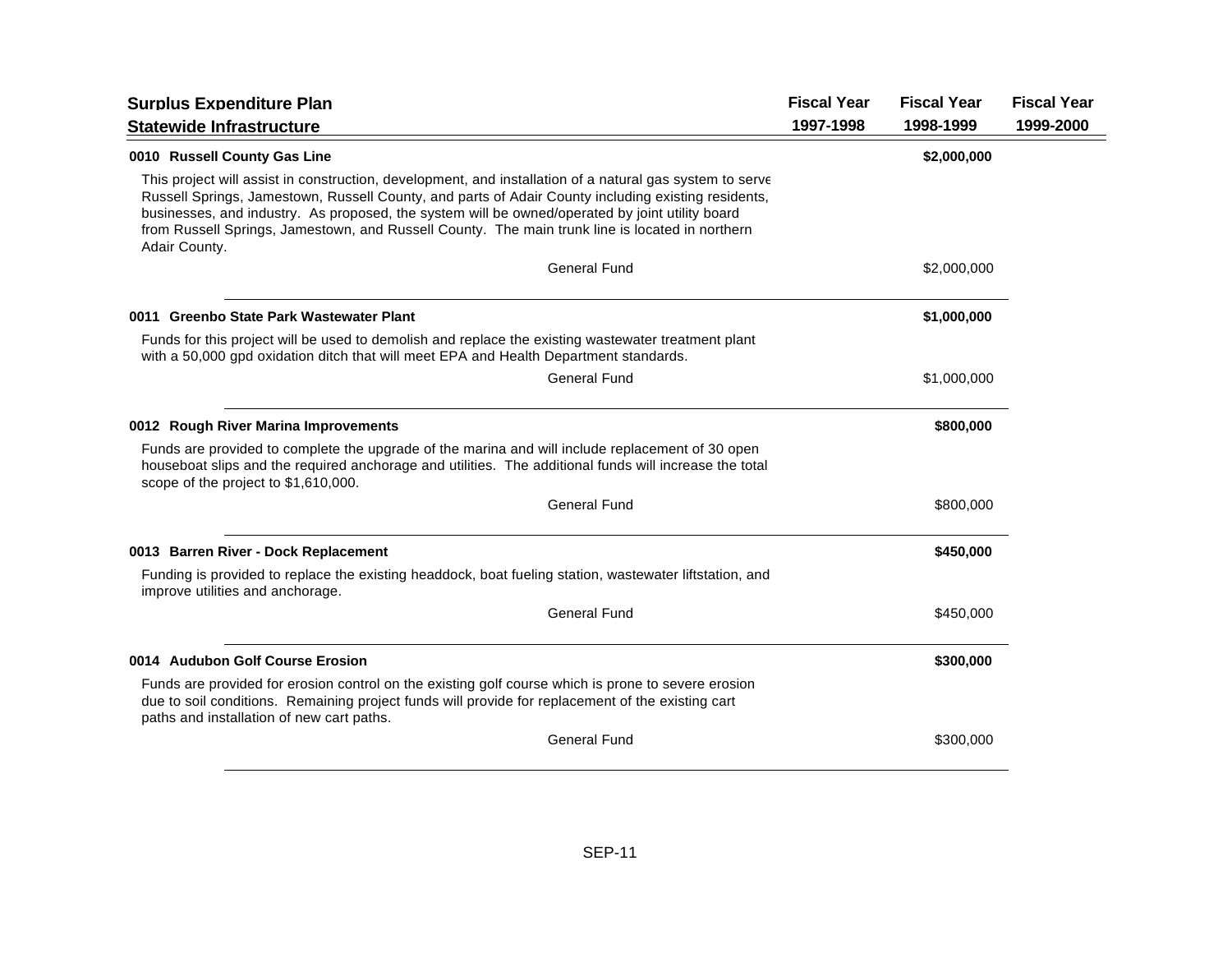| <b>Surplus Expenditure Plan</b><br><b>Statewide Infrastructure</b>                                                                                                                                                                                                                                                                                                                                                                                     | <b>Fiscal Year</b><br>1997-1998 | <b>Fiscal Year</b><br>1998-1999 | <b>Fiscal Year</b><br>1999-2000 |
|--------------------------------------------------------------------------------------------------------------------------------------------------------------------------------------------------------------------------------------------------------------------------------------------------------------------------------------------------------------------------------------------------------------------------------------------------------|---------------------------------|---------------------------------|---------------------------------|
| 0015 Boonesborough Electric Upgrade                                                                                                                                                                                                                                                                                                                                                                                                                    |                                 | \$885,000                       |                                 |
| Funds are provided for new underground electric service to the Fort and campground. Also,<br>pedestals for 169 campsites and existing transformers and aluminum conductors will be replaced.                                                                                                                                                                                                                                                           |                                 |                                 |                                 |
| <b>General Fund</b>                                                                                                                                                                                                                                                                                                                                                                                                                                    |                                 | \$885,000                       |                                 |
| 0016 Jefferson Davis - Repair                                                                                                                                                                                                                                                                                                                                                                                                                          |                                 | \$450,000                       |                                 |
| Funds are provided to repair and seal the exterior of this historical monument.                                                                                                                                                                                                                                                                                                                                                                        |                                 |                                 |                                 |
| General Fund                                                                                                                                                                                                                                                                                                                                                                                                                                           |                                 | \$450,000                       |                                 |
| 0017 Cumberland Falls - Water Lines                                                                                                                                                                                                                                                                                                                                                                                                                    |                                 | \$550,000                       |                                 |
| Funding is provided to replace 50 year old water lines throughout the park.                                                                                                                                                                                                                                                                                                                                                                            |                                 |                                 |                                 |
| <b>General Fund</b>                                                                                                                                                                                                                                                                                                                                                                                                                                    |                                 | \$550,000                       |                                 |
| 0018 Whitehall HVAC                                                                                                                                                                                                                                                                                                                                                                                                                                    |                                 | \$175,000                       |                                 |
| Funds are provided for the installation of an HVAC system, vapor barriers, and the dehumidification<br>equipment and monitoring equipment necessary to create a controlled environment for preservation<br>of the house and its contents. In addition, one lower-level room will be air-conditioned to provide<br>safe storage of critical artifacts and paintings. The additional funds will increase the total scope of<br>the project to \$500,000. |                                 |                                 |                                 |
| <b>General Fund</b>                                                                                                                                                                                                                                                                                                                                                                                                                                    |                                 | \$175,000                       |                                 |
| 0019 Blue Licks Lodge                                                                                                                                                                                                                                                                                                                                                                                                                                  |                                 | \$2,500,000                     |                                 |
| Funds are provided to add 16 rooms and to provide initial furnishings for all 32 lodge rooms,<br>including the Phase I development approved in the 1996-98 budget. Design work has already been<br>completed.                                                                                                                                                                                                                                          |                                 |                                 |                                 |
| <b>General Fund</b>                                                                                                                                                                                                                                                                                                                                                                                                                                    |                                 | \$2,500,000                     |                                 |
| 0020 Dale Hollow Lodge                                                                                                                                                                                                                                                                                                                                                                                                                                 |                                 | \$1,500,000                     |                                 |
| Funds are provided to complete and furnish previously authorized lodge rooms. The additional<br>funds will increase the total scope of the project to \$3,000,000.                                                                                                                                                                                                                                                                                     |                                 |                                 |                                 |
| <b>General Fund</b>                                                                                                                                                                                                                                                                                                                                                                                                                                    |                                 | \$1,500,000                     |                                 |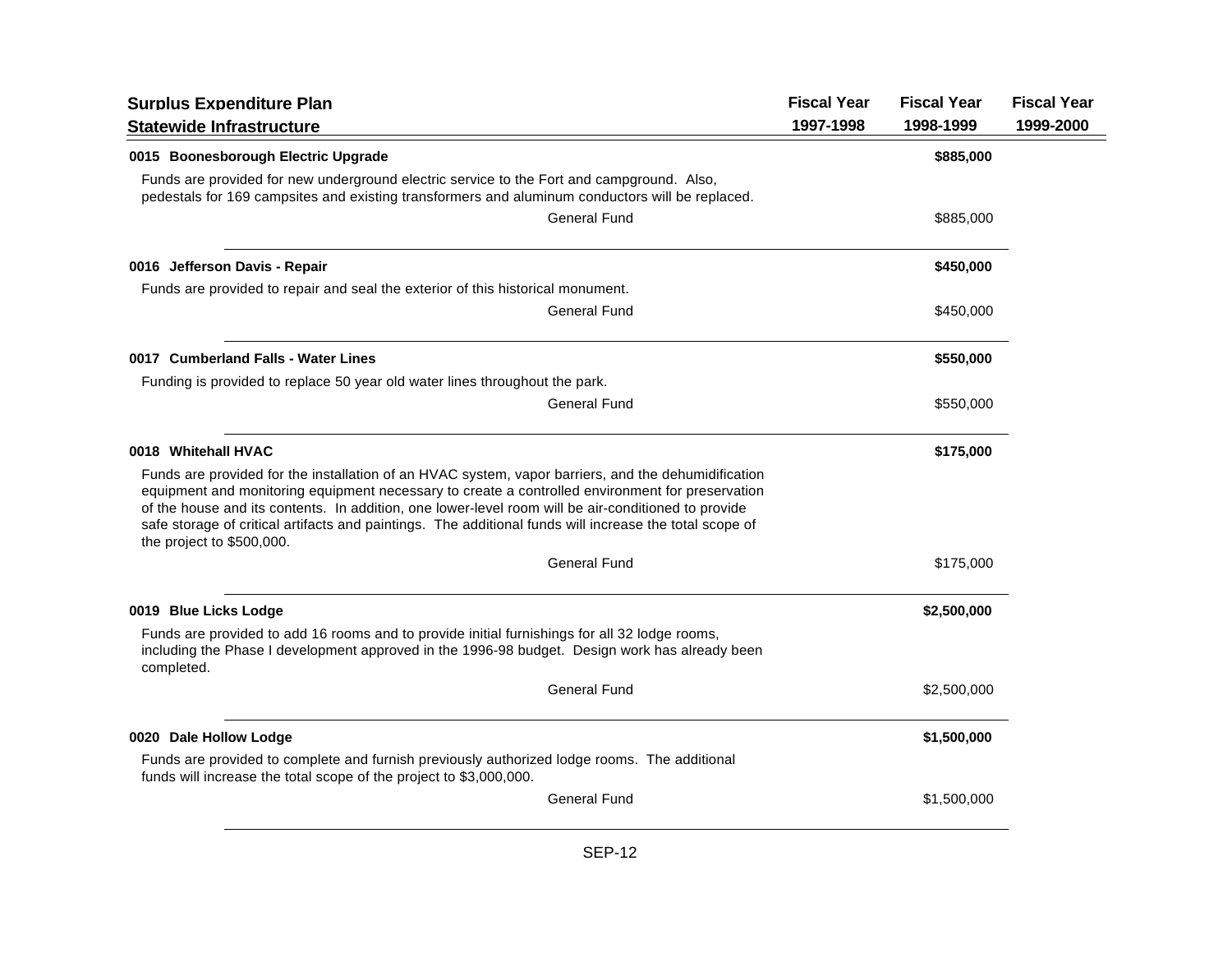| <b>Surplus Expenditure Plan</b>                                                                                                                                                                                                                                                                                                                                                                                                                                                                                                                                                                                                            | <b>Fiscal Year</b> | <b>Fiscal Year</b> | <b>Fiscal Year</b> |
|--------------------------------------------------------------------------------------------------------------------------------------------------------------------------------------------------------------------------------------------------------------------------------------------------------------------------------------------------------------------------------------------------------------------------------------------------------------------------------------------------------------------------------------------------------------------------------------------------------------------------------------------|--------------------|--------------------|--------------------|
| <b>Statewide Infrastructure</b>                                                                                                                                                                                                                                                                                                                                                                                                                                                                                                                                                                                                            | 1997-1998          | 1998-1999          | 1999-2000          |
| 0021 Pineville Golf Course                                                                                                                                                                                                                                                                                                                                                                                                                                                                                                                                                                                                                 |                    | \$3,000,000        |                    |
| This additional funding is for acquisition of a 100 acre lake and rehabilitation, wetlands mitigation,<br>development of an 18-holf golf course with pro shop, maintenance facilities, and equipment. The<br>Phase A construction cost estimate indicates a significant project budget shortfall. Site conditions<br>and wetlands mitigation needs have driven costs up. The City of Pineville committed \$1.5 million to<br>the project. Currently the project is in Phase B design and an application for a Corps of Engineers<br>permit addressing sections 401 and 404 of the Clean Water Act has been submitted.                      |                    |                    |                    |
| <b>General Fund</b>                                                                                                                                                                                                                                                                                                                                                                                                                                                                                                                                                                                                                        |                    | \$3,000,000        |                    |
| 0022 Louisville Riverfront                                                                                                                                                                                                                                                                                                                                                                                                                                                                                                                                                                                                                 |                    | \$4,000,000        |                    |
| The Kentucky Economic Development Finance Authority (KEDFA) has made a \$4 million loan to the<br>Louisville Waterfront Development Corporation (WDC) to assist in relocation of Louisville Scrap<br>Metals from its downtown site to an Upper River Road site. The acquired property will be used as<br>part of a site for a new baseball stadium. The loan was made on an interim basis. If the General<br>Assembly does not provide funds, KEDFA will have as collateral property owned by WDC valued at<br>\$4.6 million. The loan would be at one percent payable at maturity. This General Fund support will<br>"take-out" the loan. |                    |                    |                    |
| <b>General Fund</b>                                                                                                                                                                                                                                                                                                                                                                                                                                                                                                                                                                                                                        |                    | \$4,000,000        |                    |
| 0023 Four Rivers Center - Paducah                                                                                                                                                                                                                                                                                                                                                                                                                                                                                                                                                                                                          |                    | \$12,000,000       |                    |
| The Four Rivers Center is multi-purpose cultural and educational facility to be constructed in<br>downtown Paducah, featuring a world-class performance hall (2,000 seats), space for educational<br>programs, and civic activities. It is projected to serve a 50 mile area around Paducah for the next 50<br>years. It will host Broadway shows, touring shows, national entertainment acts, and fine arts<br>performances. Non-performing events (corporate seminars, receptions, graduations, lectures) will<br>outnumber performances.                                                                                                |                    |                    |                    |
| <b>General Fund</b>                                                                                                                                                                                                                                                                                                                                                                                                                                                                                                                                                                                                                        |                    | \$12,000,000       |                    |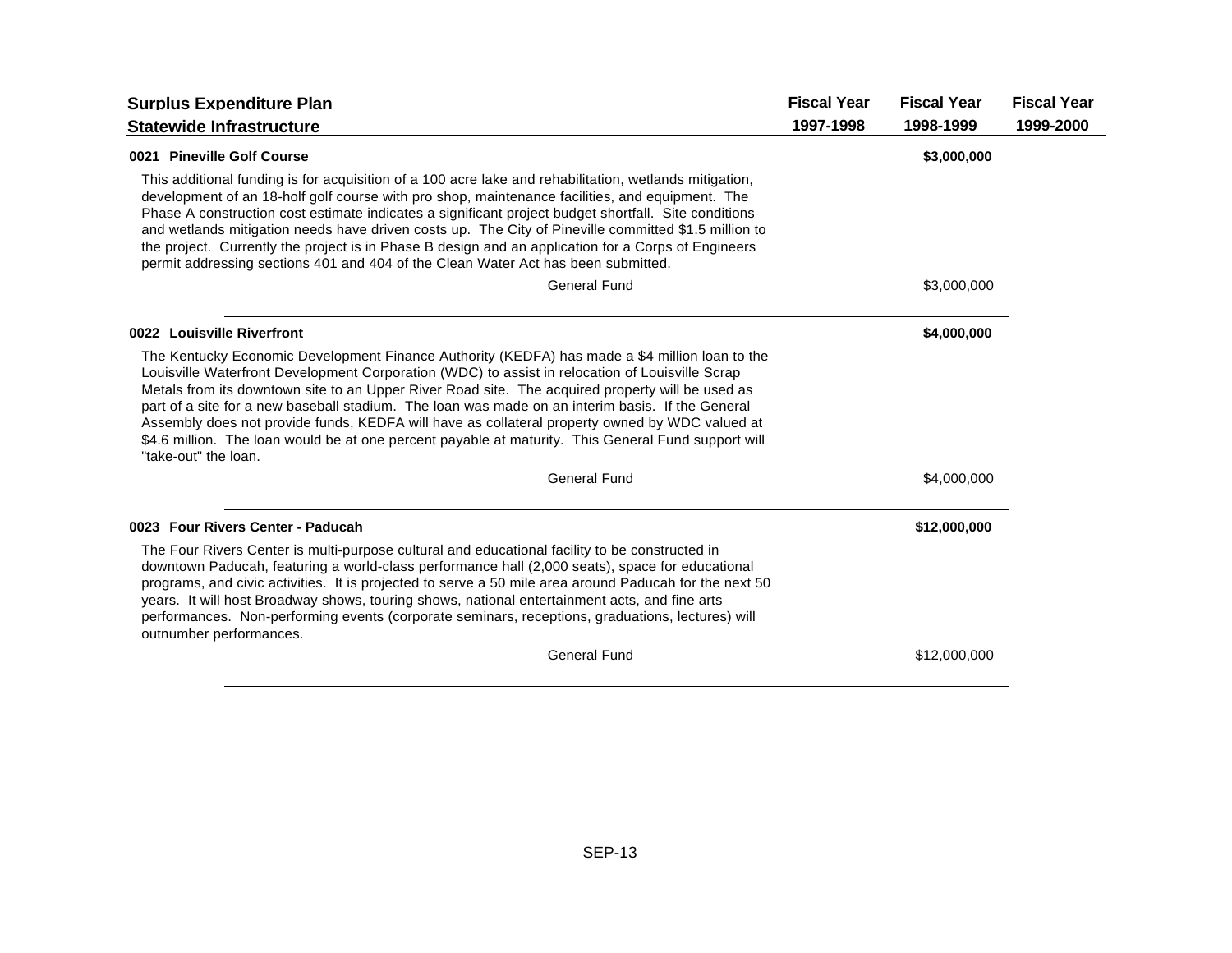| <b>Surplus Expenditure Plan</b>                                                                                                                                                                                                                                                                                                                                                                                                                                                                                                                                                                                                                                                                                                                                                                                                                                    | <b>Fiscal Year</b> | <b>Fiscal Year</b> | <b>Fiscal Year</b> |
|--------------------------------------------------------------------------------------------------------------------------------------------------------------------------------------------------------------------------------------------------------------------------------------------------------------------------------------------------------------------------------------------------------------------------------------------------------------------------------------------------------------------------------------------------------------------------------------------------------------------------------------------------------------------------------------------------------------------------------------------------------------------------------------------------------------------------------------------------------------------|--------------------|--------------------|--------------------|
| <b>Statewide Infrastructure</b>                                                                                                                                                                                                                                                                                                                                                                                                                                                                                                                                                                                                                                                                                                                                                                                                                                    | 1997-1998          | 1998-1999          | 1999-2000          |
| 0024 Bowling Green - Warren County Airport                                                                                                                                                                                                                                                                                                                                                                                                                                                                                                                                                                                                                                                                                                                                                                                                                         |                    | \$6,000,000        |                    |
| This will provide seed money for development of a state-of-the-art regional intermodal industrial park<br>serving the Barren River ADD counties (Warren, Barren, Edmonson, Hart, Simpson, Metcalfe,<br>Grayson). As envisioned, and following successful trends established in Ft. Worth, Texas, and<br>Fayetteville, Arkansas, this will combine air, rail, and highway transport systems with an industrial<br>park site enabling cross-country transport in the most efficient manner. Requires 5,000-6,500 foot<br>air strip (eventually expanded to 10,000 feet). The site is located within three miles of I-65, ten miles<br>of Cumberland Parkway, and adjacent to existing rail. Federal Express has three flights daily from<br>Bowling Green, with plans to expand hub activities. It is expected that the project will access FAA<br>funds eventually. |                    |                    |                    |
| <b>General Fund</b>                                                                                                                                                                                                                                                                                                                                                                                                                                                                                                                                                                                                                                                                                                                                                                                                                                                |                    | \$6,000,000        |                    |
| 0025 Artisans Center - Berea                                                                                                                                                                                                                                                                                                                                                                                                                                                                                                                                                                                                                                                                                                                                                                                                                                       |                    | \$6,000,000        |                    |
| Funds are provided for construction of a statewide Artisans Center in Berea at a total cost of \$14<br>million in order to promote economic development, education and tourism. Programming will<br>promote the growth and development of artisans. Businesses will celebrate the unique role,<br>heritage, and traditions of artisans in Appalachia and Kentucky. The proposed location on I-75 will<br>include a retail sales, visitors' and education center, an artisan support center, and a transportation<br>system.                                                                                                                                                                                                                                                                                                                                        |                    |                    |                    |
| <b>General Fund</b>                                                                                                                                                                                                                                                                                                                                                                                                                                                                                                                                                                                                                                                                                                                                                                                                                                                |                    | \$6,000,000        |                    |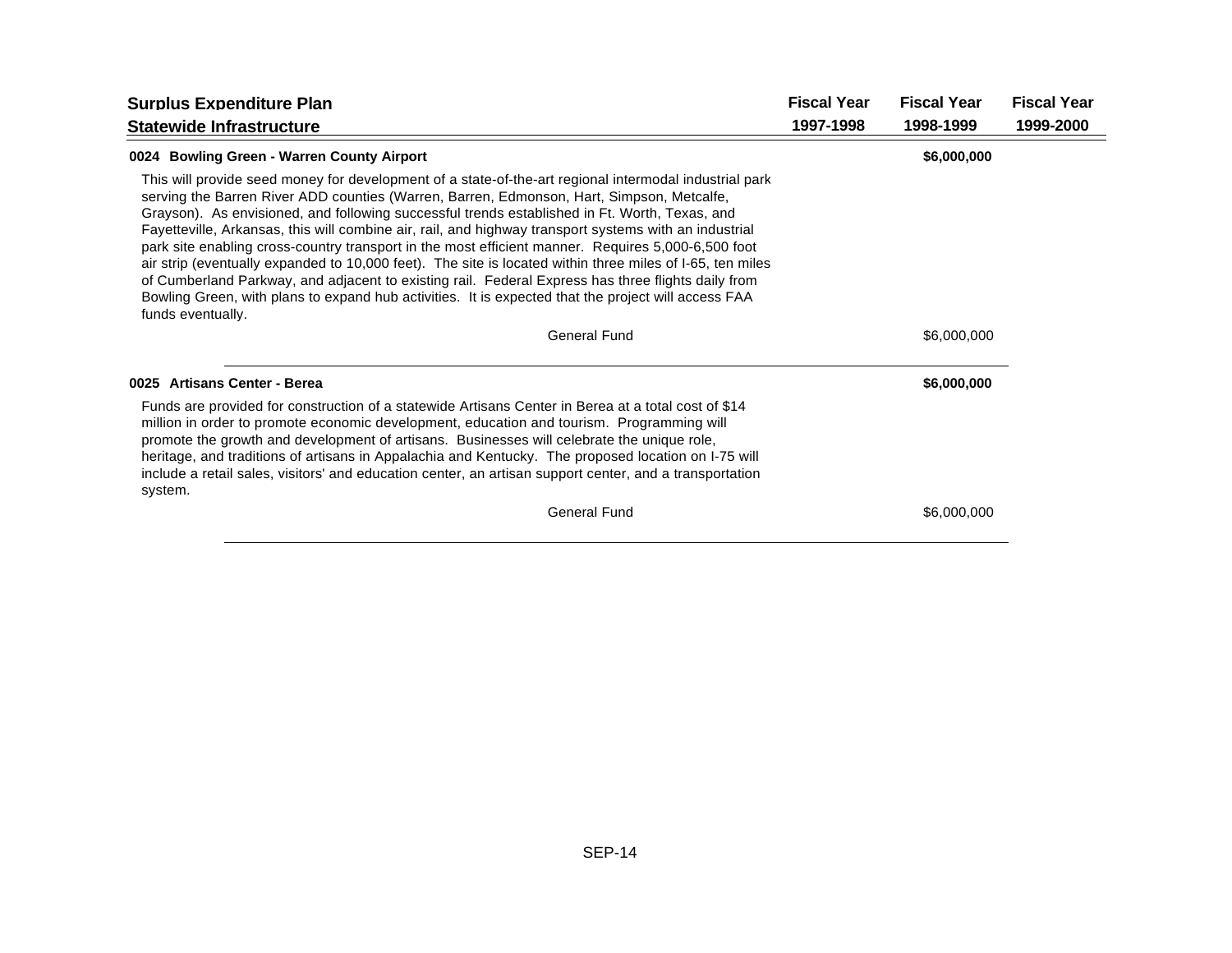| <b>Surplus Expenditure Plan</b>                                                                                                                                                                                                                                                                                                                                                                                                                                                                                                                                                                                                                                                                                                                                                                                                                                                                                                                                                                                                                                                                                                                                                                                                                                                                                                                     | <b>Fiscal Year</b> | <b>Fiscal Year</b> | <b>Fiscal Year</b> |
|-----------------------------------------------------------------------------------------------------------------------------------------------------------------------------------------------------------------------------------------------------------------------------------------------------------------------------------------------------------------------------------------------------------------------------------------------------------------------------------------------------------------------------------------------------------------------------------------------------------------------------------------------------------------------------------------------------------------------------------------------------------------------------------------------------------------------------------------------------------------------------------------------------------------------------------------------------------------------------------------------------------------------------------------------------------------------------------------------------------------------------------------------------------------------------------------------------------------------------------------------------------------------------------------------------------------------------------------------------|--------------------|--------------------|--------------------|
| <b>Statewide Infrastructure</b>                                                                                                                                                                                                                                                                                                                                                                                                                                                                                                                                                                                                                                                                                                                                                                                                                                                                                                                                                                                                                                                                                                                                                                                                                                                                                                                     | 1997-1998          | 1998-1999          | 1999-2000          |
| 0026 Hindman Educational Complex                                                                                                                                                                                                                                                                                                                                                                                                                                                                                                                                                                                                                                                                                                                                                                                                                                                                                                                                                                                                                                                                                                                                                                                                                                                                                                                    |                    | \$3,000,000        |                    |
| The project supports construction of a Knott County Arts and Crafts Educational Center (Complex)<br>at Hindman. The Knott County Arts and Crafts Educational Center will provide certificate and<br>degree programs for high quality arts/crafts entrepreneurs. Training will include production and<br>business management skills. The Arts and Crafts Educational Center will be the site for<br>administrative and support services for arts-based economic development initiatives. Development<br>of this Center will help to emerge a sustainable local economy based on heritage and cultural<br>attributes, ultimately leading to the emergence of Hindman as a center for production/marketing of<br>Appalachian arts/crafts. These funds shall be administered by the Knott County Arts and Crafts<br>Foundation, a public body corporate, to be established by the Knott County Fiscal Court according<br>to the provisions of Section $501(c)(3)$ of the Internal Revenue Code. The Foundation shall be<br>governed by a Board of Directors consisting of the following: three members appointed by the Knott<br>County Judge/Executive; two members appointed by the Mayor of Hindman; two members<br>appointed by the Governor; and two members appointed by the President of the Kentucky<br>Community and Technical College System. |                    |                    |                    |
| <b>General Fund</b>                                                                                                                                                                                                                                                                                                                                                                                                                                                                                                                                                                                                                                                                                                                                                                                                                                                                                                                                                                                                                                                                                                                                                                                                                                                                                                                                 |                    | \$3,000,000        |                    |
| 0027 Washington County Water Lines                                                                                                                                                                                                                                                                                                                                                                                                                                                                                                                                                                                                                                                                                                                                                                                                                                                                                                                                                                                                                                                                                                                                                                                                                                                                                                                  |                    | \$2,000,000        |                    |
| This project provides partial funding for a \$5 million project to construct 70 miles of new water pipe,<br>three elevated water storage tanks, and three pump stations to extend public water service to<br>unserved portions of Washington County. These funds will supplement local funds and reduce the<br>number of residents who rely on unsafe water sources. The addition will serve 500 homes and<br>benefit several agricultural operations and businesses.                                                                                                                                                                                                                                                                                                                                                                                                                                                                                                                                                                                                                                                                                                                                                                                                                                                                               |                    |                    |                    |
| <b>General Fund</b>                                                                                                                                                                                                                                                                                                                                                                                                                                                                                                                                                                                                                                                                                                                                                                                                                                                                                                                                                                                                                                                                                                                                                                                                                                                                                                                                 |                    | \$2,000,000        |                    |
| 0028 Golf Course/Road - Yatesville Lake                                                                                                                                                                                                                                                                                                                                                                                                                                                                                                                                                                                                                                                                                                                                                                                                                                                                                                                                                                                                                                                                                                                                                                                                                                                                                                             |                    | \$6,000,000        |                    |
| This will develop an 18-hole golf course, pro shop, cart storage, equipment, and furnishings.<br>Lawrence County has sufficient property leased from the Corps of Engineers for development of an<br>18-hole course at Yatesville Lake. Lawrence County officials indicate that the lease will be<br>conveyed to the Department of Parks if the golf course project is funded. An access road is<br>included in the Kentucky Transportation Cabinet's budget.                                                                                                                                                                                                                                                                                                                                                                                                                                                                                                                                                                                                                                                                                                                                                                                                                                                                                       |                    |                    |                    |
| <b>General Fund</b>                                                                                                                                                                                                                                                                                                                                                                                                                                                                                                                                                                                                                                                                                                                                                                                                                                                                                                                                                                                                                                                                                                                                                                                                                                                                                                                                 |                    | \$6,000,000        |                    |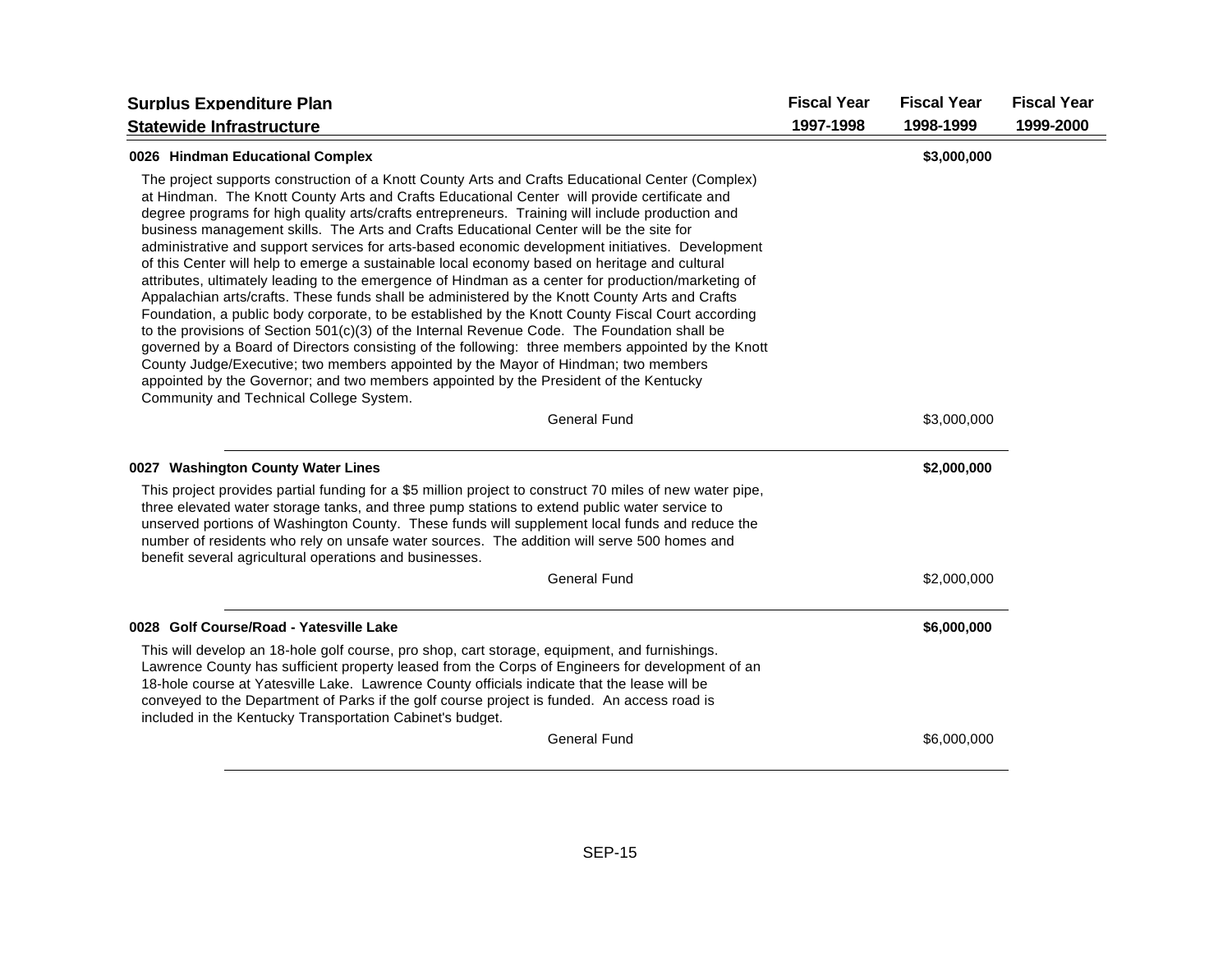| <b>Surplus Expenditure Plan</b><br><b>Statewide Infrastructure</b>                                                                                                                                                                                                                                                                                                                                                                                                                                                                                                                                                                                                                                                                                                                                                                                                                                                   | <b>Fiscal Year</b><br>1997-1998 | <b>Fiscal Year</b><br>1998-1999 | <b>Fiscal Year</b><br>1999-2000 |
|----------------------------------------------------------------------------------------------------------------------------------------------------------------------------------------------------------------------------------------------------------------------------------------------------------------------------------------------------------------------------------------------------------------------------------------------------------------------------------------------------------------------------------------------------------------------------------------------------------------------------------------------------------------------------------------------------------------------------------------------------------------------------------------------------------------------------------------------------------------------------------------------------------------------|---------------------------------|---------------------------------|---------------------------------|
| 0029 East Kentucky Center for Science, Math, and Technology                                                                                                                                                                                                                                                                                                                                                                                                                                                                                                                                                                                                                                                                                                                                                                                                                                                          |                                 | \$2,640,000                     |                                 |
| This supports construction of a 14,000 square foot Resource/Exhibit work center, coal mine<br>simulation project, and planetarium/multi-media center, including outdoor study area. It will permit<br>the creation of a mobile exhibit of interactive science and math materials for use in various venues,<br>and creation of a resource center to support and enhance activities of a traveling program.                                                                                                                                                                                                                                                                                                                                                                                                                                                                                                           |                                 |                                 |                                 |
| <b>General Fund</b>                                                                                                                                                                                                                                                                                                                                                                                                                                                                                                                                                                                                                                                                                                                                                                                                                                                                                                  |                                 | \$2,640,000                     |                                 |
| 0030 Versailles/Woodford County Community Center                                                                                                                                                                                                                                                                                                                                                                                                                                                                                                                                                                                                                                                                                                                                                                                                                                                                     |                                 | \$3,000,000                     |                                 |
| This project provides partial funding for the construction of a \$6 million community center with the<br>other portions coming from local governments (Woodford County, Versailles, and Midway) and<br>private funds. It would include an auditorium, stage component, swimming pool, and be constructed<br>at a 200 acre county park.                                                                                                                                                                                                                                                                                                                                                                                                                                                                                                                                                                               |                                 |                                 |                                 |
| <b>General Fund</b>                                                                                                                                                                                                                                                                                                                                                                                                                                                                                                                                                                                                                                                                                                                                                                                                                                                                                                  |                                 | \$3,000,000                     |                                 |
| 0031 Country Music Hall of Fame                                                                                                                                                                                                                                                                                                                                                                                                                                                                                                                                                                                                                                                                                                                                                                                                                                                                                      |                                 | \$2,168,000                     |                                 |
| This project supports new exhibit space for the Country Music Hall of Fame at Renfro Valley in<br>Rockcastle County, to honor past and present Kentuckians who have made significant contributions<br>to the entertainment industry. It will facilitate efforts to collect, preserve, store, and showcase<br>artifacts and archival records, as well as provide a resource center for educational purposes.                                                                                                                                                                                                                                                                                                                                                                                                                                                                                                          |                                 |                                 |                                 |
| <b>General Fund</b>                                                                                                                                                                                                                                                                                                                                                                                                                                                                                                                                                                                                                                                                                                                                                                                                                                                                                                  |                                 | \$2,168,000                     |                                 |
| 0032 Coca Cola Museum                                                                                                                                                                                                                                                                                                                                                                                                                                                                                                                                                                                                                                                                                                                                                                                                                                                                                                |                                 | \$2,000,000                     |                                 |
| This project would provide for the establishment of the world-class Schmidt Museum of Coca Cola<br>memorabilia in Elizabethtown. The total project scope is estimated at \$25 million. Corporate and<br>private contributions; a potential \$3 million tax credit via House Bill 815 over the next ten years; and<br>a potential \$1 million in Community Development Block Grants would be combined. This constructs<br>an 80,000 square foot not-for-profit museum to house the world's largest, most complete collection<br>of Coca Cola artifacts, dating from 1885. The building is to be designed by an internationally known<br>architect, located on a 20 acre site on I-65. Pledges received equal \$2.4 million, including \$1.5<br>million from the Schmidt family and their bottling company. The Schmidt's donation of the collection<br>is valued at \$10 million and the land is valued at \$600,000. |                                 |                                 |                                 |
| <b>General Fund</b>                                                                                                                                                                                                                                                                                                                                                                                                                                                                                                                                                                                                                                                                                                                                                                                                                                                                                                  |                                 | \$2,000,000                     |                                 |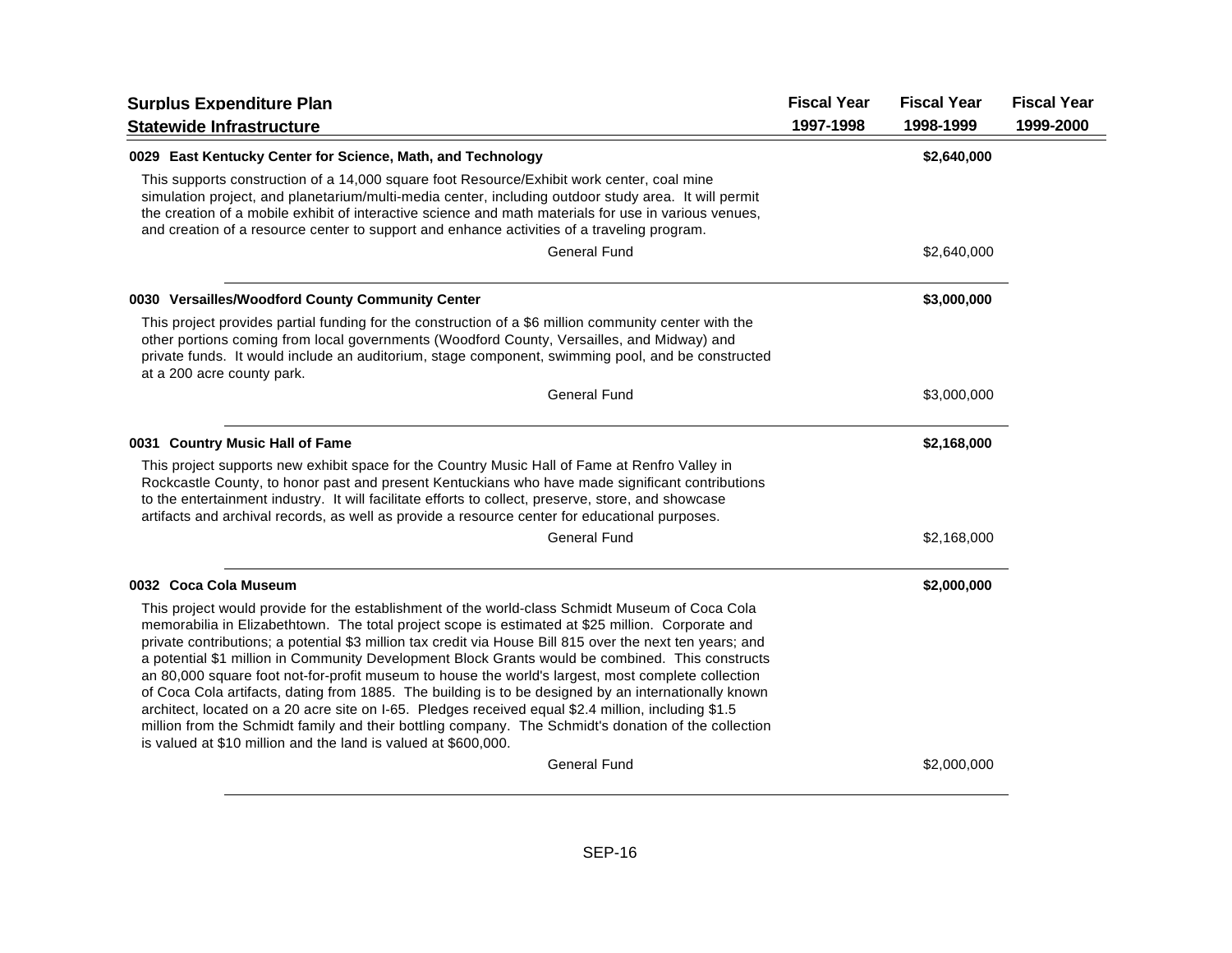| <b>Surplus Expenditure Plan</b>                                                                                                                                                                                                                                                                                                                                                                                                                                                                                                                                                                                                                                                                                                                                                                                                                              | <b>Fiscal Year</b> | <b>Fiscal Year</b> | <b>Fiscal Year</b> |
|--------------------------------------------------------------------------------------------------------------------------------------------------------------------------------------------------------------------------------------------------------------------------------------------------------------------------------------------------------------------------------------------------------------------------------------------------------------------------------------------------------------------------------------------------------------------------------------------------------------------------------------------------------------------------------------------------------------------------------------------------------------------------------------------------------------------------------------------------------------|--------------------|--------------------|--------------------|
| <b>Statewide Infrastructure</b>                                                                                                                                                                                                                                                                                                                                                                                                                                                                                                                                                                                                                                                                                                                                                                                                                              | 1997-1998          | 1998-1999          | 1999-2000          |
| 0033 Radcliff/Vine Grove Industrial Park                                                                                                                                                                                                                                                                                                                                                                                                                                                                                                                                                                                                                                                                                                                                                                                                                     |                    | \$960,000          |                    |
| This project supports design and construction of an industrial park in northern Hardin County to<br>facilitate recruitment of industry, including infrastructure development (roads, sewer, water, and<br>electric hookups). It is intended to partially offset the downsizing of Fort Knox and the loss of 7,500<br>jobs. It will facilitate recruitment of industry and help lay the industrial foundation for the future.                                                                                                                                                                                                                                                                                                                                                                                                                                 |                    |                    |                    |
| <b>General Fund</b>                                                                                                                                                                                                                                                                                                                                                                                                                                                                                                                                                                                                                                                                                                                                                                                                                                          |                    | \$960,000          |                    |
| 0034 Bluegrass Museum                                                                                                                                                                                                                                                                                                                                                                                                                                                                                                                                                                                                                                                                                                                                                                                                                                        |                    | \$3,000,000        |                    |
| This project supports funding for the construction of the International Bluegrass Music Museum at<br>RiverPark Center in Owensboro. It includes completion of the Bluegrass Museum interior<br>renovations such as HVAC installation, drywall, painting, ceiling tiles, lighting, carpentry, fixtures,<br>carpet, etc. It will also include the purchase of exhibits and equipment, including Bluegrass<br>Timeline, Instrument Makers' Workshop, Festivals Exhibit, Hall of Honor, and an interactive video,<br>multimedia center, and archives repository. It also encompasses Bluegrass Tourism Development<br>efforts to establish a permanent mechanism to promote Bluegrass tourist attractions, events<br>connected to the museum, performances, competitions, institutes, workshops, industry meetings,<br>video, television, and radio productions. |                    |                    |                    |
| <b>General Fund</b>                                                                                                                                                                                                                                                                                                                                                                                                                                                                                                                                                                                                                                                                                                                                                                                                                                          |                    | \$3,000,000        |                    |
| 0035 MuSU, Renovate Animal, Health Technology Center                                                                                                                                                                                                                                                                                                                                                                                                                                                                                                                                                                                                                                                                                                                                                                                                         |                    | \$700,000          |                    |
| This will fund the renovation of the Animal Health Technology Center at Murray State University.<br>The current program is overwhelmed and in need of immediate renovation.                                                                                                                                                                                                                                                                                                                                                                                                                                                                                                                                                                                                                                                                                  |                    |                    |                    |
| <b>General Fund</b>                                                                                                                                                                                                                                                                                                                                                                                                                                                                                                                                                                                                                                                                                                                                                                                                                                          |                    | \$700,000          |                    |
| 0036 Maysville CC Extension Campus at Cynthiana                                                                                                                                                                                                                                                                                                                                                                                                                                                                                                                                                                                                                                                                                                                                                                                                              |                    | \$2,500,000        |                    |
| This will support a project for Kentucky Community Colleges and Technical Schools based on a<br>cooperative model involving MCC, Kentucky Tech - Harrison Center, and Harrison County public<br>schools. This will allow development of a Harrison County K-14 educational facility with extension<br>campus on the same grounds as Harrison County High School and Kentucky Tech. It meets<br>community needs for a building, full-time faculty, Continuing Education director, business officer,<br>librarian, computer labs, and a T-1 hookup.                                                                                                                                                                                                                                                                                                            |                    |                    |                    |
| <b>General Fund</b>                                                                                                                                                                                                                                                                                                                                                                                                                                                                                                                                                                                                                                                                                                                                                                                                                                          |                    | \$2,500,000        |                    |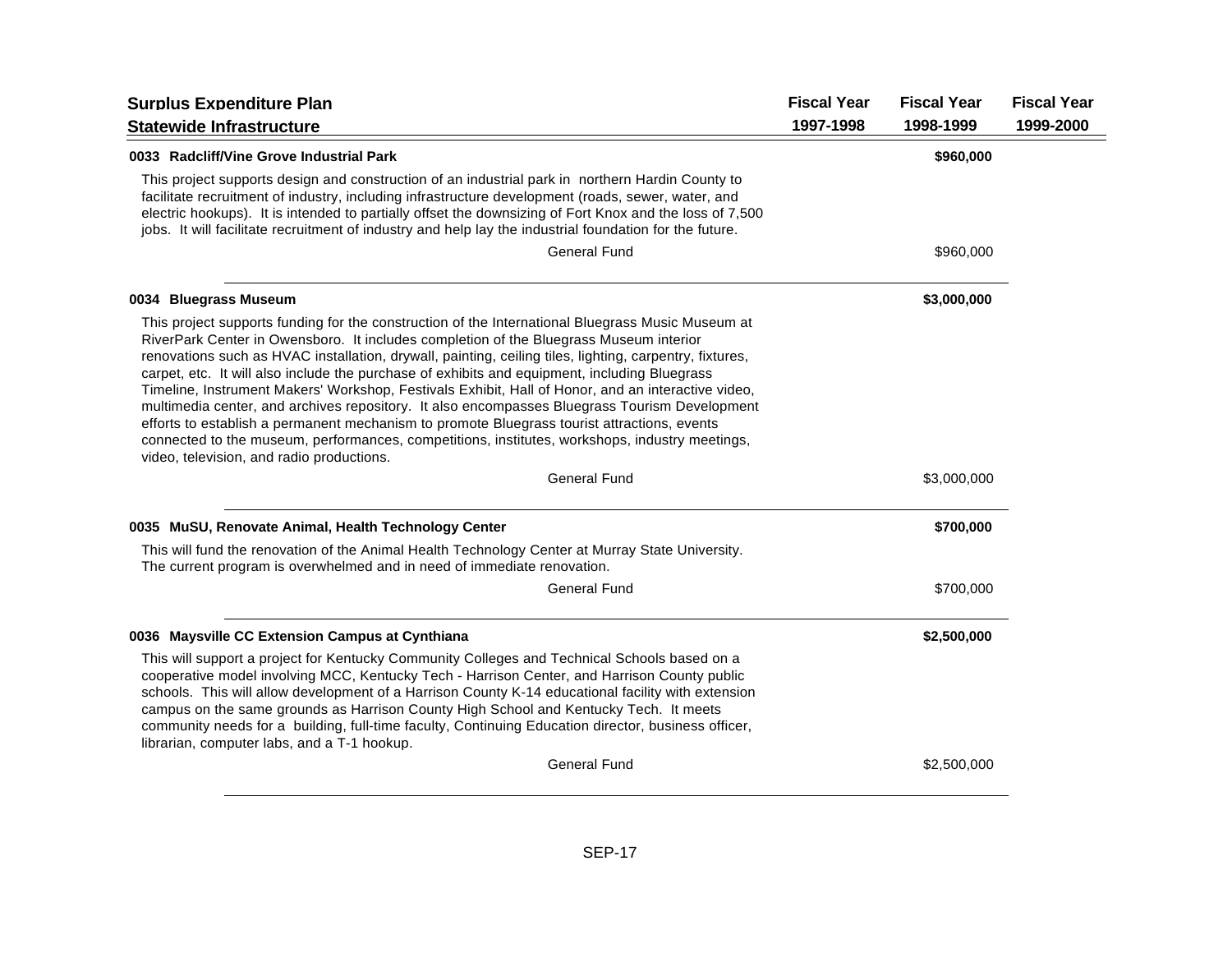| <b>Surplus Expenditure Plan</b>                                                                                                                                                                                                                                                                                                                                                                                                                                            | <b>Fiscal Year</b> | <b>Fiscal Year</b> | <b>Fiscal Year</b> |
|----------------------------------------------------------------------------------------------------------------------------------------------------------------------------------------------------------------------------------------------------------------------------------------------------------------------------------------------------------------------------------------------------------------------------------------------------------------------------|--------------------|--------------------|--------------------|
| <b>Statewide Infrastructure</b>                                                                                                                                                                                                                                                                                                                                                                                                                                            | 1997-1998          | 1998-1999          | 1999-2000          |
| 0037 Edmonson County School                                                                                                                                                                                                                                                                                                                                                                                                                                                |                    | \$950,000          |                    |
| This will support renovation of the existing storage building to house the local Arts Council and<br>Historical Society. A renovated complex would house an historical museum in close proximity to<br>Mammoth Cave and provide new community meeting space.                                                                                                                                                                                                               |                    |                    |                    |
| General Fund                                                                                                                                                                                                                                                                                                                                                                                                                                                               |                    | \$950,000          |                    |
| 0038 Cumberland Golf Course - Purchase                                                                                                                                                                                                                                                                                                                                                                                                                                     |                    | \$1,000,000        |                    |
| This project will support the purchase, improvement, and expansion of the existing golf course at<br>Cumberland, Kentucky. Funding will be conveyed through the Harlan County Fiscal Court.                                                                                                                                                                                                                                                                                |                    |                    |                    |
| General Fund                                                                                                                                                                                                                                                                                                                                                                                                                                                               |                    | \$1,000,000        |                    |
| 0039 Lincoln County Senior Citizens Center                                                                                                                                                                                                                                                                                                                                                                                                                                 |                    | \$360,000          |                    |
| This funds the purchase of two buildings from the Christian Appalachian project and the renovation<br>of property to house a senior citizens center, plus continuation of seniors programs. The Center will<br>be operated by seniors and will serve as an office for Fort Logan Ministries and CAP.                                                                                                                                                                       |                    |                    |                    |
| <b>General Fund</b>                                                                                                                                                                                                                                                                                                                                                                                                                                                        |                    | \$360,000          |                    |
| 0040 Pike County Civic Center                                                                                                                                                                                                                                                                                                                                                                                                                                              |                    | \$6,000,000        |                    |
| This project helps support a 108,614 square foot, 10,000+ seat concert/convention center. It<br>includes flexible design, easy reconfiguration, country music museum, and gift shop. Potential uses<br>include sports activities, conventions, banquets, car and boat shows, trade shows, rodeos, and<br>livestock exhibitions. There is significant local interest and an adequate market area to support a<br>consistent level of programming (100-150 events annually). |                    |                    |                    |
| <b>General Fund</b>                                                                                                                                                                                                                                                                                                                                                                                                                                                        |                    | \$6,000,000        |                    |
| 0041 Paintsville Lake Campground                                                                                                                                                                                                                                                                                                                                                                                                                                           |                    | \$2,850,000        |                    |
| This project provides for construction of a 60-site campground, bathhouse, beach,<br>administrative/maintenance building, picnic shelter, control station, sand volleyball court, and<br>playground area at Paintsville Lake State Park.                                                                                                                                                                                                                                   |                    |                    |                    |
| <b>General Fund</b>                                                                                                                                                                                                                                                                                                                                                                                                                                                        |                    | \$2,850,000        |                    |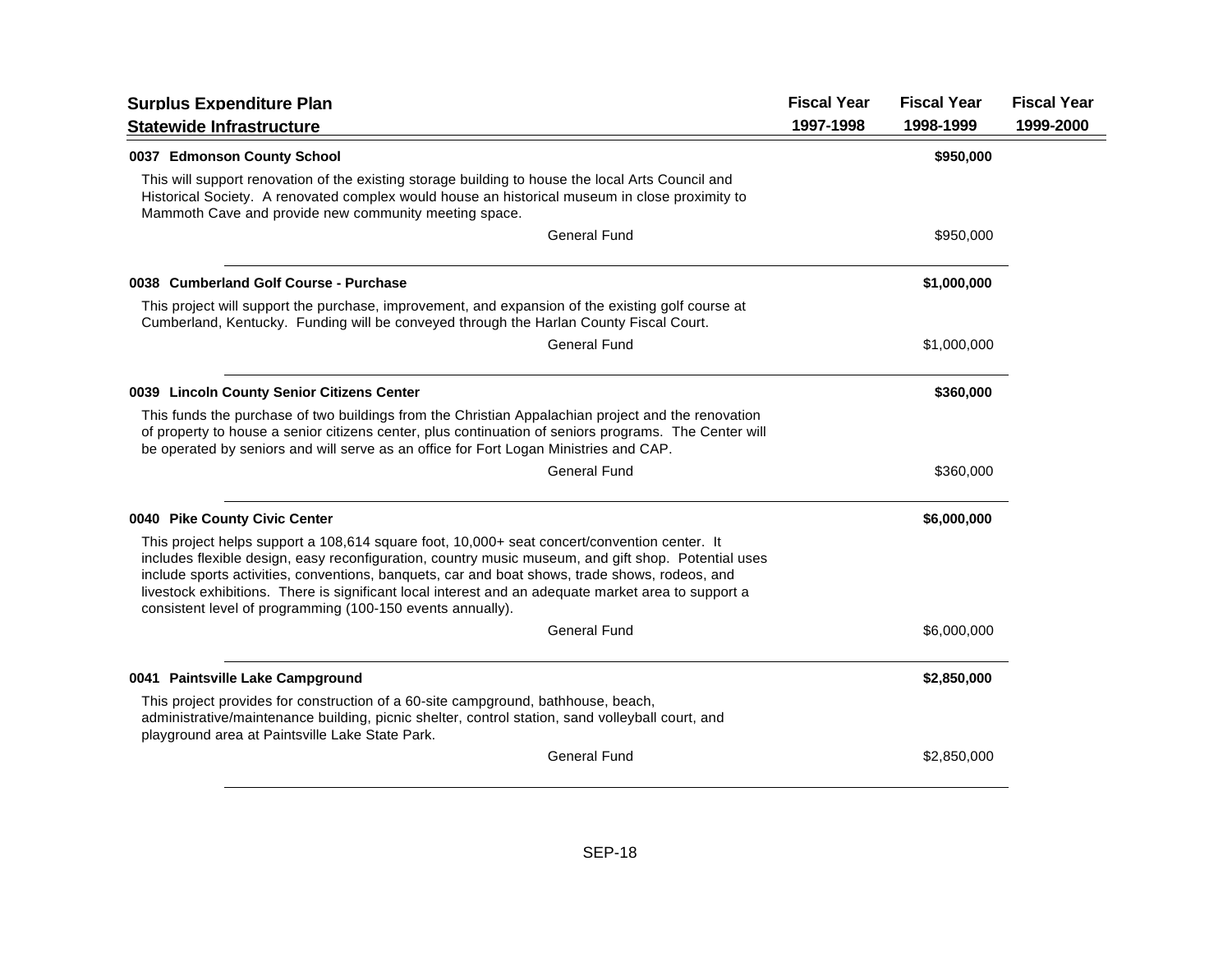| <b>Surplus Expenditure Plan</b>                                                                                                                                                                                                                                                                                                                                                                                                                                                                                                                                                                                                                                                                    | <b>Fiscal Year</b> | <b>Fiscal Year</b> | <b>Fiscal Year</b> |
|----------------------------------------------------------------------------------------------------------------------------------------------------------------------------------------------------------------------------------------------------------------------------------------------------------------------------------------------------------------------------------------------------------------------------------------------------------------------------------------------------------------------------------------------------------------------------------------------------------------------------------------------------------------------------------------------------|--------------------|--------------------|--------------------|
| <b>Statewide Infrastructure</b>                                                                                                                                                                                                                                                                                                                                                                                                                                                                                                                                                                                                                                                                    | 1997-1998          | 1998-1999          | 1999-2000          |
| 0042 Grayson County Courthouse                                                                                                                                                                                                                                                                                                                                                                                                                                                                                                                                                                                                                                                                     |                    | \$150,000          |                    |
| This will support partial funding for a \$214,000 project to renovate the 1920's era courthouse.<br>Renovation would include installation of an elevator, conversion of the third floor 450 person<br>courtroom to a community center, construction of a new library area for records storage, two<br>bathrooms, a small kitchen, conference room, and replacement of the HVAC.                                                                                                                                                                                                                                                                                                                    |                    |                    |                    |
| <b>General Fund</b>                                                                                                                                                                                                                                                                                                                                                                                                                                                                                                                                                                                                                                                                                |                    | \$150,000          |                    |
| 0043 Mount Sterling/Montgomery County Community Center                                                                                                                                                                                                                                                                                                                                                                                                                                                                                                                                                                                                                                             |                    | \$1,000,000        |                    |
| This will support construction of a community/educational training center. It involves 60,000 square<br>feet, including a natatorium (for senior citizens, the community, school, and hospital for physical<br>therapy), a gymnasium (for graduations, athletic programs, cultural events), fitness center,<br>Morehead State University off-campus site, adult education center, training center, convention<br>center, community meeting rooms, senior day care, and child day center.                                                                                                                                                                                                           |                    |                    |                    |
| <b>General Fund</b>                                                                                                                                                                                                                                                                                                                                                                                                                                                                                                                                                                                                                                                                                |                    | \$1,000,000        |                    |
| 0044 Greenup County Water Project                                                                                                                                                                                                                                                                                                                                                                                                                                                                                                                                                                                                                                                                  |                    | \$525,000          |                    |
| This provides funding of Phase VI of the Greenup County water project, extending public water<br>service to unserved parts of the county, and for a sewer feasibility study for the Lloyd community.                                                                                                                                                                                                                                                                                                                                                                                                                                                                                               |                    |                    |                    |
| <b>General Fund</b>                                                                                                                                                                                                                                                                                                                                                                                                                                                                                                                                                                                                                                                                                |                    | \$525,000          |                    |
| 0045 Lost River Infrastructure                                                                                                                                                                                                                                                                                                                                                                                                                                                                                                                                                                                                                                                                     |                    | \$125,000          |                    |
| Funds will be used as a grant to a non-profit corporation for funding infrastructure and other<br>miscellaneous development. Lost River is a 23 acre site in the city limits of Bowling Green,<br>Kentucky, in Warren County. The property is owned by Western Kentucky University and is leased<br>to the Friends of Lost River. The site is on the Natural History Archaeological Register, has a 1796<br>mill, a sizable cave, and a former underground nightclub. The structures are in need of repair and<br>renovation and the site is in need of fencing for protection. This project would enable the<br>Department of Parks to provide a grant of \$125,000 to the Friends of Lost River. |                    |                    |                    |
| <b>General Fund</b>                                                                                                                                                                                                                                                                                                                                                                                                                                                                                                                                                                                                                                                                                |                    | \$125,000          |                    |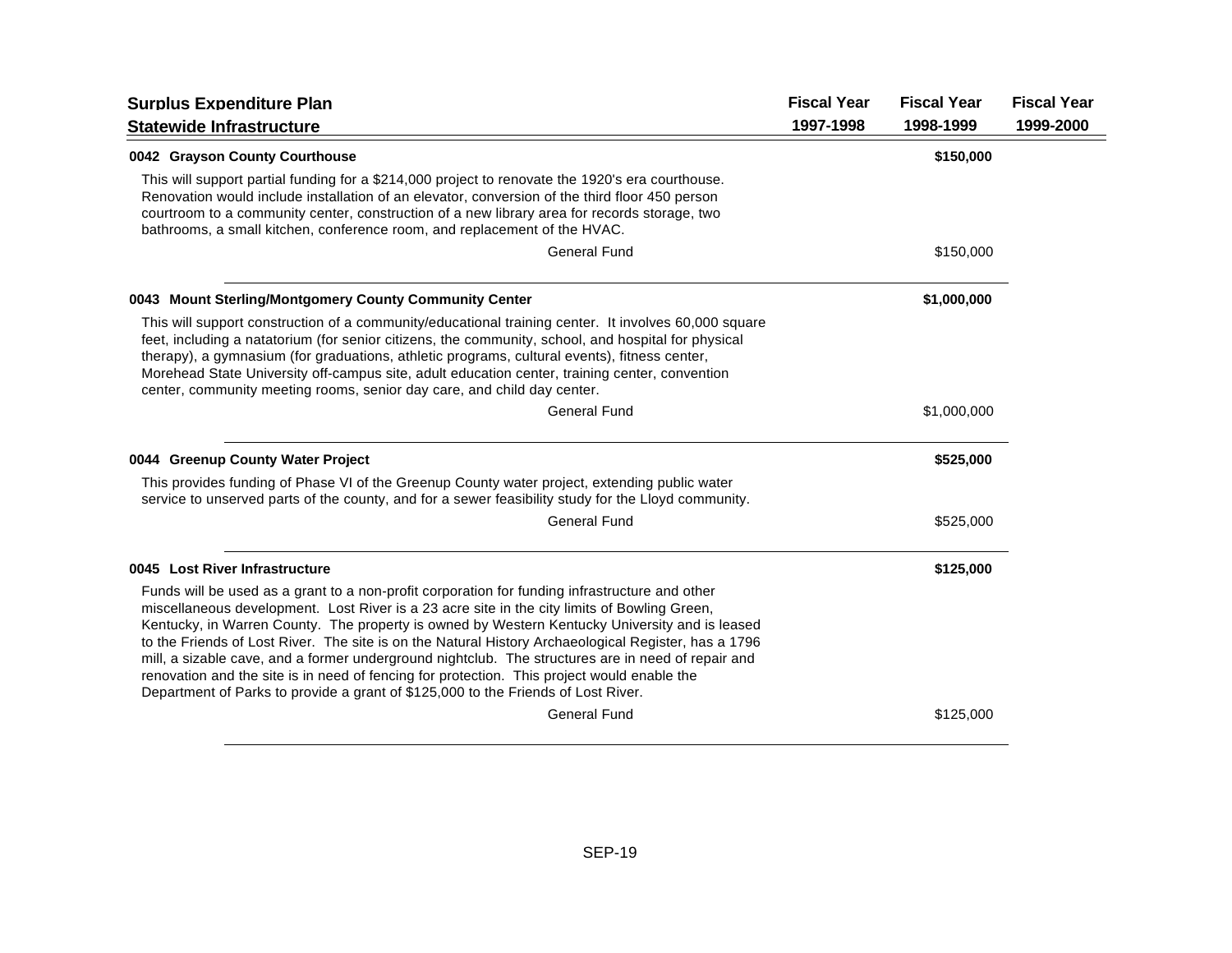| <b>Surplus Expenditure Plan</b>                                                                                                                                                                                                                                                                                                                                                                                                                                                    | <b>Fiscal Year</b> | <b>Fiscal Year</b> | <b>Fiscal Year</b> |
|------------------------------------------------------------------------------------------------------------------------------------------------------------------------------------------------------------------------------------------------------------------------------------------------------------------------------------------------------------------------------------------------------------------------------------------------------------------------------------|--------------------|--------------------|--------------------|
| <b>Statewide Infrastructure</b>                                                                                                                                                                                                                                                                                                                                                                                                                                                    | 1997-1998          | 1998-1999          | 1999-2000          |
| 0046 KY Railway Museum, Inc.                                                                                                                                                                                                                                                                                                                                                                                                                                                       |                    | \$500,000          |                    |
| This will provide funds to pay the mortgage owed by the Kentucky Railway Museum and will<br>consequently free up funds for increased advertising, education programs (6,000 students annually),<br>and traveling exhibits. The museum was established in 1978 by the General Assembly. This is the<br>only non-profit railway heritage tourism property in Kentucky with 30,000 annual visitors.                                                                                   |                    |                    |                    |
| <b>General Fund</b>                                                                                                                                                                                                                                                                                                                                                                                                                                                                |                    | \$500,000          |                    |
| 0047 KY Center for the Arts                                                                                                                                                                                                                                                                                                                                                                                                                                                        |                    | \$4,500,000        |                    |
| This funding involves multiple enhancement projects for the Kentucky Center for the Arts, including<br>reroofing the balance of flat roofs, waterproofing and tuckpointing the building, replacing stage life<br>controls, reglazing, painting exterior windows to prevent leaking, revitalization of exterior, interior,<br>smokers' lobby, replacing sprung dancer and marley floors, purchasing a monitoring system for the<br>Bombard Theater, and a sound system for Bombard. |                    |                    |                    |
| <b>General Fund</b>                                                                                                                                                                                                                                                                                                                                                                                                                                                                |                    | \$4,500,000        |                    |
| 0048 Coldstream Research Building                                                                                                                                                                                                                                                                                                                                                                                                                                                  |                    | \$1,200,000        |                    |
| This provides for the construction of a new laboratory building at Coldstream for high-tech start-ups,<br>such as those emerging from the University of Kentucky's Advanced Science and Technology<br>Center.                                                                                                                                                                                                                                                                      |                    |                    |                    |
| <b>General Fund</b>                                                                                                                                                                                                                                                                                                                                                                                                                                                                |                    | \$1,200,000        |                    |
| 0049 Tollesboro Industrial Site                                                                                                                                                                                                                                                                                                                                                                                                                                                    |                    | \$250,000          |                    |
| This project supports partial funding to the Lewis County Fiscal Court for a \$400,000 project to<br>acquire a land tract suitable for development of an industrial park in western Lewis County. The<br>recent funding of a sanitary sewer system will facilitate industrial park development and the<br>recruitment of industry in an area of significant job loss and high unemployment.                                                                                        |                    |                    |                    |
| <b>General Fund</b>                                                                                                                                                                                                                                                                                                                                                                                                                                                                |                    | \$250,000          |                    |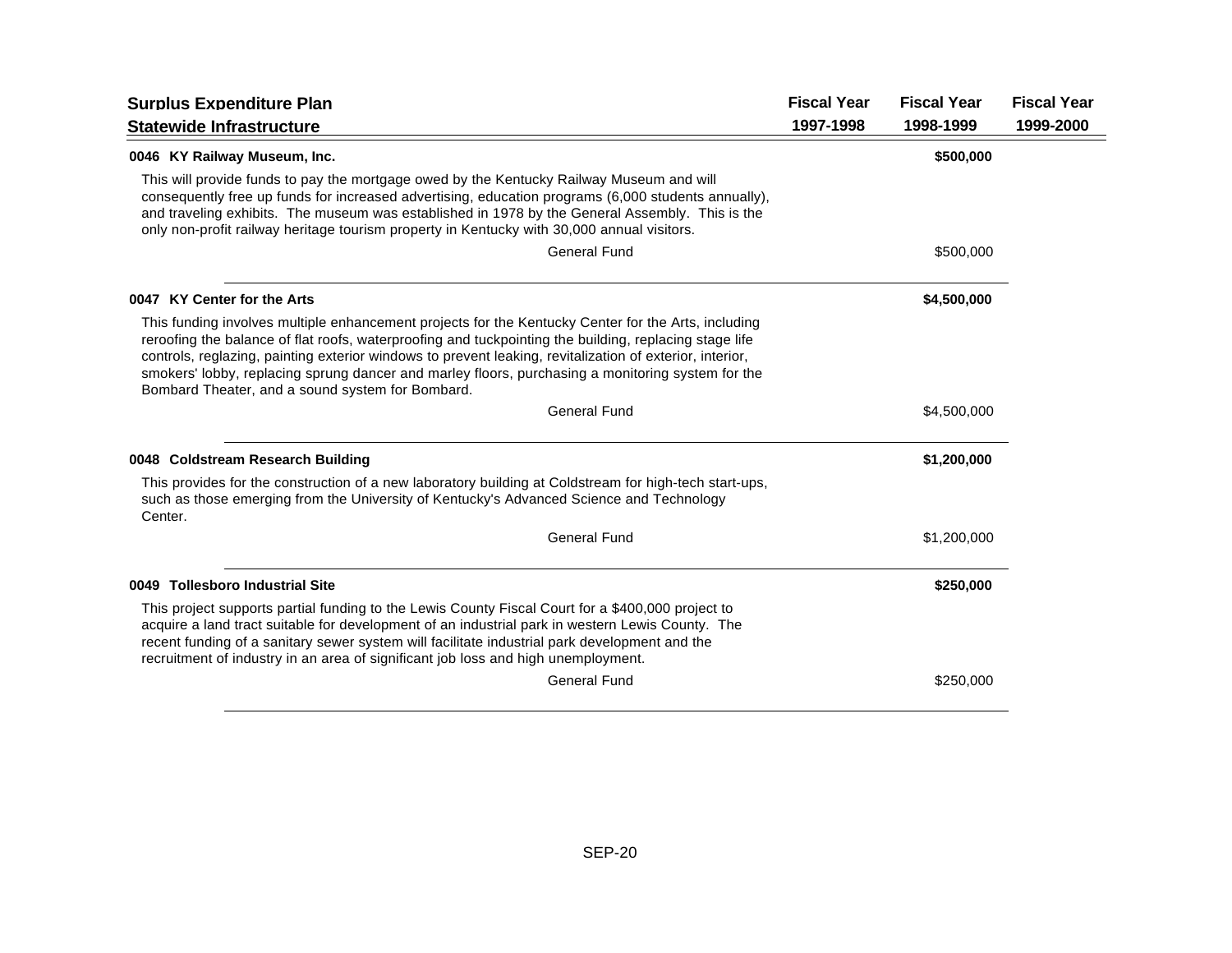| <b>Surplus Expenditure Plan</b>                                                                                                                                                                                                                                                                                                                                                                                                 | <b>Fiscal Year</b> | <b>Fiscal Year</b> | <b>Fiscal Year</b> |
|---------------------------------------------------------------------------------------------------------------------------------------------------------------------------------------------------------------------------------------------------------------------------------------------------------------------------------------------------------------------------------------------------------------------------------|--------------------|--------------------|--------------------|
| <b>Statewide Infrastructure</b>                                                                                                                                                                                                                                                                                                                                                                                                 | 1997-1998          | 1998-1999          | 1999-2000          |
| 0050 Larue and Nelson County Water Lines                                                                                                                                                                                                                                                                                                                                                                                        |                    | \$1,000,000        |                    |
| This project allows the expansion of public water service by funding 312,000 feet of water main and<br>the addition of a 100-gallon elevated water storage tank. The expansion would reach approximately<br>550 new customers in Larue and a portion of Nelson County representing a 30 percent increase in<br>residential service, most of whom are currently utilizing contaminated ground water sources.                     |                    |                    |                    |
| <b>General Fund</b>                                                                                                                                                                                                                                                                                                                                                                                                             |                    | \$1,000,000        |                    |
| 0051 Clay County Sewer Lines                                                                                                                                                                                                                                                                                                                                                                                                    |                    | \$1,900,000        |                    |
| This would provide for the expansion of the sewage treatment plant which is now running at 93<br>percent of capacity, including service to the Federal Correctional Institution. This is a joint city-<br>county effort to expand the capacity from 800,000 gallons/day to 1,600,000 gallons/day. The<br>original facility was constructed in 1989, but the treatment capacity was not sufficient.                              |                    |                    |                    |
| <b>General Fund</b>                                                                                                                                                                                                                                                                                                                                                                                                             |                    | \$1,900,000        |                    |
| 0052 Marion County Community Center                                                                                                                                                                                                                                                                                                                                                                                             |                    | \$300,000          |                    |
| This provides for the purchase and renovation of school property for use as a performing arts and<br>community center, as well as park and athletic fields. A portion of the cost is to purchase property<br>and stabilize the building. This contribution would save a prominent building in Lebanon and provide<br>a new cultural and athletic facility. The locality will contribute \$900,000 from local and private funds. |                    |                    |                    |
| <b>General Fund</b>                                                                                                                                                                                                                                                                                                                                                                                                             |                    | \$300,000          |                    |
| 0053 Mayfield/Graves County Senior Citizens Center                                                                                                                                                                                                                                                                                                                                                                              |                    | \$700,000          |                    |
| This project allows construction of a new 10,000 square foot senior citizens facility. The current<br>facility is in an abandoned garment factory, 50 years old, and in disrepair. It serves 3,000 seniors in<br>Graves County and offers meals-on-wheels to several hundred more seniors in six counties.                                                                                                                      |                    |                    |                    |
| <b>General Fund</b>                                                                                                                                                                                                                                                                                                                                                                                                             |                    | \$700,000          |                    |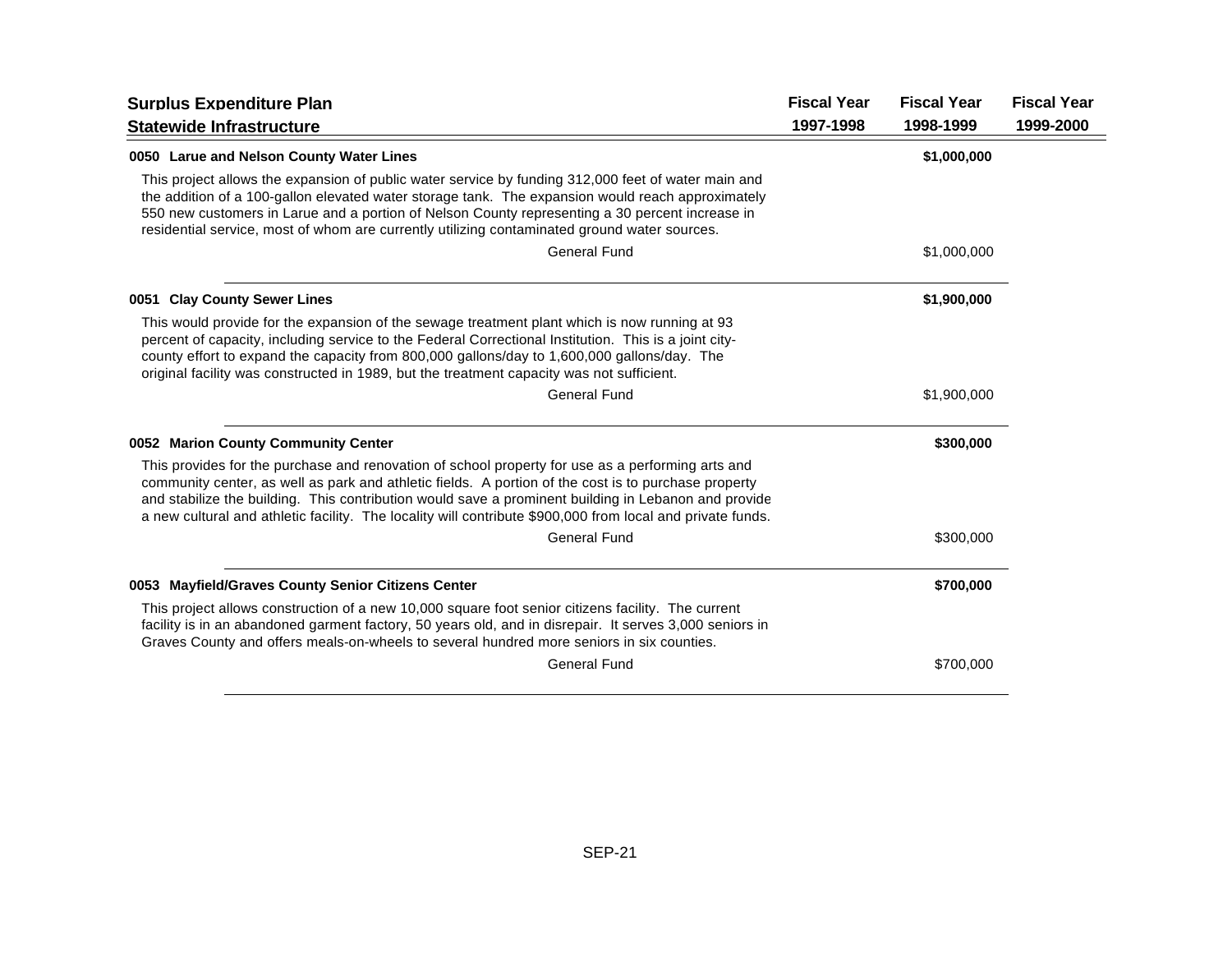|                                                                                                                                                                                                                                                                                                                                                                                 |           | <b>Fiscal Year</b> | <b>Fiscal Year</b> |
|---------------------------------------------------------------------------------------------------------------------------------------------------------------------------------------------------------------------------------------------------------------------------------------------------------------------------------------------------------------------------------|-----------|--------------------|--------------------|
| <b>Statewide Infrastructure</b>                                                                                                                                                                                                                                                                                                                                                 | 1997-1998 | 1998-1999          | 1999-2000          |
| 0054 Underground Railroad Artifacts                                                                                                                                                                                                                                                                                                                                             |           | \$50,000           |                    |
| This project funds seed money for the purchase of an existing facility to house an Underground<br>Railroad Artifacts Museum and hire staff. This historic facility will attract tourists and further<br>document Kentucky's important role in the Underground Railroad and helping get slaves to<br>freedom.                                                                    |           |                    |                    |
| <b>General Fund</b>                                                                                                                                                                                                                                                                                                                                                             |           | \$50,000           |                    |
| 0055 Minor Park Improvements - Department of Parks                                                                                                                                                                                                                                                                                                                              |           | \$5,000,000        |                    |
| Funding will be used to develop recreational facilities at underdeveloped parks. These projects will<br>include, but are not limited to, utility improvements, small new construction projects, picnic shelters,<br>playground equipment, restroom buildings, mini-golf courses, game courts, and trail systems.                                                                |           |                    |                    |
| <b>General Fund</b>                                                                                                                                                                                                                                                                                                                                                             |           | \$5,000,000        |                    |
| 0056 Exceptional Center - Marshall County                                                                                                                                                                                                                                                                                                                                       |           | \$100,000          |                    |
| This project supports partial funding for a \$1 million project to complete a new Exceptional Center to<br>replace the existing facility. The center provides habilitation/work activity for individuals with mental<br>retardation and developmental disabilities.                                                                                                             |           |                    |                    |
| <b>General Fund</b>                                                                                                                                                                                                                                                                                                                                                             |           | \$100,000          |                    |
| 0057 Grayson County Airport                                                                                                                                                                                                                                                                                                                                                     |           | \$200,000          |                    |
| This project supports partial funding for a \$300,000 project to renovate the airport facility. The<br>project will include resurfacing of the runway, construction of parking areas for heavy aircraft, and a<br>reception area for visiting aircraft personnel. The renovation is necessitated by the addition of<br>several on-time-delivery businesses in the Grayson area. |           |                    |                    |
| <b>General Fund</b>                                                                                                                                                                                                                                                                                                                                                             |           | \$200,000          |                    |
| 0058 Park City Park Improvement                                                                                                                                                                                                                                                                                                                                                 |           | \$50,000           |                    |
| This project supports the development of a park area at Bells Tavern, Mammoth Cave's earliest<br>tourist area. It would border the national park's southern boundary and present an excellent area for<br>passive park use for residents and visitors. Funds will be used for park development, landscaping,<br>picnic tables, and other tourist-related facilities.            |           |                    |                    |
| <b>General Fund</b>                                                                                                                                                                                                                                                                                                                                                             |           | \$50,000           |                    |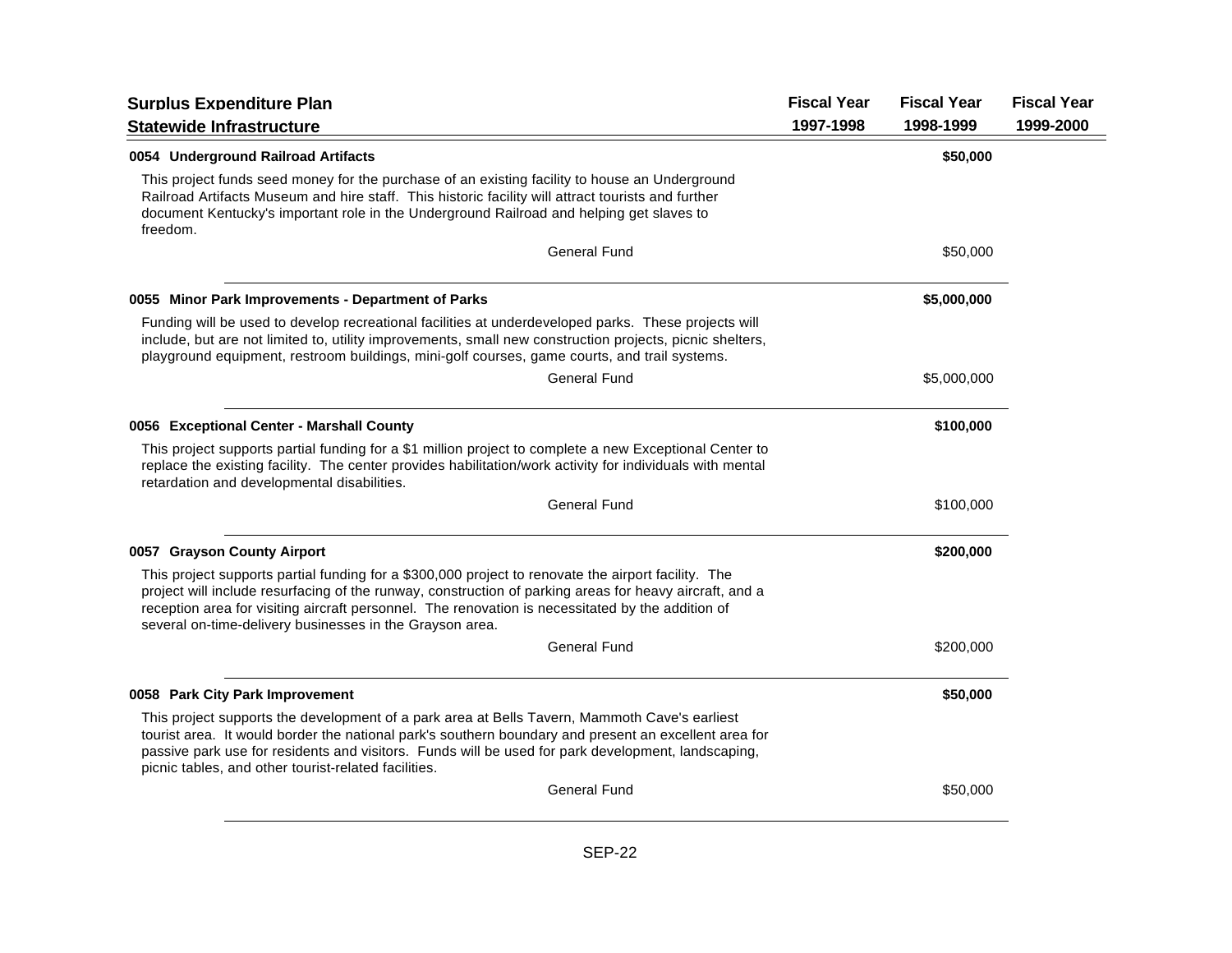| <b>Surplus Expenditure Plan</b>                                                                                                                                                                                                                                                                                                                                                                            | <b>Fiscal Year</b> | <b>Fiscal Year</b> | <b>Fiscal Year</b> |
|------------------------------------------------------------------------------------------------------------------------------------------------------------------------------------------------------------------------------------------------------------------------------------------------------------------------------------------------------------------------------------------------------------|--------------------|--------------------|--------------------|
| <b>Statewide Infrastructure</b>                                                                                                                                                                                                                                                                                                                                                                            | 1997-1998          | 1998-1999          | 1999-2000          |
| 0059 Cave City Downtown Improvement                                                                                                                                                                                                                                                                                                                                                                        |                    | \$100,000          |                    |
| This project supports the development of the downtown area, including replacement of sidewalks,<br>planting trees, and street repairs. It will allow construction of a city garage to protect sanitation and<br>road equipment from weather. It is also intended to initiate development in an area where little<br>improvement or reconstruction has taken place in 40 years.                             |                    |                    |                    |
| <b>General Fund</b>                                                                                                                                                                                                                                                                                                                                                                                        |                    | \$100,000          |                    |
| 0060 Carter County Water Lines                                                                                                                                                                                                                                                                                                                                                                             |                    | \$600,000          |                    |
| This project will allow the extension of water lines to parts of Carter County.                                                                                                                                                                                                                                                                                                                            |                    |                    |                    |
| <b>General Fund</b>                                                                                                                                                                                                                                                                                                                                                                                        |                    | \$600,000          |                    |
| 0061 Berea Sewer Request                                                                                                                                                                                                                                                                                                                                                                                   |                    | \$300,000          |                    |
| This provides for improvement of surface water and sewer conditions to the North Broadway area of<br>Berea. Funds will be provided to the City of Berea. This area houses many local craft shops.                                                                                                                                                                                                          |                    |                    |                    |
| <b>General Fund</b>                                                                                                                                                                                                                                                                                                                                                                                        |                    | \$300,000          |                    |
| 0062 East Pulaski County Community Park                                                                                                                                                                                                                                                                                                                                                                    |                    | \$40,000           |                    |
| This project provides partial funding for a \$150,000 two-phase community park development project,<br>to include construction of athletic fields, restroom facilities, fencing, a fitness track, picnic areas,<br>amphitheater, tennis courts, basketball courts, and playground equipment. It will provide a park<br>facility to the only area of the county not presently served with a community park. |                    |                    |                    |
| <b>General Fund</b>                                                                                                                                                                                                                                                                                                                                                                                        |                    | \$40,000           |                    |
| 0063 Golf Course - Mineral Mound                                                                                                                                                                                                                                                                                                                                                                           |                    | \$5,000,000        |                    |
| This will develop an 18-hole golf course, pro shop, cart storage, furnishings, and equipment. The<br>Kentucky Department of Parks currently owns sufficient property for construction on terrain<br>conducive to a golf course.                                                                                                                                                                            |                    |                    |                    |
| <b>General Fund</b>                                                                                                                                                                                                                                                                                                                                                                                        |                    | \$5,000,000        |                    |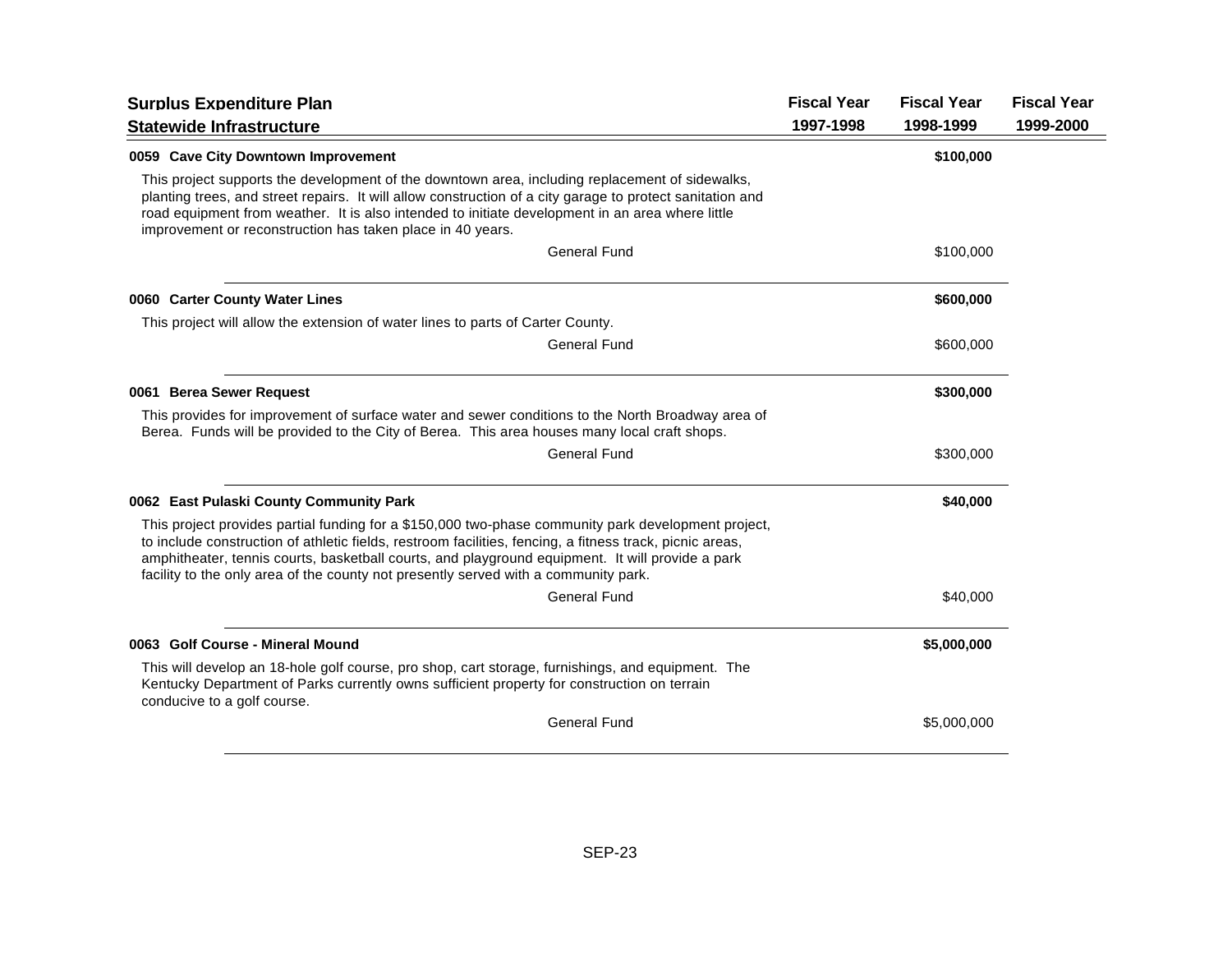| <b>Surplus Expenditure Plan</b>                                                                                                                                                                                                                                                                                                                                                                                                                                                                                                                                                                                                | <b>Fiscal Year</b> | <b>Fiscal Year</b> | <b>Fiscal Year</b> |
|--------------------------------------------------------------------------------------------------------------------------------------------------------------------------------------------------------------------------------------------------------------------------------------------------------------------------------------------------------------------------------------------------------------------------------------------------------------------------------------------------------------------------------------------------------------------------------------------------------------------------------|--------------------|--------------------|--------------------|
| <b>Statewide Infrastructure</b>                                                                                                                                                                                                                                                                                                                                                                                                                                                                                                                                                                                                | 1997-1998          | 1998-1999          | 1999-2000          |
| 0064 Williamsburg/Whitley County Airport                                                                                                                                                                                                                                                                                                                                                                                                                                                                                                                                                                                       |                    | \$2,000,000        |                    |
| This project allows construction of a new airport with a 5,000' runway, full parallel taxiway, aircraft<br>parking, associated terminal, and hangar storage area. It is envisioned as a three phase project:<br>Phase I - land purchase, development - \$8,750,000; Phase II - \$2,000,000; Phase III - \$1,800,000.<br>Preliminary studies are complete and the community is ready to move forward.                                                                                                                                                                                                                           |                    |                    |                    |
| <b>General Fund</b>                                                                                                                                                                                                                                                                                                                                                                                                                                                                                                                                                                                                            |                    | \$2,000,000        |                    |
| 0065 Cutshin Water Project                                                                                                                                                                                                                                                                                                                                                                                                                                                                                                                                                                                                     |                    | \$250,000          |                    |
| This project supports partial funding for a \$900,000 project to expand and improve the Cutshin<br>Creek Water System in Leslie County, including expansion to 220 new residences. The area is<br>densely populated, low income, and plagued by contaminated water supplies which are<br>contaminated by straight pipe sewage discharge as well as livestock operations. The project would<br>improve existing service through replacement of the old and undersized tank and pump. It would<br>include construction of a new booster station and a tank, plus eight miles of new lines of various<br>sizes.                   |                    |                    |                    |
| <b>General Fund</b>                                                                                                                                                                                                                                                                                                                                                                                                                                                                                                                                                                                                            |                    | \$250,000          |                    |
| 0066 Mason County Water Lines                                                                                                                                                                                                                                                                                                                                                                                                                                                                                                                                                                                                  |                    | \$150,000          |                    |
| This project supports expansion of public water lines into low-income areas of Mason County. New<br>lines would serve less populated areas currently unserved by public water service.                                                                                                                                                                                                                                                                                                                                                                                                                                         |                    |                    |                    |
| <b>General Fund</b>                                                                                                                                                                                                                                                                                                                                                                                                                                                                                                                                                                                                            |                    | \$150,000          |                    |
| 0067 Bath County Courthouse Renovation                                                                                                                                                                                                                                                                                                                                                                                                                                                                                                                                                                                         |                    | \$700,000          |                    |
| This project funds an exterior and interior renovation of the historic county courthouse, built circa<br>1866-1868. It includes site and building exterior renovations including replacing sidewalks, steps,<br>railings, fencing, the downspout drainage system and landscape improvements, cleaning and<br>sealing masonry, repairing of windows, replacement of entrance doors, painting, caulking, and<br>carpentry repairs to the belltower. In addition, interior renovations include restoration of the front<br>lobby area, stairwells, corridors, courtrooms, and the replacement of plumbing.<br><b>General Fund</b> |                    | \$700,000          |                    |
|                                                                                                                                                                                                                                                                                                                                                                                                                                                                                                                                                                                                                                |                    |                    |                    |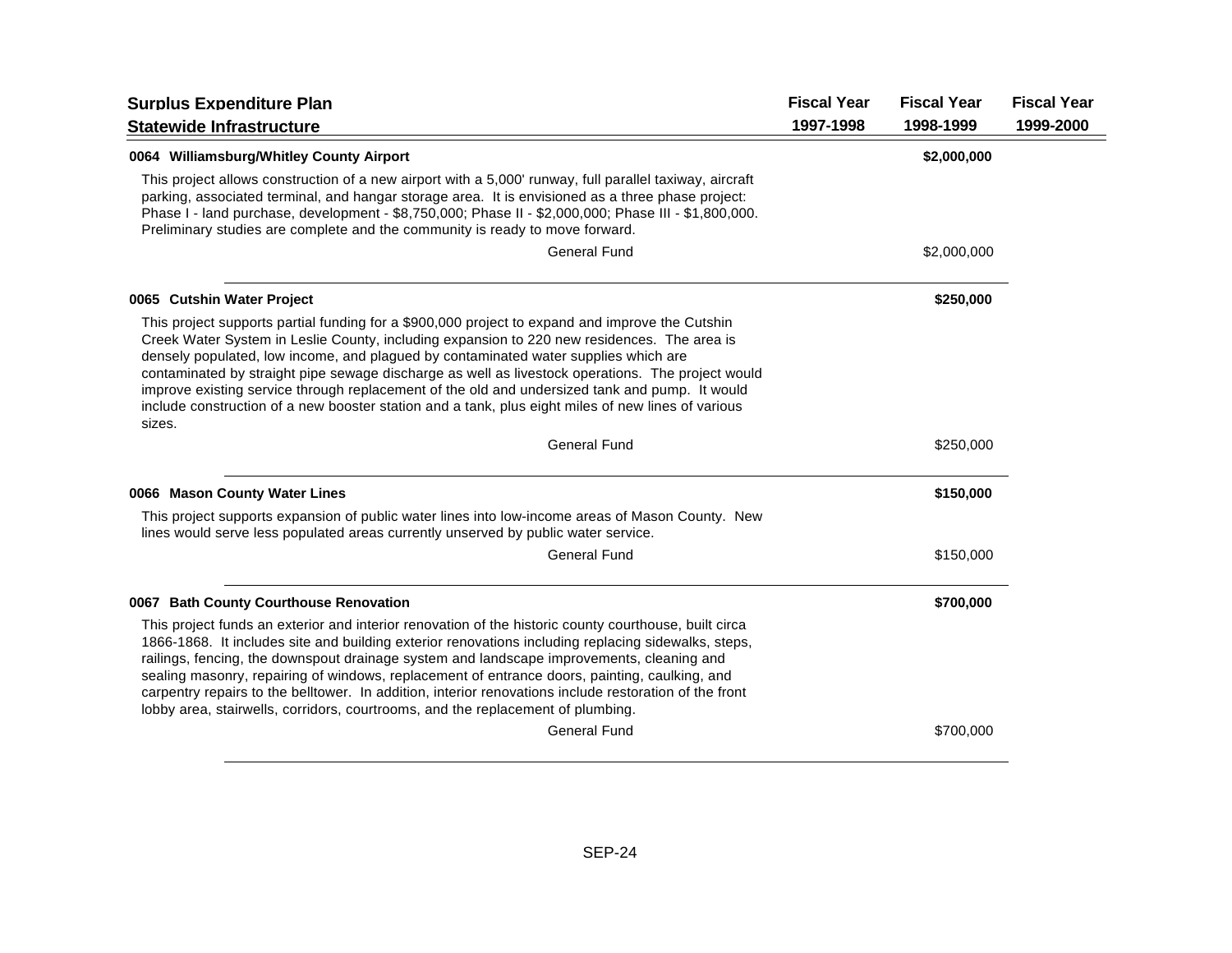| <b>Surplus Expenditure Plan</b>                                                                                                                                                                                                                                                                                                                                                                                                                                                            | <b>Fiscal Year</b> | <b>Fiscal Year</b> | <b>Fiscal Year</b> |
|--------------------------------------------------------------------------------------------------------------------------------------------------------------------------------------------------------------------------------------------------------------------------------------------------------------------------------------------------------------------------------------------------------------------------------------------------------------------------------------------|--------------------|--------------------|--------------------|
| <b>Statewide Infrastructure</b>                                                                                                                                                                                                                                                                                                                                                                                                                                                            | 1997-1998          | 1998-1999          | 1999-2000          |
| 0068 Custer Water Line - Breckinridge County                                                                                                                                                                                                                                                                                                                                                                                                                                               |                    | \$550,000          |                    |
| This supports a water line extension from the junction of CR 1012 and Kentucky 86 through<br>Stinnetsville, Rosetta, Custer, Custer Fire Department, Dyer, west on KY 401, through Constantine,<br>Hudson, Centerview, tied into existing line at Madrid at KY 401 and KY 259. Approximately 17 miles<br>of lines.                                                                                                                                                                         |                    |                    |                    |
| <b>General Fund</b>                                                                                                                                                                                                                                                                                                                                                                                                                                                                        |                    | \$550,000          |                    |
| 0069 Camp Nelson - Civil War Battlefield Trust                                                                                                                                                                                                                                                                                                                                                                                                                                             |                    | \$1,000,000        |                    |
| This supports the preservation of Camp Nelson and the development of Heritage Park. Camp<br>Nelson was a Civil War Union Army Supply Depot, African-American Refugee Camp, and is a highly<br>significant state and national site. It served as an important Union quartermaster and commissary<br>depot and was Kentucky's largest (and the second largest in the United States) recruitment and<br>training center for African-American troops. Some ISTEA funds have also been secured. |                    |                    |                    |
| General Fund                                                                                                                                                                                                                                                                                                                                                                                                                                                                               |                    | \$1,000,000        |                    |
| 0070 Owsley/Lee/Wolfe Regional Jail                                                                                                                                                                                                                                                                                                                                                                                                                                                        |                    | \$500,000          |                    |
| This project provides partial funding of a \$5 million project to construct a 150 bed regional adult<br>detention facility to serve Owsley, Lee, and Wolfe counties. The total project would include<br>construction costs for the building, a two car sallyport, outdoor recreation area, emergency<br>generator, site development, loose furnishings, equipment, and contingency fees.                                                                                                   |                    |                    |                    |
| General Fund                                                                                                                                                                                                                                                                                                                                                                                                                                                                               |                    | \$500,000          |                    |
| 0071 Oldham County Sewer                                                                                                                                                                                                                                                                                                                                                                                                                                                                   |                    | \$3,000,000        |                    |
| This project supports development of an industrial park through installation of a sewer system at<br>Oldham County Commerce Park to make the facility attractive to industrial prospects and will also<br>provide service to the Buckner residential community.                                                                                                                                                                                                                            |                    |                    |                    |
| <b>General Fund</b>                                                                                                                                                                                                                                                                                                                                                                                                                                                                        |                    | \$3,000,000        |                    |
| 0072 Lake Malone Road                                                                                                                                                                                                                                                                                                                                                                                                                                                                      |                    | \$173,000          |                    |
| This road extension will complete the access loop at the State Park marina, alleviate highly<br>congested conditions during boat launching, and serve other marina activity during peak use season.                                                                                                                                                                                                                                                                                        |                    |                    |                    |
| <b>General Fund</b>                                                                                                                                                                                                                                                                                                                                                                                                                                                                        |                    | \$173,000          |                    |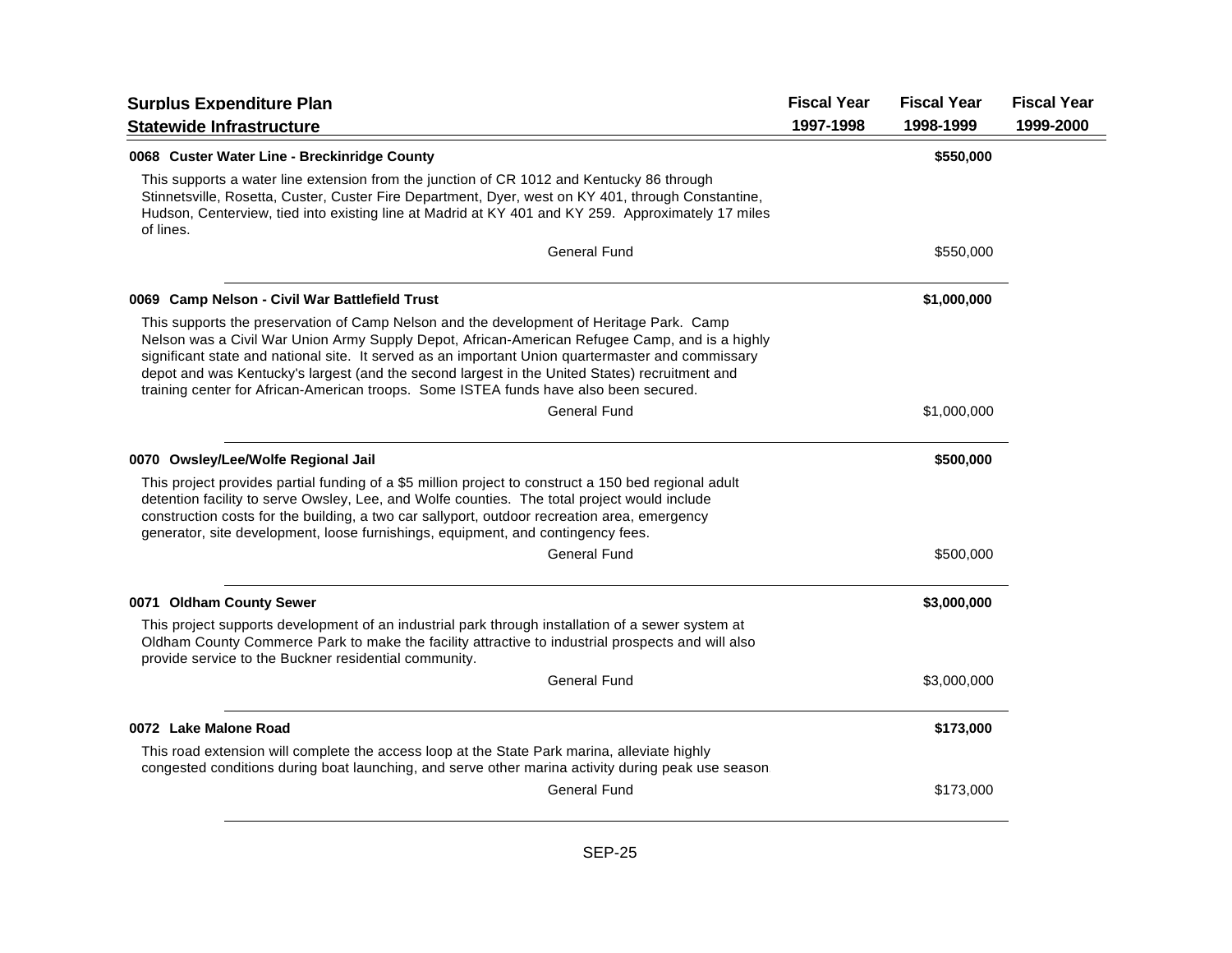| <b>Surplus Expenditure Plan</b>                                                                                                                                                                                                                                                                                                                                           | <b>Fiscal Year</b> | <b>Fiscal Year</b> | <b>Fiscal Year</b> |
|---------------------------------------------------------------------------------------------------------------------------------------------------------------------------------------------------------------------------------------------------------------------------------------------------------------------------------------------------------------------------|--------------------|--------------------|--------------------|
| <b>Statewide Infrastructure</b>                                                                                                                                                                                                                                                                                                                                           | 1997-1998          | 1998-1999          | 1999-2000          |
| 0073 Mount Olivet Sewer Project                                                                                                                                                                                                                                                                                                                                           |                    | \$400,000          |                    |
| This project provides partial funding for the installation of a new sewer system. It would allow<br>businesses such as a laundromat, car wash, and others to locate in town. The funds would be<br>applied toward a federal matching grant to provide one of the last county seats in Kentucky without<br>one a proper sewer system.                                      |                    |                    |                    |
| <b>General Fund</b>                                                                                                                                                                                                                                                                                                                                                       |                    | \$400,000          |                    |
| 0074 Pennyrile Golf Course Renovation                                                                                                                                                                                                                                                                                                                                     |                    | \$3,000,000        |                    |
| This project will upgrade the existing golf course from nine holes to an 18-hole regulation course. It<br>supports an upgrade of the existing cart paths, improving the golf maintenance area, improving<br>drainage, relocating the pro shop, and potential acquisition of land from Pennyrile State Forest<br>(Natural Resources and Environmental Protection Cabinet). |                    |                    |                    |
| <b>General Fund</b>                                                                                                                                                                                                                                                                                                                                                       |                    | \$3,000,000        |                    |
| 0075 Business Development Job Training Center                                                                                                                                                                                                                                                                                                                             |                    | \$2,000,000        |                    |
| This project supports development of a one-stop training facility in Lexington, coordinating the<br>services of LCC, Kentucky Tech, the Mayor's office, and the Chamber of Commerce in Fayette<br>County. It would serve to coordinate the job training efforts of local agencies and organizations to<br>better meet the needs of existing and emerging industry.        |                    |                    |                    |
| <b>General Fund</b>                                                                                                                                                                                                                                                                                                                                                       |                    | \$2,000,000        |                    |
| 0076 Salversville Wastewater Expansion                                                                                                                                                                                                                                                                                                                                    |                    | \$500,000          |                    |
| These funds support a project to develop a new sewage treatment facility at the industrial park in<br>Salyersville. Other project funds have been received from Community Development Block Grant<br>and the USDA Rural Development Administration, but additional funds are needed to complete<br>construction.                                                          |                    |                    |                    |
| <b>General Fund</b>                                                                                                                                                                                                                                                                                                                                                       |                    | \$500,000          |                    |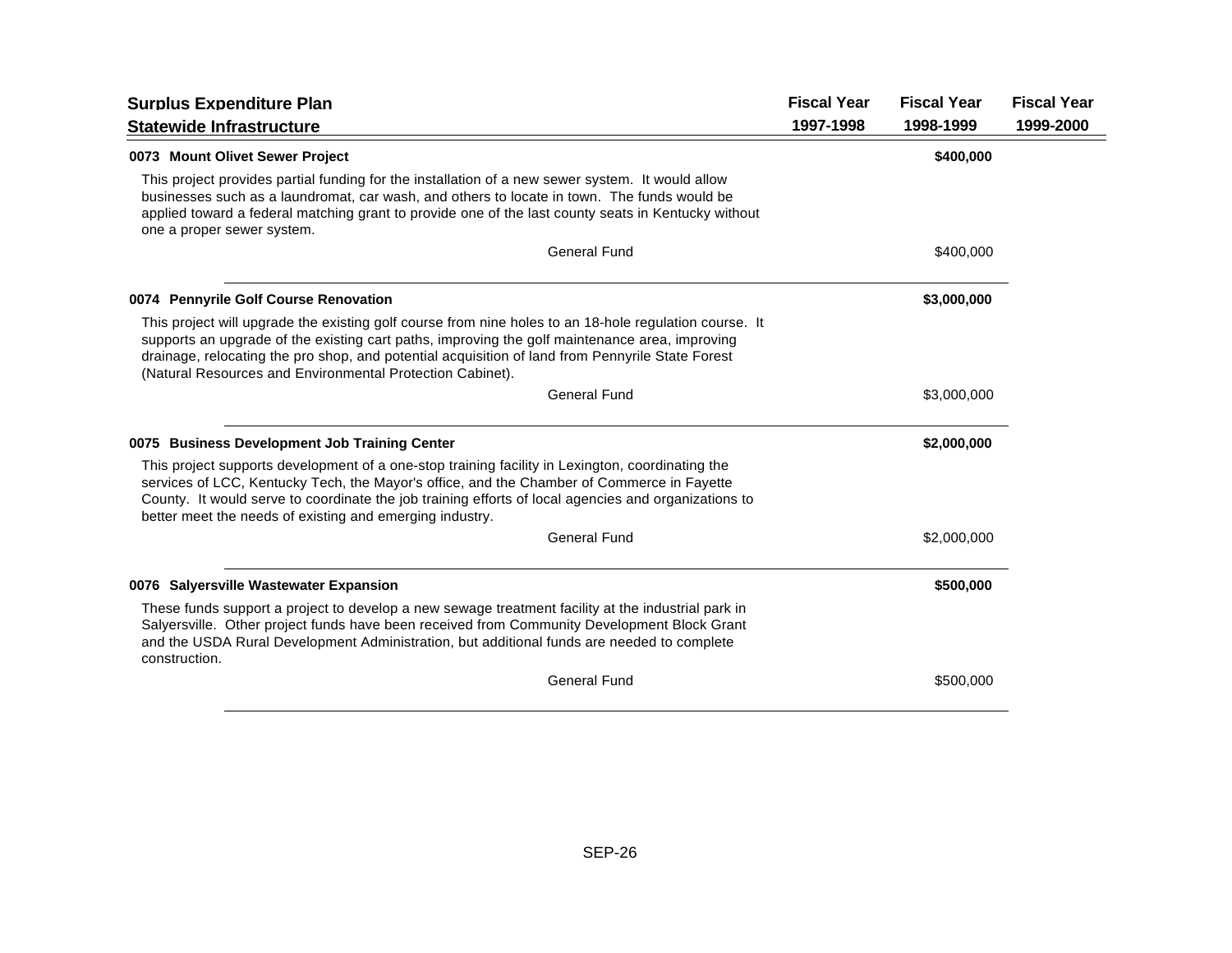| <b>Surplus Expenditure Plan</b>                                                                                                                                                                                                                                                                                                                                                                                                                                                                                                                                                                                                                                                                                                                                                                                      | <b>Fiscal Year</b> | <b>Fiscal Year</b> | <b>Fiscal Year</b> |
|----------------------------------------------------------------------------------------------------------------------------------------------------------------------------------------------------------------------------------------------------------------------------------------------------------------------------------------------------------------------------------------------------------------------------------------------------------------------------------------------------------------------------------------------------------------------------------------------------------------------------------------------------------------------------------------------------------------------------------------------------------------------------------------------------------------------|--------------------|--------------------|--------------------|
| <b>Statewide Infrastructure</b>                                                                                                                                                                                                                                                                                                                                                                                                                                                                                                                                                                                                                                                                                                                                                                                      | 1997-1998          | 1998-1999          | 1999-2000          |
| 0077 Red Fox Golf Course                                                                                                                                                                                                                                                                                                                                                                                                                                                                                                                                                                                                                                                                                                                                                                                             |                    | \$3,000,000        |                    |
| This supports partial funding for Phase I of the Red Fox Industrial and Recreation Department<br>project in Knott, Letcher, and Perry Counties. This appropriation will be combined with Local<br>Government Economic Development (coal severance) Funds from three counties to construct the<br>first nine holes of an 18-hole public, signature championship golf course, irrigation system, pro shop,<br>water/sewer infrastructure, and parking area. The Finance and Administration Cabinet holds the<br>deed for the portion of property required for the golf course. The access road is budgeted in the<br>Transportation Cabinet request. This appropriation shall be administered through a new tri-county<br>cooperative authority comprised of equal membership from Letcher, Knott, and Perry Counties. |                    |                    |                    |
| <b>General Fund</b>                                                                                                                                                                                                                                                                                                                                                                                                                                                                                                                                                                                                                                                                                                                                                                                                  |                    | \$3,000,000        |                    |
| 0078 Louisville Zoo                                                                                                                                                                                                                                                                                                                                                                                                                                                                                                                                                                                                                                                                                                                                                                                                  |                    | \$2,000,000        |                    |
| This \$2 million state grant will contribute significantly toward the third phase of a comprehensive<br>master plan, i.e., an \$11 million African Forest exhibit that will bring gorillas and chimpanzees to<br>Kentucky. Seven hundred fifty thousand dollars (\$750,000) has already been raised toward this \$11<br>million project, scheduled to open 2001. It will occupy 5.5 acres of a 133 acre site and become an<br>anchor attraction for the Louisville Zoo.                                                                                                                                                                                                                                                                                                                                              |                    |                    |                    |
| <b>General Fund</b>                                                                                                                                                                                                                                                                                                                                                                                                                                                                                                                                                                                                                                                                                                                                                                                                  |                    | \$2,000,000        |                    |
| 0079 Flatwoods Infrastructure                                                                                                                                                                                                                                                                                                                                                                                                                                                                                                                                                                                                                                                                                                                                                                                        |                    | \$75,000           |                    |
| This project provides assistance with funding of sewer line replacement within the city. The current<br>lines are made of naturally deteriorating clay-belle material, laid in the late 1950's. The operating<br>costs of the current lines make replacement cost prohibitive for the city to accomplish by itself.                                                                                                                                                                                                                                                                                                                                                                                                                                                                                                  |                    |                    |                    |
| <b>General Fund</b>                                                                                                                                                                                                                                                                                                                                                                                                                                                                                                                                                                                                                                                                                                                                                                                                  |                    | \$75,000           |                    |
| 0080 Paramount Theater - Ashland                                                                                                                                                                                                                                                                                                                                                                                                                                                                                                                                                                                                                                                                                                                                                                                     |                    | \$2,150,000        |                    |
| This project supports expansion of Ashland's Paramount Arts Center which is necessary to maintain<br>current audiences and present new offerings. It is a \$3.5 million total project, including<br>improvements and additions. The community is raising \$1.5 million locally and has already received<br>\$500,000 from HUD for restoration. State funds would be used to construct a full depth, full height<br>stage house capable of accommodating Broadway productions, full dance and orchestral concerts,<br>and other activities.                                                                                                                                                                                                                                                                           |                    |                    |                    |
| <b>General Fund</b>                                                                                                                                                                                                                                                                                                                                                                                                                                                                                                                                                                                                                                                                                                                                                                                                  |                    | \$2,150,000        |                    |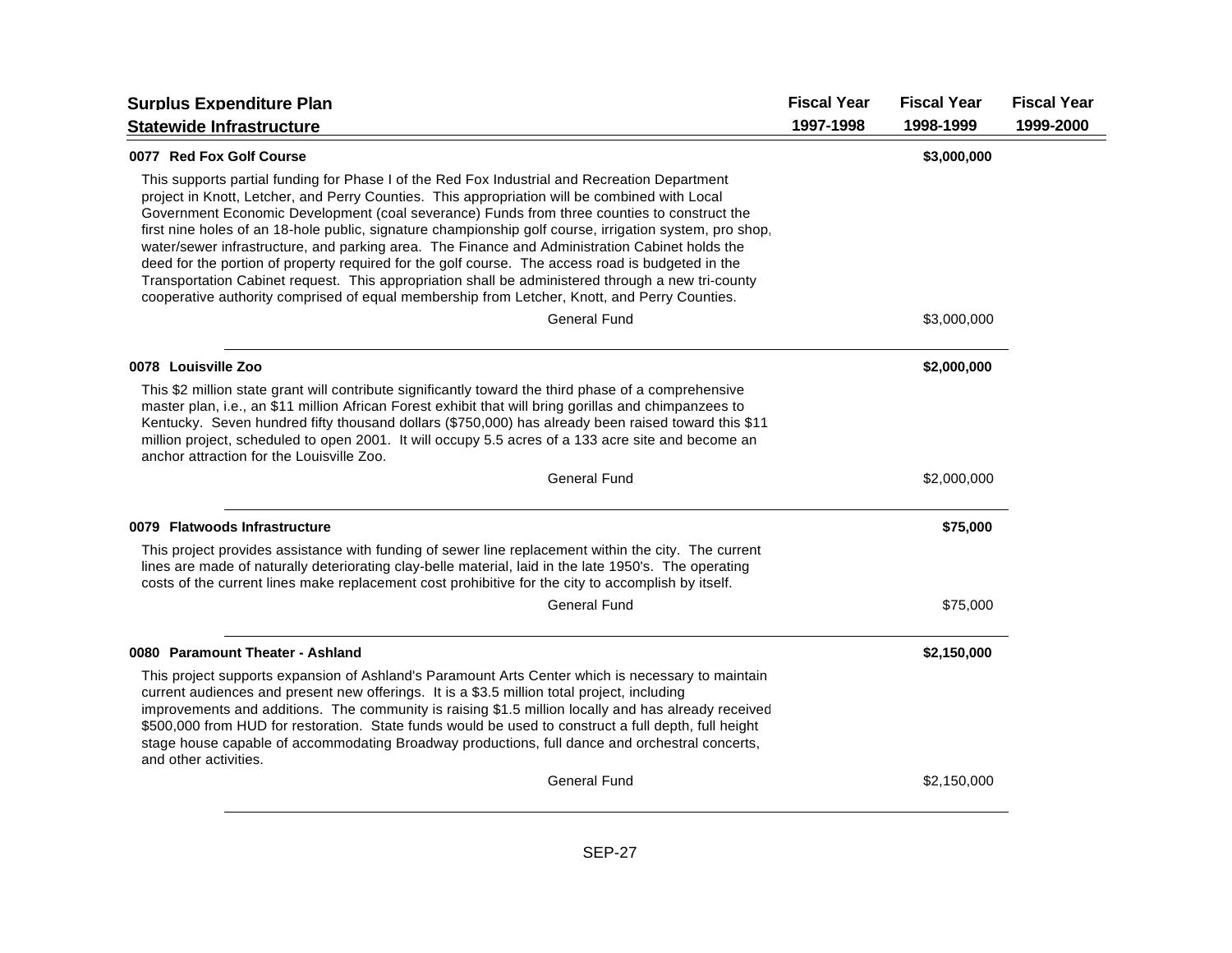| <b>Surplus Expenditure Plan</b>                                                                                                                                                                                                                                                                                                                                                                                                                                                                                                                                                                                                     | <b>Fiscal Year</b> | <b>Fiscal Year</b> | <b>Fiscal Year</b> |
|-------------------------------------------------------------------------------------------------------------------------------------------------------------------------------------------------------------------------------------------------------------------------------------------------------------------------------------------------------------------------------------------------------------------------------------------------------------------------------------------------------------------------------------------------------------------------------------------------------------------------------------|--------------------|--------------------|--------------------|
| <b>Statewide Infrastructure</b>                                                                                                                                                                                                                                                                                                                                                                                                                                                                                                                                                                                                     | 1997-1998          | 1998-1999          | 1999-2000          |
| 0081 Hart County Jail                                                                                                                                                                                                                                                                                                                                                                                                                                                                                                                                                                                                               |                    | \$600,000          |                    |
| This project provides partial funding for a \$3.5 million project to construct a 140-bed jail facility with<br>five youth beds. Construction is to begin as soon as the appropriation is approved. The local<br>government is funding \$2.9 million of the total cost. Currently the county houses 75 prisoners per<br>day in other jails. Construction of this facility would save Hart County \$400,000 per year to be<br>applied to the proposed facility.                                                                                                                                                                       |                    |                    |                    |
| <b>General Fund</b>                                                                                                                                                                                                                                                                                                                                                                                                                                                                                                                                                                                                                 |                    | \$600,000          |                    |
| 0082 Powell County Volunteer Fire Districts                                                                                                                                                                                                                                                                                                                                                                                                                                                                                                                                                                                         |                    | \$300,000          |                    |
| This project provides funding for the purchase of three firefighting vehicles for the three volunteer<br>fire districts in Powell County. The local government is committed to the construction of the<br>facilities.                                                                                                                                                                                                                                                                                                                                                                                                               |                    |                    |                    |
| <b>General Fund</b>                                                                                                                                                                                                                                                                                                                                                                                                                                                                                                                                                                                                                 |                    | \$300,000          |                    |
| 0083 Marshall County/Draffenville Sewer Project                                                                                                                                                                                                                                                                                                                                                                                                                                                                                                                                                                                     |                    | \$500,000          |                    |
| This project provides funding for the purchase of a private sewer plant, the repair of sewer lines, and<br>an upgrade of the sewer plant capacity.                                                                                                                                                                                                                                                                                                                                                                                                                                                                                  |                    |                    |                    |
| <b>General Fund</b>                                                                                                                                                                                                                                                                                                                                                                                                                                                                                                                                                                                                                 |                    | \$500,000          |                    |
| 0084 Perryville Battlefield Development Project                                                                                                                                                                                                                                                                                                                                                                                                                                                                                                                                                                                     |                    | \$800,000          |                    |
| This project supports continued development of the site of Kentucky's largest Civil War battle. Past<br>efforts represent the largest ISTEA battlefield/land conservation project. The present effort includes<br>\$9,000,000 worth of projects: development and administration of interpretive plan (\$250,000);<br>development of mill site (\$5,000,000); development of Crawford House, spring site (\$202,000);<br>development of Town Interpretive Center (\$2,367,000); development of Dye House Property<br>(\$275,000); overall battlefield interpretation project (\$324,000); and associated maintenance<br>(\$950,000). |                    |                    |                    |
| <b>General Fund</b>                                                                                                                                                                                                                                                                                                                                                                                                                                                                                                                                                                                                                 |                    | \$800,000          |                    |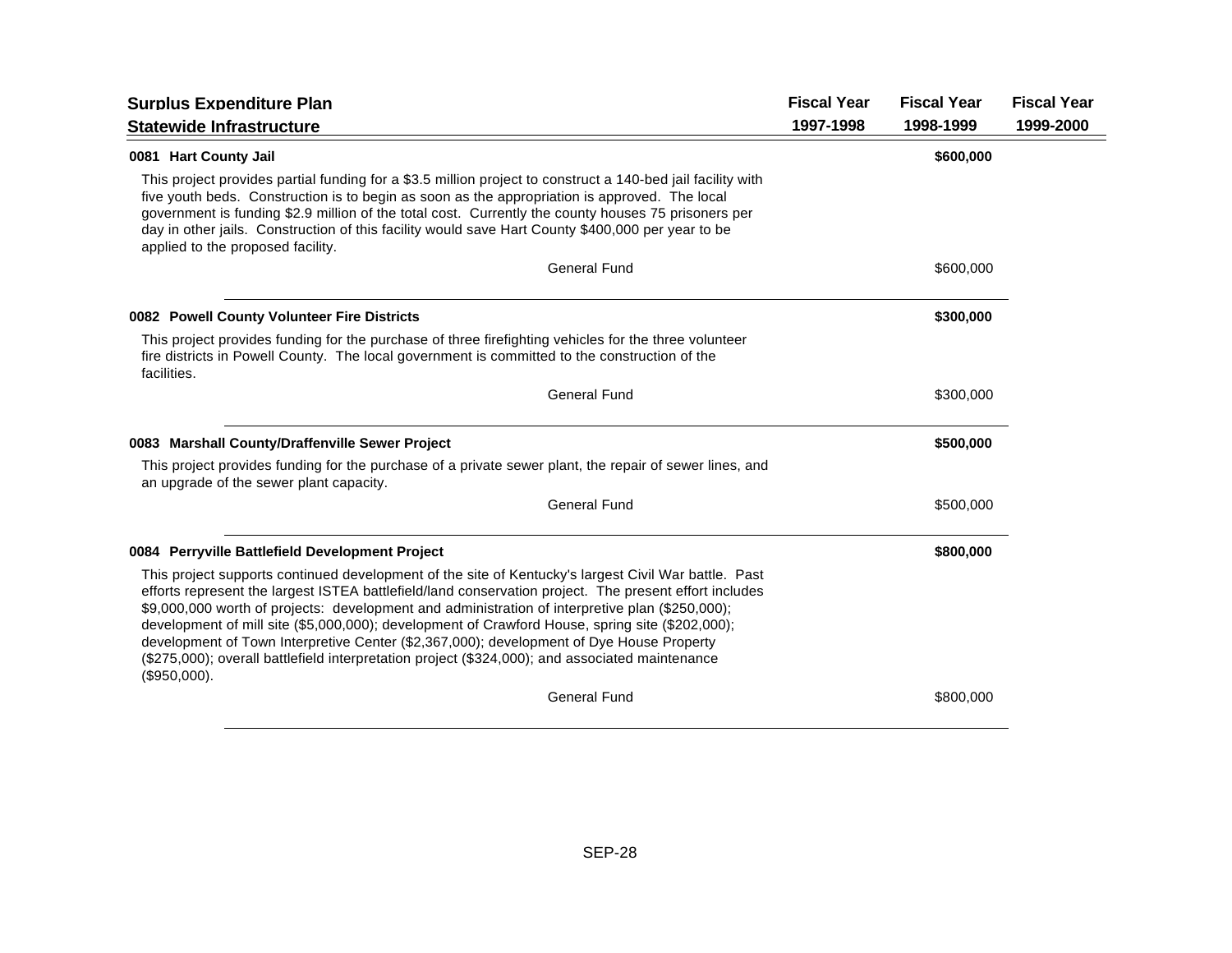| <b>Surplus Expenditure Plan</b>                                                                                                                                                                                                                                                                                                                                                                                                                                                                                                                                                                                                                                                          | <b>Fiscal Year</b> | <b>Fiscal Year</b> | <b>Fiscal Year</b> |
|------------------------------------------------------------------------------------------------------------------------------------------------------------------------------------------------------------------------------------------------------------------------------------------------------------------------------------------------------------------------------------------------------------------------------------------------------------------------------------------------------------------------------------------------------------------------------------------------------------------------------------------------------------------------------------------|--------------------|--------------------|--------------------|
| <b>Statewide Infrastructure</b>                                                                                                                                                                                                                                                                                                                                                                                                                                                                                                                                                                                                                                                          | 1997-1998          | 1998-1999          | 1999-2000          |
| 0085 Grayson Lake Golf Course                                                                                                                                                                                                                                                                                                                                                                                                                                                                                                                                                                                                                                                            |                    | \$500,000          |                    |
| Funding will be used to design an 18-hole golf course to United States Golf Association (USGA)<br>specifications. The proposed course will contain a pro shop, teaching range, practice putting green,<br>golf carts, maintenance equipment, and an irrigation system.                                                                                                                                                                                                                                                                                                                                                                                                                   |                    |                    |                    |
| <b>General Fund</b>                                                                                                                                                                                                                                                                                                                                                                                                                                                                                                                                                                                                                                                                      |                    | \$500,000          |                    |
| 0086 Major Facility Infrastructure Pool-Department of Parks                                                                                                                                                                                                                                                                                                                                                                                                                                                                                                                                                                                                                              |                    | \$4,000,000        |                    |
| This funding is to be utilized as a contribution from the Commonwealth toward the infrastructure<br>costs for major projects (lodges, golf courses, camping areas) constructed on State Park property by<br>the private sector. The remaining investment in projects will be the responsibility of the private<br>developer, other than the infrastructure contribution.                                                                                                                                                                                                                                                                                                                 |                    |                    |                    |
| <b>General Fund</b>                                                                                                                                                                                                                                                                                                                                                                                                                                                                                                                                                                                                                                                                      |                    | \$4,000,000        |                    |
| 0087 Metcalfe County Park                                                                                                                                                                                                                                                                                                                                                                                                                                                                                                                                                                                                                                                                |                    | \$150,000          |                    |
| This project supports the renovation of the Metcalfe County public park and recreation area, to<br>include renovations of two buildings, construction of picnic shelters, and other routine maintenance.                                                                                                                                                                                                                                                                                                                                                                                                                                                                                 |                    |                    |                    |
| <b>General Fund</b>                                                                                                                                                                                                                                                                                                                                                                                                                                                                                                                                                                                                                                                                      |                    | \$150,000          |                    |
| 0088 Menifee County Wellness Center                                                                                                                                                                                                                                                                                                                                                                                                                                                                                                                                                                                                                                                      |                    | \$50,000           |                    |
| This project supports construction of a facility to house the Menifee Moves for Fitness program<br>developed by the Menifee County Health Council. There are currently 500 patrons in just a four<br>month old program, but the lack of facilities prohibit reaching full potential. This facility would house<br>the wellness center, a community meeting space, and a recreational center for children. Funding<br>from the University of Kentucky Robinson Forest Trust has allowed the purchase of exercise<br>equipment, a wellness computer, video equipment, and other supplies. Community donations have<br>included building panels, small grants, and other in-kind donations. |                    |                    |                    |
| <b>General Fund</b>                                                                                                                                                                                                                                                                                                                                                                                                                                                                                                                                                                                                                                                                      |                    | \$50,000           |                    |
|                                                                                                                                                                                                                                                                                                                                                                                                                                                                                                                                                                                                                                                                                          |                    |                    |                    |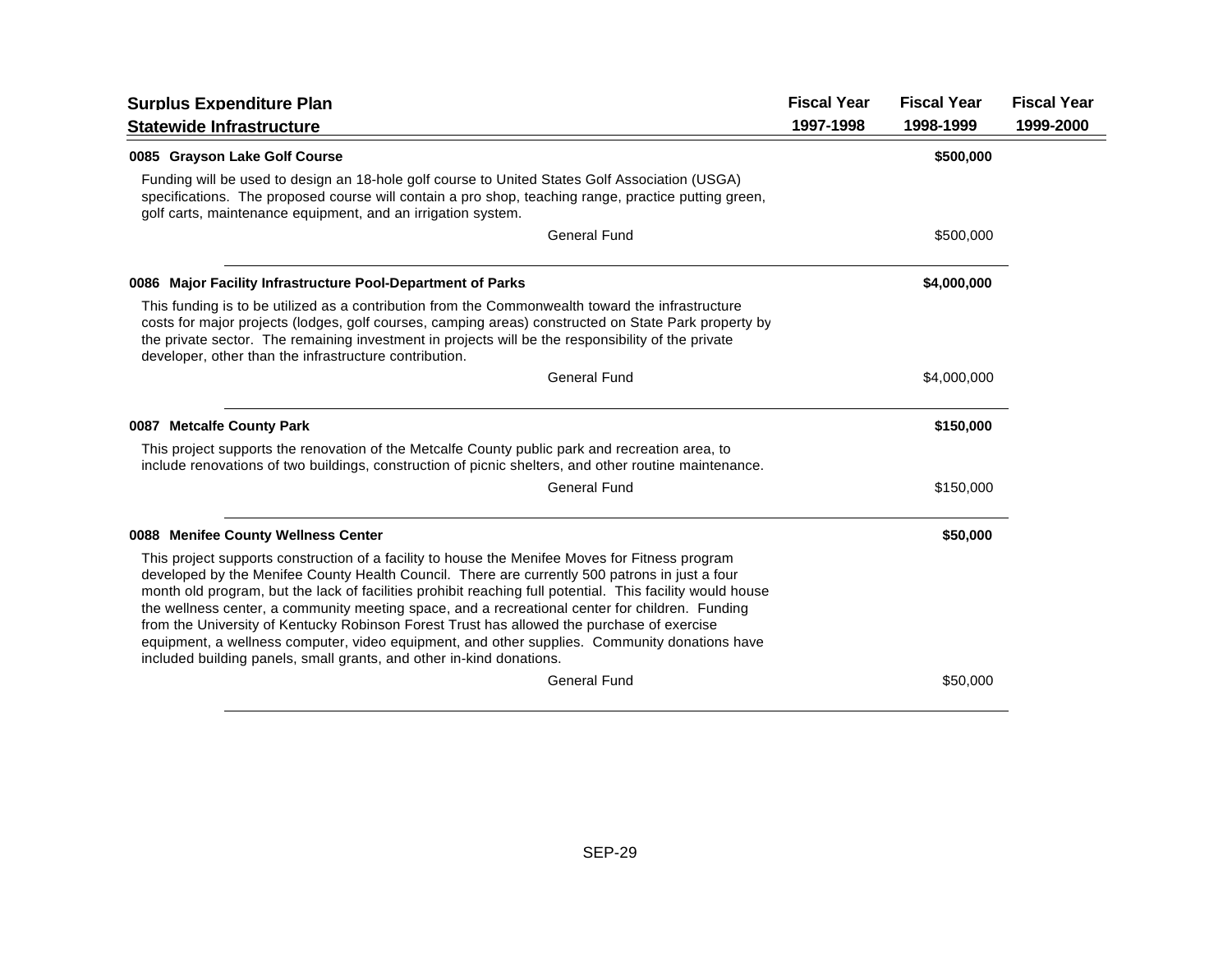| <b>Surplus Expenditure Plan</b>                                                                                                                                                                                                                                                                                                                                                                                                                           | <b>Fiscal Year</b> | <b>Fiscal Year</b> | <b>Fiscal Year</b> |
|-----------------------------------------------------------------------------------------------------------------------------------------------------------------------------------------------------------------------------------------------------------------------------------------------------------------------------------------------------------------------------------------------------------------------------------------------------------|--------------------|--------------------|--------------------|
| <b>Statewide Infrastructure</b>                                                                                                                                                                                                                                                                                                                                                                                                                           | 1997-1998          | 1998-1999          | 1999-2000          |
| 0089 RiverPark Center - Owensboro                                                                                                                                                                                                                                                                                                                                                                                                                         |                    | \$3,000,000        |                    |
| This project will support Phase II partnership funding for the RiverPark Center. It will complement<br>continuing local fund-raising, conclude capital obligations, and help pursue facility enhancements<br>such as a Riverfront Amphitheater, as well as support for space renovations.                                                                                                                                                                 |                    |                    |                    |
| <b>General Fund</b>                                                                                                                                                                                                                                                                                                                                                                                                                                       |                    | \$3,000,000        |                    |
| 0090 Meade County Riverport Dock                                                                                                                                                                                                                                                                                                                                                                                                                          |                    | \$600,000          |                    |
| This project will support partial funding for an \$800,000 project to construct docking facilities to<br>accommodate river boats, barges, and the John Hunt Morgan Tourism Center. It will enable<br>Brandenburg and Meade County to become a major tourist site for riverboats such as the Belle of<br>Louisville, American Queen, Delta Queen, and Mississippi Queen. The barge facility will facilitate<br>future river shipments for area businesses. |                    |                    |                    |
| <b>General Fund</b>                                                                                                                                                                                                                                                                                                                                                                                                                                       |                    | \$600,000          |                    |
| 0091 Black Oak/Vanceburg Water Lines                                                                                                                                                                                                                                                                                                                                                                                                                      |                    | \$200,000          |                    |
| This project funds the construction of a 10 mile long, 14-16 inch transmission line to utilize the full<br>capacity of the potable water production facility in Lewisburg. The new line will facilitate the<br>provision of potable water to all residents of Lewis County. Funds will be made available to the<br>Lewis County Fiscal Court.                                                                                                             |                    |                    |                    |
| <b>General Fund</b>                                                                                                                                                                                                                                                                                                                                                                                                                                       |                    | \$200,000          |                    |
| 0092 Business Development Job Training Incubator                                                                                                                                                                                                                                                                                                                                                                                                          |                    | \$1,050,000        |                    |
| This project supports funding of a community partnership with local small business development<br>organizations to establish a job training incubator for small start-up businesses in Lexington. The<br>funds would be used for facility establishment, materials, and equipment purchase.                                                                                                                                                               |                    |                    |                    |
| <b>General Fund</b>                                                                                                                                                                                                                                                                                                                                                                                                                                       |                    | \$1,050,000        |                    |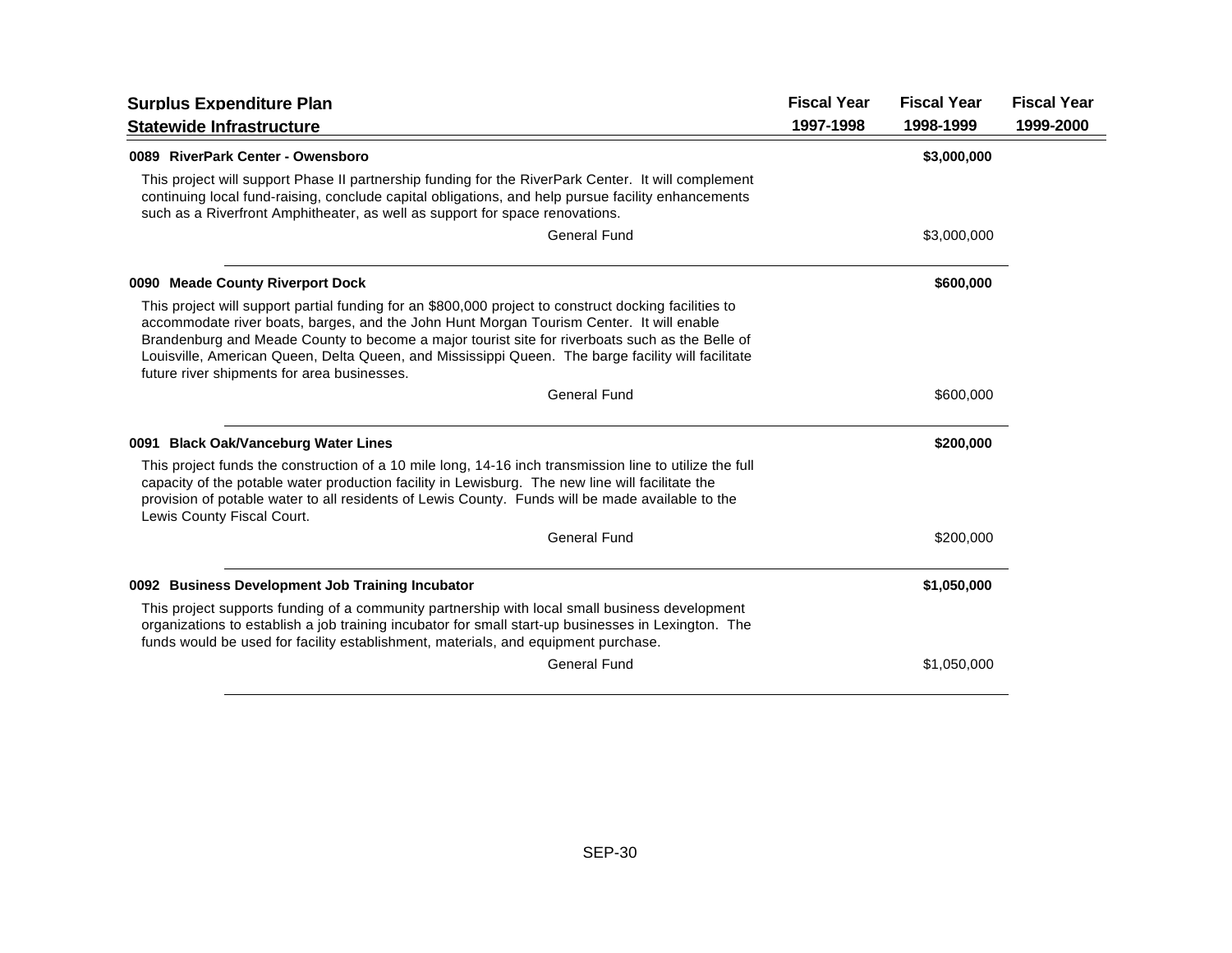| <b>Surplus Expenditure Plan</b>                                                                                                                                                                                                                                                                                                                                                                                                                                                                                | <b>Fiscal Year</b> | <b>Fiscal Year</b> | <b>Fiscal Year</b> |
|----------------------------------------------------------------------------------------------------------------------------------------------------------------------------------------------------------------------------------------------------------------------------------------------------------------------------------------------------------------------------------------------------------------------------------------------------------------------------------------------------------------|--------------------|--------------------|--------------------|
| <b>Statewide Infrastructure</b>                                                                                                                                                                                                                                                                                                                                                                                                                                                                                | 1997-1998          | 1998-1999          | 1999-2000          |
| 0093 Morehead State University Wellness Center                                                                                                                                                                                                                                                                                                                                                                                                                                                                 |                    | \$900,000          |                    |
| The 25,000 square foot first phase of the Center opened in 1996, with 3,600 members and 42,000<br>visits last year. This second phase will include an indoor walking track, three tennis courts,<br>classroom and exercise space. It serves as an educational laboratory providing hands-on training,<br>experience in exercise science, and health promotions. It provides wellness information to the<br>university's 22 county service area and beyond.                                                     |                    |                    |                    |
| <b>General Fund</b>                                                                                                                                                                                                                                                                                                                                                                                                                                                                                            |                    | \$900,000          |                    |
| 0094 East Clark County Water Lines                                                                                                                                                                                                                                                                                                                                                                                                                                                                             |                    | \$400,000          |                    |
| This project provides partial funding for a \$2,067,000 expansion of service in the East Clark County<br>water district to include new service to 290 homes with over 45 miles of new water lines. Costs will<br>be shared by customers and other local sources.                                                                                                                                                                                                                                               |                    |                    |                    |
| <b>General Fund</b>                                                                                                                                                                                                                                                                                                                                                                                                                                                                                            |                    | \$400,000          |                    |
| 0095 Dare to Care Warehouse                                                                                                                                                                                                                                                                                                                                                                                                                                                                                    |                    | \$250,000          |                    |
| This provides for the expansion of the Dare to Care Warehouse in Jefferson County, a distributor of<br>five million pounds of food per year to the poor in the Louisville area. It provides services through 29<br>distribution centers, with 340 agencies using the food bank. It currently serves 1,000 meals per<br>week at five Kids Cafe locations. Moreover, welfare reform efforts are increasing the demand for<br>services. The expansion will provide increased storage and add refrigeration space. |                    |                    |                    |
| <b>General Fund</b>                                                                                                                                                                                                                                                                                                                                                                                                                                                                                            |                    | \$250,000          |                    |
| 0096 Cumberland Golf Course - Improvements                                                                                                                                                                                                                                                                                                                                                                                                                                                                     |                    | \$2,000,000        |                    |
| This project will support the purchase, improvement, and expansion of the existing golf course at<br>Cumberland, Kentucky. This additional funding will be conveyed through the Harlan County Fiscal<br>Court.                                                                                                                                                                                                                                                                                                 |                    |                    |                    |
| <b>General Fund</b>                                                                                                                                                                                                                                                                                                                                                                                                                                                                                            |                    | \$2,000,000        |                    |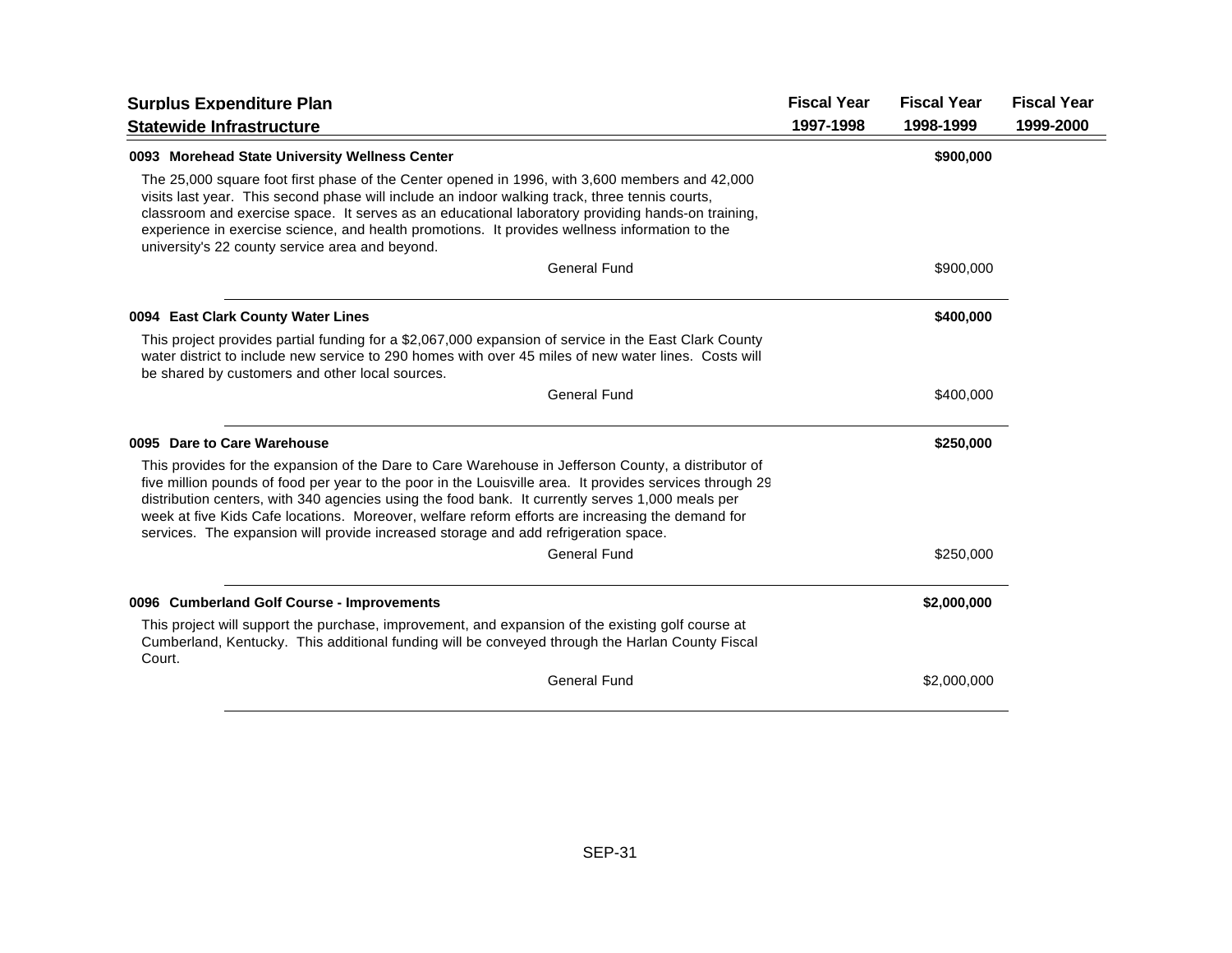| <b>Surplus Expenditure Plan</b>                                                                                                                                                                                                                                                                                                                                                                                                                                                                                    | <b>Fiscal Year</b> | <b>Fiscal Year</b> | <b>Fiscal Year</b> |
|--------------------------------------------------------------------------------------------------------------------------------------------------------------------------------------------------------------------------------------------------------------------------------------------------------------------------------------------------------------------------------------------------------------------------------------------------------------------------------------------------------------------|--------------------|--------------------|--------------------|
| <b>Statewide Infrastructure</b>                                                                                                                                                                                                                                                                                                                                                                                                                                                                                    | 1997-1998          | 1998-1999          | 1999-2000          |
| 0097 Mason County Jail Remodeling                                                                                                                                                                                                                                                                                                                                                                                                                                                                                  |                    | \$250,000          |                    |
| This project supports funding for the renovation of the old county jail facility to be used for<br>serviceable office space for county agencies. An historic Victorian building would provide<br>accessibility for the disabled, enlarge county office space area, and reestablish one of Mason<br>County's finest architectural properties.                                                                                                                                                                       |                    |                    |                    |
| <b>General Fund</b>                                                                                                                                                                                                                                                                                                                                                                                                                                                                                                |                    | \$250,000          |                    |
| 0098 Old Kentucky Home Golf Course                                                                                                                                                                                                                                                                                                                                                                                                                                                                                 |                    | \$2,400,000        |                    |
| This provides for the renovation of the original nine holes to match the quality of construction of the<br>recently added nine holes. It will include reconstruction of tees and greens, irrigation improvements,<br>landscaping, and cart path improvements.                                                                                                                                                                                                                                                      |                    |                    |                    |
| <b>General Fund</b>                                                                                                                                                                                                                                                                                                                                                                                                                                                                                                |                    | \$2,400,000        |                    |
| 0099 Group Homes (3)                                                                                                                                                                                                                                                                                                                                                                                                                                                                                               |                    | \$1,000,000        |                    |
| This project supports the construction of three group homes in Fayette County to serve the mentally<br>disabled.                                                                                                                                                                                                                                                                                                                                                                                                   |                    |                    |                    |
| <b>General Fund</b>                                                                                                                                                                                                                                                                                                                                                                                                                                                                                                |                    | \$1,000,000        |                    |
| 0100 KY Rural Water Act Fund                                                                                                                                                                                                                                                                                                                                                                                                                                                                                       |                    | \$500,000          |                    |
| This project will help support full funding of a project to install water lines and make public water<br>service available to all parts of Ohio County, and will serve as an excellent demonstration area for<br>the 1996 Kentucky Rural Water Act. Fifteen small communities throughout the county are currently<br>without public water service, relying on wells contaminated in the 1920's by gas and oil wells. These<br>state funds will contribute toward a \$4,950,000 bond issue for the local community. |                    |                    |                    |
| General Fund                                                                                                                                                                                                                                                                                                                                                                                                                                                                                                       |                    | \$500,000          |                    |
| 0101 Wilderness Trace Child Development Center                                                                                                                                                                                                                                                                                                                                                                                                                                                                     |                    | \$450,000          |                    |
| This will provide for expansion of a 2,000 square foot facility in Boyle County which provides<br>evaluation, special education, and therapy to children with disabilities who are at risk of<br>developmental delays. The funds are to be used for a new conferencing area for parent, staff, and<br>committee meetings. This is a private, non-profit, locally administered program.                                                                                                                             |                    |                    |                    |
| <b>General Fund</b>                                                                                                                                                                                                                                                                                                                                                                                                                                                                                                |                    | \$450,000          |                    |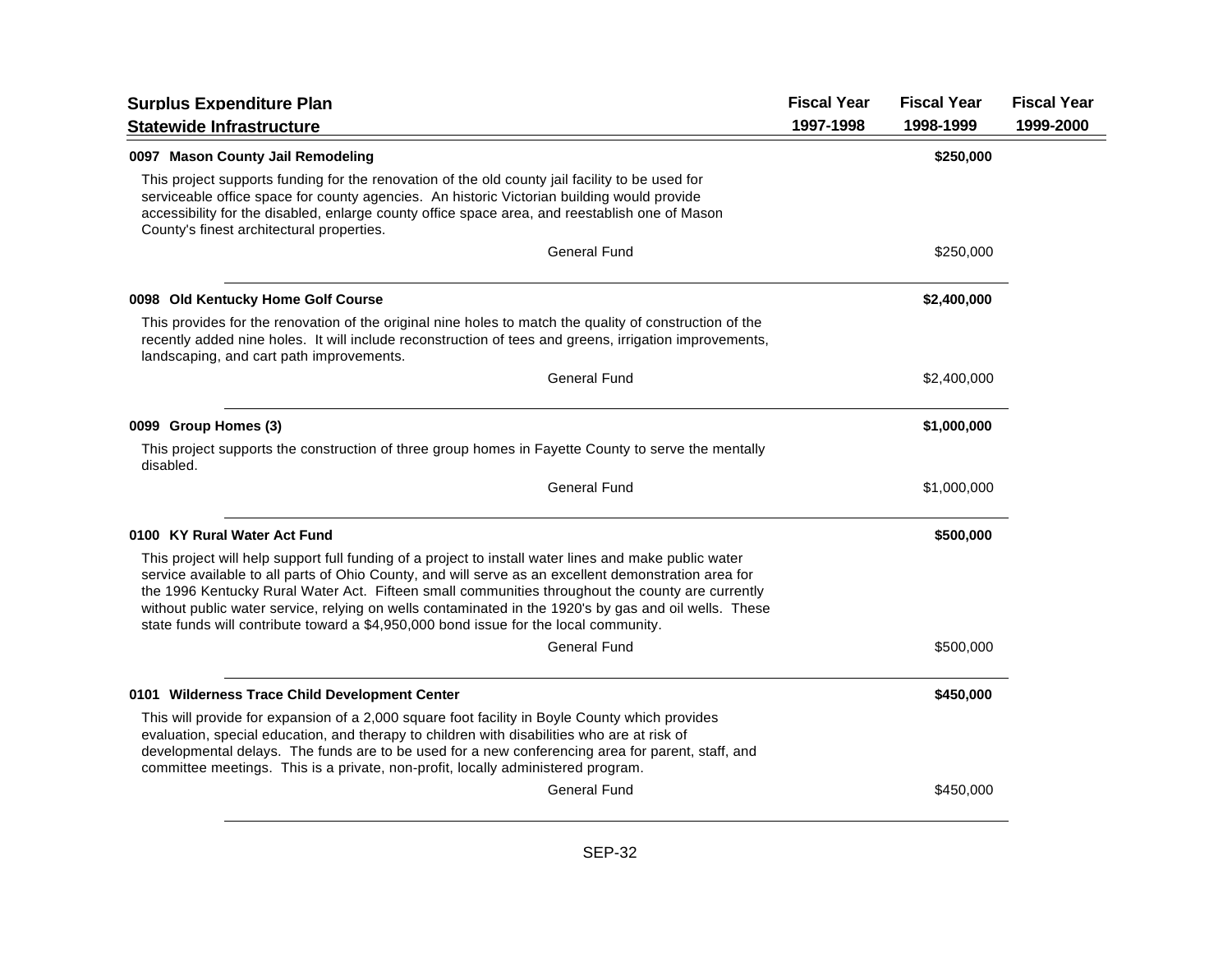| <b>Surplus Expenditure Plan</b>                                                                                                                                                                                                                                                                                                                                                                                                                                                                                                                                                                              | <b>Fiscal Year</b> | <b>Fiscal Year</b> | <b>Fiscal Year</b> |
|--------------------------------------------------------------------------------------------------------------------------------------------------------------------------------------------------------------------------------------------------------------------------------------------------------------------------------------------------------------------------------------------------------------------------------------------------------------------------------------------------------------------------------------------------------------------------------------------------------------|--------------------|--------------------|--------------------|
| <b>Statewide Infrastructure</b>                                                                                                                                                                                                                                                                                                                                                                                                                                                                                                                                                                              | 1997-1998          | 1998-1999          | 1999-2000          |
| 0102 Clay County Education Center                                                                                                                                                                                                                                                                                                                                                                                                                                                                                                                                                                            |                    | \$235,000          |                    |
| This project supports the renovation of the existing library facility to house a Community Technology<br>Center to serve as a community service and education center for services such as job placement,<br>education, and industrial and computer training. It will house the Chamber of Commerce, Tourism<br>Development agency, Economic Development agency, Welfare Reform agency, and the Industrial<br>Authority. It will also provide video conferencing for public use and classroom space. Specific<br>project elements include renovation of the library's second floor, new wiring, and hardware. |                    |                    |                    |
| <b>General Fund</b>                                                                                                                                                                                                                                                                                                                                                                                                                                                                                                                                                                                          |                    | \$235,000          |                    |
| 0103 Nicholas County Public Health                                                                                                                                                                                                                                                                                                                                                                                                                                                                                                                                                                           |                    | \$400,000          |                    |
| This project supports construction of a new public health facility in Nicholas County as a<br>replacement for a 1960's facility and will increase capacity for primary care, maternity, pre-natal, and<br>health needs assessment.                                                                                                                                                                                                                                                                                                                                                                           |                    |                    |                    |
| <b>General Fund</b>                                                                                                                                                                                                                                                                                                                                                                                                                                                                                                                                                                                          |                    | \$400,000          |                    |
| 0104 Greenup County Athletic Complex                                                                                                                                                                                                                                                                                                                                                                                                                                                                                                                                                                         |                    | \$250,000          |                    |
| This will support the purchase and development of a 27 acre athletic complex to serve 1,000 youths<br>from eastern Greenup County including Russell, Bellefonte, and Flatwoods communities by relieving<br>overcrowded facilities and long commutes.                                                                                                                                                                                                                                                                                                                                                         |                    |                    |                    |
| <b>General Fund</b>                                                                                                                                                                                                                                                                                                                                                                                                                                                                                                                                                                                          |                    | \$250,000          |                    |
| 0105 Louisville Science Center                                                                                                                                                                                                                                                                                                                                                                                                                                                                                                                                                                               |                    | \$500,000          |                    |
| This project is a traveling exhibit program for K-12 students, educational materials, computers, and<br>videoconferencing to provide an outreach program for the Louisville Science Center to reach<br>students in rural areas. It supports extension of "The World We Create," \$5.5 million, 12,500 square<br>foot permanent exhibit as well as outreach kits for the Kentucky Telelinking Network sites.                                                                                                                                                                                                  |                    |                    |                    |
| <b>General Fund</b>                                                                                                                                                                                                                                                                                                                                                                                                                                                                                                                                                                                          |                    | \$500,000          |                    |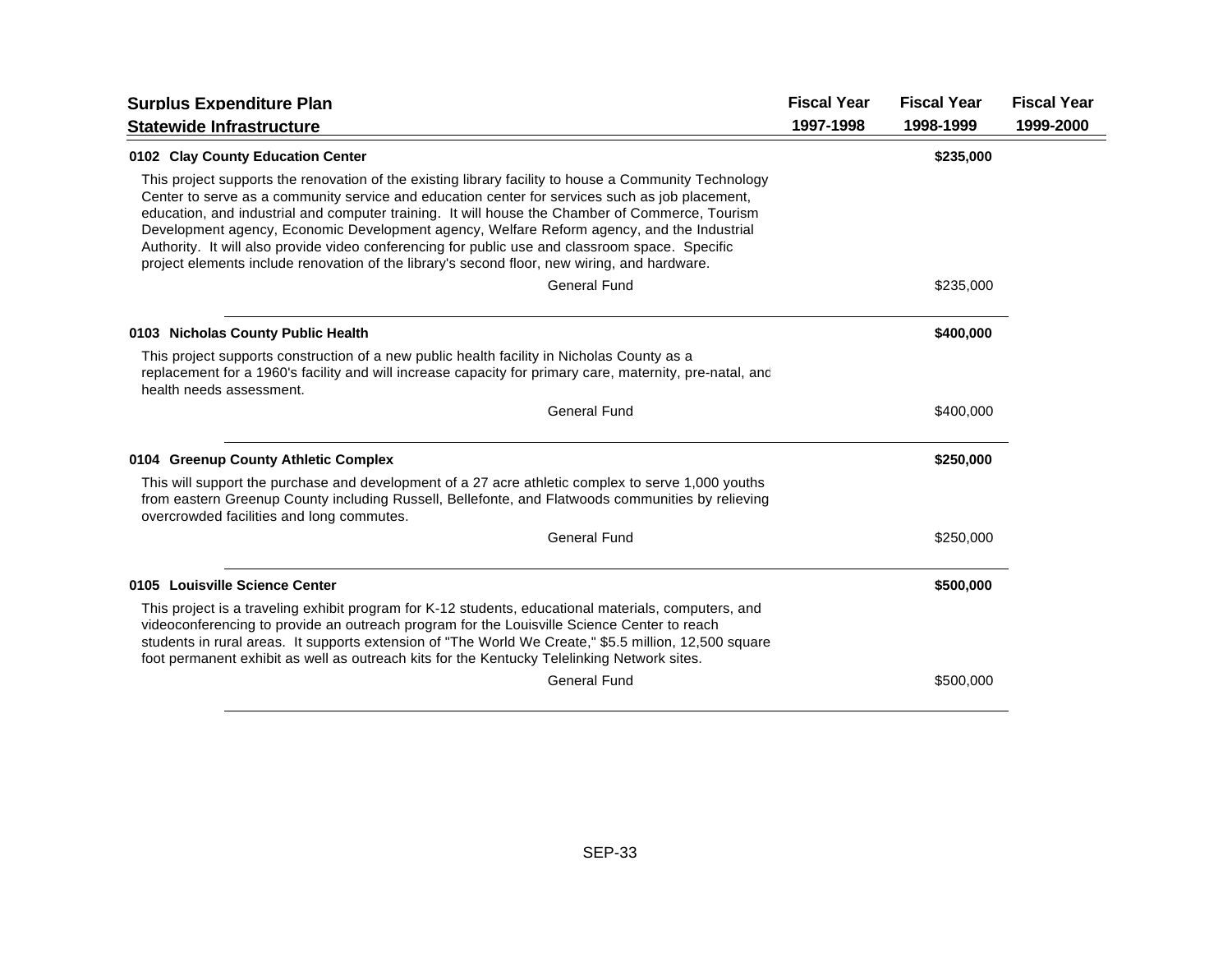| <b>Surplus Expenditure Plan</b>                                                                                                                                                                                                                                                                                                                                                                                                                                                                                                                                                                                                                                                                                                                               | <b>Fiscal Year</b> | <b>Fiscal Year</b> | <b>Fiscal Year</b> |
|---------------------------------------------------------------------------------------------------------------------------------------------------------------------------------------------------------------------------------------------------------------------------------------------------------------------------------------------------------------------------------------------------------------------------------------------------------------------------------------------------------------------------------------------------------------------------------------------------------------------------------------------------------------------------------------------------------------------------------------------------------------|--------------------|--------------------|--------------------|
| <b>Statewide Infrastructure</b>                                                                                                                                                                                                                                                                                                                                                                                                                                                                                                                                                                                                                                                                                                                               | 1997-1998          | 1998-1999          | 1999-2000          |
| 0106 Franklin Downtown Development                                                                                                                                                                                                                                                                                                                                                                                                                                                                                                                                                                                                                                                                                                                            |                    | \$200,000          |                    |
| This project supports the renovation of, and additions to, the city police station in Franklin, Kentucky,<br>to provide new space for additional staff. The current facility is at maximum capacity. In addition to<br>renovating the current facility, it adds a new secure evidence room and creates additional office and<br>dispatch space.                                                                                                                                                                                                                                                                                                                                                                                                               |                    |                    |                    |
| <b>General Fund</b>                                                                                                                                                                                                                                                                                                                                                                                                                                                                                                                                                                                                                                                                                                                                           |                    | \$200,000          |                    |
| 0107 Hickman - Fulton County Riverport                                                                                                                                                                                                                                                                                                                                                                                                                                                                                                                                                                                                                                                                                                                        |                    | \$700,000          |                    |
| This funding will support construction of a wharf lay down area of 200' x 90', with ingress and egress<br>roadways of 90' long, 24.5' wide, tying into a new access roadway. It will allow for heavy load<br>transfers not now possible. The new roadway will be 600' long, constructed with a sheet and pipe<br>pile retaining system to alleviate the possibility of slippage due to bank deterioration. The wharf will<br>be serviced by a new track crane with a capacity of 125 tons. The existing facility will be stabilized<br>to allow for overflow barge traffic, reducing lost time for customers.                                                                                                                                                 |                    |                    |                    |
| General Fund                                                                                                                                                                                                                                                                                                                                                                                                                                                                                                                                                                                                                                                                                                                                                  |                    | \$700,000          |                    |
| 0108 Western Kentucky Information/Tourism Center                                                                                                                                                                                                                                                                                                                                                                                                                                                                                                                                                                                                                                                                                                              |                    | \$200,000          |                    |
| This project provides partial funding for a \$300,000 project to construct a new information and<br>tourism center near the Western Kentucky Parkway and Highway 259 in Grayson County. The<br>facility will provide information for industry and tourism for a six county area. It is also supported by<br>the Grayson County Tourism Commission tax (\$100,000 is for construction, the remainder for<br>operations). This will promote the western Kentucky areas from Brandenberg to Bowling Green,<br>Elizabethtown to Kentucky Lake, including but not limited to three 18-hole golf courses, hotels, the<br>Bill Monroe Center, western Kentucky's new Veterans' Nursing Home, Rough River State Park,<br>Mammoth Cave National Park, and other areas. |                    |                    |                    |
| <b>General Fund</b>                                                                                                                                                                                                                                                                                                                                                                                                                                                                                                                                                                                                                                                                                                                                           |                    | \$200,000          |                    |
| 0109 Robertson County Water Project                                                                                                                                                                                                                                                                                                                                                                                                                                                                                                                                                                                                                                                                                                                           |                    | \$200,000          |                    |
| This project provides partial funding for a 25 to 30 mile extension of public water lines with other<br>costs offset by water association bonds or loans. The project would extend public water service to<br>most of Robertson County's residents.                                                                                                                                                                                                                                                                                                                                                                                                                                                                                                           |                    |                    |                    |
| <b>General Fund</b>                                                                                                                                                                                                                                                                                                                                                                                                                                                                                                                                                                                                                                                                                                                                           |                    | \$200,000          |                    |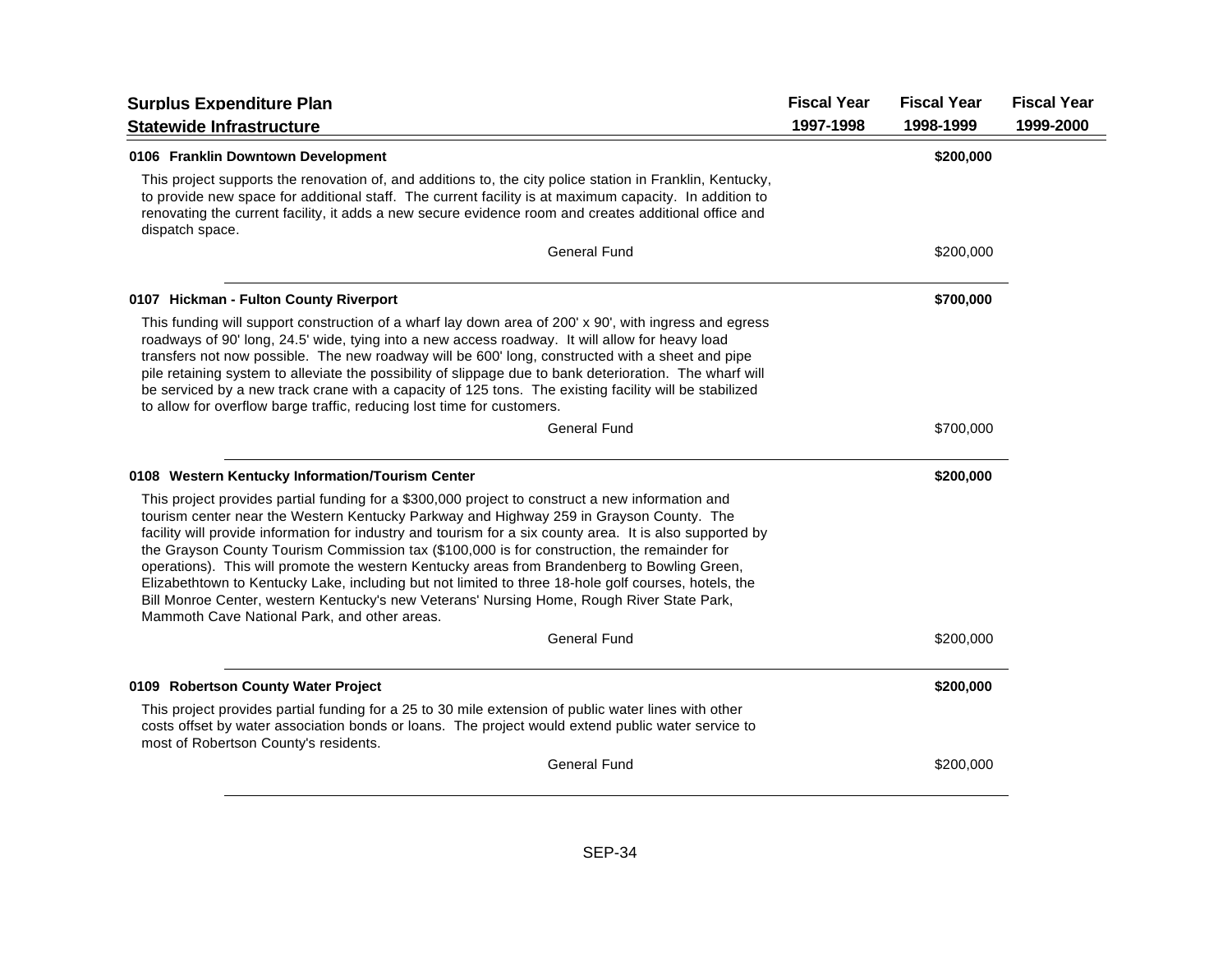| <b>Surplus Expenditure Plan</b>                                                                                                                                                                                                                                                                                                                                                                                                                                                                                                                                                                           | <b>Fiscal Year</b> | <b>Fiscal Year</b> | <b>Fiscal Year</b> |
|-----------------------------------------------------------------------------------------------------------------------------------------------------------------------------------------------------------------------------------------------------------------------------------------------------------------------------------------------------------------------------------------------------------------------------------------------------------------------------------------------------------------------------------------------------------------------------------------------------------|--------------------|--------------------|--------------------|
| <b>Statewide Infrastructure</b>                                                                                                                                                                                                                                                                                                                                                                                                                                                                                                                                                                           | 1997-1998          | 1998-1999          | 1999-2000          |
| 0110 Parks - Major Maintenance Pool                                                                                                                                                                                                                                                                                                                                                                                                                                                                                                                                                                       |                    | \$4,000,000        |                    |
| These funds are to be expended for maintenance and renovation projects under \$400,000 each<br>throughout the Kentucky State Parks system. Also to be supported are such items as picnic<br>shelters, tennis courts, game courts, stables, restroom buildings, maintenance buildings,<br>landscaping, land acquisition, asbestos abatement, and fuel storage tank replacements.                                                                                                                                                                                                                           |                    |                    |                    |
| <b>General Fund</b>                                                                                                                                                                                                                                                                                                                                                                                                                                                                                                                                                                                       |                    | \$4,000,000        |                    |
| 0111 Fleming County Industrial Land Purchase                                                                                                                                                                                                                                                                                                                                                                                                                                                                                                                                                              |                    | \$300,000          |                    |
| This project supports the acquisition of 75-100 acres to develop as an industrial park facility to<br>augment an existing facility which has only 8-12 acres available. The property will enhance<br>recruitment efforts to attract manufacturers to replace the Nine West Manufacturing Plant closure,<br>which resulted in the loss of 406 jobs.                                                                                                                                                                                                                                                        |                    |                    |                    |
| <b>General Fund</b>                                                                                                                                                                                                                                                                                                                                                                                                                                                                                                                                                                                       |                    | \$300,000          |                    |
| 0112 Park Improvements/Development - Lexington/Fayette County                                                                                                                                                                                                                                                                                                                                                                                                                                                                                                                                             |                    | \$4,000,000        |                    |
| This project supports infrastructure development for the Versailles Road Cardinal Run Park property<br>recently donated to Lexington, and the enhancement of existing parks through construction of bike<br>paths, baseball parks, and soccer fields. Fifty-four of 90 local parks were developed prior to 1975.<br>Outdated facilities include playgrounds, pools, and ballfields. Seven parks have been acquired<br>since 1989 (1,100 acres) and are underdeveloped. The Cardinal Run development is to include<br>roads, utilities, signage, picnic areas, restrooms, trails, and an athletic complex. |                    |                    |                    |
| <b>General Fund</b>                                                                                                                                                                                                                                                                                                                                                                                                                                                                                                                                                                                       |                    | \$4,000,000        |                    |
| 0113 Beacon House                                                                                                                                                                                                                                                                                                                                                                                                                                                                                                                                                                                         |                    | \$250,000          |                    |
| Funds are provided for construction of a residential facility in Jefferson County for recovering<br>substance abuse patients by providing a traditional living environment for substance abuse patients<br>who have completed primary drug and alcohol treatment. It is believed that this would be the only<br>facility of its kind in state.                                                                                                                                                                                                                                                            |                    |                    |                    |
| <b>General Fund</b>                                                                                                                                                                                                                                                                                                                                                                                                                                                                                                                                                                                       |                    | \$250,000          |                    |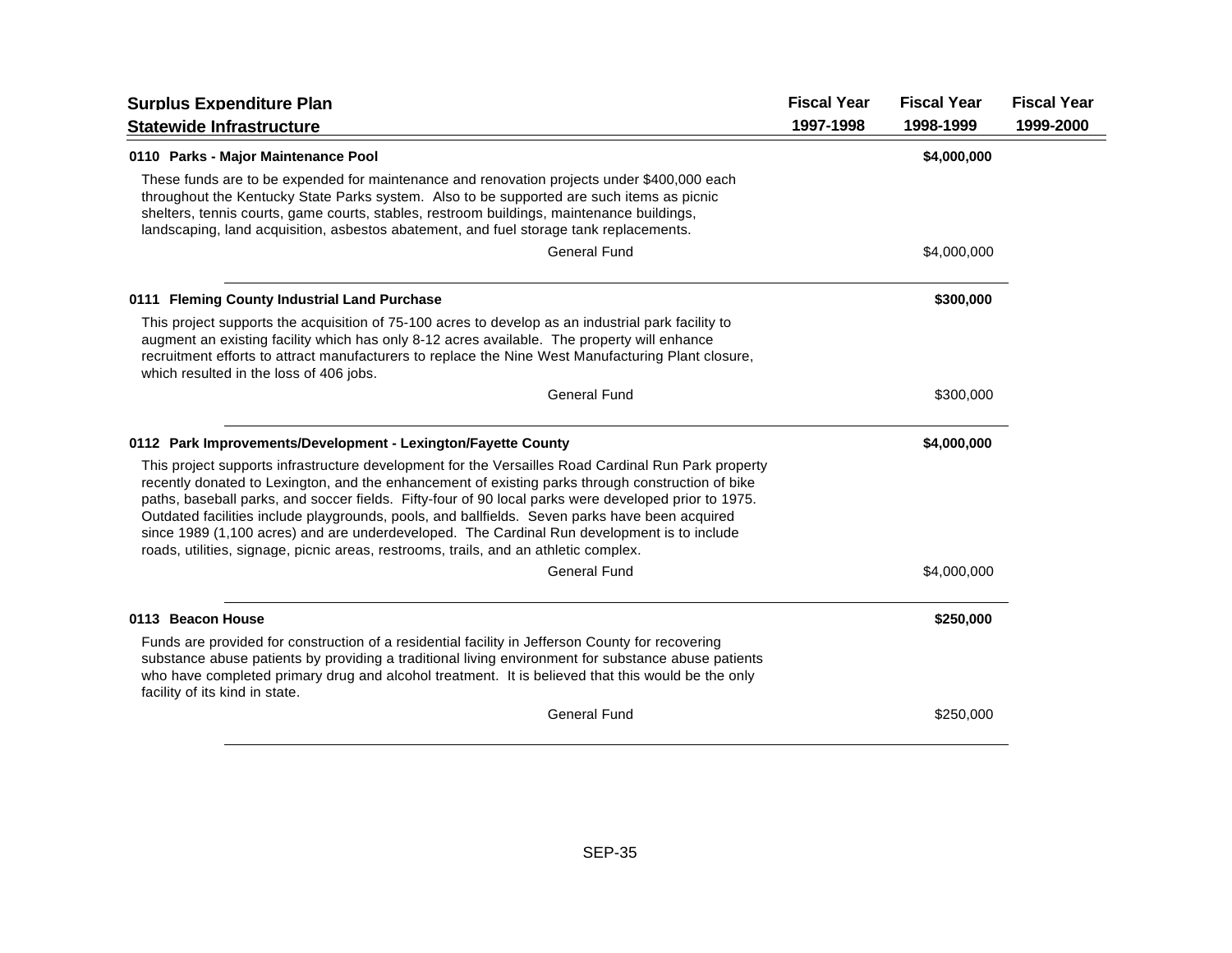| <b>Surplus Expenditure Plan</b>                                                                                                                                                                                                                                                                                                                                                                                                                                                                                                                                                                                                                                                                        | <b>Fiscal Year</b> | <b>Fiscal Year</b> | <b>Fiscal Year</b> |
|--------------------------------------------------------------------------------------------------------------------------------------------------------------------------------------------------------------------------------------------------------------------------------------------------------------------------------------------------------------------------------------------------------------------------------------------------------------------------------------------------------------------------------------------------------------------------------------------------------------------------------------------------------------------------------------------------------|--------------------|--------------------|--------------------|
| <b>Statewide Infrastructure</b>                                                                                                                                                                                                                                                                                                                                                                                                                                                                                                                                                                                                                                                                        | 1997-1998          | 1998-1999          | 1999-2000          |
| 0114 Kincaid Lake Golf Course                                                                                                                                                                                                                                                                                                                                                                                                                                                                                                                                                                                                                                                                          |                    | \$3,000,000        |                    |
| This will build an 18-hole golf course with pro shop, cart storage, furnishings, equipment, and land<br>acquisition. The Department of Parks owns sufficient property.                                                                                                                                                                                                                                                                                                                                                                                                                                                                                                                                 |                    |                    |                    |
| <b>General Fund</b>                                                                                                                                                                                                                                                                                                                                                                                                                                                                                                                                                                                                                                                                                    |                    | \$3,000,000        |                    |
| 0115 Nicholasville Swimming Pool                                                                                                                                                                                                                                                                                                                                                                                                                                                                                                                                                                                                                                                                       |                    | \$600,000          |                    |
| This project supports construction of a swimming pool/recreational facility. City and county funds<br>will also be pledged. The new facility will accommodate both present and future populations.                                                                                                                                                                                                                                                                                                                                                                                                                                                                                                     |                    |                    |                    |
| General Fund                                                                                                                                                                                                                                                                                                                                                                                                                                                                                                                                                                                                                                                                                           |                    | \$600,000          |                    |
| 0116 Black Oak Speculative Building                                                                                                                                                                                                                                                                                                                                                                                                                                                                                                                                                                                                                                                                    |                    | \$100,000          |                    |
| This will support partial funding of a \$650,000 project to construct a speculative industrial building in<br>the Vanceburg-Lewis County Industrial Park in anticipation of the local industrial authority receiving<br>\$487,500 from the Economic Development Cabinet.                                                                                                                                                                                                                                                                                                                                                                                                                               |                    |                    |                    |
| General Fund                                                                                                                                                                                                                                                                                                                                                                                                                                                                                                                                                                                                                                                                                           |                    | \$100,000          |                    |
| 0117 Manchester Emergency Services                                                                                                                                                                                                                                                                                                                                                                                                                                                                                                                                                                                                                                                                     |                    | \$125,000          |                    |
| This project supports construction of a new facility to house the police and fire department and a<br>new 911 Call Center. Disaster and Emergency Services will also be housed in the new facility. The<br>new structure would have five bays and a new hose drying tower, and be located for better public<br>access.                                                                                                                                                                                                                                                                                                                                                                                 |                    |                    |                    |
| General Fund                                                                                                                                                                                                                                                                                                                                                                                                                                                                                                                                                                                                                                                                                           |                    | \$125,000          |                    |
| 0118 West Liberty Water Plant                                                                                                                                                                                                                                                                                                                                                                                                                                                                                                                                                                                                                                                                          |                    | \$1,000,000        |                    |
| This project helps support a new water plant to be located near the raw intake line at the lake near<br>West Liberty. There is currently no room to upgrade the present plant which is at capacity, and is<br>used by the community and Eastern Kentucky Correctional Complex. Originally the prison capacity<br>was 500 inmates, then increased to 1,000, currently housing 1,800. This will convert the raw line to<br>a potable line and extend water service to the rest of the county. Currently, some water customers<br>lose service during peak use hours at the prison. West Liberty has also received \$930,000 in<br>Community Development Block Grant funds earmarked for the water plant. |                    |                    |                    |
| General Fund                                                                                                                                                                                                                                                                                                                                                                                                                                                                                                                                                                                                                                                                                           |                    | \$1,000,000        |                    |
|                                                                                                                                                                                                                                                                                                                                                                                                                                                                                                                                                                                                                                                                                                        |                    |                    |                    |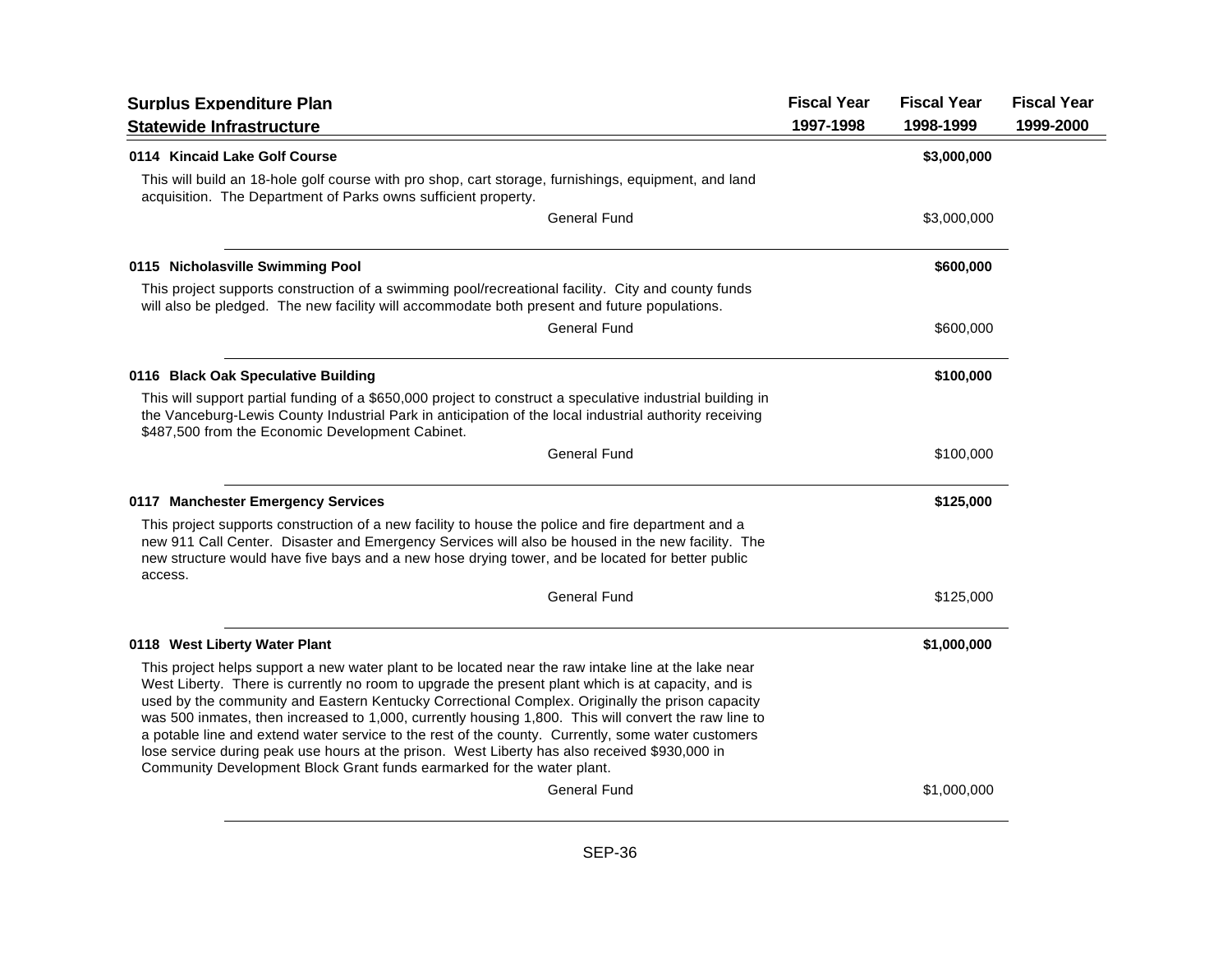| <b>Surplus Expenditure Plan</b>                                                                                                                                                                                                                                                                                                                                                                                                                                                                                                                           | <b>Fiscal Year</b> | <b>Fiscal Year</b> | <b>Fiscal Year</b> |
|-----------------------------------------------------------------------------------------------------------------------------------------------------------------------------------------------------------------------------------------------------------------------------------------------------------------------------------------------------------------------------------------------------------------------------------------------------------------------------------------------------------------------------------------------------------|--------------------|--------------------|--------------------|
| <b>Statewide Infrastructure</b>                                                                                                                                                                                                                                                                                                                                                                                                                                                                                                                           | 1997-1998          | 1998-1999          | 1999-2000          |
| 0119 Farm Youth Center Grant                                                                                                                                                                                                                                                                                                                                                                                                                                                                                                                              |                    | \$50,000           |                    |
| This project provides partial funding for a \$200,000 project to construct 1,000 feet of water line and a<br>service center building at the youth center farm in Grayson County. The facility will include<br>restrooms for patrons of the horse arena, the cattle show ring, and the stands, and will provide<br>assistance in completing the homemaker's addition. Land, equipment, landscaping, and other in-<br>kind contributions total \$150,000. The facility will serve 4-H, FFA, the local Cattlemen's Association,<br>and the Homemakers Clubs. |                    |                    |                    |
| <b>General Fund</b>                                                                                                                                                                                                                                                                                                                                                                                                                                                                                                                                       |                    | \$50,000           |                    |
| 0120 Knob Lick Water Lines                                                                                                                                                                                                                                                                                                                                                                                                                                                                                                                                |                    | \$300,000          |                    |
| This project will provide potable water service to 72 homes in southwestern Estill County. It consists<br>of 13 miles of water line, one booster pumping station, and one 80,000 gallon storage tank. It<br>involves the extension of public water service, without a rate increase but with a rate surcharge<br>approved by existing customers, to provide accessibility to 99 percent of Estill County's citizens.                                                                                                                                      |                    |                    |                    |
| <b>General Fund</b>                                                                                                                                                                                                                                                                                                                                                                                                                                                                                                                                       |                    | \$300,000          |                    |
| 0121 Marshall County Rescue Squad                                                                                                                                                                                                                                                                                                                                                                                                                                                                                                                         |                    | \$20,000           |                    |
| This project supports funding for training and equipment for Marshall County Rescue Squad's Urban<br>Search and Rescue Team. The team is one of two existing in Kentucky.                                                                                                                                                                                                                                                                                                                                                                                 |                    |                    |                    |
| <b>General Fund</b>                                                                                                                                                                                                                                                                                                                                                                                                                                                                                                                                       |                    | \$20,000           |                    |
| 0122 Johnson County Rescue Squad Building                                                                                                                                                                                                                                                                                                                                                                                                                                                                                                                 |                    | \$125,000          |                    |
| These funds support additions and improvements to the Johnson County Rescue Squad<br>headquarters at Paintsville Lake. This is an all volunteer agency, reliant on donations from citizens<br>and area businesses with no regular local tax funding. It was originally built by squad members in<br>1984 and is also used by the state Division of Forestry and Department of Fish and Wildlife.<br>Additions include several truck bays and offices.                                                                                                     |                    |                    |                    |
| <b>General Fund</b>                                                                                                                                                                                                                                                                                                                                                                                                                                                                                                                                       |                    | \$125,000          |                    |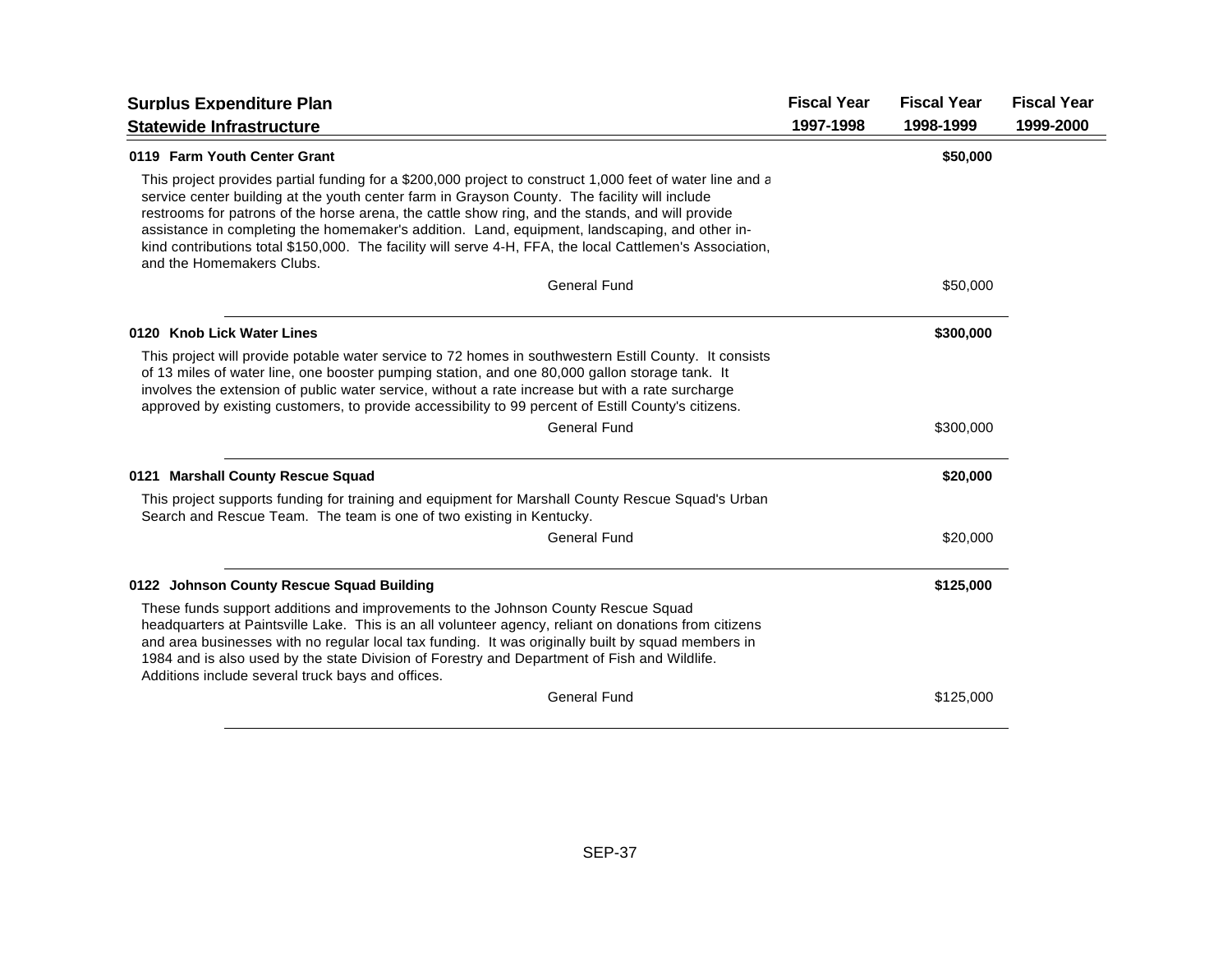| <b>Surplus Expenditure Plan</b>                                                                                                                                                                                                                                                                                                                                                                                                                                                                                                                                                                                                       | <b>Fiscal Year</b> | <b>Fiscal Year</b> | <b>Fiscal Year</b> |
|---------------------------------------------------------------------------------------------------------------------------------------------------------------------------------------------------------------------------------------------------------------------------------------------------------------------------------------------------------------------------------------------------------------------------------------------------------------------------------------------------------------------------------------------------------------------------------------------------------------------------------------|--------------------|--------------------|--------------------|
| <b>Statewide Infrastructure</b>                                                                                                                                                                                                                                                                                                                                                                                                                                                                                                                                                                                                       | 1997-1998          | 1998-1999          | 1999-2000          |
| 0123 Hacker Volunteer Fire Department                                                                                                                                                                                                                                                                                                                                                                                                                                                                                                                                                                                                 |                    | \$20,000           |                    |
| This project supports construction of a new facility in the Hacker area of Clay County to house a<br>community wellness center, single fire truck bay, and resource center. The new building will house<br>a fire pumper and provide service to an unserved area.                                                                                                                                                                                                                                                                                                                                                                     |                    |                    |                    |
| <b>General Fund</b>                                                                                                                                                                                                                                                                                                                                                                                                                                                                                                                                                                                                                   |                    | \$20,000           |                    |
| 0124 Horse Creek Volunteer Fire Department                                                                                                                                                                                                                                                                                                                                                                                                                                                                                                                                                                                            |                    | \$20,000           |                    |
| This project supports the construction of a fire station and community center in the Horse Creek area<br>of Clay County. The City of Manchester has made a fire truck available, residents have formed a<br>functioning fire department, and land for the center has been donated. The new facility would<br>provide service to an area that is currently unserved.                                                                                                                                                                                                                                                                   |                    |                    |                    |
| <b>General Fund</b>                                                                                                                                                                                                                                                                                                                                                                                                                                                                                                                                                                                                                   |                    | \$20,000           |                    |
| 0125 Highview Hill Park                                                                                                                                                                                                                                                                                                                                                                                                                                                                                                                                                                                                               |                    | \$100,000          |                    |
| This project provides partial funding for a \$300,000 project in Ohio County to develop a 200 acre<br>historic site to include an access road, boat dock, restrooms, electric service, visitor parking,<br>development of tent camp sites, horseback, and nature trails. The land has already been purchased<br>for \$178,000 with the local government contributing \$22,000 toward park development. This would<br>preserve the 600 foot overlook of the Green River. An additional donation of 50 acres is expected if<br>the site is developed as proposed. The scenic overlook could become an important tourist<br>destination. |                    |                    |                    |
| <b>General Fund</b>                                                                                                                                                                                                                                                                                                                                                                                                                                                                                                                                                                                                                   |                    | \$100,000          |                    |
| 0126 Hardin County Public Library                                                                                                                                                                                                                                                                                                                                                                                                                                                                                                                                                                                                     |                    | \$40,000           |                    |
| This project will upgrade the library's automated reference computer system. It includes the<br>purchase of a new desktop CPU, software, the training of personnel, a CD-ROM network, and<br>installation costs. It will replace the outdated automated reference system and upgrade the current<br>informational data bases.                                                                                                                                                                                                                                                                                                         |                    |                    |                    |
| <b>General Fund</b>                                                                                                                                                                                                                                                                                                                                                                                                                                                                                                                                                                                                                   |                    | \$40,000           |                    |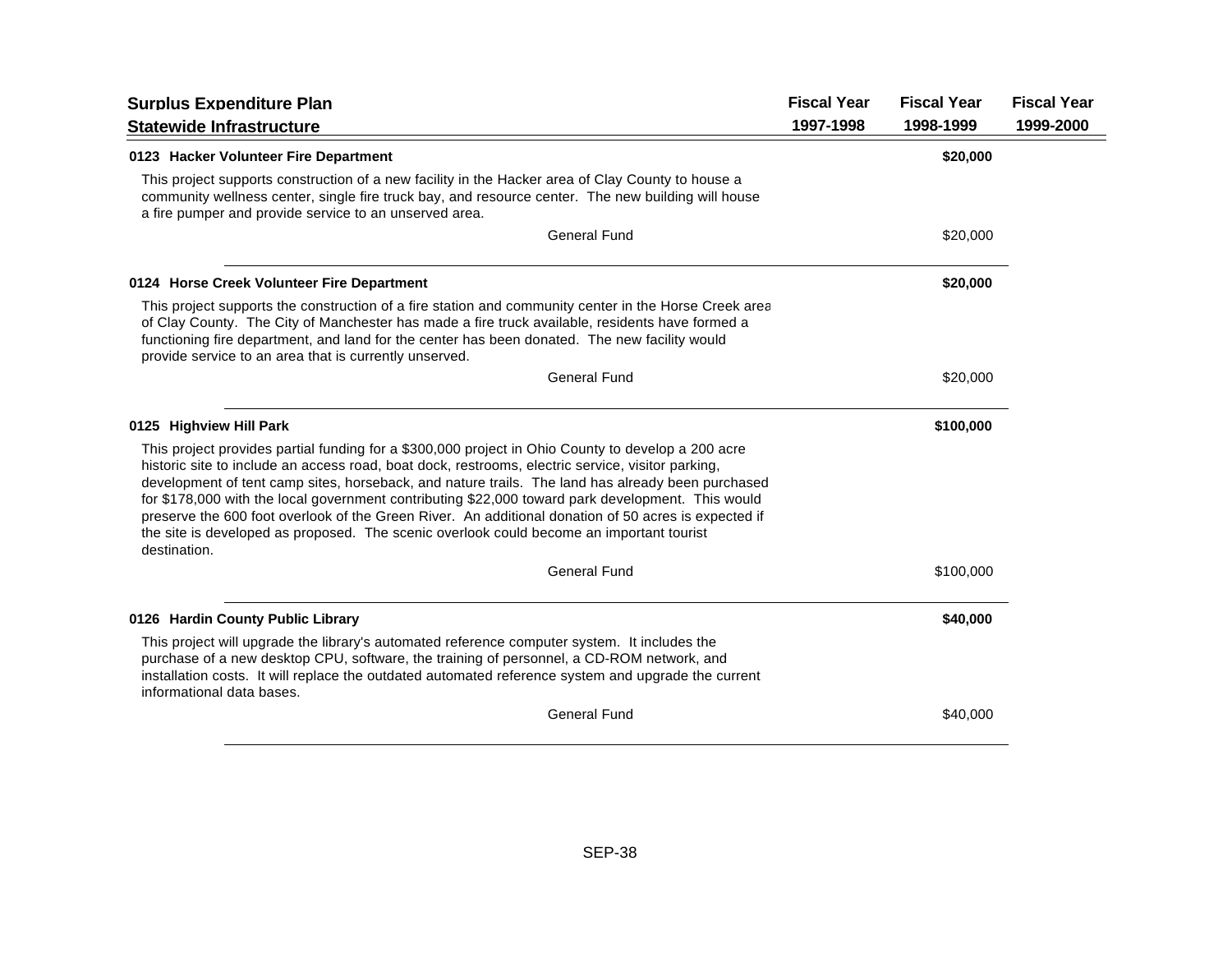| <b>Surplus Expenditure Plan</b>                                                                                                                                                                                                                                                                                                                                                                                         | <b>Fiscal Year</b> | <b>Fiscal Year</b> | <b>Fiscal Year</b> |
|-------------------------------------------------------------------------------------------------------------------------------------------------------------------------------------------------------------------------------------------------------------------------------------------------------------------------------------------------------------------------------------------------------------------------|--------------------|--------------------|--------------------|
| <b>Statewide Infrastructure</b>                                                                                                                                                                                                                                                                                                                                                                                         | 1997-1998          | 1998-1999          | 1999-2000          |
| 0127 Vanceburg Depot Renovation                                                                                                                                                                                                                                                                                                                                                                                         |                    | \$50,000           |                    |
| This project provides for renovation of the Vanceburg Depot historic facility and development of a<br>Community Museum and Welcome Center. It would represent the final component of a downtown<br>revitalization effort.                                                                                                                                                                                               |                    |                    |                    |
| General Fund                                                                                                                                                                                                                                                                                                                                                                                                            |                    | \$50,000           |                    |
| 0128 Mason County Clerk's Office Remodeling                                                                                                                                                                                                                                                                                                                                                                             |                    | \$150,000          |                    |
| This project supports funding for a project to provide accessibility to the county clerk's office for<br>disabled citizens. Funds are to be used to bring the facility into compliance with American with<br>Disabilities Act regulations. A growing population in the area has intensified the need for<br>renovation.                                                                                                 |                    |                    |                    |
| <b>General Fund</b>                                                                                                                                                                                                                                                                                                                                                                                                     |                    | \$150,000          |                    |
| 0129 Logan/Todd Regional Water Project                                                                                                                                                                                                                                                                                                                                                                                  |                    | \$2,000,000        |                    |
| This project funds Phase I of a 30-year master plan developed by Logan-Todd Regional Water<br>Commission. It includes a new water treatment plant, raw water pump modifications, 16" raw water<br>line, 16" treated water line, two 1,000,000 gallon storage tanks, treated water pumping station,<br>metering controls, administrative expenses, right-of-way, engineering fees, inspection fees, and debt<br>service. |                    |                    |                    |
| <b>General Fund</b>                                                                                                                                                                                                                                                                                                                                                                                                     |                    | \$2,000,000        |                    |
| 0130 Dale Hollow Golf Course                                                                                                                                                                                                                                                                                                                                                                                            |                    | \$500,000          |                    |
| This project is to design an 18-hole golf course, pro shop, and cart storage, with appropriate<br>furnishings and equipment.                                                                                                                                                                                                                                                                                            |                    |                    |                    |
| <b>General Fund</b>                                                                                                                                                                                                                                                                                                                                                                                                     |                    | \$500,000          |                    |
| 0131 Anderson County Park (City Park)                                                                                                                                                                                                                                                                                                                                                                                   |                    | \$150,000          |                    |
| This project supports initial funding of Phase I of infrastructure developments at the county's only<br>park facility, to include baseball, soccer fields, walking trails, and park shelters. The county has<br>purchased and owns the land. There is a balance of \$180,000 on loan, with \$100,000 in donations<br>in the bank. State funds will initiate the first phase of the park's development.                  |                    |                    |                    |
| General Fund                                                                                                                                                                                                                                                                                                                                                                                                            |                    | \$150,000          |                    |
|                                                                                                                                                                                                                                                                                                                                                                                                                         |                    |                    |                    |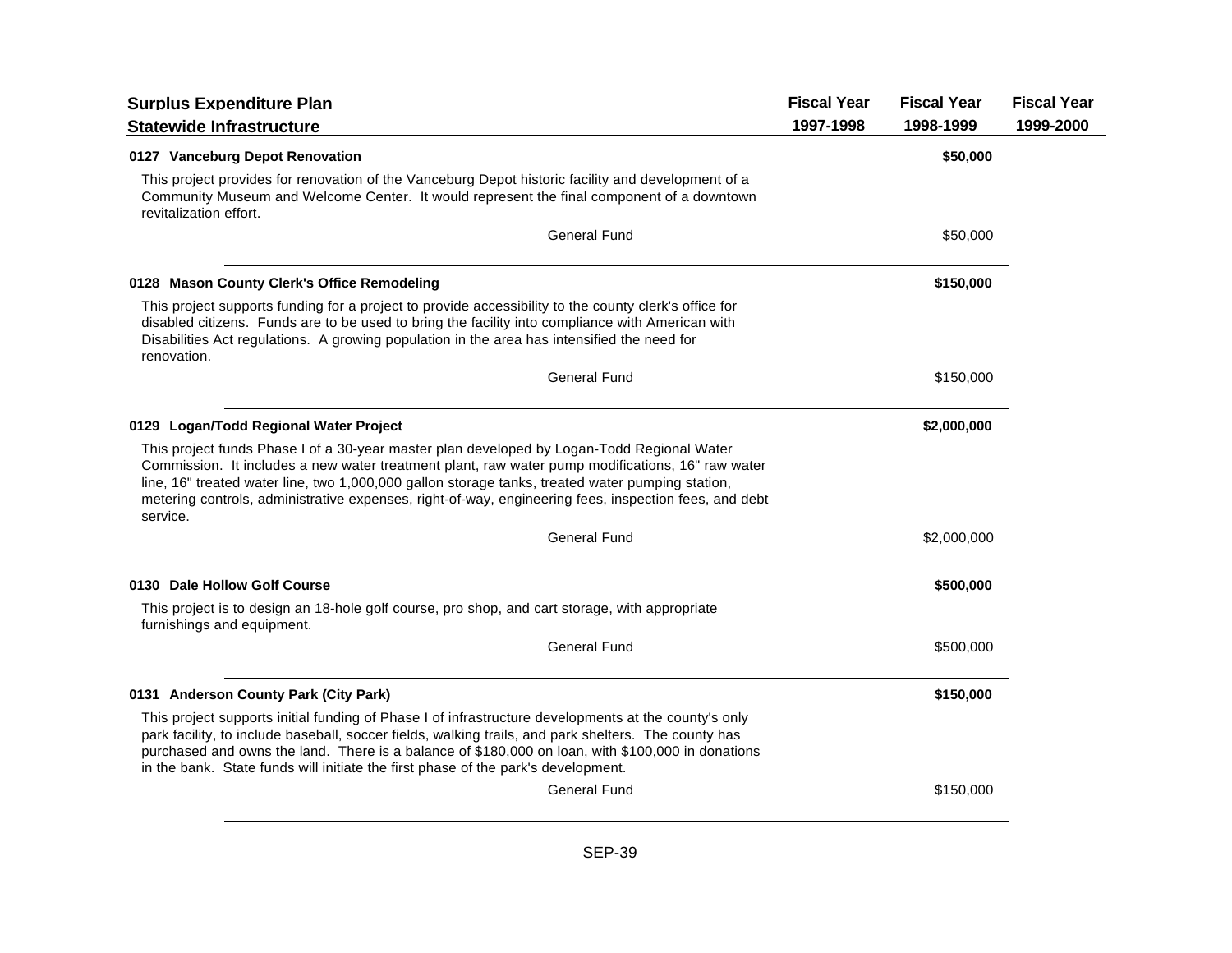| <b>Surplus Expenditure Plan</b>                                                                                                                                                                                                                                                                                                                                                                                                                                   | <b>Fiscal Year</b> | <b>Fiscal Year</b> | <b>Fiscal Year</b> |
|-------------------------------------------------------------------------------------------------------------------------------------------------------------------------------------------------------------------------------------------------------------------------------------------------------------------------------------------------------------------------------------------------------------------------------------------------------------------|--------------------|--------------------|--------------------|
| <b>Statewide Infrastructure</b>                                                                                                                                                                                                                                                                                                                                                                                                                                   | 1997-1998          | 1998-1999          | 1999-2000          |
| 0132 Scottsville Water Flow                                                                                                                                                                                                                                                                                                                                                                                                                                       |                    | \$250,000          |                    |
| This project provides for the replacement of aging and inadequate water lines with a new pipe of<br>appropriate size. An aging system and increased demand have rendered the current system<br>obsolete. On the north side of the city, pressure and flow reliability will be improved by construction<br>of a 10 inch main from the storage tank to Cherry Street. This line will provide the basis for future<br>improvements and expansions for years to come. |                    |                    |                    |
| General Fund                                                                                                                                                                                                                                                                                                                                                                                                                                                      |                    | \$250,000          |                    |
| 0133 Menifee Community Education Center                                                                                                                                                                                                                                                                                                                                                                                                                           |                    | \$50,000           |                    |
| This project provides partial funding to renovate an existing facility for the development of a<br>Community Education Center and meeting place. Renovations would include interior repairs, minor<br>exterior repairs, and the purchase of furnishings.                                                                                                                                                                                                          |                    |                    |                    |
| <b>General Fund</b>                                                                                                                                                                                                                                                                                                                                                                                                                                               |                    | \$50,000           |                    |
| 0134 Henderson Riverfront Improvement                                                                                                                                                                                                                                                                                                                                                                                                                             |                    | \$1,500,000        |                    |
| This project supports the construction and rehabilitation of the Henderson Riverfront, including<br>moving the existing boat ramp, transforming the existing ramp into a terraced park that will link two<br>existing parks, moving the police station from the riverfront, and creating a sky walk to the old<br>railroad pier. It is required to be matched by \$1 million in funds from the City of Henderson.                                                 |                    |                    |                    |
| General Fund                                                                                                                                                                                                                                                                                                                                                                                                                                                      |                    | \$1,500,000        |                    |
| 0135 Jackson County Area Vocational School                                                                                                                                                                                                                                                                                                                                                                                                                        |                    | \$2,000,000        |                    |
| This project helps support construction of a new Jackson County Area Vocational School. The<br>current contract with Clay County requires students to bus 40 minutes one way. Vocational students<br>often spend 90 minutes morning and evening on buses. The new facility would serve high school,<br>adults, and be located in the Federal Empowerment Zone.                                                                                                    |                    |                    |                    |
| <b>General Fund</b>                                                                                                                                                                                                                                                                                                                                                                                                                                               |                    | \$2,000,000        |                    |
| 0136 Purchase of Development Rights                                                                                                                                                                                                                                                                                                                                                                                                                               |                    | \$750,000          |                    |
| This project provides funds for a matching program (partnering with the City of Lexington) for the<br>purchase of development rights from rural landowners for the preservation of horse farms.                                                                                                                                                                                                                                                                   |                    |                    |                    |
| General Fund                                                                                                                                                                                                                                                                                                                                                                                                                                                      |                    | \$750,000          |                    |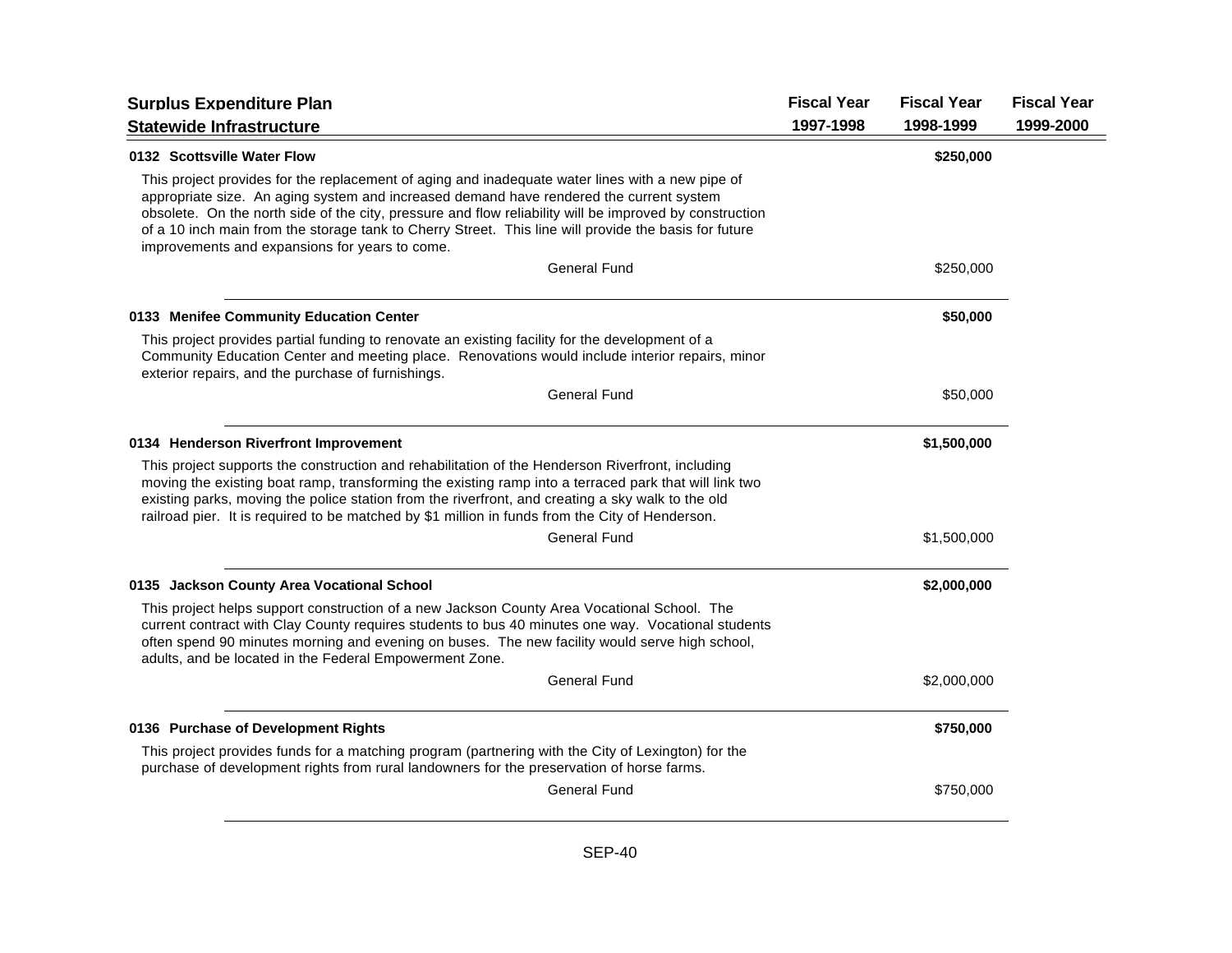| <b>Surplus Expenditure Plan</b>                                                                                                                                                                                                                                                                                                                                                                                                                                                                                   | <b>Fiscal Year</b> | <b>Fiscal Year</b> | <b>Fiscal Year</b> |
|-------------------------------------------------------------------------------------------------------------------------------------------------------------------------------------------------------------------------------------------------------------------------------------------------------------------------------------------------------------------------------------------------------------------------------------------------------------------------------------------------------------------|--------------------|--------------------|--------------------|
| <b>Statewide Infrastructure</b>                                                                                                                                                                                                                                                                                                                                                                                                                                                                                   | 1997-1998          | 1998-1999          | 1999-2000          |
| 0137 Irvington Community Development                                                                                                                                                                                                                                                                                                                                                                                                                                                                              |                    | \$50,000           |                    |
| This project provides partial funding for a \$180,000 project to restore and renovate the Irvington<br>Railroad Station into a museum, conference room, and community center. It will include a<br>kitchenette, parking lot, and landscaping. The Heritage Council and Irvington local government<br>have purchased the facility and repaired the roof. Eleven thousand dollars has been raised locally.<br>These funds will be used for window replacement, doors, floors, and repair of walls and the exterior. |                    |                    |                    |
| <b>General Fund</b>                                                                                                                                                                                                                                                                                                                                                                                                                                                                                               |                    | \$50,000           |                    |
| 0138 Greenup County 911 System                                                                                                                                                                                                                                                                                                                                                                                                                                                                                    |                    | \$35,000           |                    |
| This will fund the purchase of a repeater to enable 911 communications from Flatwoods to three<br>county fire stations which currently cannot access the present 911 system.                                                                                                                                                                                                                                                                                                                                      |                    |                    |                    |
| <b>General Fund</b>                                                                                                                                                                                                                                                                                                                                                                                                                                                                                               |                    | \$35,000           |                    |
| 0139 Carlisle County Sewage Treatment Plant                                                                                                                                                                                                                                                                                                                                                                                                                                                                       |                    | \$900,000          |                    |
| This is a Phase II addition to the newly created county wide Wastewater Treatment System. Funds<br>are provided for the construction of an eight-mile sewer force main from the Sanitation District's<br>regional sewage treatment facility to the community of Cunningham. It includes a pumping station,<br>50,000 If of 4" PVC force main, land acquisition, and project development costs. Matching funds are<br>to be obtained by Cunningham Water District from either KIA or RECD.                         |                    |                    |                    |
| <b>General Fund</b>                                                                                                                                                                                                                                                                                                                                                                                                                                                                                               |                    | \$900,000          |                    |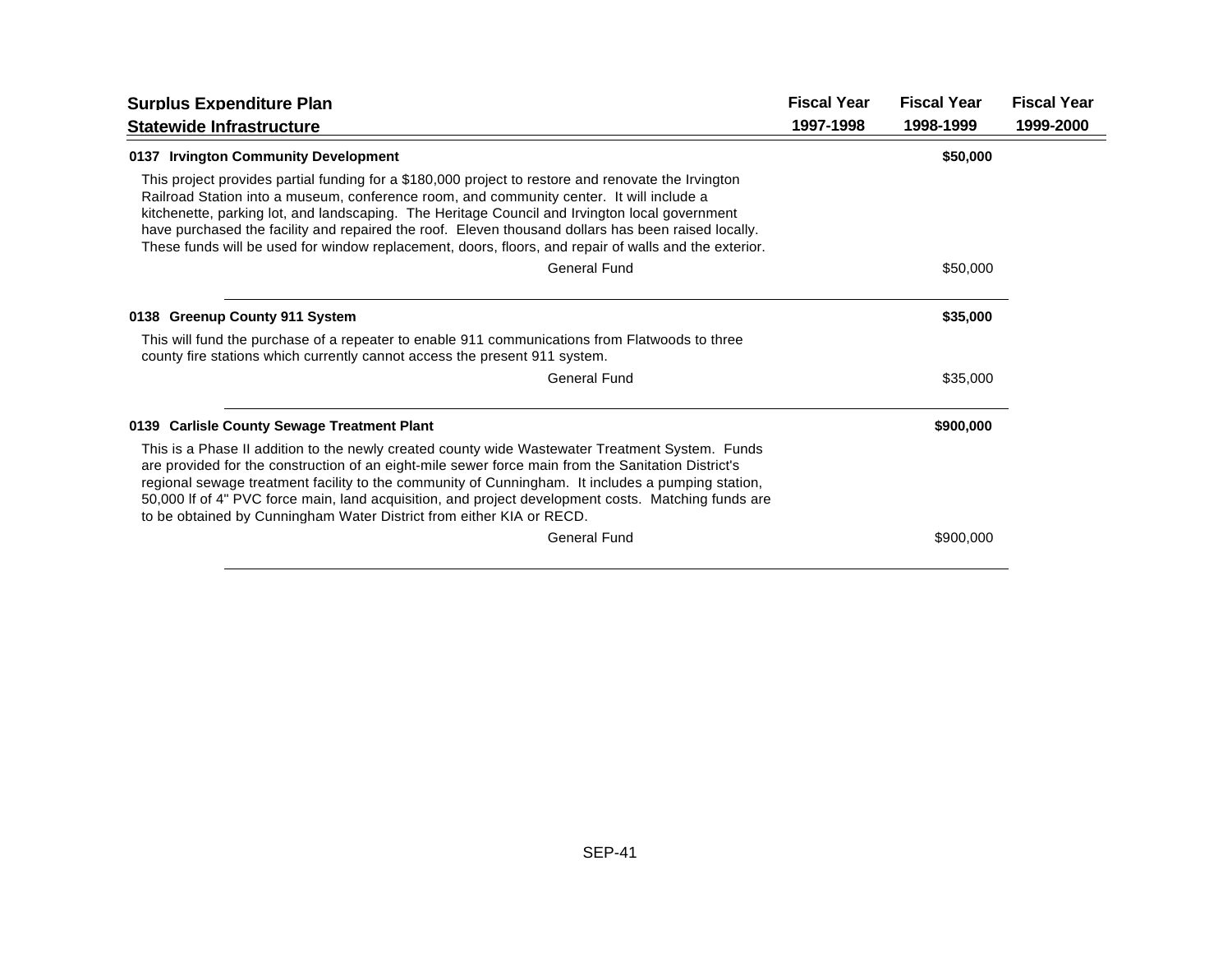| <b>Surplus Expenditure Plan</b>         |                     | <b>Fiscal Year</b> | <b>Fiscal Year</b> | <b>Fiscal Year</b> |
|-----------------------------------------|---------------------|--------------------|--------------------|--------------------|
| <b>Statewide Infrastructure</b>         |                     | 1997-1998          | 1998-1999          | 1999-2000          |
| <b>Statewide Infrastructure Summary</b> |                     |                    | \$225,806,000      |                    |
|                                         | <b>General Fund</b> |                    | \$225,806,000      |                    |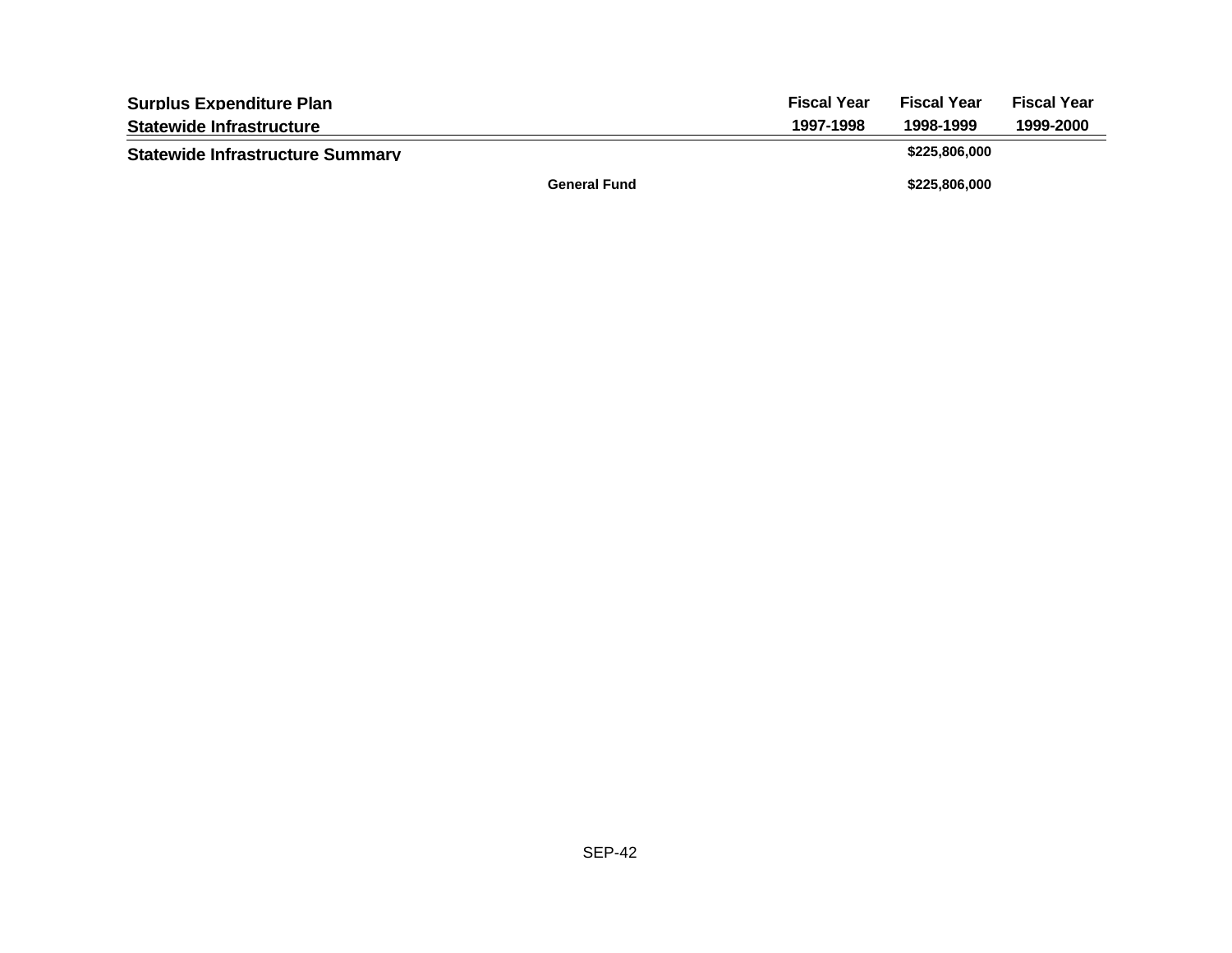## *Executive Budget*

*Surplus Expenditure Plan Technology - State*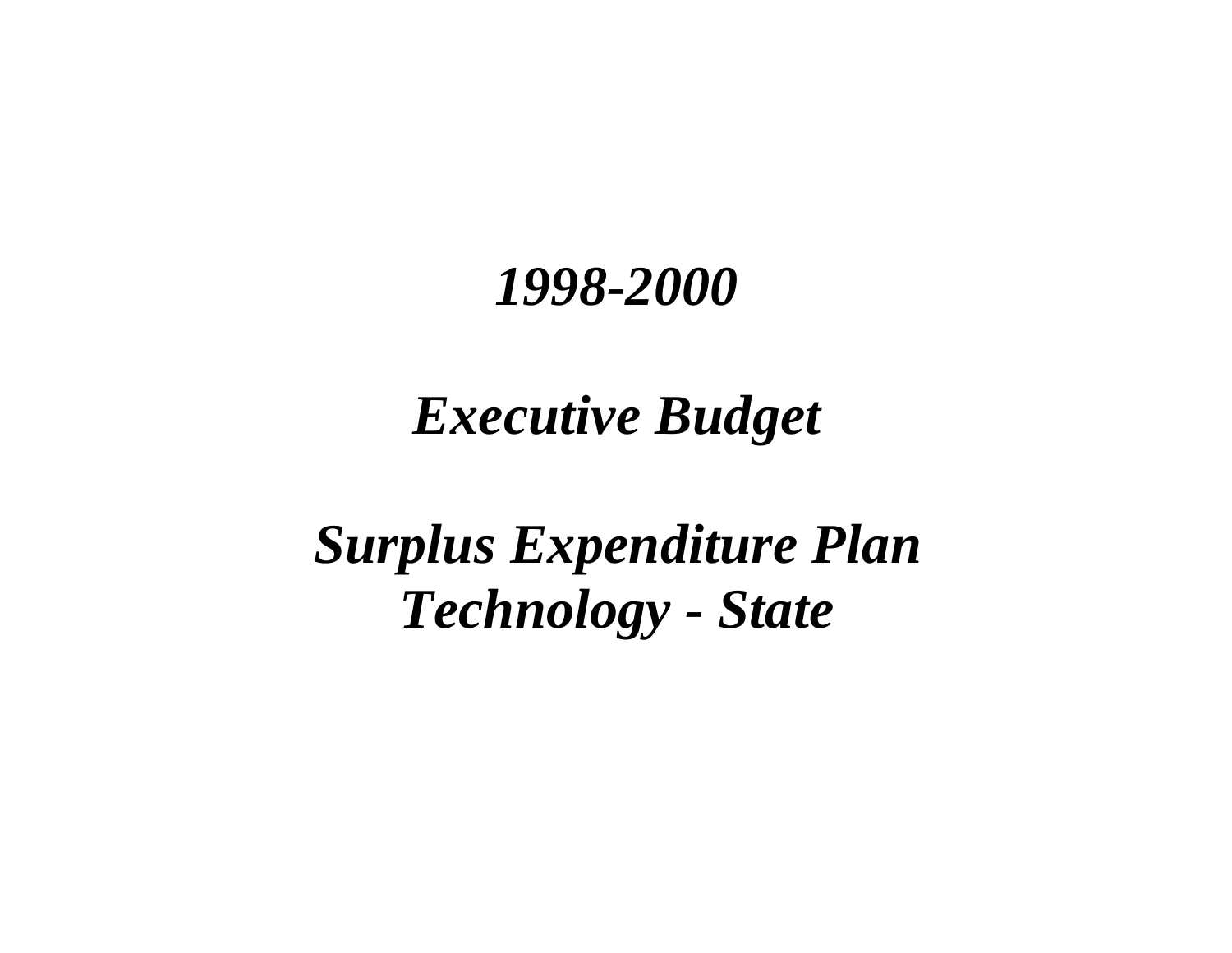| <b>Surplus Expenditure Plan</b>                                                                                                                                                                                                                                                                                                                                                                                                                                                                                                                                                                                                                                                                                                                                                                                                                                                                                                                                  | <b>Fiscal Year</b> | <b>Fiscal Year</b> | <b>Fiscal Year</b> |
|------------------------------------------------------------------------------------------------------------------------------------------------------------------------------------------------------------------------------------------------------------------------------------------------------------------------------------------------------------------------------------------------------------------------------------------------------------------------------------------------------------------------------------------------------------------------------------------------------------------------------------------------------------------------------------------------------------------------------------------------------------------------------------------------------------------------------------------------------------------------------------------------------------------------------------------------------------------|--------------------|--------------------|--------------------|
| <b>Technology - State</b>                                                                                                                                                                                                                                                                                                                                                                                                                                                                                                                                                                                                                                                                                                                                                                                                                                                                                                                                        | 1997-1998          | 1998-1999          | 1999-2000          |
| 0001 Area Technical Schools: Equipment                                                                                                                                                                                                                                                                                                                                                                                                                                                                                                                                                                                                                                                                                                                                                                                                                                                                                                                           |                    | \$6,000,000        |                    |
| These funds represent a significant investment in equipment upgrades for the 54 Area Technology<br>Centers. Instructionally up-to-date equipment will enable the secondary schools in the Kentucky<br>Tech System to adapt to changing work environments and prepare students for the workplace. With<br>equipment that meets industry standards, the quality of instruction will be enhanced and students<br>can then learn to perform tasks for the real world of work. A workforce that is trained in current<br>technologies is essential if Kentucky is to compete in the global marketplace. The need for<br>upgrading equipment has also been endorsed by Vision 21, an alliance of over 8,000 business and<br>industry leaders throughout the Commonwealth who have previously identified and recommended<br>the need to bring equipment up to the level recommended by business and industry to enable the<br>Area Centers to provide quality training. |                    |                    |                    |
| <b>General Fund</b>                                                                                                                                                                                                                                                                                                                                                                                                                                                                                                                                                                                                                                                                                                                                                                                                                                                                                                                                              |                    | \$6,000,000        |                    |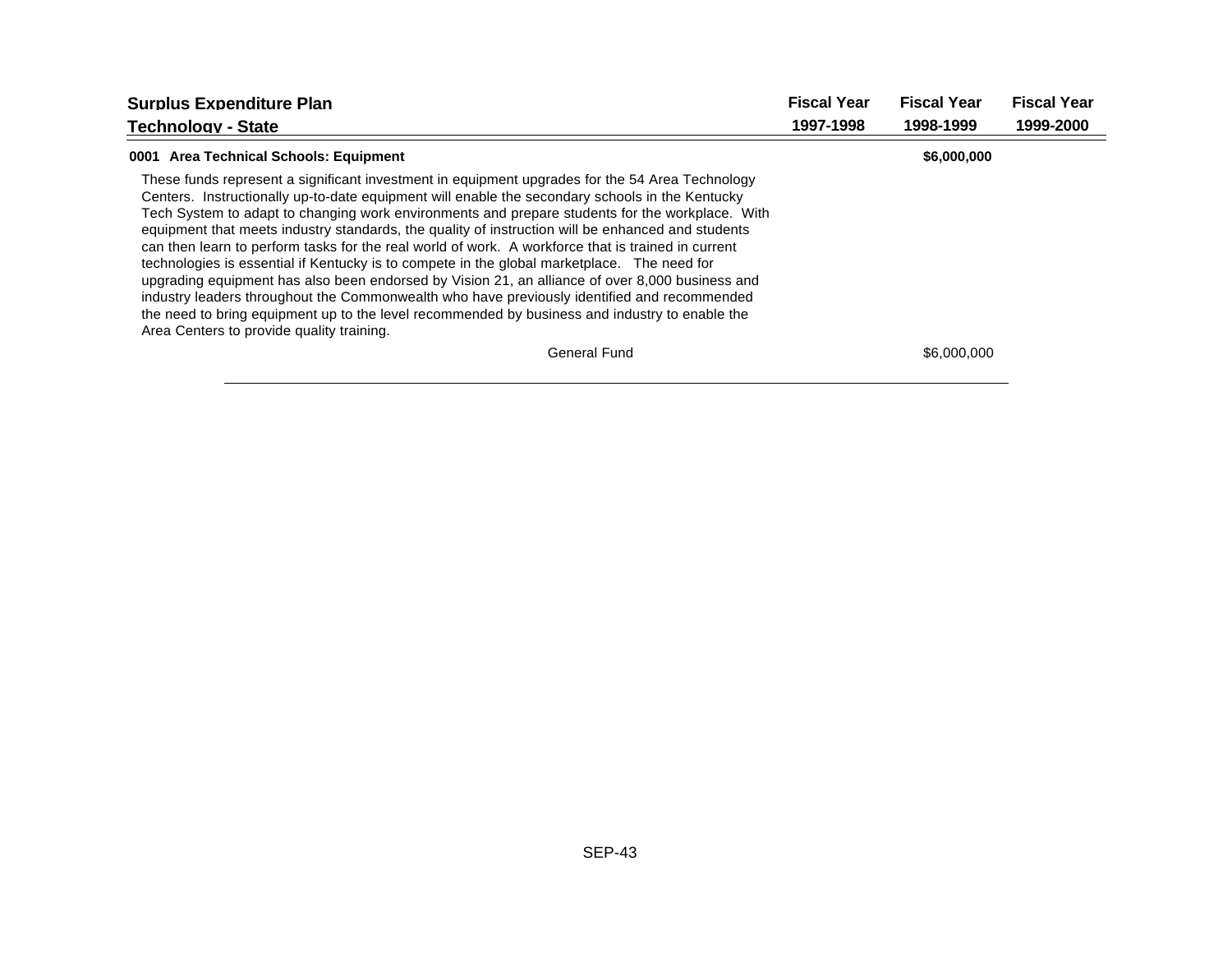| <b>Surplus Expenditure Plan</b><br><b>Technology - State</b>                                                                                                                                                                                                                                                                                                                                                                                                                                                                                                                                                                                                                                                                                                                                                                                                                                                                                                                                                                                                                                                                                                                                                                                                                                                                                                                                                                     | <b>Fiscal Year</b><br>1997-1998 | <b>Fiscal Year</b><br>1998-1999 | <b>Fiscal Year</b><br>1999-2000 |
|----------------------------------------------------------------------------------------------------------------------------------------------------------------------------------------------------------------------------------------------------------------------------------------------------------------------------------------------------------------------------------------------------------------------------------------------------------------------------------------------------------------------------------------------------------------------------------------------------------------------------------------------------------------------------------------------------------------------------------------------------------------------------------------------------------------------------------------------------------------------------------------------------------------------------------------------------------------------------------------------------------------------------------------------------------------------------------------------------------------------------------------------------------------------------------------------------------------------------------------------------------------------------------------------------------------------------------------------------------------------------------------------------------------------------------|---------------------------------|---------------------------------|---------------------------------|
| 0002 Justice - Automated Fingerprint System<br>Kentucky's Automated Fingerprint Identification System (AFIS) is a computerized method of filing,<br>maintaining, and searching both latent and ten-print fingerprints. AFIS computerizes ten-print<br>fingerprint cards obtained during the arrest/charge process from an alleged offender, and automates<br>the search of those fingerprint impressions left at a crime scene (commonly referred to as a "latent"<br>fingerprint) against all other fingerprint records in AFIS.                                                                                                                                                                                                                                                                                                                                                                                                                                                                                                                                                                                                                                                                                                                                                                                                                                                                                                |                                 | \$5,800,000                     |                                 |
| Kentucky's current AFIS was recently installed and is currently going through acceptance testing.<br>The new AFIS currently consists of the "host" system in Frankfort, 1 Live-Scan located at Jefferson<br>County Corrections, 1 Latent Workstation located at Jefferson County Corrections, 1 Live-Scan<br>located at the Lexington/Fayette County Detention Center, 1 Latent Station located at the<br>Lexington/Fayette County Division of Police, 1 Live-Scan located at the Franklin County Detention<br>Center, and 1 Live-Scan located at the Warren County Detention Center. With the advent of the<br>AFIS 2000 Kentucky will have a more technically advanced system than the old AFIS system and<br>will exhibit improved fingerprint capture and capabilities which were not available on the old system.<br>With the installation of the new AFIS 2000 system the capability exists for officers utilizing "Live-<br>Scan" devices to fingerprint an individual and receive search results back in a manner of minutes.<br>The verification of these prints will be done automatically by the system without human intervention.<br>This capability will not only provide officers with timely information but will also negate the need for<br>hard-copy fingerprint cards to be entered into the AFIS system. Thus, providing a more timely<br>update to Kentucky's Criminal History Records Information System. |                                 |                                 |                                 |
| AFIS technology requires that the fingerprint images retrieved from the ten-prints submitted by law<br>enforcement agencies be of high quality. The accurate entry of these images into the AFIS<br>database is critical to the search capability of the system. The enhancements offered with the new<br>AFIS technology will significantly improve the system accuracy rate and editing. In order to insure<br>that the Central Repository receives a greater percentage of high-quality ten print fingerprint card<br>submissions' officers must be provided with "Live-Scan" devices located at each jail within the<br>Commonwealth. The location of these devices will allow the capture of not only offender<br>demographic and violation information, but also quality-controlled fingerprint images which are<br>critical to the positive identification of an individual's arrest record.                                                                                                                                                                                                                                                                                                                                                                                                                                                                                                                              |                                 |                                 |                                 |
| The old AFIS system could not accommodate the daily work load now being experienced by the<br>Kentucky State Police. This workload is based on a "hard copy" fingerprint card environment which<br>does not utilize "Live-Scan" technology and an on-line computerized criminal history record<br>interface. It is estimated that up to 80 percent of all ten-prints received from law enforcement<br>agencies fail to meet the quality standards required by the AFIS system. With the installation of the<br>new AFIS system, the fingerprint cards, which are presently in the AFIS database, have been<br>reconverted to take advantage of the newer AFIS technology. In order to insure that the database<br>will remain of the highest quality it is intended to install additional Live -Scan devices at all jail                                                                                                                                                                                                                                                                                                                                                                                                                                                                                                                                                                                                         |                                 |                                 |                                 |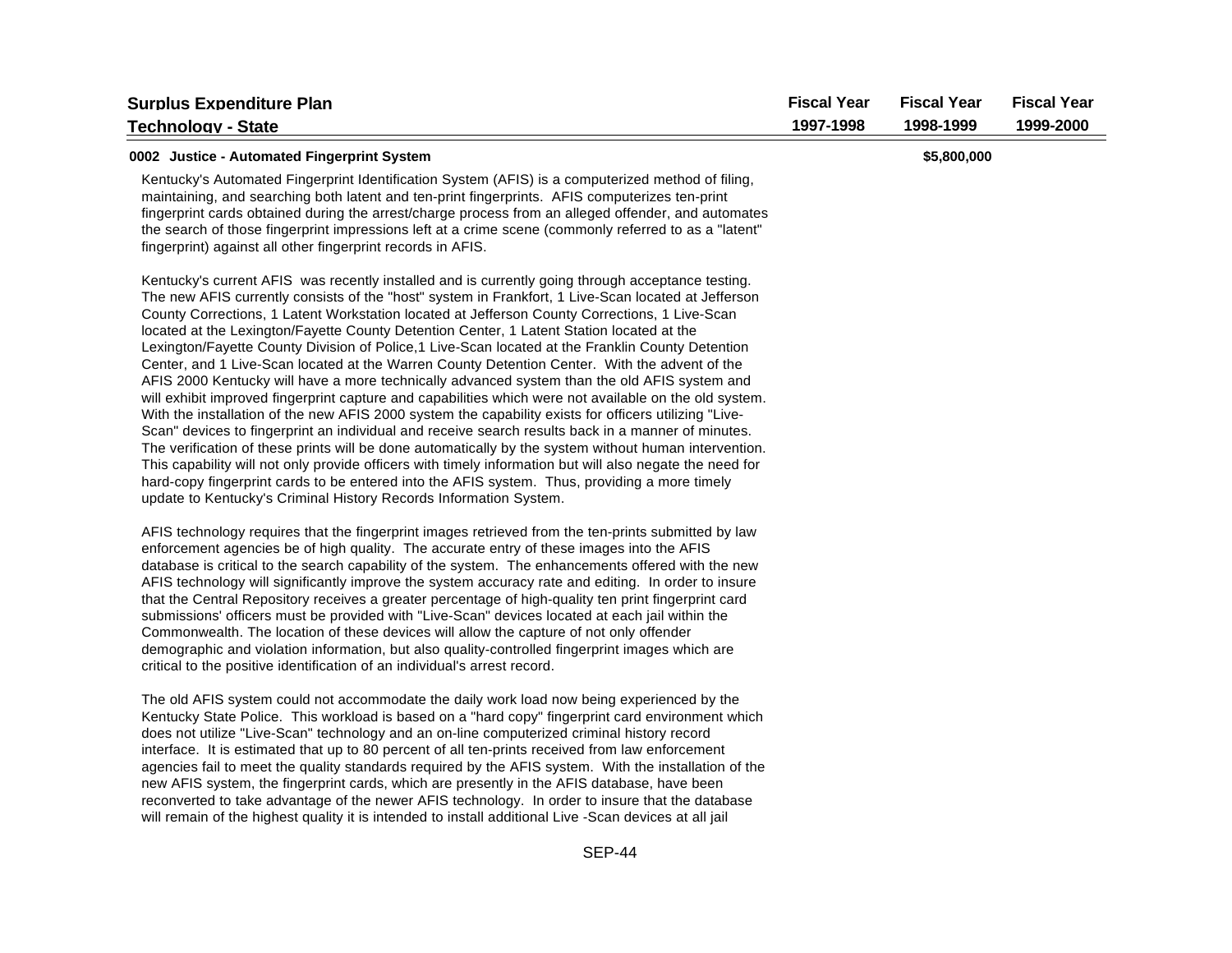| <b>Fiscal Year</b><br><b>Surplus Expenditure Plan</b>                                                                                                                                                                                                                                                                                                                                                                                                                                                                                                                                                                                                                                                                                                                                                                                                                                                                                                                   |           | <b>Fiscal Year</b> | <b>Fiscal Year</b> |
|-------------------------------------------------------------------------------------------------------------------------------------------------------------------------------------------------------------------------------------------------------------------------------------------------------------------------------------------------------------------------------------------------------------------------------------------------------------------------------------------------------------------------------------------------------------------------------------------------------------------------------------------------------------------------------------------------------------------------------------------------------------------------------------------------------------------------------------------------------------------------------------------------------------------------------------------------------------------------|-----------|--------------------|--------------------|
| <b>Technology - State</b>                                                                                                                                                                                                                                                                                                                                                                                                                                                                                                                                                                                                                                                                                                                                                                                                                                                                                                                                               | 1997-1998 | 1998-1999          | 1999-2000          |
| facilities throughout the Commonwealth. With the additional Live-Scans it is predicted that 98<br>percent to 100 percent of all arrest fingerprint cards will be submitted electronically.                                                                                                                                                                                                                                                                                                                                                                                                                                                                                                                                                                                                                                                                                                                                                                              |           |                    |                    |
| General Fund                                                                                                                                                                                                                                                                                                                                                                                                                                                                                                                                                                                                                                                                                                                                                                                                                                                                                                                                                            |           | \$5,800,000        |                    |
| 0003 Justice - Unified Criminal Justice Information System                                                                                                                                                                                                                                                                                                                                                                                                                                                                                                                                                                                                                                                                                                                                                                                                                                                                                                              |           | \$5,000,000        |                    |
| The Unified Criminal Justice Information System will allow persons and agencies in the criminal<br>justice system timely access to vital information such as probation and parole conditions, convicted<br>felon status, history of violence, etc. A study is currently under way to determine the best method of<br>creating such a system (i.e., create an entirely new system with a central repository for information<br>or for all entities to maintain their current data bases, but link the systems in a way that permits<br>information sharing). This project was a major recommendation of the Criminal Justice Response<br>Team that concluded its work in December 1997. When fully implemented, the system will be the<br>first of its kind to provide integrated access to all appropriate criminal justice agencies in the<br>Commonwealth. The \$5 million provided here is simply a preliminary estimate of system<br>development/procurement costs. |           |                    |                    |
| <b>General Fund</b>                                                                                                                                                                                                                                                                                                                                                                                                                                                                                                                                                                                                                                                                                                                                                                                                                                                                                                                                                     |           | \$5,000,000        |                    |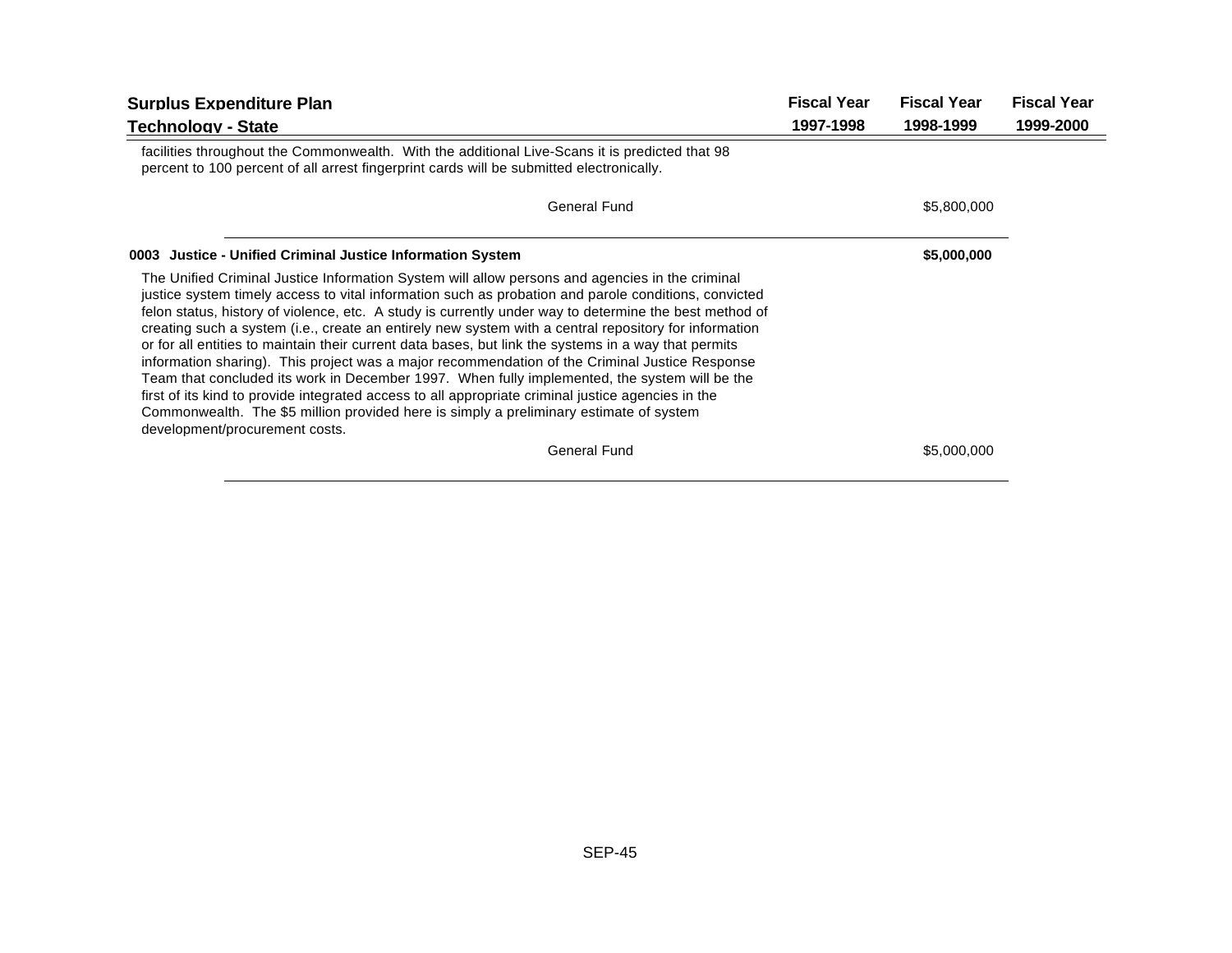| <b>Surplus Expenditure Plan</b>                                                                                                                                                                                                                                                                                                                                                                                                                                                                                                                                                                                                                                                                                                                                                                                                                                                                                                                                                                                                                                                                                                                                                                                                                                                                                                                                                                                                                                                                                                                                                         | <b>Fiscal Year</b> | <b>Fiscal Year</b> | <b>Fiscal Year</b> |
|-----------------------------------------------------------------------------------------------------------------------------------------------------------------------------------------------------------------------------------------------------------------------------------------------------------------------------------------------------------------------------------------------------------------------------------------------------------------------------------------------------------------------------------------------------------------------------------------------------------------------------------------------------------------------------------------------------------------------------------------------------------------------------------------------------------------------------------------------------------------------------------------------------------------------------------------------------------------------------------------------------------------------------------------------------------------------------------------------------------------------------------------------------------------------------------------------------------------------------------------------------------------------------------------------------------------------------------------------------------------------------------------------------------------------------------------------------------------------------------------------------------------------------------------------------------------------------------------|--------------------|--------------------|--------------------|
| <b>Technoloav - State</b>                                                                                                                                                                                                                                                                                                                                                                                                                                                                                                                                                                                                                                                                                                                                                                                                                                                                                                                                                                                                                                                                                                                                                                                                                                                                                                                                                                                                                                                                                                                                                               | 1997-1998          | 1998-1999          | 1999-2000          |
| 0004 EMPOWER KY                                                                                                                                                                                                                                                                                                                                                                                                                                                                                                                                                                                                                                                                                                                                                                                                                                                                                                                                                                                                                                                                                                                                                                                                                                                                                                                                                                                                                                                                                                                                                                         |                    | \$70,000,000       |                    |
| EMPOWER Kentucky ("Technology Trust Fund") \$70,000,000 (GF)                                                                                                                                                                                                                                                                                                                                                                                                                                                                                                                                                                                                                                                                                                                                                                                                                                                                                                                                                                                                                                                                                                                                                                                                                                                                                                                                                                                                                                                                                                                            |                    |                    |                    |
| EMPOWER Kentucky is Governor Patton's initiative to reengineer the Commonwealth's business<br>systems as we enter the 21st century. In support of this initiative, the General Assembly<br>appropriated \$103 million in funding from surplus General Funds for an EMPOWER Kentucky<br>Technology Trust Fund. "Technology Trust Fund" is the formal legal title for the legislative<br>authorization of the EMPOWER Kentucky program as originally set out in House Bill 379 from the<br>1996 Regular Session of the General Assembly. That authorization also provided for the creation of<br>a Redesign Steering Committee comprised of Executive Branch and General Assembly members.<br>On January 15, 1997, the Redesign Steering Committee formally endorsed nine specific EMPOWER<br>Kentucky processes and recommended that the Secretary of the Executive Cabinet award funding<br>for those specific projects from the Technology Trust Fund ("EMPOWER"). Funding from the 1996-<br>98 Technology Trust Fund and other appropriated funds was sufficient to fully finance four of the<br>processes; the remaining five also were endorsed and provided with initial, partial funding.<br>Governor Patton's 1998-2000 Surplus Expenditure Plan includes \$70 million for the remaining five<br>EMPOWER Kentucky processes, including the technology and implementation costs, the training<br>necessary to support the reengineering efforts, and for a minimal contingency amount to support the<br>estimated costs of developing these major information technology systems. |                    |                    |                    |
| Specific Processes/Projects                                                                                                                                                                                                                                                                                                                                                                                                                                                                                                                                                                                                                                                                                                                                                                                                                                                                                                                                                                                                                                                                                                                                                                                                                                                                                                                                                                                                                                                                                                                                                             |                    |                    |                    |
| The individual initiatives comprising the \$70 million EMPOWER Kentucky ("Technology Trust Fund")<br>appropriation are summarized below, without regard to ranking within the new EMPOWER Kentucky<br>authorization.                                                                                                                                                                                                                                                                                                                                                                                                                                                                                                                                                                                                                                                                                                                                                                                                                                                                                                                                                                                                                                                                                                                                                                                                                                                                                                                                                                    |                    |                    |                    |
| - Simplified Access to Commonwealth Services \$35,100,000                                                                                                                                                                                                                                                                                                                                                                                                                                                                                                                                                                                                                                                                                                                                                                                                                                                                                                                                                                                                                                                                                                                                                                                                                                                                                                                                                                                                                                                                                                                               |                    |                    |                    |
| Families and Children Cabinet - \$16,792,100<br>Workforce Development Cabinet - \$7,198,200<br>Cabinet for Health Services - \$2,224,200<br>Process-Wide System Development and Implementation - \$8,885,500<br>Subtotal - \$35,100,000                                                                                                                                                                                                                                                                                                                                                                                                                                                                                                                                                                                                                                                                                                                                                                                                                                                                                                                                                                                                                                                                                                                                                                                                                                                                                                                                                 |                    |                    |                    |
| This process includes the participation of the Cabinet for Families and Children, the Workforce<br>Development Cabinet, the Cabinet for Health Services, and the Transportation Cabinet. The \$35.1<br>million in General Funds will support the core technology, training and implementation necessary to                                                                                                                                                                                                                                                                                                                                                                                                                                                                                                                                                                                                                                                                                                                                                                                                                                                                                                                                                                                                                                                                                                                                                                                                                                                                              |                    |                    |                    |

A key feature of the Simplified Access to Commonwealth Services process is the contribution that it

connect multiple information systems and implement the reengineered processes.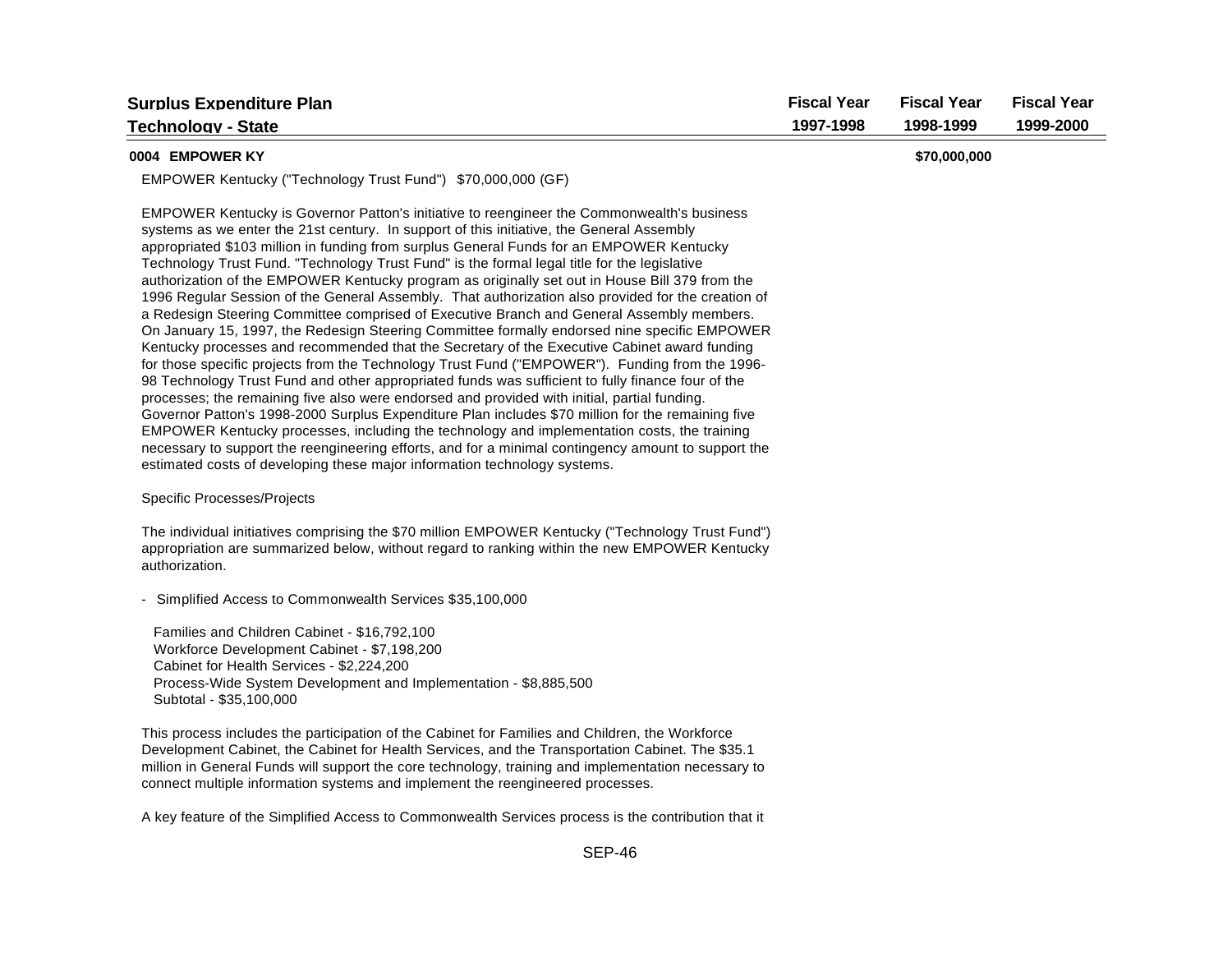| <b>Surplus Expenditure Plan</b>                                                                                                                                                                                                                                                                                                                                                                                                                                                                                                                                                                                                                                                                                                                                                                                                                                                                                                                                                                                                                | <b>Fiscal Year</b> | <b>Fiscal Year</b> | <b>Fiscal Year</b> |
|------------------------------------------------------------------------------------------------------------------------------------------------------------------------------------------------------------------------------------------------------------------------------------------------------------------------------------------------------------------------------------------------------------------------------------------------------------------------------------------------------------------------------------------------------------------------------------------------------------------------------------------------------------------------------------------------------------------------------------------------------------------------------------------------------------------------------------------------------------------------------------------------------------------------------------------------------------------------------------------------------------------------------------------------|--------------------|--------------------|--------------------|
| <b>Technology - State</b>                                                                                                                                                                                                                                                                                                                                                                                                                                                                                                                                                                                                                                                                                                                                                                                                                                                                                                                                                                                                                      | 1997-1998          | 1998-1999          | 1999-2000          |
| will make toward a number of federally mandated requirements in the areas of child support<br>enforcement and the Medicaid program. Moreover, the technology this financing will provide will<br>enable the Cabinet for Families and Children to meet the Year 2000 conversion problem by<br>replacing existing terminals and computers; thereby avoiding those costs. To date, \$1.2 million of<br>initial funding from the Technology Trust Fund (EMPOWER program) has enabled this process<br>change to advance. The financing of this process will also be supplemented by approximately \$12.2<br>million in federal funds, for which the Surplus Expenditure Plan funds will provide state matching<br>dollars. These federal funds are not redirected from any program areas and are dependent upon this<br>EMPOWER Kentucky match.                                                                                                                                                                                                     |                    |                    |                    |
| There are four major system components to the Simplified Access to Commonwealth Services: (1) a<br>Common Intake and Central Client Index to stop duplicative data intake and storage, and to link<br>case information from different services systems; (2) a Central Resource and Service Directory to<br>provide online electronic information about human services throughout the state; (3) Virtual Offices,<br>technology tools that will allow staff mobility with electronic access to client systems; and (4) a Skills<br>Labor Bank, a database repository which will provide an electronic connection among employers,<br>service providers, and educational institutions that will aid in employee recruitment and retention and<br>provide referrals for individuals who want to upgrade their skills. The recommendation will finance<br>the acquisition of computer hardware, system development, system integration, and the completion<br>of electronic connectivity to tie these many systems together into a coherent whole. |                    |                    |                    |
| Front-line employees in the three cabinets have designed a new system that will use technology,<br>training, and a common approach to improve sharing of information and delivery of services. The<br>new process is client-driven rather than agency-driven. One counselor at one entry point will be<br>able to take basic biographical information from a client and enter that information into a computer.<br>Other agencies will be able to access that database so clients who need services from more than<br>one agency will not have to register separately with each agency. Through cross-training, teams of<br>employees in agencies will work to ensure that clients receive all appropriate services that sister<br>agencies provide. Safeguards will be put in place to prevent unauthorized sharing of confidential<br>information.                                                                                                                                                                                           |                    |                    |                    |
| - Simplified Regulatory Services - \$20,558,000                                                                                                                                                                                                                                                                                                                                                                                                                                                                                                                                                                                                                                                                                                                                                                                                                                                                                                                                                                                                |                    |                    |                    |
| Natural Resources and Environmental Protection Cabinet - \$15,302,00<br>Department of Agriculture - \$2,456,00<br>Cabinet for Health Services - \$2,800,00<br>Subtotal - \$20,558,00                                                                                                                                                                                                                                                                                                                                                                                                                                                                                                                                                                                                                                                                                                                                                                                                                                                           |                    |                    |                    |

This process includes the participation of the Natural Resources and Environmental Protection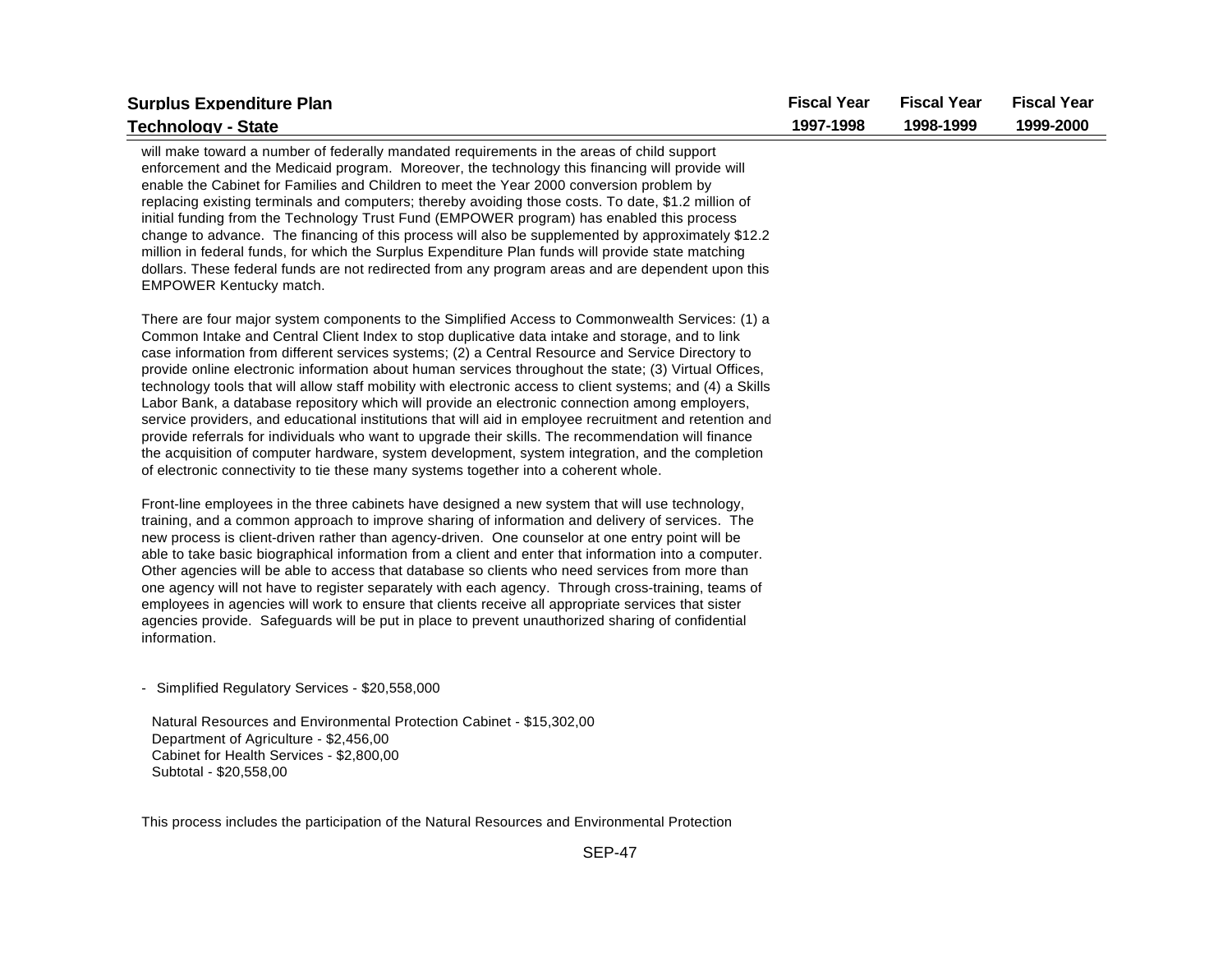| <b>Surplus Expenditure Plan</b> | <b>Fiscal Year</b> | <b>Fiscal Year</b> | <b>Fiscal Year</b> |
|---------------------------------|--------------------|--------------------|--------------------|
| <b>Technology - State</b>       | 1997-1998          | 1998-1999          | 1999-2000          |

Cabinet, the Department of Agriculture and the Cabinet for Health Services.

Today over 50 contact points in the government are involved in receiving and processing applications for certificates, licenses or permits. These agencies and multiple public points of contact are also responsible for performing inspections of permitted facilities to fulfill their missions of protecting human health, the environment, and equity in the marketplace. Many of these processes are based on paper documents; consequently information on the status of a permit or application is difficult to obtain or keep current.

This EMPOWER Kentucky process will simplify regulatory activities through the coordination of the efforts of multiple agencies that inspect the same type of businesses. The Simplified Regulatory Services process will put in place a nearly paperless environment for licensing, permitting and regulatory processes. The Natural Resources and Environmental Protection Cabinet's electronic permitting process will drastically reduce the processing time for permit applications by receiving permits either by computer disks, or by conversion of paper copies through computer imaging, and using imaging and workflow software. The inspection processes performed by the Department of Agriculture and the Cabinet for Health Services will significantly decrease the cycle time for inspections through the use of an integrated system that will provide mobile technology for field inspectors.

The programs which process these applications are being streamlined and will reduce the amount of time it takes to make a permit decision, improving customer services, and reducing costs for clients and tax payers. A pilot electronic permitting process within the Natural Resources and Environmental Protection Cabinet has been designed and is operational to serve as a model for other processes within state government.

The Natural Resources and Environmental Protection Cabinet and the Department of Agriculture have estimated General Fund cost savings averaging \$1.5 million a year for six years, beginning in fiscal year 1998-1999. \$1.1 million in initial funding was provided to begin pilot projects for electronic permitting processes for Surface Mining and Waste Management, and to develop and deploy the Kentucky Facilities Index, a common identifier for sites inspected, regulated, or licensed by state agencies.

- Vehicle Titling and Registration - \$6,620,000

 Transportation Cabinet - \$5,410,00 Revenue Cabinet - \$1,210,00 Subtotal - \$6,620,00

Kentucky's present motor vehicle titling and registration system is known as AVIS (Automated Vehicle Identification System). This 16 year old system also supports the annual collection of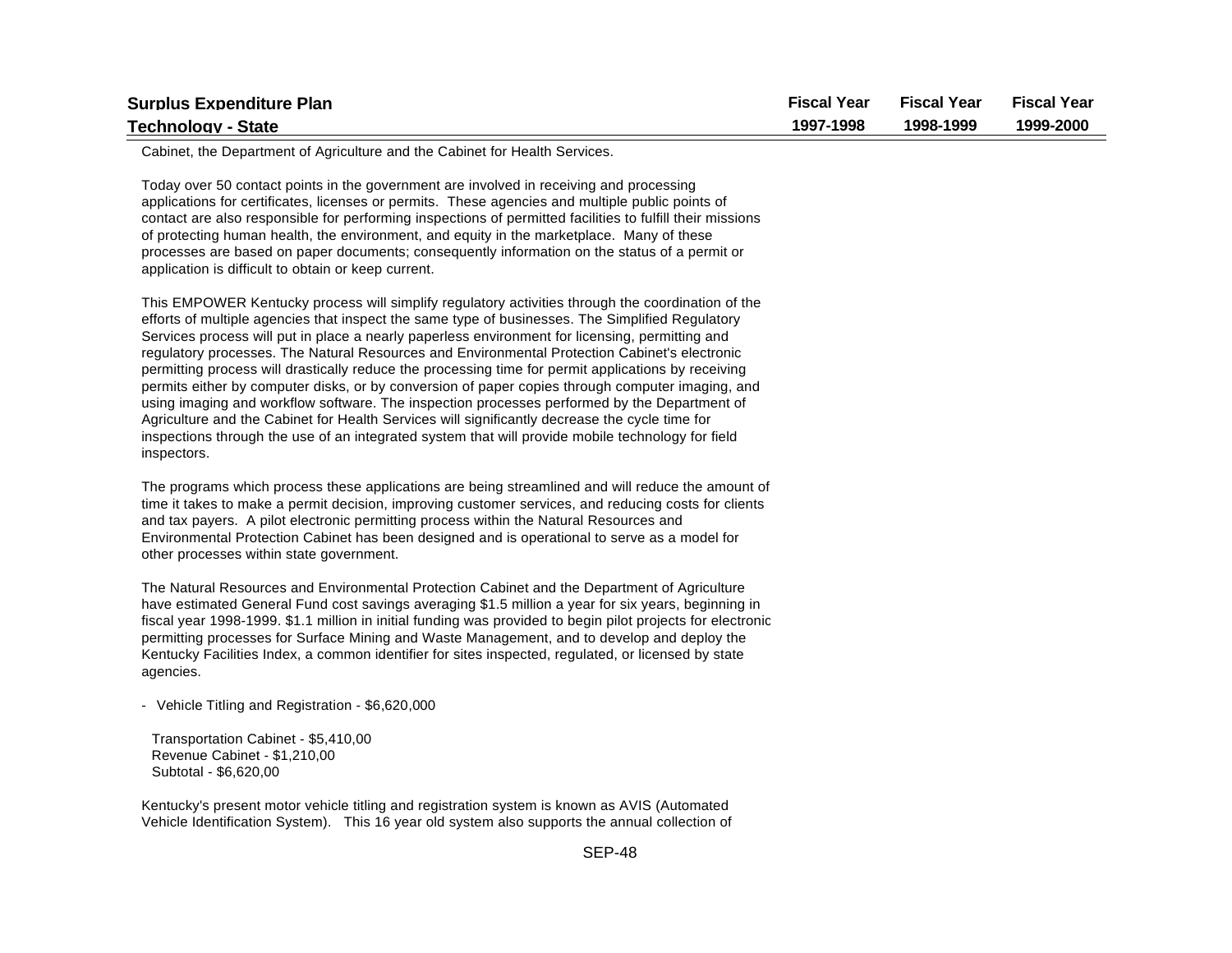| <b>Surplus Expenditure Plan</b>                                                                                                                                                                                                                                                                                                                                                                                                                                                                                                                                                                                                                                                                                                                                                                                                                                                                                                                                                                                                                                                                                                                                                                        | <b>Fiscal Year</b> | <b>Fiscal Year</b> | <b>Fiscal Year</b> |
|--------------------------------------------------------------------------------------------------------------------------------------------------------------------------------------------------------------------------------------------------------------------------------------------------------------------------------------------------------------------------------------------------------------------------------------------------------------------------------------------------------------------------------------------------------------------------------------------------------------------------------------------------------------------------------------------------------------------------------------------------------------------------------------------------------------------------------------------------------------------------------------------------------------------------------------------------------------------------------------------------------------------------------------------------------------------------------------------------------------------------------------------------------------------------------------------------------|--------------------|--------------------|--------------------|
| <b>Technology - State</b>                                                                                                                                                                                                                                                                                                                                                                                                                                                                                                                                                                                                                                                                                                                                                                                                                                                                                                                                                                                                                                                                                                                                                                              | 1997-1998          | 1998-1999          | 1999-2000          |
| approximately \$600 million in Road Fund and General Fund revenue primarily from the Vehicle<br>Usage and Ad Valorem (property) taxes on motor vehicles. The new process envisioned and known<br>as KVIS includes the participation of the Transportation Cabinet, the Revenue Cabinet, the Property<br>Valuation Administrators, and the County Clerks. The Vehicle Titling and Registration process is<br>estimated to result in increased State and Local tax revenues of over \$35 million per year upon full<br>implementation through the increased compliance with existing tax laws. The \$6.62 million in<br>General Funds will enable the existing system to be redesigned and incorporate new features. The<br>expected outcomes of the process will: (1) enhance Road Fund and General Fund receipts by using<br>shared data to more effectively identify citizens who are avoiding motor vehicle registration; (2)<br>provide a cash management system in the County Clerks' Offices; (3) reduce the amount of time<br>required to issue a vehicle title; (4) share vehicle transaction information with the business<br>community; and (5) reduce operational costs to state government. |                    |                    |                    |
| This process received \$400,000 in initial financing from the 1996-98 Technology Trust Fund,<br>supplemented by \$7 million in Road Funds. The Transportation Cabinet has budgeted to augment<br>the Road Fund portion by another \$1,714,000 in fiscal year 1999-2000.                                                                                                                                                                                                                                                                                                                                                                                                                                                                                                                                                                                                                                                                                                                                                                                                                                                                                                                                |                    |                    |                    |
| - Libraries-Internet Access - \$638,000                                                                                                                                                                                                                                                                                                                                                                                                                                                                                                                                                                                                                                                                                                                                                                                                                                                                                                                                                                                                                                                                                                                                                                |                    |                    |                    |
| The EMPOWER Kentucky-Libraries-Internet Access process is a partnership effort of the<br>Department for Libraries and Archives and local public libraries to provide the general public with<br>free access to Internet resources via 149 computer workstations. The distribution of this technology<br>is based primarily on the Department's existing state aid formula. Each county will receive at least<br>one workstation. The funding will also provide each library system additional phone line(s) for the<br>additional workstations, as well as training for library staff. This process received initial funding of<br>\$200,000 which provided for the placement of workstations into 24 local libraries, along with the<br>necessary Internet connections and training.                                                                                                                                                                                                                                                                                                                                                                                                                  |                    |                    |                    |
| - Facilities Security - \$343,000                                                                                                                                                                                                                                                                                                                                                                                                                                                                                                                                                                                                                                                                                                                                                                                                                                                                                                                                                                                                                                                                                                                                                                      |                    |                    |                    |
| The Kentucky State Police are responsible for providing security to employees, clients, and visitors<br>in state-owned buildings in Frankfort through its Facilities Security unit. The Cabinet developed an<br>innovative plan that would increase the security of building occupants through the support of<br>technology, while at the same time, significantly reducing the costs to the taxpayers. Initial funding<br>of \$100,000 was provided to install the new security systems into three buildings in Frankfort.<br>Those installations will soon be underway in the State Office Building, the Bush Building, and the<br>Department for Information Systems building at Cold Harbor Drive. This additional financing will<br>enable the State Police to complete the installation of new security systems within the nine<br>remaining state-owned buildings in Frankfort. Cost savings from the redesigned facilities security                                                                                                                                                                                                                                                            |                    |                    |                    |

process are estimated to be \$258,000 in fiscal year 1999-2000, growing to annual savings of over \$700,000 in fiscal year 2000-2001.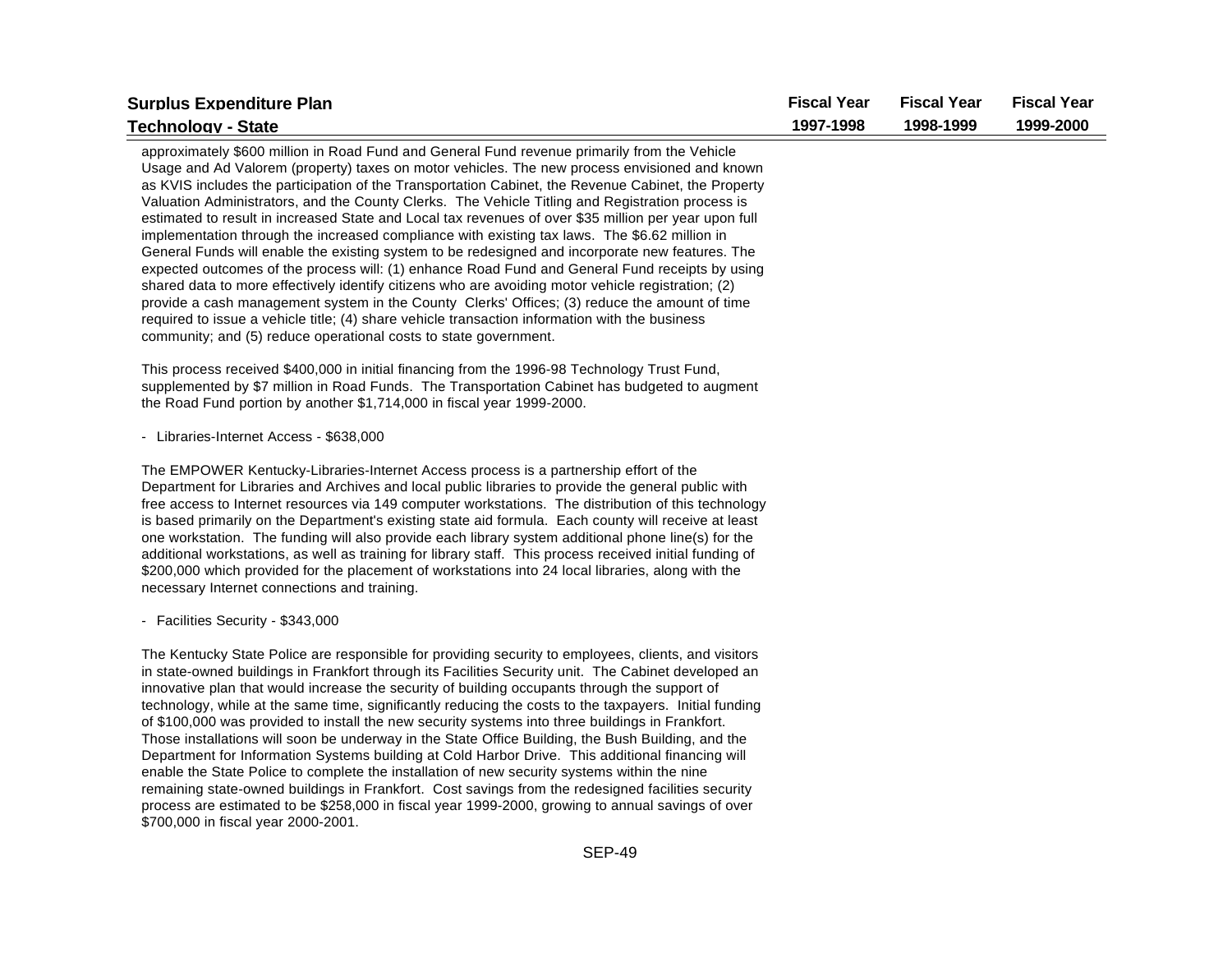| <b>Surplus Expenditure Plan</b>                                                                                                                                                                                                                                                                                                            | <b>Fiscal Year</b> | <b>Fiscal Year</b> | <b>Fiscal Year</b> |
|--------------------------------------------------------------------------------------------------------------------------------------------------------------------------------------------------------------------------------------------------------------------------------------------------------------------------------------------|--------------------|--------------------|--------------------|
| <b>Technology - State</b>                                                                                                                                                                                                                                                                                                                  | 1997-1998          | 1998-1999          | 1999-2000          |
| - Contingency - $$3,572,100$                                                                                                                                                                                                                                                                                                               |                    |                    |                    |
| These funds represent approximately ten percent of the above process amounts related to software<br>development, systems integration and systems implementation costs. There are no contingency<br>amounts reflected in the individual process totals and the ten percent contingency outlined here is<br>considered prudent and standard. |                    |                    |                    |
| - Training and Technology Infrastructure - \$3,168,900                                                                                                                                                                                                                                                                                     |                    |                    |                    |
| These funds are intended to provide for the training necessary for the employees of the affected<br>state agencies in order to successfully adapt to the reengineered business processes.                                                                                                                                                  |                    |                    |                    |
| <b>General Fund</b>                                                                                                                                                                                                                                                                                                                        |                    | \$70,000,000       |                    |
| Technology - State Summary                                                                                                                                                                                                                                                                                                                 |                    | \$86,800,000       |                    |
| <b>General Fund</b>                                                                                                                                                                                                                                                                                                                        |                    | \$86,800,000       |                    |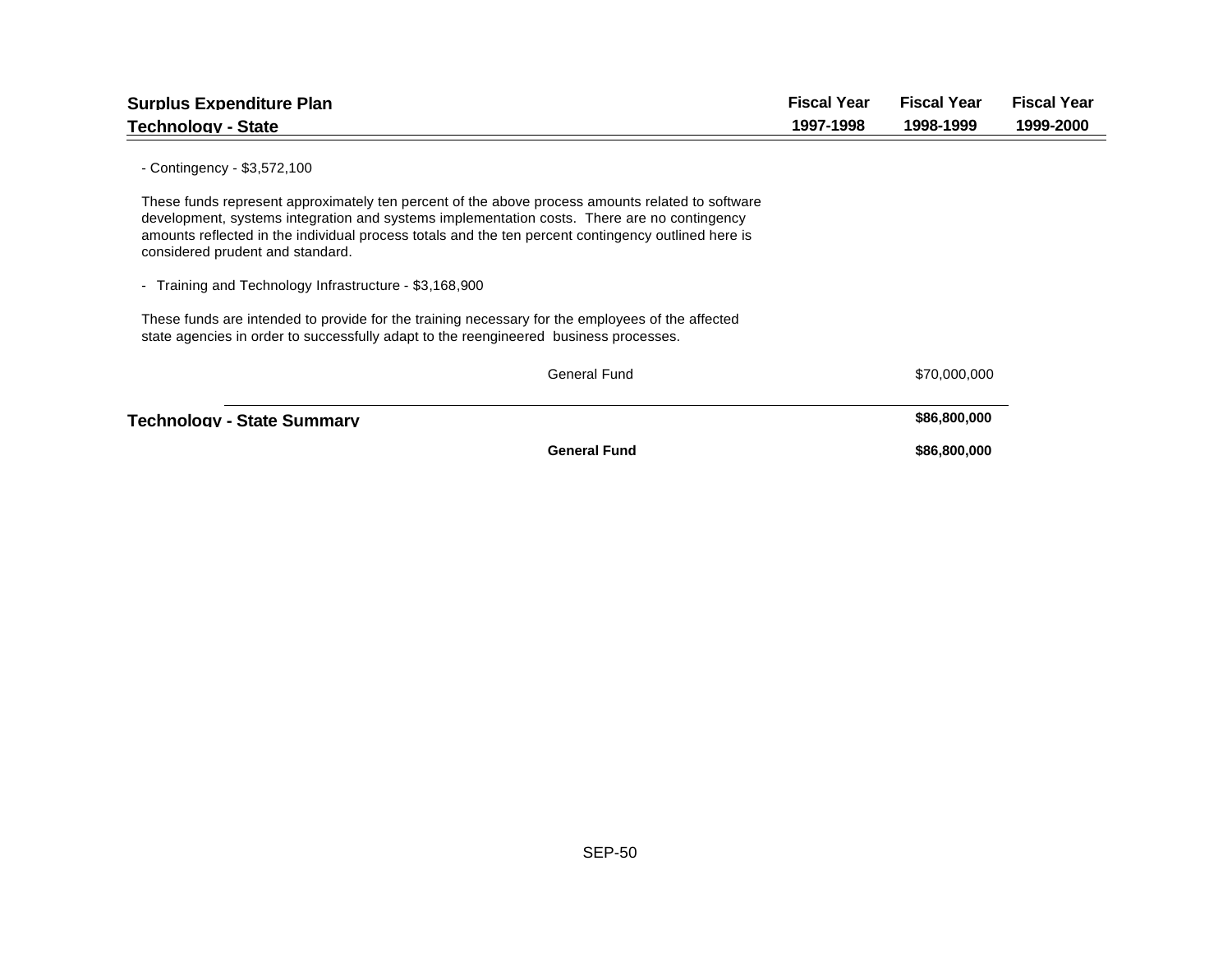## *Executive Budget*

# *Surplus Expenditure Plan Technology - School*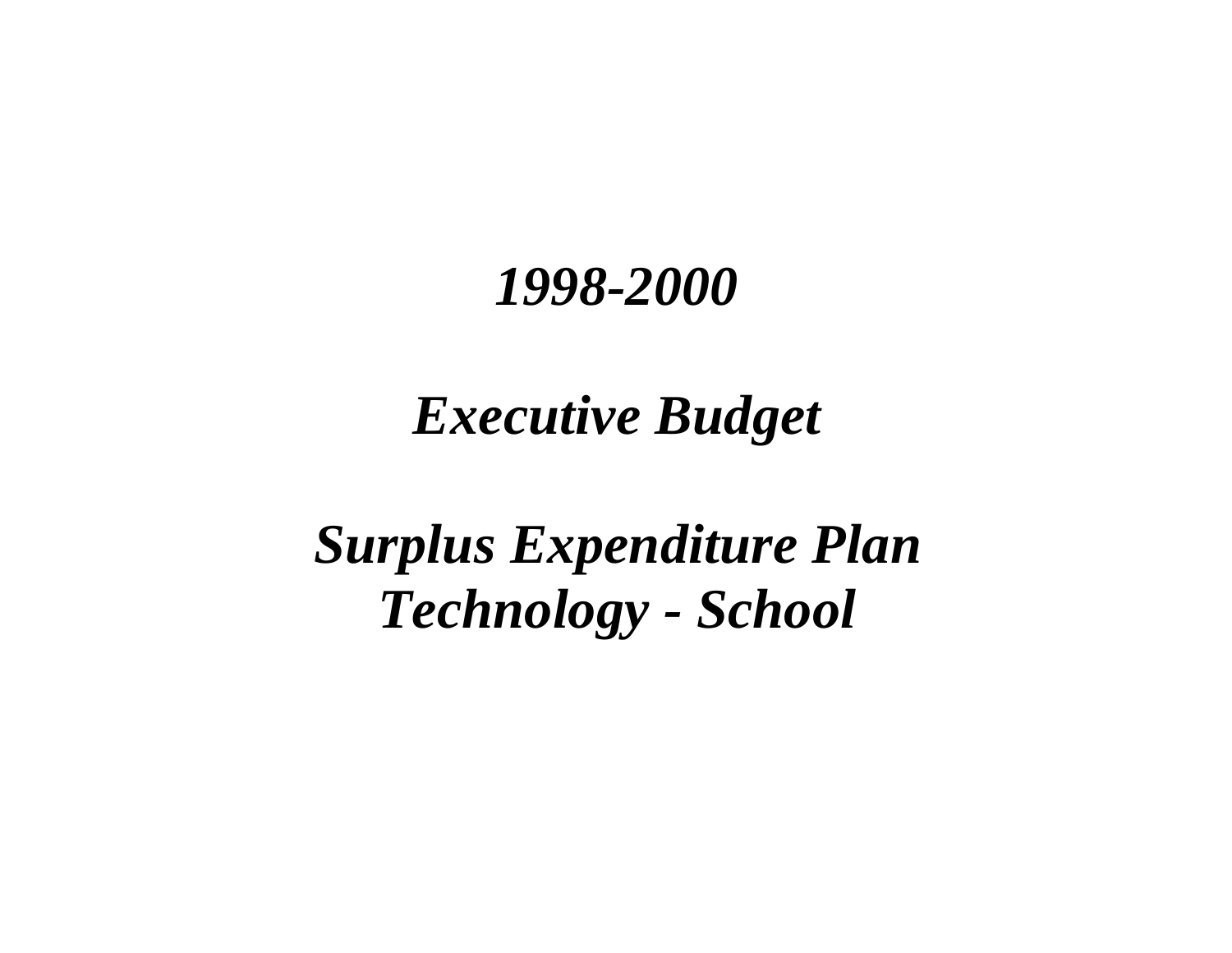| <b>Surplus Expenditure Plan</b>                                                                                                                                                                                                                                                                                                                                                                                                                                                                                                                                                                                                                                                                                                                                                                                                                                                                                                                                                                                                                                                                                                                                                                                                                                                                                                                                                                                                                                                                                                                                                                                                                                                                                                                                                                                                                                                                                                                                                                                                                                         | <b>Fiscal Year</b> | <b>Fiscal Year</b> | <b>Fiscal Year</b> |
|-------------------------------------------------------------------------------------------------------------------------------------------------------------------------------------------------------------------------------------------------------------------------------------------------------------------------------------------------------------------------------------------------------------------------------------------------------------------------------------------------------------------------------------------------------------------------------------------------------------------------------------------------------------------------------------------------------------------------------------------------------------------------------------------------------------------------------------------------------------------------------------------------------------------------------------------------------------------------------------------------------------------------------------------------------------------------------------------------------------------------------------------------------------------------------------------------------------------------------------------------------------------------------------------------------------------------------------------------------------------------------------------------------------------------------------------------------------------------------------------------------------------------------------------------------------------------------------------------------------------------------------------------------------------------------------------------------------------------------------------------------------------------------------------------------------------------------------------------------------------------------------------------------------------------------------------------------------------------------------------------------------------------------------------------------------------------|--------------------|--------------------|--------------------|
| Technoloav - School                                                                                                                                                                                                                                                                                                                                                                                                                                                                                                                                                                                                                                                                                                                                                                                                                                                                                                                                                                                                                                                                                                                                                                                                                                                                                                                                                                                                                                                                                                                                                                                                                                                                                                                                                                                                                                                                                                                                                                                                                                                     | 1997-1998          | 1998-1999          | 1999-2000          |
| 0001 Complete School Technology Program                                                                                                                                                                                                                                                                                                                                                                                                                                                                                                                                                                                                                                                                                                                                                                                                                                                                                                                                                                                                                                                                                                                                                                                                                                                                                                                                                                                                                                                                                                                                                                                                                                                                                                                                                                                                                                                                                                                                                                                                                                 |                    | \$87,300,000       |                    |
| Surplus Expenditure Plan funding in the amount of \$87.3 million is recommended for School<br>Technology which will be the final component in fully funding the state effort necessary during the<br>1998-2000 biennium to complete the Kentucky Education System (KETS) as originally envisioned<br>and defined in the Education Technology Master Plan implementation schedule.                                                                                                                                                                                                                                                                                                                                                                                                                                                                                                                                                                                                                                                                                                                                                                                                                                                                                                                                                                                                                                                                                                                                                                                                                                                                                                                                                                                                                                                                                                                                                                                                                                                                                       |                    |                    |                    |
| This sum will be combined with the Executive budget recommendation of \$42 million for the<br>biennium that is contained within the regular budget for the Kentucky Department of Education.<br>Moreover, if the anticipated savings from discounts for networking infrastructure and services<br>permitted under the federally enacted Universal Service Fund (established as part of the<br>Telecommunications Act of 1996) are implemented as planned, the total unmet need will be reduced<br>even further. To the degree the discounts and local school district matching of the above state effort<br>by local school districts occurs, full funding of the initial rollout of the KETS project will be complete<br>by June 30, 2000. Absent these three initiatives, the remaining unmet need under the master plan<br>would be projected at \$297.6 million at June 30, 1998.                                                                                                                                                                                                                                                                                                                                                                                                                                                                                                                                                                                                                                                                                                                                                                                                                                                                                                                                                                                                                                                                                                                                                                                   |                    |                    |                    |
| All funds available will be devoted to the three major aspects of the remaining need under KETS<br>project: 1) acquisition of one high-performance, networked computer for every six of the estimated<br>623,600 students in average daily membership in Kentucky's schools. It is projected that, by June<br>1998, the ratio will be 1 to 8; therefore the recommended funding will be used in part to purchase<br>approximately 26,000 new student computers. Another approximately 15,000 computers will be<br>purchased to replace those bought at the outset of the project which no longer meet<br>educational/technical standards. 2) Acquisition of one high-performance, networked computer for<br>each of the estimated 44,600 teachers and school staff throughout Kentucky. It is projected that, by<br>June 1998, the ratio will be 1 to 2, therefore the recommended funding will be used in part to<br>purchase approximately 22,300 new teacher/staff computers. Another approximately 3,000<br>computers will be purchased to replace those bought earlier which no longer meet technical<br>standards. 3) Full wiring for each of the 1,400 schools and 37,800 classrooms throughout the state<br>to accommodate voice, data, and video with access to the instructional network, Internet, and e-<br>mail. It is projected that, by June 1998, 35 percent of schools and classrooms will be wired with the<br>cost of meeting the remaining need estimated at \$93 million. (It is envisioned that local district funds<br>will be directed, in conjunction with available state funding and the anticipated Universal Service<br>Fund resources, toward this latter objective as the Universal Fund will make possible a considerably<br>lower cost of wiring/networking than would otherwise be the case.) The recommended new funding<br>will also be used in conjunction with existing funding to support professional development, software<br>acquisition, and state/local administrative support systems as outlined in the KETS Master Plan. |                    |                    |                    |
| <b>General Fund</b>                                                                                                                                                                                                                                                                                                                                                                                                                                                                                                                                                                                                                                                                                                                                                                                                                                                                                                                                                                                                                                                                                                                                                                                                                                                                                                                                                                                                                                                                                                                                                                                                                                                                                                                                                                                                                                                                                                                                                                                                                                                     |                    | \$87,300,000       |                    |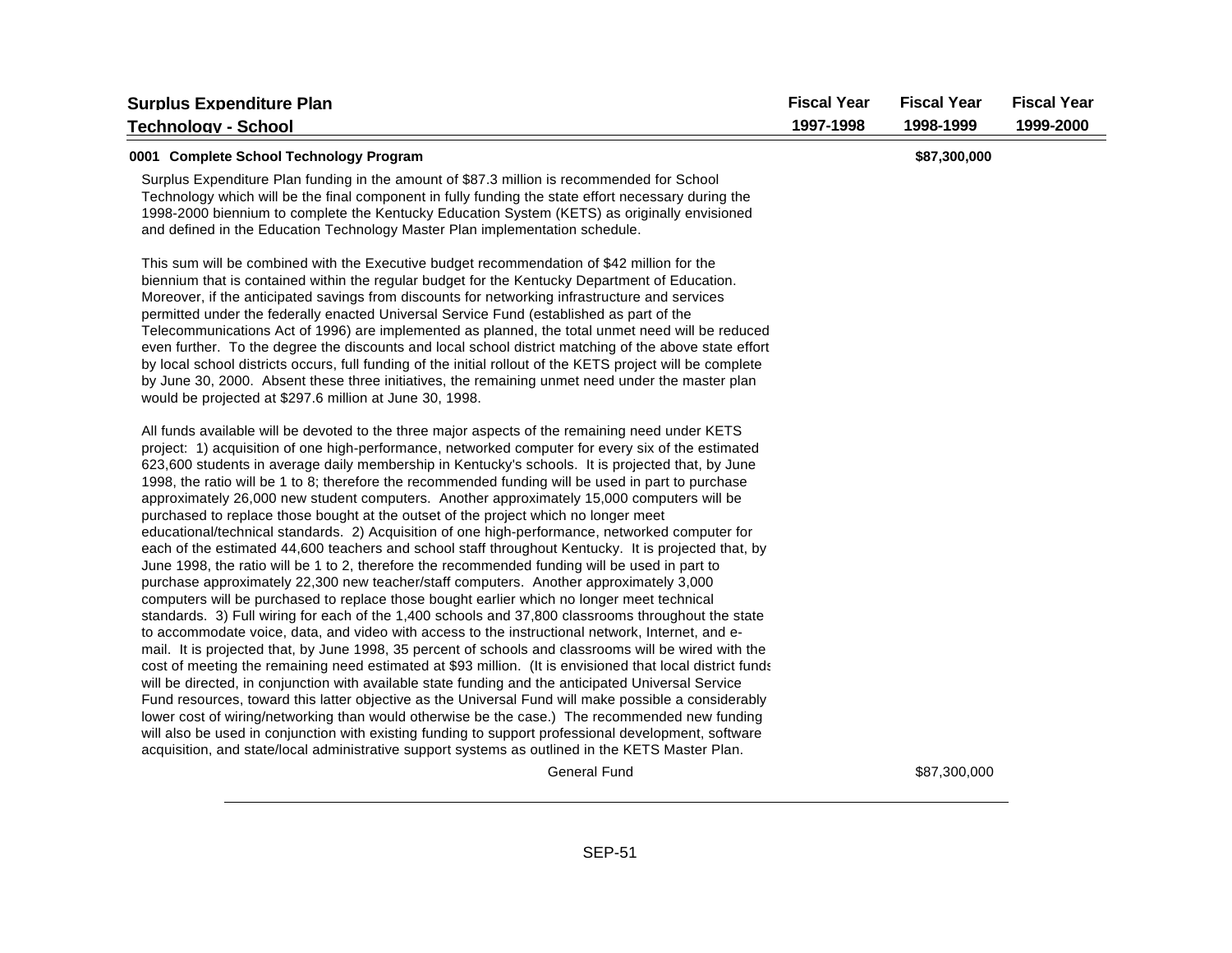| <b>Surplus Expenditure Plan</b>    |                     | <b>Fiscal Year</b> | <b>Fiscal Year</b> | <b>Fiscal Year</b> |
|------------------------------------|---------------------|--------------------|--------------------|--------------------|
| Technology - School                |                     | 1997-1998          | 1998-1999          | 1999-2000          |
| <b>Technology - School Summary</b> |                     |                    | \$87,300,000       |                    |
|                                    | <b>General Fund</b> |                    | \$87,300,000       |                    |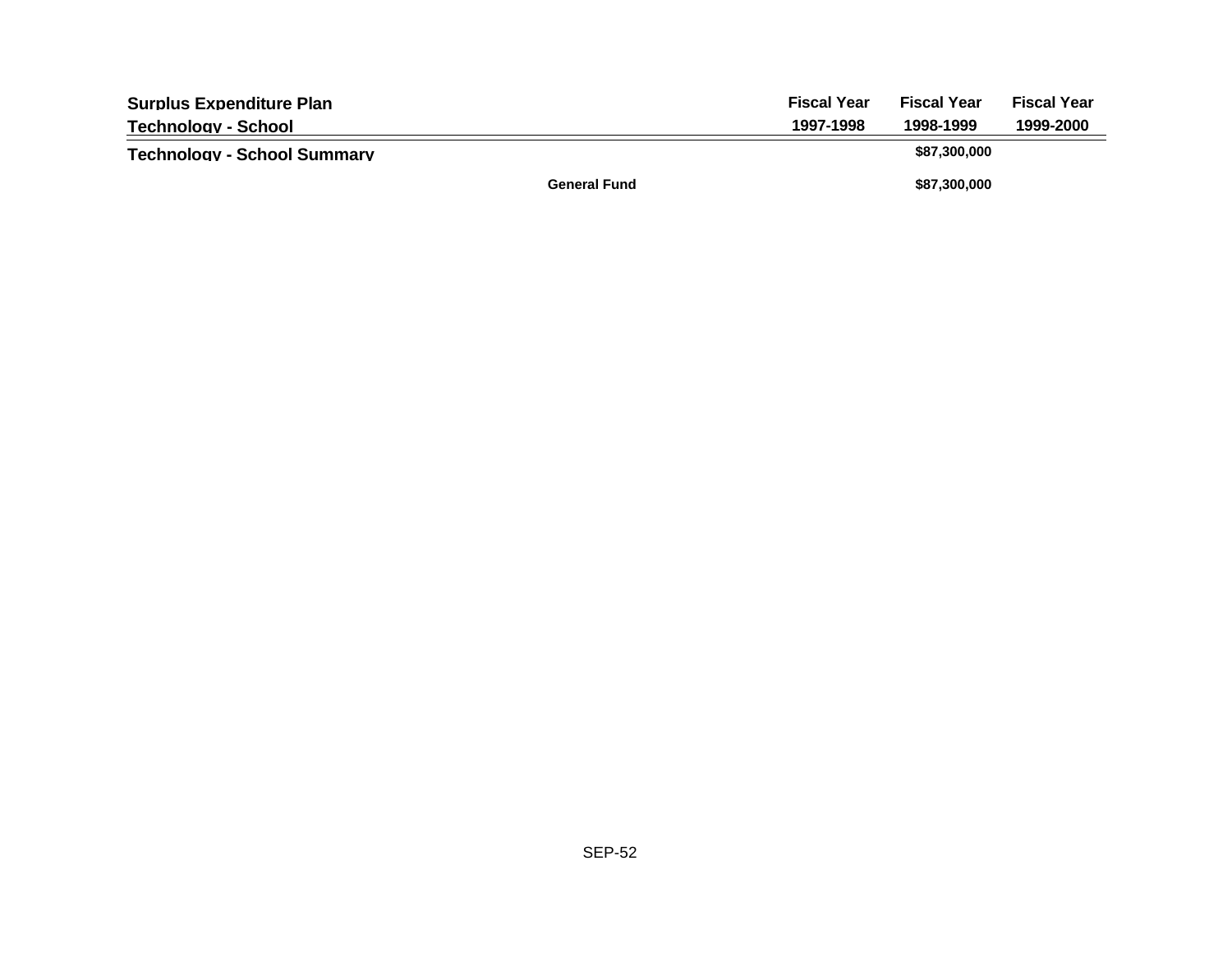# *Executive Budget*

# *Surplus Expenditure Plan Budget Reserve Trust Fund*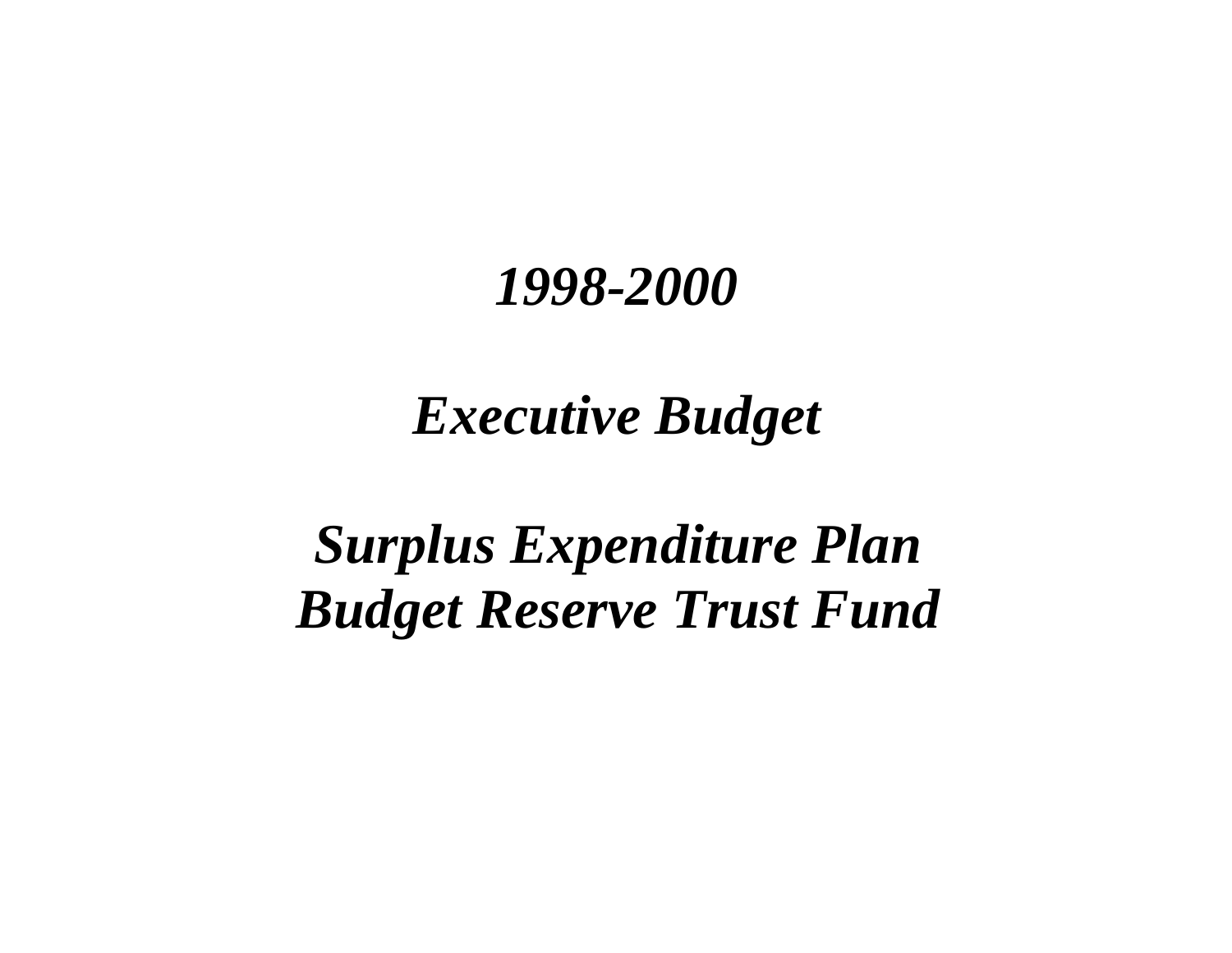| <b>Surplus Expenditure Plan</b>                                                                                                                                                                                                                                                                                                                                                                                                                                                                                                                                                                                                                                                            | <b>Fiscal Year</b> | <b>Fiscal Year</b> | <b>Fiscal Year</b> |
|--------------------------------------------------------------------------------------------------------------------------------------------------------------------------------------------------------------------------------------------------------------------------------------------------------------------------------------------------------------------------------------------------------------------------------------------------------------------------------------------------------------------------------------------------------------------------------------------------------------------------------------------------------------------------------------------|--------------------|--------------------|--------------------|
| <b>Budget Reserve Trust Fund</b>                                                                                                                                                                                                                                                                                                                                                                                                                                                                                                                                                                                                                                                           | 1997-1998          | 1998-1999          | 1999-2000          |
| 0001 Budget Reserve Trust Fund                                                                                                                                                                                                                                                                                                                                                                                                                                                                                                                                                                                                                                                             |                    | \$100,000,000      |                    |
| The Budget Reserve Trust Fund is established by statute (KRS 48.705) and authorized under the<br>terms of the Surplus Expenditure Plan to receive 20 percent of the total biennial surplus amount or<br>\$100 million. The current balance in the Budget Reserve Trust Fund is \$200 million. Specific<br>language in Part X of the Appropriations Bill for the Executive Branch (House Bill 321/Senate Bill<br>185) would also permit the Budget Reserve Trust Fund to be increased to a total of five percent of<br>total actual fiscal year 1999 General Fund appropriations should the entire \$500 million appropriated<br>to the Surplus Expenditure Plan for 1998-2000 be realized. |                    |                    |                    |
| General Fund                                                                                                                                                                                                                                                                                                                                                                                                                                                                                                                                                                                                                                                                               |                    | \$100,000,000      |                    |
| <b>Budget Reserve Trust Fund Summary</b>                                                                                                                                                                                                                                                                                                                                                                                                                                                                                                                                                                                                                                                   |                    | \$100,000,000      |                    |
| <b>General Fund</b>                                                                                                                                                                                                                                                                                                                                                                                                                                                                                                                                                                                                                                                                        |                    | \$100,000,000      |                    |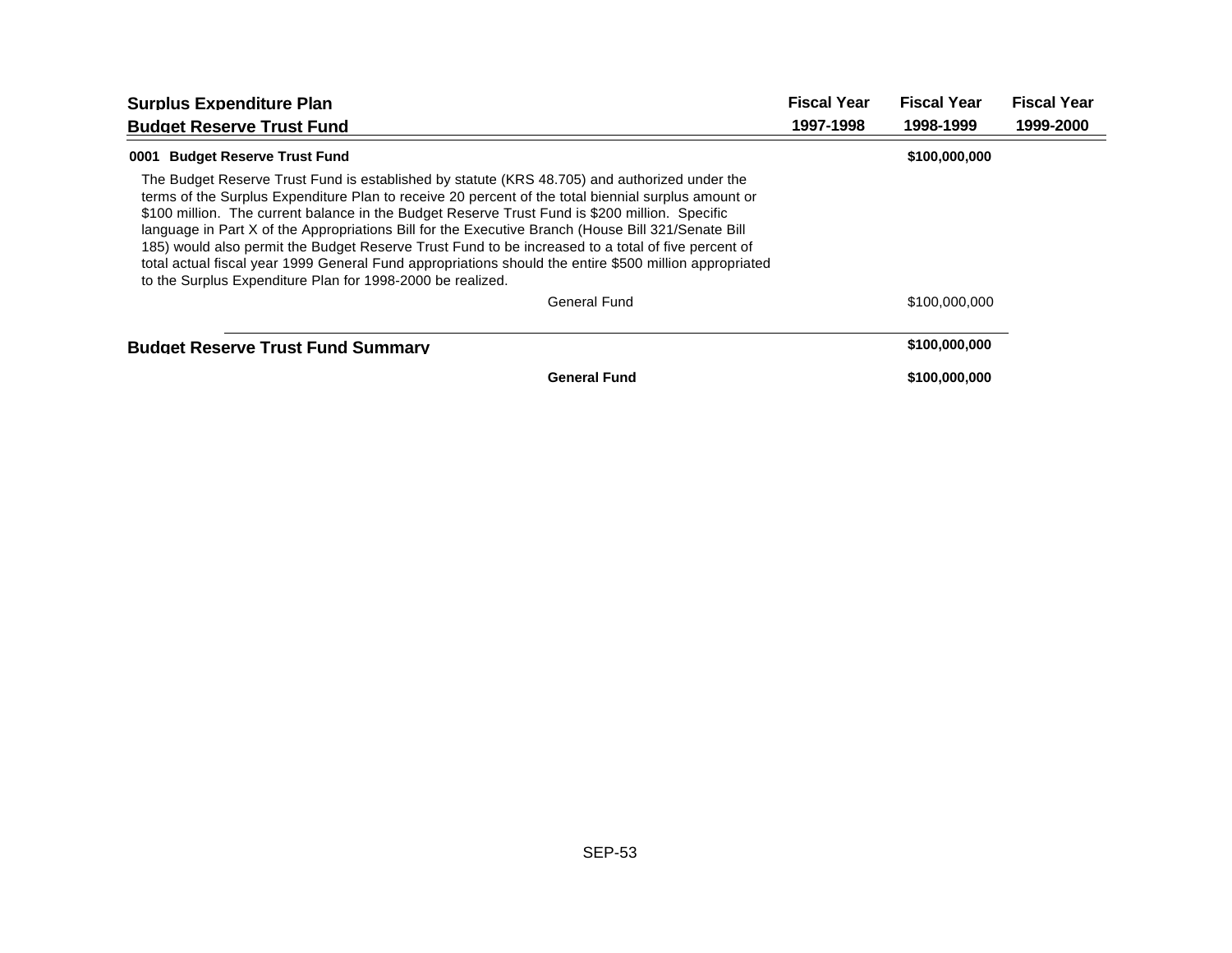| <b>Surplus Expenditure Plan</b> |                     | <b>Fiscal Year</b><br>1997-1998 | <b>Fiscal Year</b><br>1998-1999 | <b>Fiscal Year</b><br>1999-2000 |
|---------------------------------|---------------------|---------------------------------|---------------------------------|---------------------------------|
| <b>Grand Total</b>              |                     |                                 | \$499.906.000                   |                                 |
|                                 | <b>General Fund</b> |                                 | \$499,906,000                   |                                 |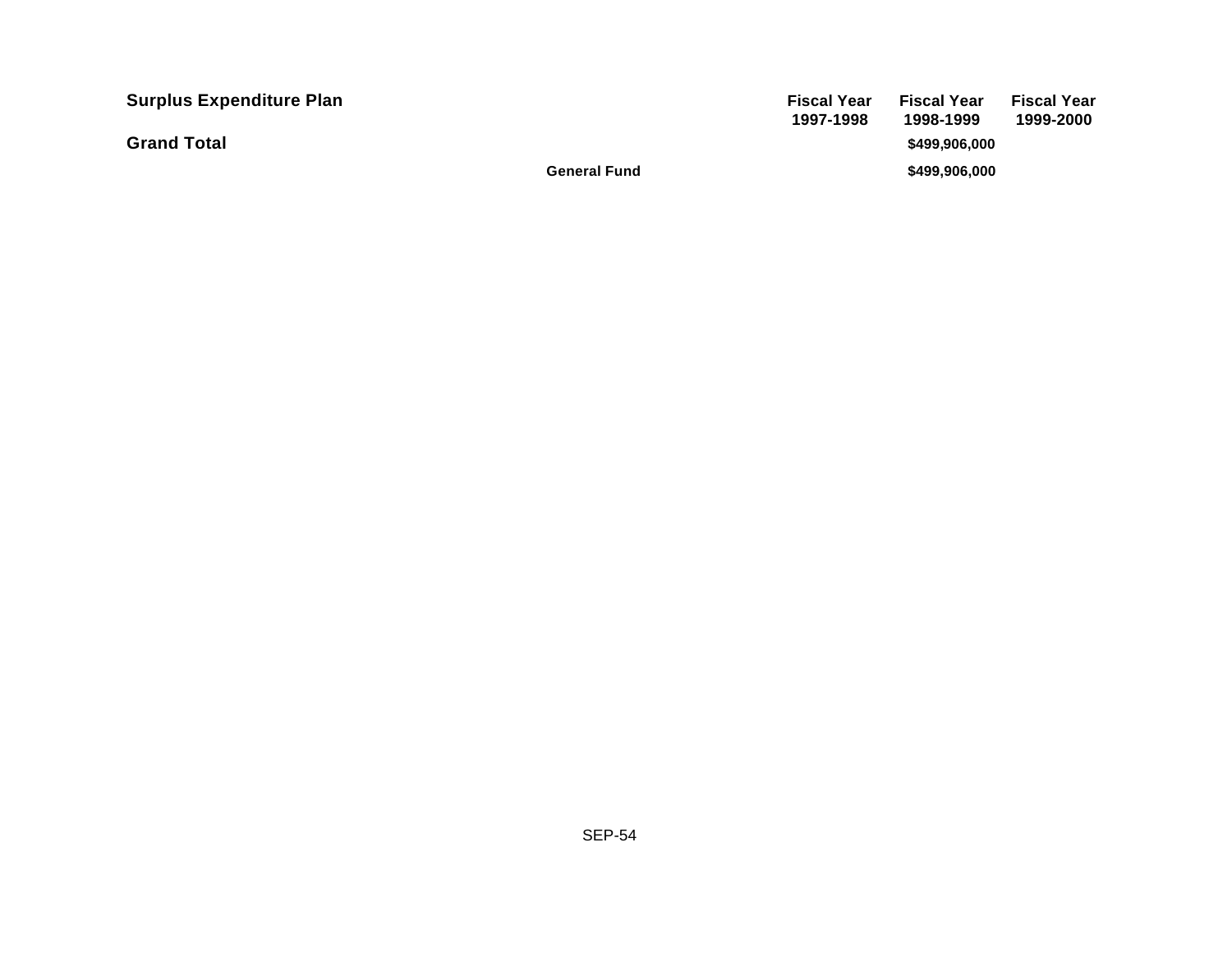# *Executive Budget*

# *Coal Severance Tax*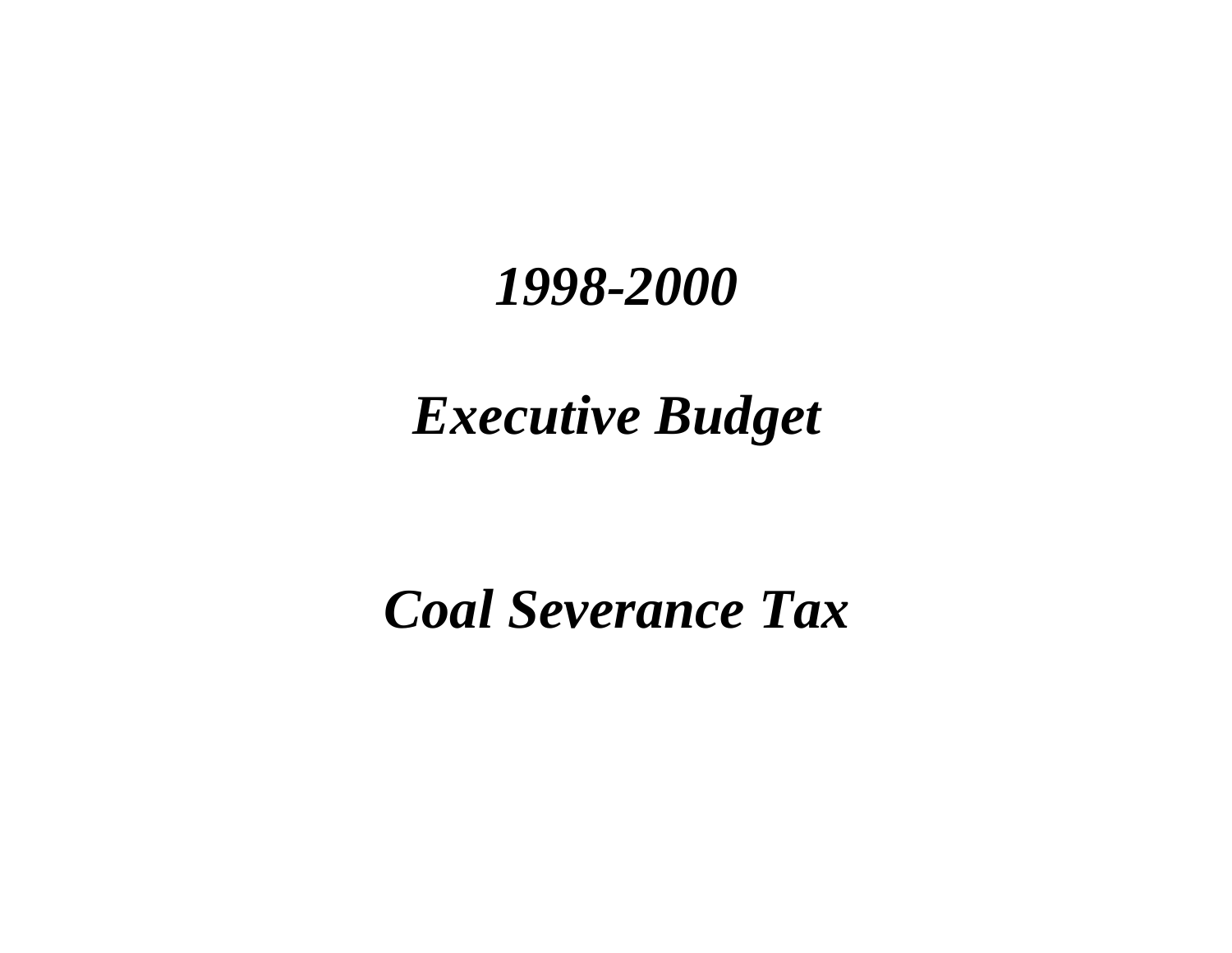| <b>Coal Severance Tax</b>                                                                                                                                                                                                                                                                                                                                                                                                                   | <b>Fiscal Year</b><br>1997-1998 | <b>Fiscal Year</b><br>1998-1999 | <b>Fiscal Year</b><br>1999-2000 |
|---------------------------------------------------------------------------------------------------------------------------------------------------------------------------------------------------------------------------------------------------------------------------------------------------------------------------------------------------------------------------------------------------------------------------------------------|---------------------------------|---------------------------------|---------------------------------|
| <b>Harlan County</b>                                                                                                                                                                                                                                                                                                                                                                                                                        |                                 |                                 |                                 |
| <b>Harlan County Tourism Center</b>                                                                                                                                                                                                                                                                                                                                                                                                         |                                 | \$1,000,000                     |                                 |
| This project supports funding for a Tourism Center in Harlan. It will include a conference center,<br>meeting rooms to accommodate regional activities, continuing education programs, a gymnasium fo<br>regional sports events, school functions, music festivals, emergency shelter, Visitor's Center,<br>historical museum, and health/fitness facilities. These funds will be made available through the<br>Harlan County Fiscal Court. |                                 |                                 |                                 |
| <b>General Fund</b>                                                                                                                                                                                                                                                                                                                                                                                                                         |                                 | \$1,000,000                     |                                 |
| <b>Harlan County Underground Mine Tour</b>                                                                                                                                                                                                                                                                                                                                                                                                  |                                 | \$2,200,000                     |                                 |
| This project supports the rehabilitation and repair to an exhibition mine in Harlan County. Funds<br>may be used to support the development of a series of video exhibits of coal mine operations,<br>historical exhibits, rehabilitation of the railroad from Cumberland to Lynch, and development of a<br>mock mine. These funds will be made available through the Harlan County Fiscal Court.                                           |                                 |                                 |                                 |
| <b>General Fund</b>                                                                                                                                                                                                                                                                                                                                                                                                                         |                                 | \$2,200,000                     |                                 |
| <b>Henderson County</b>                                                                                                                                                                                                                                                                                                                                                                                                                     |                                 |                                 |                                 |
| <b>Henderson Riverfront Improvement</b>                                                                                                                                                                                                                                                                                                                                                                                                     |                                 | \$500,000                       |                                 |
| This project supports the construction and rehabilitation of the Henderson Riverfront, including<br>moving the existing boat ramp, transforming the existing ramp into a terraced park that will link two<br>existing parks, moving the police station from the riverfront, and creating a sky walk to the old<br>railroad pier. It is required to be matched by \$1 million in funds from the City of Henderson.                           |                                 |                                 |                                 |
| <b>General Fund</b>                                                                                                                                                                                                                                                                                                                                                                                                                         |                                 | \$500,000                       |                                 |
| <b>Jackson County</b>                                                                                                                                                                                                                                                                                                                                                                                                                       |                                 |                                 |                                 |
| <b>Jackson County Area Vocational School</b>                                                                                                                                                                                                                                                                                                                                                                                                |                                 | \$500,000                       |                                 |
| This project helps support construction of a new Jackson County Area Vocational School. The<br>current contract with Clay County requires students to bus 40 minutes one way. Vocational students<br>often spend 90 minutes morning and evening on buses. The new facility would serve high school,<br>adults, and be located in the Federal Empowerment Zone.                                                                              |                                 |                                 |                                 |
| <b>General Fund</b>                                                                                                                                                                                                                                                                                                                                                                                                                         |                                 | \$500,000                       |                                 |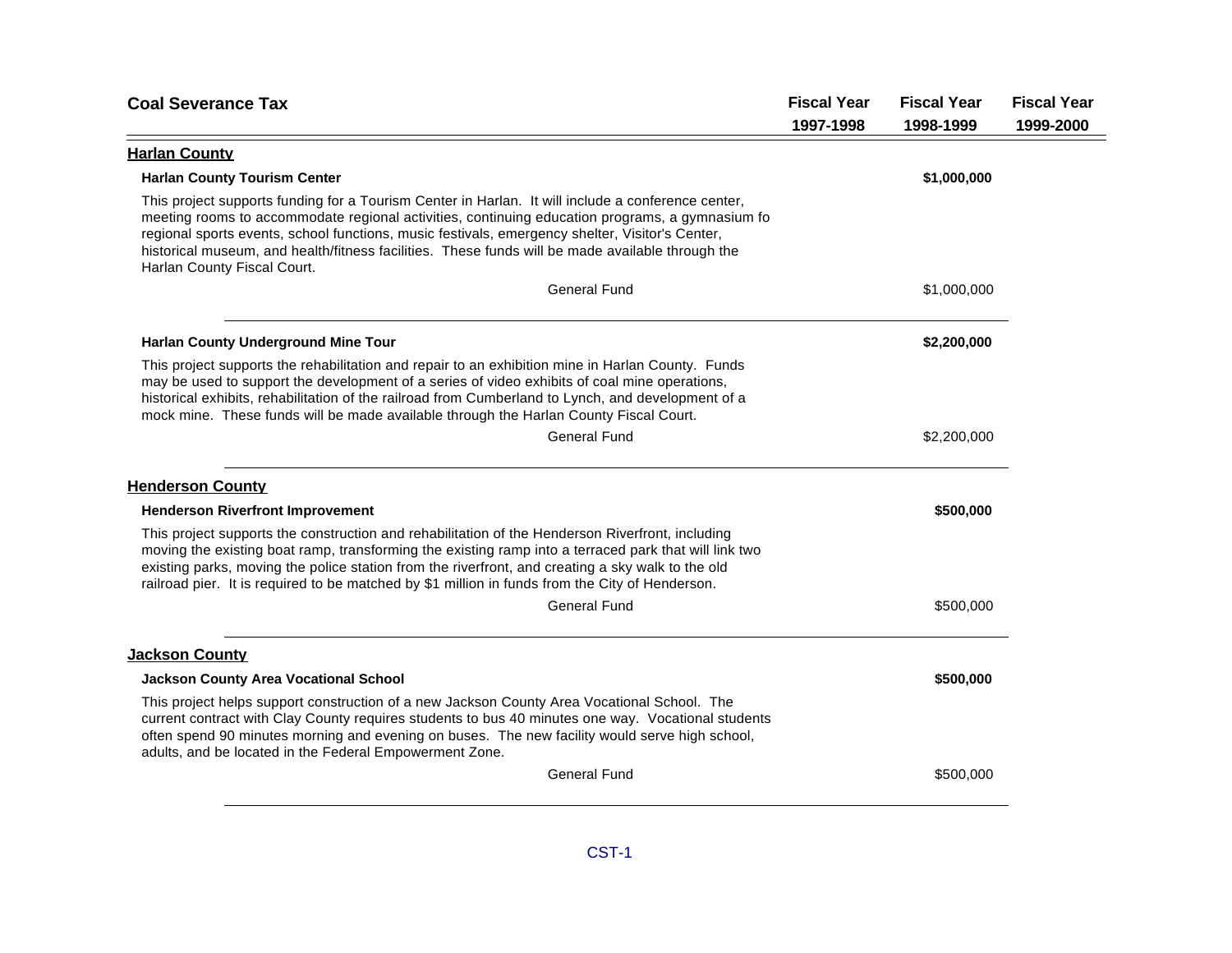| <b>Coal Severance Tax</b>                                                                                                                                                                                                                                                                                                                                                                                                                                                                                                                                                                                                                                                                                                                                                                                                                                                                                                                                                                                                                                                                                                                                                                                                                                                                                                                           | <b>Fiscal Year</b> | <b>Fiscal Year</b> | <b>Fiscal Year</b> |
|-----------------------------------------------------------------------------------------------------------------------------------------------------------------------------------------------------------------------------------------------------------------------------------------------------------------------------------------------------------------------------------------------------------------------------------------------------------------------------------------------------------------------------------------------------------------------------------------------------------------------------------------------------------------------------------------------------------------------------------------------------------------------------------------------------------------------------------------------------------------------------------------------------------------------------------------------------------------------------------------------------------------------------------------------------------------------------------------------------------------------------------------------------------------------------------------------------------------------------------------------------------------------------------------------------------------------------------------------------|--------------------|--------------------|--------------------|
|                                                                                                                                                                                                                                                                                                                                                                                                                                                                                                                                                                                                                                                                                                                                                                                                                                                                                                                                                                                                                                                                                                                                                                                                                                                                                                                                                     | 1997-1998          | 1998-1999          | 1999-2000          |
| <b>Knott County</b>                                                                                                                                                                                                                                                                                                                                                                                                                                                                                                                                                                                                                                                                                                                                                                                                                                                                                                                                                                                                                                                                                                                                                                                                                                                                                                                                 |                    |                    |                    |
| <b>Hindman Educational Complex</b>                                                                                                                                                                                                                                                                                                                                                                                                                                                                                                                                                                                                                                                                                                                                                                                                                                                                                                                                                                                                                                                                                                                                                                                                                                                                                                                  |                    | \$2,000,000        |                    |
| The project supports construction of a Knott County Arts and Crafts Educational Center (Complex)<br>at Hindman. The Knott County Arts and Crafts Educational Center will provide certificate and<br>degree programs for high quality arts/crafts entrepreneurs. Training will include production and<br>business management skills. The Arts and Crafts Educational Center will be the site for<br>administrative and support services for arts-based economic development initiatives. Development<br>of this center will help to emerge a sustainable local economy based on heritage and cultural<br>attributes, ultimately leading to the emergence of Hindman as a center for production/marketing of<br>Appalachian arts/crafts. These funds shall be administered by the Knott County Arts and Crafts<br>Foundation, a public body corporate, to be established by the Knott County Fiscal Court according<br>to the provisions of Section $501(c)(3)$ of the Internal Revenue Code. The Foundation shall be<br>governed by a Board of Directors consisting of the following: three members appointed by the Knott<br>County Judge/Executive; two members appointed by the Mayor of Hindman; two members<br>appointed by the Governor; and two members appointed by the President of the Kentucky<br>Community and Technical College System. |                    |                    |                    |
| <b>General Fund</b>                                                                                                                                                                                                                                                                                                                                                                                                                                                                                                                                                                                                                                                                                                                                                                                                                                                                                                                                                                                                                                                                                                                                                                                                                                                                                                                                 |                    | \$2,000,000        |                    |
| <b>Hindman Educational Complex</b>                                                                                                                                                                                                                                                                                                                                                                                                                                                                                                                                                                                                                                                                                                                                                                                                                                                                                                                                                                                                                                                                                                                                                                                                                                                                                                                  |                    | \$250,000          | \$250,000          |
| This supports operations funding of \$250,000 per year for the new Knott County Arts and Crafts<br>Educational Center (Complex). The Center will provide certificate and degree programs for high<br>quality arts/crafts entrepreneurs, including production and business management training. These<br>funds will support staff, facility operations and management, necessary equipment, and materials<br>acquisition. These funds shall be administered by the Knott County Arts and Crafts Foundation, a<br>public body corporate, to be established by the Knott County Fiscal Court according to the<br>provisions of Section 501(c)(3) of the Internal Revenue Code. The Foundation shall be governed by<br>a Board of Directors consisting of the following: three members appointed by the Knott County<br>Judge/Executive; two members appointed by the Mayor of Hindman; two members appointed by the<br>Governor; and two members appointed by the President of the Kentucky Community and Technical<br>College System.                                                                                                                                                                                                                                                                                                                 |                    |                    |                    |
| <b>General Fund</b>                                                                                                                                                                                                                                                                                                                                                                                                                                                                                                                                                                                                                                                                                                                                                                                                                                                                                                                                                                                                                                                                                                                                                                                                                                                                                                                                 |                    | \$250,000          | \$250,000          |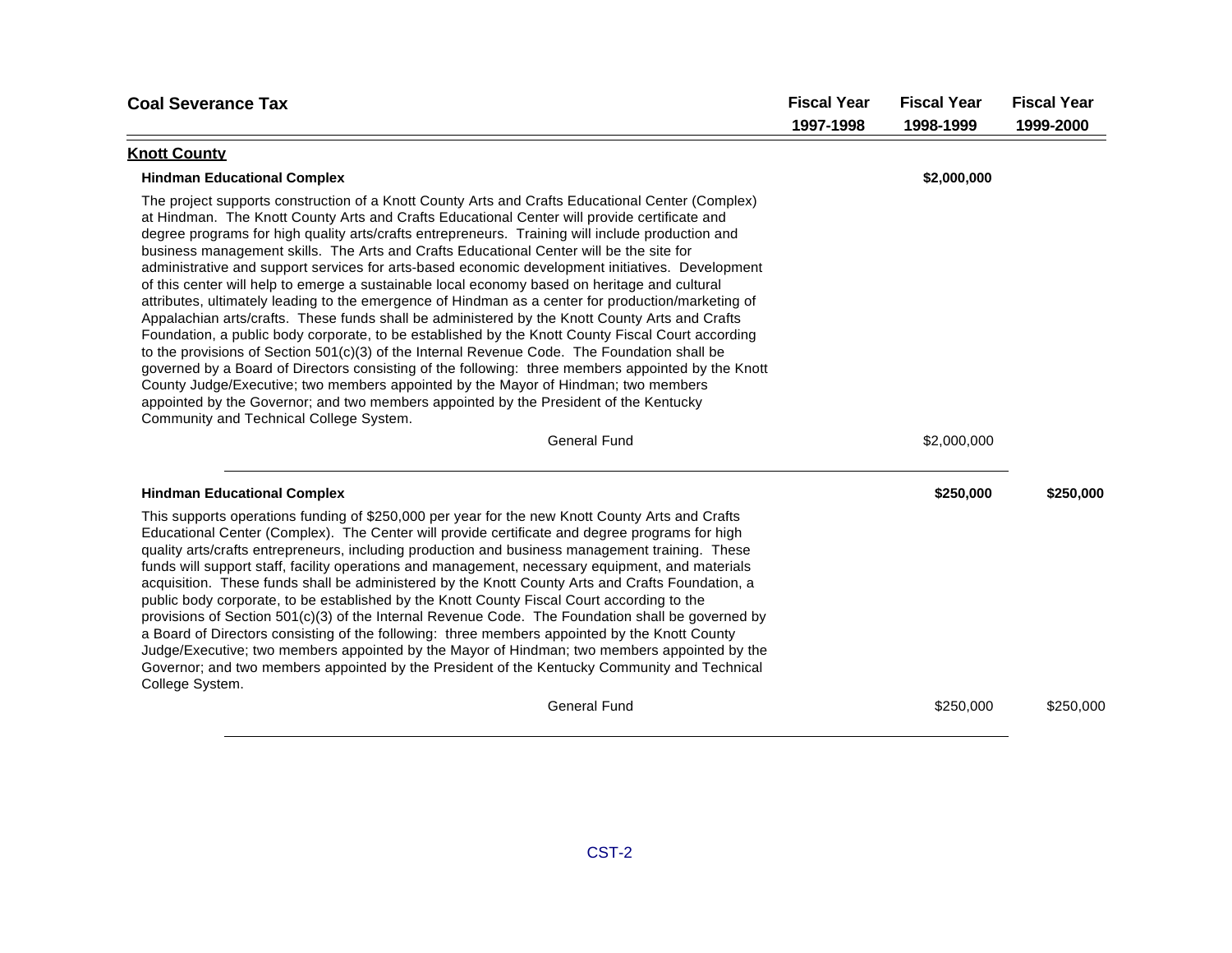| <b>Coal Severance Tax</b>                                                                                                                                                                                                                                                                                                                                                                                                                                                                                                                                                                                                                                                                                                                                                                                            | <b>Fiscal Year</b> | <b>Fiscal Year</b> | <b>Fiscal Year</b> |
|----------------------------------------------------------------------------------------------------------------------------------------------------------------------------------------------------------------------------------------------------------------------------------------------------------------------------------------------------------------------------------------------------------------------------------------------------------------------------------------------------------------------------------------------------------------------------------------------------------------------------------------------------------------------------------------------------------------------------------------------------------------------------------------------------------------------|--------------------|--------------------|--------------------|
|                                                                                                                                                                                                                                                                                                                                                                                                                                                                                                                                                                                                                                                                                                                                                                                                                      | 1997-1998          | 1998-1999          | 1999-2000          |
| <b>Red Fox Golf Course</b>                                                                                                                                                                                                                                                                                                                                                                                                                                                                                                                                                                                                                                                                                                                                                                                           |                    | \$1,000,000        |                    |
| This supports partial funding for Phase I of the Red Fox Industrial and Recreation Department<br>project in Knott, Letcher, and Perry Counties. This appropriation will be combined with Local<br>Government Economic Development (coal severance) Funds from three counties to construct the<br>first nine holes of an 18-hole public, signature championship golf course, irrigation system, pro shop,<br>water/sewer infrastructure, and parking area. The Finance and Administration Cabinet holds the<br>deed for the portion of property required for the golf course. The access road is budgeted in the<br>Transportation Cabinet request. This appropriation shall be administered through a new tri-county<br>cooperative authority comprised of equal membership from Letcher, Knott, and Perry Counties. |                    |                    |                    |
| <b>General Fund</b>                                                                                                                                                                                                                                                                                                                                                                                                                                                                                                                                                                                                                                                                                                                                                                                                  |                    | \$1,000,000        |                    |
| <b>Leslie County</b><br><b>Leslie County Community Development and Training Center</b>                                                                                                                                                                                                                                                                                                                                                                                                                                                                                                                                                                                                                                                                                                                               |                    | \$4,000,000        |                    |
| This project provides support for the renovation of a WPA building in Hyden to provide a community<br>development and educational training facility. It will house the county board of education, an<br>entrepreneurial training center, small business incubators, job training/re-training center, community<br>activity center, and one-stop facility for social services.                                                                                                                                                                                                                                                                                                                                                                                                                                        |                    |                    |                    |
| <b>General Fund</b>                                                                                                                                                                                                                                                                                                                                                                                                                                                                                                                                                                                                                                                                                                                                                                                                  |                    | \$4,000,000        |                    |
| <b>Letcher County</b>                                                                                                                                                                                                                                                                                                                                                                                                                                                                                                                                                                                                                                                                                                                                                                                                |                    |                    |                    |
| <b>Letcher County Community Educational Facility</b>                                                                                                                                                                                                                                                                                                                                                                                                                                                                                                                                                                                                                                                                                                                                                                 |                    | \$2,000,000        |                    |
| This project provides funding for a project to renovate and rebuild the Old Jenkins High School<br>building to serve as a Community Education and Community Service Center. The facility would<br>provide integrated services, job training activities, and a base for economic development efforts in<br>Letcher County.                                                                                                                                                                                                                                                                                                                                                                                                                                                                                            |                    |                    |                    |
| <b>General Fund</b>                                                                                                                                                                                                                                                                                                                                                                                                                                                                                                                                                                                                                                                                                                                                                                                                  |                    | \$2,000,000        |                    |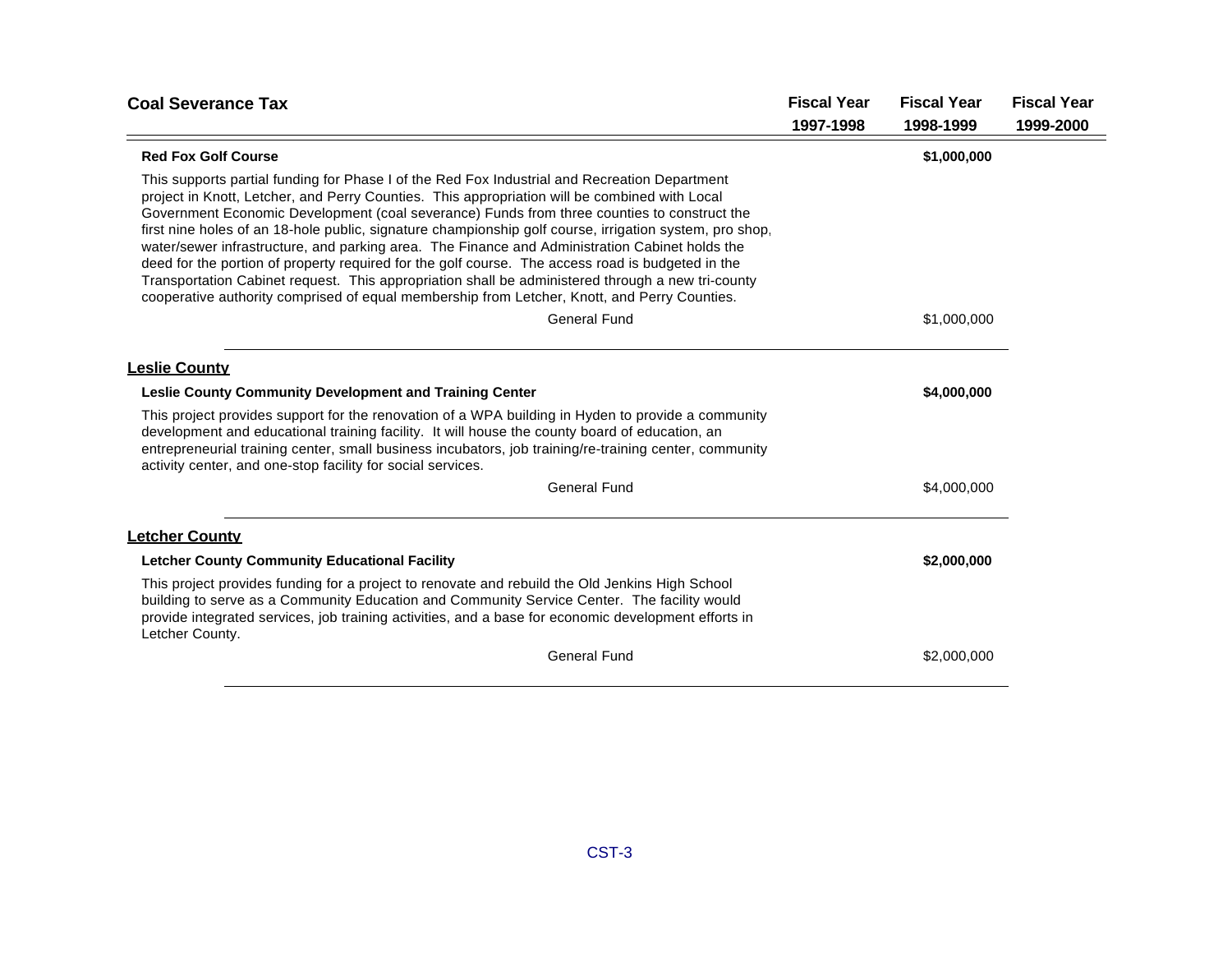| <b>Fiscal Year</b> | <b>Fiscal Year</b>                                                                                      | <b>Fiscal Year</b> |
|--------------------|---------------------------------------------------------------------------------------------------------|--------------------|
| 1997-1998          | 1998-1999                                                                                               | 1999-2000          |
|                    | \$700,000                                                                                               |                    |
|                    |                                                                                                         |                    |
|                    | \$700,000                                                                                               |                    |
|                    |                                                                                                         |                    |
|                    | \$1,000,000                                                                                             |                    |
|                    |                                                                                                         |                    |
|                    | \$1,000,000                                                                                             |                    |
|                    | \$3,000,000                                                                                             |                    |
|                    |                                                                                                         |                    |
|                    | \$3,000,000                                                                                             |                    |
|                    | first nine holes of an 18-hole public, signature championship golf course, irrigation system, pro shop, |                    |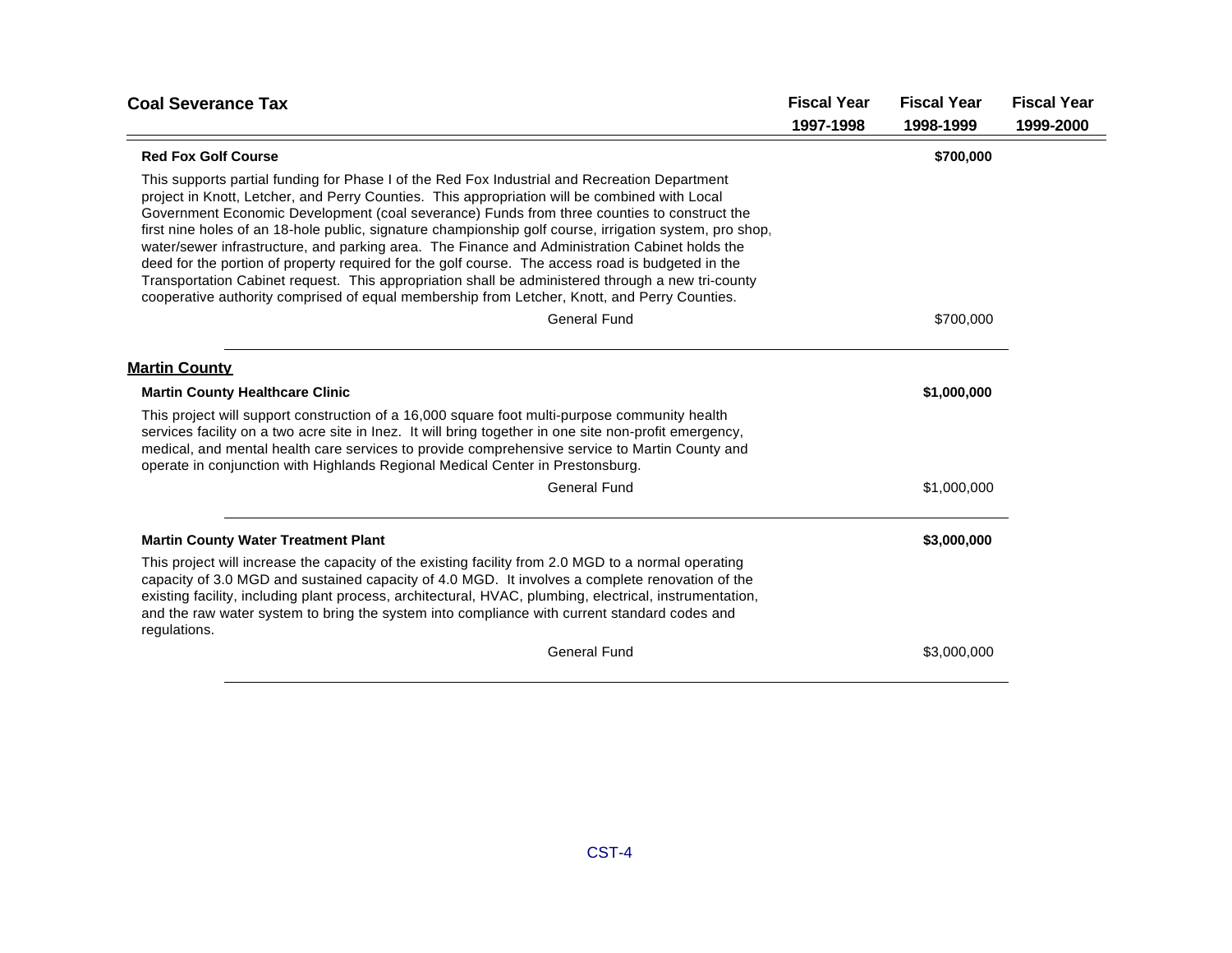|           |                                                                                                                                                                                                                                                                                                                         | <b>Fiscal Year</b> |
|-----------|-------------------------------------------------------------------------------------------------------------------------------------------------------------------------------------------------------------------------------------------------------------------------------------------------------------------------|--------------------|
| 1997-1998 | 1998-1999                                                                                                                                                                                                                                                                                                               | 1999-2000          |
|           |                                                                                                                                                                                                                                                                                                                         |                    |
|           | \$800,000                                                                                                                                                                                                                                                                                                               |                    |
|           |                                                                                                                                                                                                                                                                                                                         |                    |
|           | \$800,000                                                                                                                                                                                                                                                                                                               |                    |
|           |                                                                                                                                                                                                                                                                                                                         |                    |
|           | \$700,000                                                                                                                                                                                                                                                                                                               |                    |
|           |                                                                                                                                                                                                                                                                                                                         |                    |
|           | \$700,000                                                                                                                                                                                                                                                                                                               |                    |
|           |                                                                                                                                                                                                                                                                                                                         |                    |
|           | \$1,000,000                                                                                                                                                                                                                                                                                                             |                    |
|           |                                                                                                                                                                                                                                                                                                                         |                    |
|           | \$1,000,000                                                                                                                                                                                                                                                                                                             |                    |
|           | the father of Bluegrass Music. The Fiscal Court has already optioned and secured the land. Phase<br>first nine holes of an 18-hole public, signature championship golf course, irrigation system, pro shop,<br>recreational opportunities in an effort to stimulate tourism and residential recreation in the area. The |                    |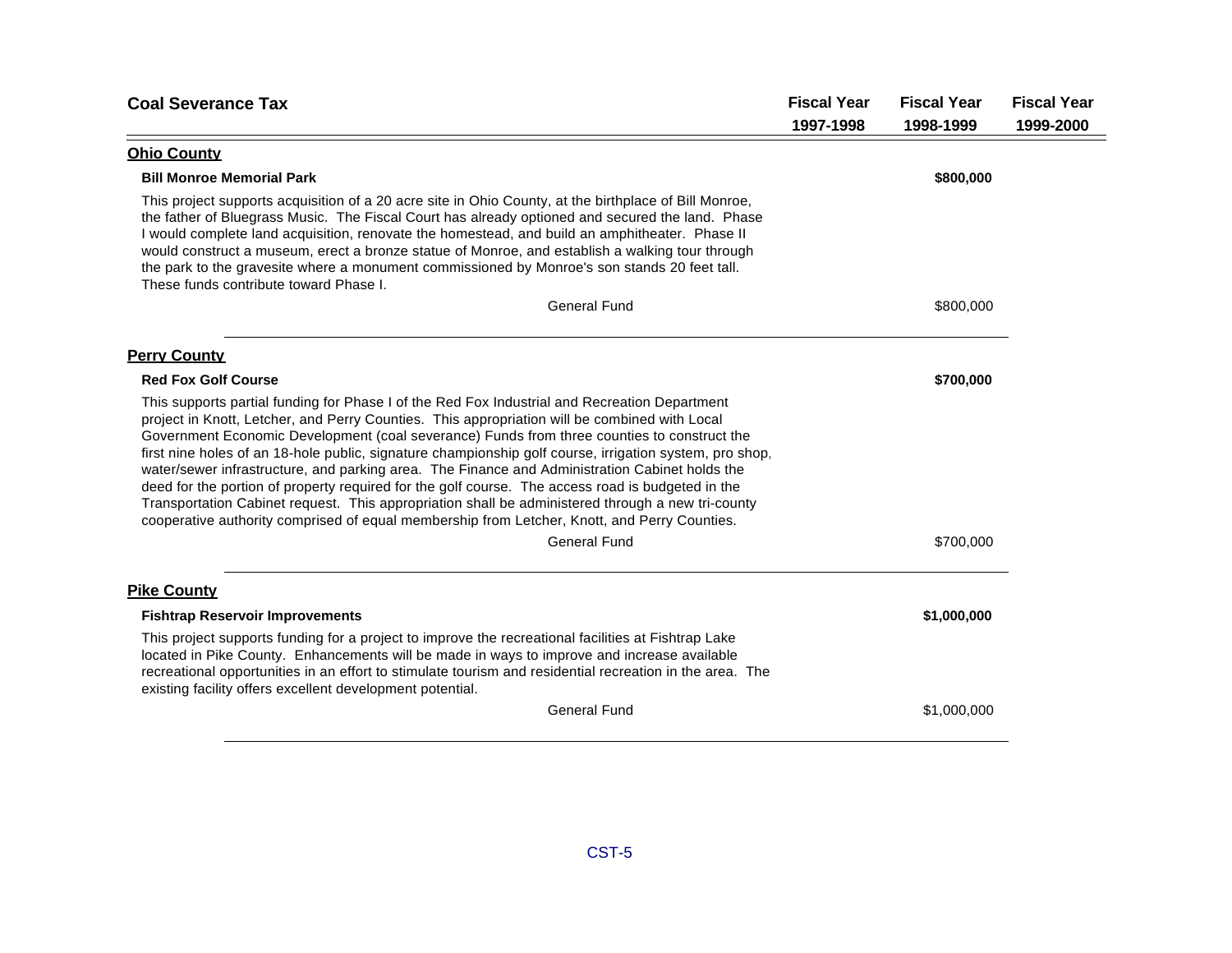| <b>Coal Severance Tax</b>                                                                                                                                                                                                                                                                                                                                                                                                                                                  | <b>Fiscal Year</b> | <b>Fiscal Year</b> | <b>Fiscal Year</b> |
|----------------------------------------------------------------------------------------------------------------------------------------------------------------------------------------------------------------------------------------------------------------------------------------------------------------------------------------------------------------------------------------------------------------------------------------------------------------------------|--------------------|--------------------|--------------------|
|                                                                                                                                                                                                                                                                                                                                                                                                                                                                            | 1997-1998          | 1998-1999          | 1999-2000          |
| <b>Pike County Civic Center</b>                                                                                                                                                                                                                                                                                                                                                                                                                                            |                    | \$6,500,000        |                    |
| This project helps support a 108,614 square foot, 10,000+ seat concert/convention center. It<br>includes flexible design, easy reconfiguration, country music museum, and gift shop. Potential uses<br>include sports activities, conventions, banquets, car and boat shows, trade shows, rodeos, and<br>livestock exhibitions. There is significant local interest and an adequate market area to support a<br>consistent level of programming (100-150 events annually). |                    |                    |                    |
| <b>General Fund</b>                                                                                                                                                                                                                                                                                                                                                                                                                                                        |                    | \$6,500,000        |                    |
| <b>Union County</b>                                                                                                                                                                                                                                                                                                                                                                                                                                                        |                    |                    |                    |
| <b>Camp Breckenridge Officer's Club</b>                                                                                                                                                                                                                                                                                                                                                                                                                                    |                    | \$1,000,000        |                    |
| This project supports the purchase and development of the Camp Breckinridge Officers' Club in<br>Union County for a museum, art gallery, meeting, and entertainment facility. It is a former housing<br>facility for German POW's, and includes over 40 original oil paintings by two prisoners, including a<br>countryside mural 30'x20'.                                                                                                                                 |                    |                    |                    |
| <b>General Fund</b>                                                                                                                                                                                                                                                                                                                                                                                                                                                        |                    | \$1,000,000        |                    |
| <b>Webster County</b>                                                                                                                                                                                                                                                                                                                                                                                                                                                      |                    |                    |                    |
| <b>Webster County Water Plant Upgrade</b>                                                                                                                                                                                                                                                                                                                                                                                                                                  |                    | \$2,000,000        |                    |
| This project supports completion of a major water line expansion program, including pump station,<br>stand-pipe tank, two interconnected meter stations, land acquisition, and all other necessary<br>materials.                                                                                                                                                                                                                                                           |                    |                    |                    |
| <b>General Fund</b>                                                                                                                                                                                                                                                                                                                                                                                                                                                        |                    | \$2,000,000        |                    |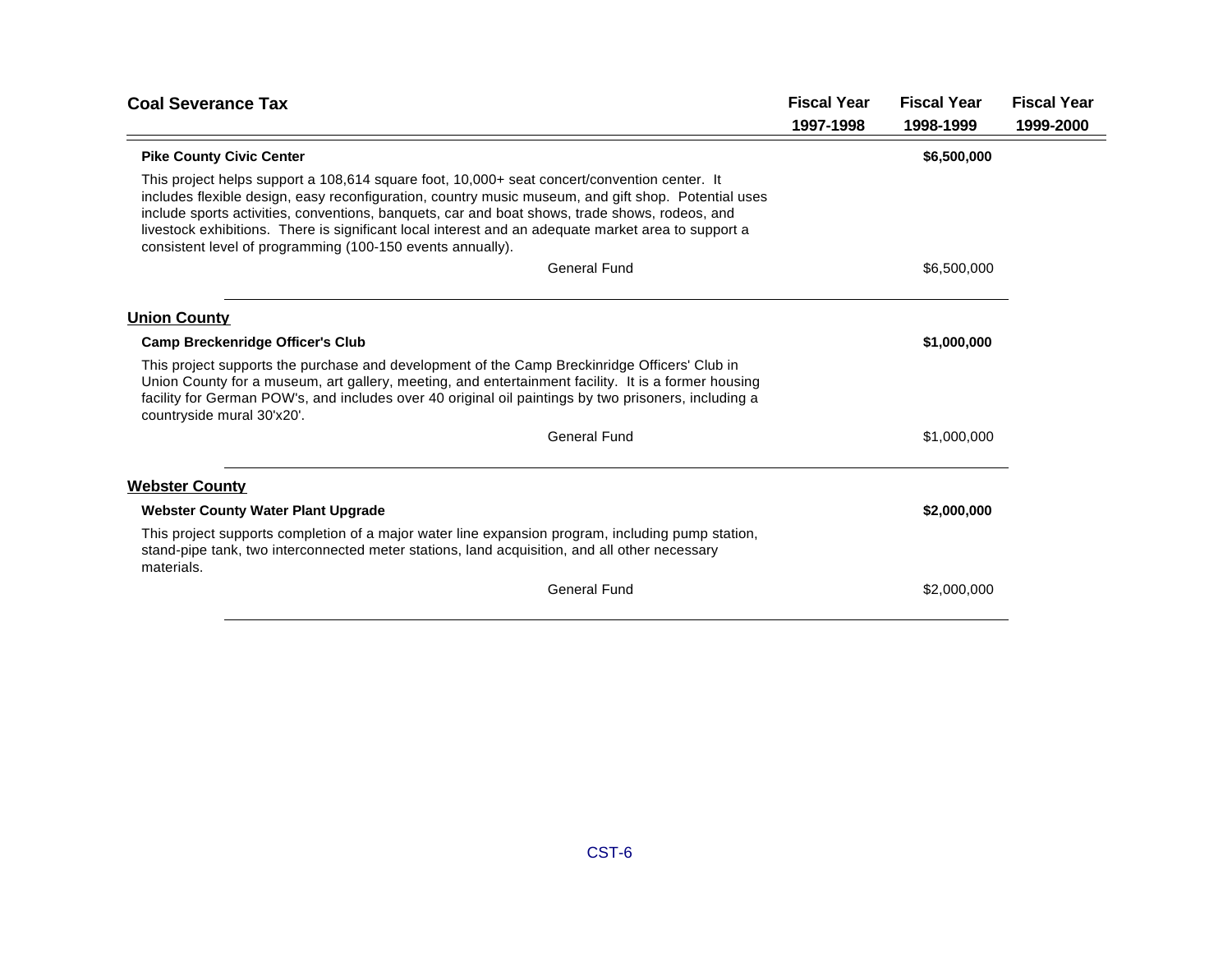| <b>Coal Severance Tax</b> |                     | <b>Fiscal Year</b> | <b>Fiscal Year</b> | <b>Fiscal Year</b> |
|---------------------------|---------------------|--------------------|--------------------|--------------------|
|                           |                     | 1997-1998          | 1998-1999          | 1999-2000          |
| <b>Summary</b>            |                     |                    | \$30,150,000       | \$250,000          |
|                           | <b>General Fund</b> |                    | \$30,150,000       | \$250,000          |